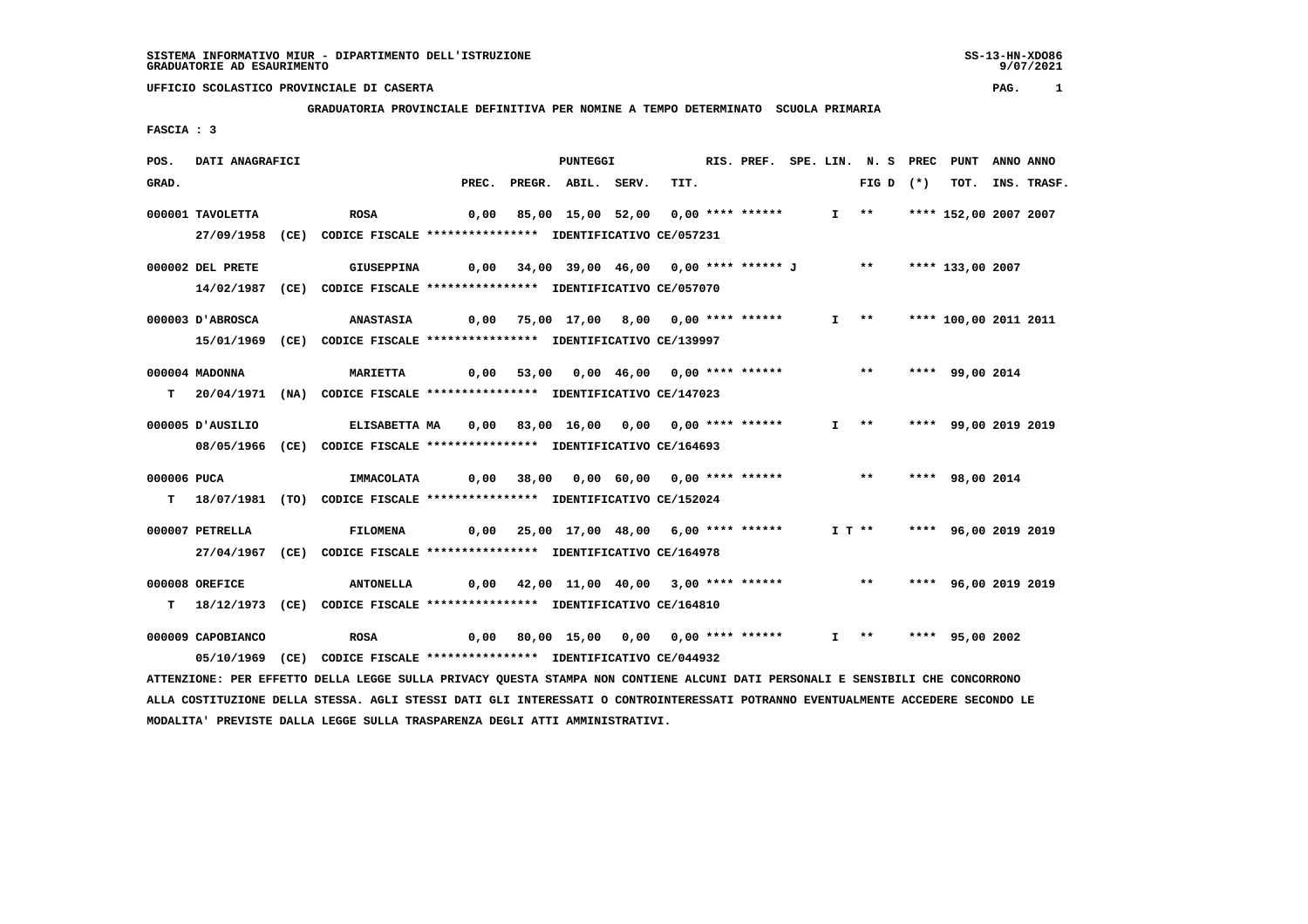**GRADUATORIA PROVINCIALE DEFINITIVA PER NOMINE A TEMPO DETERMINATO SCUOLA PRIMARIA**

 **FASCIA : 3**

| POS.  | DATI ANAGRAFICI   |                                                                                                                                 |                                                    | <b>PUNTEGGI</b>                                                          |      | RIS. PREF. SPE. LIN. N. S PREC PUNT |  |  |             |                         | ANNO ANNO |                  |
|-------|-------------------|---------------------------------------------------------------------------------------------------------------------------------|----------------------------------------------------|--------------------------------------------------------------------------|------|-------------------------------------|--|--|-------------|-------------------------|-----------|------------------|
| GRAD. |                   |                                                                                                                                 |                                                    | PREC. PREGR. ABIL. SERV.                                                 | TIT. |                                     |  |  | FIG D $(*)$ |                         |           | TOT. INS. TRASF. |
|       | 000010 MORETTA    | ANGELA                                                                                                                          |                                                    | 0,00 30,00 15,00 50,00 0,00 **** ****** *** **** 95,00 2007 2007         |      |                                     |  |  |             |                         |           |                  |
|       |                   |                                                                                                                                 |                                                    |                                                                          |      |                                     |  |  |             |                         |           |                  |
|       |                   | 31/05/1967 (RM) CODICE FISCALE *************** IDENTIFICATIVO CE/057515                                                         |                                                    |                                                                          |      |                                     |  |  |             |                         |           |                  |
|       | 000011 NUZZO      | ANNA                                                                                                                            |                                                    | 0,00 52,00 6,00 36,00 0,00 **** ****** *** *** **** 94,00 2019 2019      |      |                                     |  |  |             |                         |           |                  |
|       |                   | S 06/10/1982 (CE) CODICE FISCALE **************** IDENTIFICATIVO CE/164862                                                      |                                                    |                                                                          |      |                                     |  |  |             |                         |           |                  |
|       |                   |                                                                                                                                 |                                                    |                                                                          |      |                                     |  |  |             |                         |           |                  |
|       | 000012 ROSSETTI   | <b>GEMMA ANNA</b>                                                                                                               |                                                    | 0,00 29,00 16,00 48,00  0,00 **** ****** J *** ****** 93,00 2014         |      |                                     |  |  |             |                         |           |                  |
|       |                   | T 25/08/1980 (CE) CODICE FISCALE **************** IDENTIFICATIVO CE/154651                                                      |                                                    |                                                                          |      |                                     |  |  |             |                         |           |                  |
|       | 000013 DE FUSCO   | PAOLA                                                                                                                           |                                                    | 0,00 40,00 15,00 38,00 0,00 **** ******                                  |      |                                     |  |  |             | I ** **** 93,00 2016    |           |                  |
|       |                   | 14/05/1961 (CE) CODICE FISCALE *************** IDENTIFICATIVO CE/022870                                                         |                                                    |                                                                          |      |                                     |  |  |             |                         |           |                  |
|       |                   |                                                                                                                                 |                                                    |                                                                          |      |                                     |  |  |             |                         |           |                  |
|       | 000014 LOMBARDI   | CINZIA                                                                                                                          |                                                    | 0,00 21,00 15,00 50,00 6,00 **** ****** FIS ** **** 92,00 2000           |      |                                     |  |  |             |                         |           |                  |
|       |                   | 11/04/1970 (CE) CODICE FISCALE *************** IDENTIFICATIVO CE/022248                                                         |                                                    |                                                                          |      |                                     |  |  |             |                         |           |                  |
|       |                   |                                                                                                                                 |                                                    |                                                                          |      |                                     |  |  |             |                         |           |                  |
|       | 000015 DIANA      | <b>AGNESE</b>                                                                                                                   |                                                    | 0,00 15,00 14,00 60,00 3,00 **** ******           **     **** 92,00 2014 |      |                                     |  |  |             |                         |           |                  |
|       |                   | T 28/05/1978 (CE) CODICE FISCALE *************** IDENTIFICATIVO CE/148651                                                       |                                                    |                                                                          |      |                                     |  |  |             |                         |           |                  |
|       | 000016 DONGIACOMO | ANGELINA                                                                                                                        |                                                    | 0,00 24,00 14,00 54,00 0,00 **** ****** *** *** **** 92,00 2019 2019     |      |                                     |  |  |             |                         |           |                  |
|       |                   | T 04/02/1956 (CE) CODICE FISCALE **************** IDENTIFICATIVO CE/164965                                                      |                                                    |                                                                          |      |                                     |  |  |             |                         |           |                  |
|       |                   |                                                                                                                                 |                                                    |                                                                          |      |                                     |  |  |             |                         |           |                  |
|       | 000017 MANZO      | IMMACOLATA                                                                                                                      |                                                    | 0,00 16,00 13,00 62,00 0,00 **** ****** J ** **** 91,00 2000             |      |                                     |  |  |             |                         |           |                  |
|       |                   | 19/06/1964 (NA) CODICE FISCALE **************** IDENTIFICATIVO CE/021414                                                        |                                                    |                                                                          |      |                                     |  |  |             |                         |           |                  |
|       | 000018 ROMANO     |                                                                                                                                 | MARIA LUIGI 0,00 78,00 13,00 0,00 0,00 **** ****** |                                                                          |      |                                     |  |  |             | ** **** 91,00 2019 2019 |           |                  |
|       |                   |                                                                                                                                 |                                                    |                                                                          |      |                                     |  |  |             |                         |           |                  |
|       |                   | 17/02/1970 (BN) CODICE FISCALE *************** IDENTIFICATIVO CE/164699                                                         |                                                    |                                                                          |      |                                     |  |  |             |                         |           |                  |
|       |                   | ATTENZIONE: PER EFFETTO DELLA LEGGE SULLA PRIVACY QUESTA STAMPA NON CONTIENE ALCUNI DATI PERSONALI E SENSIBILI CHE CONCORRONO   |                                                    |                                                                          |      |                                     |  |  |             |                         |           |                  |
|       |                   | ALLA COSTITUZIONE DELLA STESSA. AGLI STESSI DATI GLI INTERESSATI O CONTROINTERESSATI POTRANNO EVENTUALMENTE ACCEDERE SECONDO LE |                                                    |                                                                          |      |                                     |  |  |             |                         |           |                  |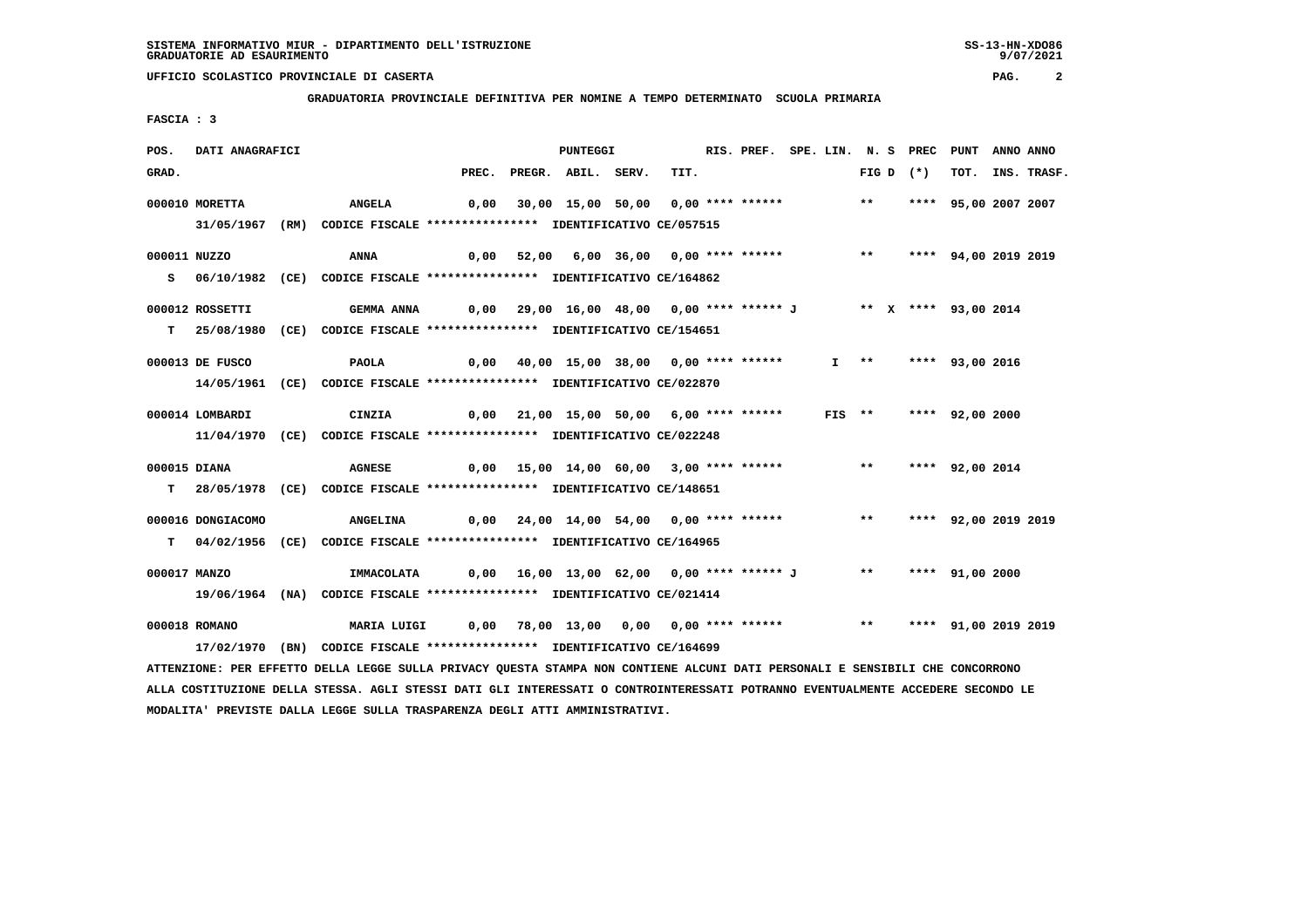**GRADUATORIA PROVINCIALE DEFINITIVA PER NOMINE A TEMPO DETERMINATO SCUOLA PRIMARIA**

 **FASCIA : 3**

| POS.         | DATI ANAGRAFICI   |                                                                                                                                 |      | <b>PUNTEGGI</b>                                                  |      |  |  |                       | RIS. PREF. SPE. LIN. N. S PREC PUNT |                      | ANNO ANNO |                  |
|--------------|-------------------|---------------------------------------------------------------------------------------------------------------------------------|------|------------------------------------------------------------------|------|--|--|-----------------------|-------------------------------------|----------------------|-----------|------------------|
| GRAD.        |                   |                                                                                                                                 |      | PREC. PREGR. ABIL. SERV.                                         | TIT. |  |  |                       | FIG D $(*)$                         |                      |           | TOT. INS. TRASF. |
|              | 000019 DE LUCIA   | MARIA ROSARIA                                                                                                                   | 0,00 | 33,00 15,00 42,00 0,00 **** ****** *** **                        |      |  |  |                       |                                     | **** 90,00 2007      |           |                  |
|              |                   |                                                                                                                                 |      |                                                                  |      |  |  |                       |                                     |                      |           |                  |
|              |                   | 09/05/1959 (CE) CODICE FISCALE *************** IDENTIFICATIVO CE/026862                                                         |      |                                                                  |      |  |  |                       |                                     |                      |           |                  |
|              | 000020 ALTIERO    | CLEMENTINA                                                                                                                      |      | 0,00 31,00 15,00 42,00 0,00 **** ******                          |      |  |  | $I \rightarrow *$     |                                     | **** 88,00 2000      |           |                  |
|              |                   | 22/08/1963 (CE) CODICE FISCALE *************** IDENTIFICATIVO CE/020915                                                         |      |                                                                  |      |  |  |                       |                                     |                      |           |                  |
|              |                   |                                                                                                                                 |      |                                                                  |      |  |  |                       |                                     |                      |           |                  |
|              | 000021 CARANNANTE | <b>BIANCA</b>                                                                                                                   |      |                                                                  |      |  |  |                       | I ** **** 88,00 2002                |                      |           |                  |
|              |                   | 05/12/1967 (CE) CODICE FISCALE *************** IDENTIFICATIVO CE/042882                                                         |      |                                                                  |      |  |  |                       |                                     |                      |           |                  |
| 000022 TURCO |                   | <b>SABRINA</b>                                                                                                                  |      | $0,00$ 11,00 11,00 60,00 6,00 **** ****** *** **                 |      |  |  |                       |                                     | **** 88,00 2019 2019 |           |                  |
|              |                   | T 26/06/1973 (CE) CODICE FISCALE **************** IDENTIFICATIVO CE/164679                                                      |      |                                                                  |      |  |  |                       |                                     |                      |           |                  |
|              |                   |                                                                                                                                 |      |                                                                  |      |  |  |                       |                                     |                      |           |                  |
|              | 000023 BODENIZZA  | <b>RITA</b>                                                                                                                     |      | $0,00$ 48,00 16,00 24,00 0,00 **** ******                        |      |  |  | $I \rightarrow \star$ |                                     | **** 88,00 2019 2019 |           |                  |
|              |                   | 23/05/1975 (CE) CODICE FISCALE *************** IDENTIFICATIVO CE/164938                                                         |      |                                                                  |      |  |  |                       |                                     |                      |           |                  |
|              |                   |                                                                                                                                 |      |                                                                  |      |  |  |                       |                                     |                      |           |                  |
|              | 000024 BUCCIERO   | <b>GIOVANNA</b>                                                                                                                 |      | 0,00 26,00 11,00 46,00 0,00 **** ******                          |      |  |  |                       | ** **** 83,00 2014                  |                      |           |                  |
|              |                   | T 05/07/1975 (CE) CODICE FISCALE **************** IDENTIFICATIVO CE/151795                                                      |      |                                                                  |      |  |  |                       |                                     |                      |           |                  |
|              | 000025 IMBIMBO    | <b>VINCENZA</b>                                                                                                                 |      | 0,00 17,00 0,00 60,00 6,00 **** ****** J ** **** 83,00 2014      |      |  |  |                       |                                     |                      |           |                  |
|              |                   | T 06/02/1980 (NA) CODICE FISCALE *************** IDENTIFICATIVO CE/154124                                                       |      |                                                                  |      |  |  |                       |                                     |                      |           |                  |
|              |                   |                                                                                                                                 |      |                                                                  |      |  |  |                       |                                     |                      |           |                  |
|              | 000026 MARRANDINO | <b>MARIA</b>                                                                                                                    |      | $0,00$ 36,00 11,00 36,00 0,00 **** ******                        |      |  |  |                       | ** **** 83,00 2019 2019             |                      |           |                  |
| т            |                   | 15/09/1981 (CE) CODICE FISCALE *************** IDENTIFICATIVO CE/164719                                                         |      |                                                                  |      |  |  |                       |                                     |                      |           |                  |
|              |                   |                                                                                                                                 |      |                                                                  |      |  |  |                       |                                     |                      |           |                  |
|              | 000027 CAPASSO    | TERESA                                                                                                                          |      | 0,00 22,00 0,00 56,00 3,00 **** ****** J ** **** 81,00 2019 2019 |      |  |  |                       |                                     |                      |           |                  |
|              |                   | 28/01/1977 (CE) CODICE FISCALE *************** IDENTIFICATIVO CE/164663                                                         |      |                                                                  |      |  |  |                       |                                     |                      |           |                  |
|              |                   | ATTENZIONE: PER EFFETTO DELLA LEGGE SULLA PRIVACY QUESTA STAMPA NON CONTIENE ALCUNI DATI PERSONALI E SENSIBILI CHE CONCORRONO   |      |                                                                  |      |  |  |                       |                                     |                      |           |                  |
|              |                   | ALLA COSTITUZIONE DELLA STESSA. AGLI STESSI DATI GLI INTERESSATI O CONTROINTERESSATI POTRANNO EVENTUALMENTE ACCEDERE SECONDO LE |      |                                                                  |      |  |  |                       |                                     |                      |           |                  |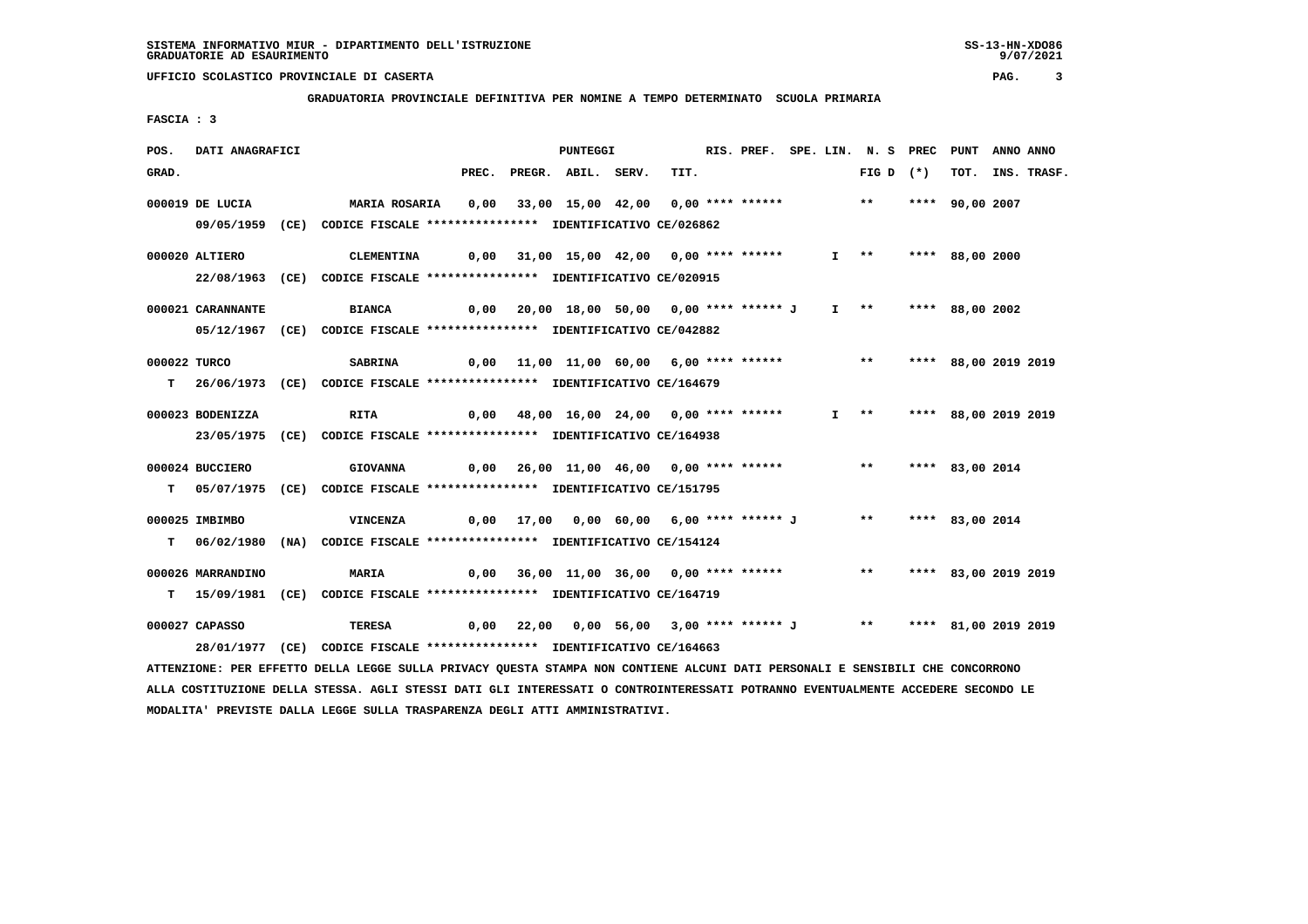#### **GRADUATORIA PROVINCIALE DEFINITIVA PER NOMINE A TEMPO DETERMINATO SCUOLA PRIMARIA**

 **FASCIA : 3**

| POS.  | DATI ANAGRAFICI   |                                                                                                                               |       | PUNTEGGI                                                            |      | RIS. PREF. SPE. LIN. N. S PREC |  |                       |             | PUNT                      | ANNO ANNO |                  |
|-------|-------------------|-------------------------------------------------------------------------------------------------------------------------------|-------|---------------------------------------------------------------------|------|--------------------------------|--|-----------------------|-------------|---------------------------|-----------|------------------|
| GRAD. |                   |                                                                                                                               | PREC. | PREGR. ABIL. SERV.                                                  | TIT. |                                |  |                       | FIG D $(*)$ |                           |           | TOT. INS. TRASF. |
|       | 000028 CARERE     | <b>SIMONA</b>                                                                                                                 | 0,00  | 65,00 16,00 0,00 0,00 **** ******                                   |      |                                |  |                       |             | I ** **** 81,00 2019 2019 |           |                  |
|       |                   | 26/07/1976 (NA) CODICE FISCALE *************** IDENTIFICATIVO CE/164977                                                       |       |                                                                     |      |                                |  |                       |             |                           |           |                  |
|       |                   |                                                                                                                               |       |                                                                     |      |                                |  |                       |             |                           |           |                  |
|       | 000029 BARBATO    | <b>ELENA</b>                                                                                                                  | 0,00  | 15,00 15,00 50,00 0,00 **** ******                                  |      |                                |  | $F \rightarrow \star$ |             | **** 80,00 2000           |           |                  |
|       |                   | 23/06/1968 (CE) CODICE FISCALE *************** IDENTIFICATIVO CE/021507                                                       |       |                                                                     |      |                                |  |                       |             |                           |           |                  |
|       | 000030 VIGLIOTTI  | <b>PASQUALINA</b>                                                                                                             |       | 0,00 15,00 16,00 48,00 0,00 **** ******                             |      |                                |  |                       |             | I ** **** 79,00 2007 2007 |           |                  |
|       |                   | 15/09/1955 (CE) CODICE FISCALE *************** IDENTIFICATIVO CE/055982                                                       |       |                                                                     |      |                                |  |                       |             |                           |           |                  |
|       |                   |                                                                                                                               |       |                                                                     |      |                                |  |                       |             |                           |           |                  |
|       | 000031 STOCCHETTI | SONIA                                                                                                                         |       | 0,00 23,00 16,00 40,00 0,00 **** ******                             |      |                                |  |                       |             | I ** **** 79,00 2007 2007 |           |                  |
|       |                   | 16/06/1974 (CE) CODICE FISCALE *************** IDENTIFICATIVO CE/057186                                                       |       |                                                                     |      |                                |  |                       |             |                           |           |                  |
|       | 000032 GIORDANO   | <b>VALENTINA</b>                                                                                                              |       |                                                                     |      |                                |  |                       |             | I ** **** 78,00 2002      |           |                  |
|       |                   | 28/11/1974 (CE) CODICE FISCALE *************** IDENTIFICATIVO CE/042965                                                       |       |                                                                     |      |                                |  |                       |             |                           |           |                  |
|       |                   |                                                                                                                               |       |                                                                     |      |                                |  |                       |             |                           |           |                  |
|       | 000033 FERRARA    | <b>ANTONIETTA</b>                                                                                                             |       | 0,00 15,00 15,00 48,00 0,00 **** ******                             |      |                                |  |                       |             | I ** **** 78,00 2007      |           |                  |
|       |                   | 14/12/1970 (CE) CODICE FISCALE *************** IDENTIFICATIVO CE/022314                                                       |       |                                                                     |      |                                |  |                       |             |                           |           |                  |
|       | 000034 LOICO      | <b>SILVANA</b>                                                                                                                |       | 0,00 63,00 14,00 0,00 0,00 **** ****** KL ** **** 77,00 2011 2011   |      |                                |  |                       |             |                           |           |                  |
|       |                   | 15/12/1955 (CE) CODICE FISCALE *************** IDENTIFICATIVO CE/140201                                                       |       |                                                                     |      |                                |  |                       |             |                           |           |                  |
|       |                   |                                                                                                                               |       |                                                                     |      |                                |  |                       |             |                           |           |                  |
|       | 000035 ROSSI      | <b>NADIA</b>                                                                                                                  |       | 0,00 18,00 14,00 36,00 9,00 **** ****** J ** X **** 77,00 2019 2019 |      |                                |  |                       |             |                           |           |                  |
|       |                   | 27/10/1978 (CE) CODICE FISCALE *************** IDENTIFICATIVO CE/164937                                                       |       |                                                                     |      |                                |  |                       |             |                           |           |                  |
|       | 000036 RAIMONDO   | <b>GIUSEPPINA</b>                                                                                                             |       | 0,00 16,00 0,00 60,00 0,00 **** ****** *** *** **** 76,00 2014      |      |                                |  |                       |             |                           |           |                  |
| т     |                   | 26/10/1983 (CE) CODICE FISCALE *************** IDENTIFICATIVO CE/154494                                                       |       |                                                                     |      |                                |  |                       |             |                           |           |                  |
|       |                   | ATTENZIONE: PER EFFETTO DELLA LEGGE SULLA PRIVACY QUESTA STAMPA NON CONTIENE ALCUNI DATI PERSONALI E SENSIBILI CHE CONCORRONO |       |                                                                     |      |                                |  |                       |             |                           |           |                  |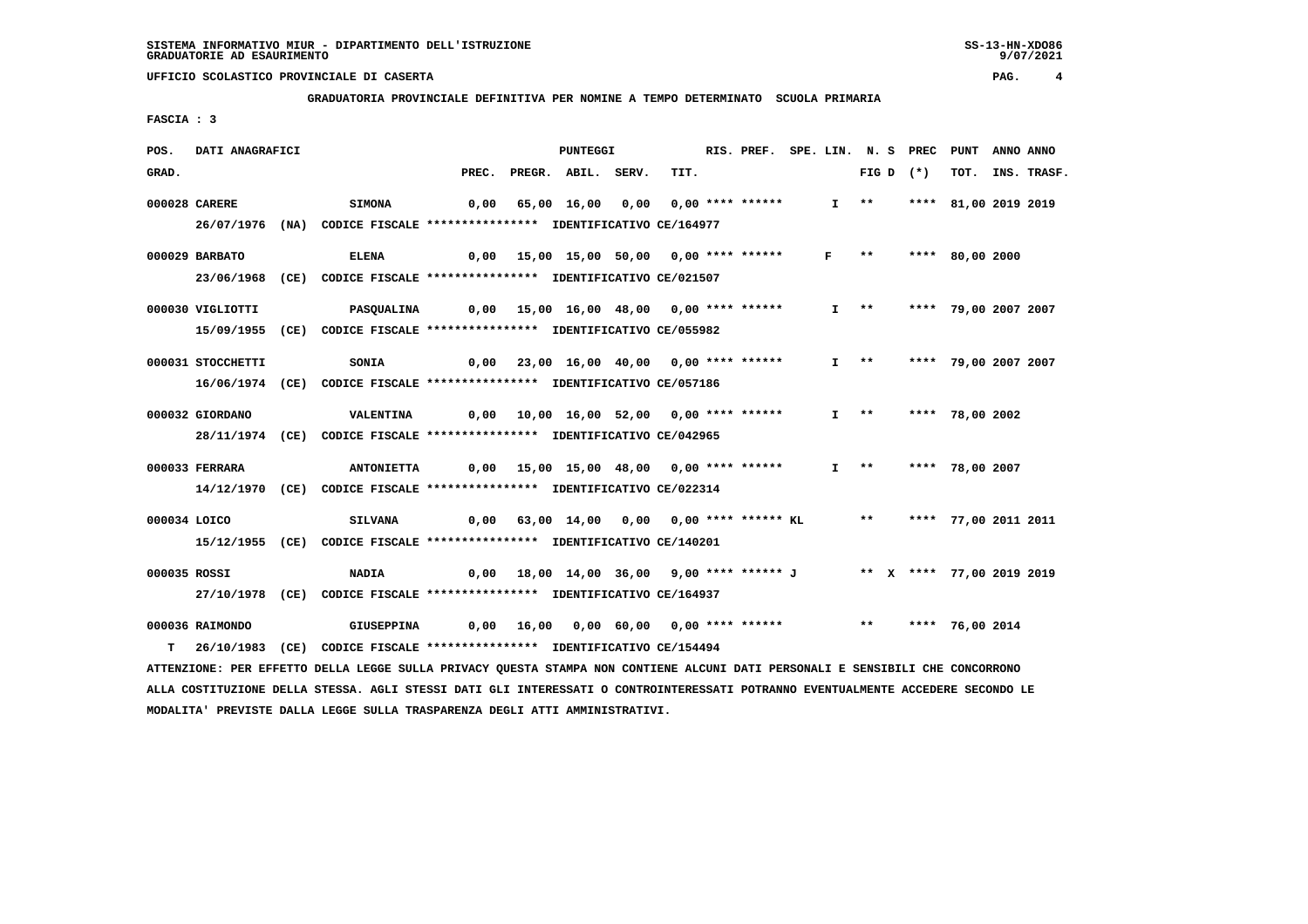**GRADUATORIA PROVINCIALE DEFINITIVA PER NOMINE A TEMPO DETERMINATO SCUOLA PRIMARIA**

 **FASCIA : 3**

| POS.         | DATI ANAGRAFICI  |                                                                                                                                 |  | PUNTEGGI                                                              |      | RIS. PREF. SPE. LIN. N. S PREC PUNT ANNO ANNO |  |               |             |                           |                  |
|--------------|------------------|---------------------------------------------------------------------------------------------------------------------------------|--|-----------------------------------------------------------------------|------|-----------------------------------------------|--|---------------|-------------|---------------------------|------------------|
| GRAD.        |                  |                                                                                                                                 |  | PREC. PREGR. ABIL. SERV.                                              | TIT. |                                               |  |               | FIG D $(*)$ |                           | TOT. INS. TRASF. |
|              | 000037 PARILLO   | <b>GIOVANNA</b>                                                                                                                 |  | 0,00 23,00 16,00 36,00 0,00 **** ****** KL = I ** ***** 75,00 2000    |      |                                               |  |               |             |                           |                  |
|              |                  |                                                                                                                                 |  |                                                                       |      |                                               |  |               |             |                           |                  |
|              |                  | 12/03/1964 (CE) CODICE FISCALE *************** IDENTIFICATIVO CE/025119                                                         |  |                                                                       |      |                                               |  |               |             |                           |                  |
|              | 000038 DE BOTTIS | LAVINIA                                                                                                                         |  | 0,00 30,00 0,00 42,00 3,00 **** ****** *** **** 75,00 2019 2019       |      |                                               |  |               |             |                           |                  |
|              |                  | T 05/04/1976 (CE) CODICE FISCALE **************** IDENTIFICATIVO CE/164728                                                      |  |                                                                       |      |                                               |  |               |             |                           |                  |
|              |                  |                                                                                                                                 |  |                                                                       |      |                                               |  |               |             |                           |                  |
|              | 000039 VOTINO    | <b>ANGELA</b>                                                                                                                   |  | 0,00 21,00 6,00 48,00 0,00 **** ****** *** ** ** **** 75,00 2019 2019 |      |                                               |  |               |             |                           |                  |
|              |                  | S 11/09/1974 (BN) CODICE FISCALE **************** IDENTIFICATIVO CE/164706                                                      |  |                                                                       |      |                                               |  |               |             |                           |                  |
|              | 000040 GUGLIELMO | <b>ANGELA</b>                                                                                                                   |  | 0,00 15,00 15,00 41,00 3,00 **** ******                               |      |                                               |  | $\star \star$ |             | **** 74,00 2002           |                  |
|              |                  | 24/03/1961 (CE) CODICE FISCALE *************** IDENTIFICATIVO CE/043584                                                         |  |                                                                       |      |                                               |  |               |             |                           |                  |
|              |                  |                                                                                                                                 |  |                                                                       |      |                                               |  |               |             |                           |                  |
| 000041 FEOLA |                  | GIUSEPPE                                                                                                                        |  | 0,00 55,00 16,00 0,00 3,00 **** ******                                |      |                                               |  |               |             | I ** **** 74,00 2019 2019 |                  |
|              |                  | 13/01/1972 (CE) CODICE FISCALE *************** IDENTIFICATIVO CE/164664                                                         |  |                                                                       |      |                                               |  |               |             |                           |                  |
|              |                  |                                                                                                                                 |  |                                                                       |      |                                               |  |               |             |                           |                  |
|              | 000042 LUSINI    | <b>MARIA</b>                                                                                                                    |  | 0,00 21,00 15,00 34,00 3,00 **** ****** *** **** 73,00 2000           |      |                                               |  |               |             |                           |                  |
|              |                  | 01/02/1964 (CE) CODICE FISCALE *************** IDENTIFICATIVO CE/022622                                                         |  |                                                                       |      |                                               |  |               |             |                           |                  |
|              | 000043 FEMIANO   | ANGELINA                                                                                                                        |  | 0,00 11,00 15,00 46,00 0,00 **** ******                               |      |                                               |  |               |             | ** **** 72,00 2000        |                  |
|              |                  | 15/06/1971 (CE) CODICE FISCALE *************** IDENTIFICATIVO CE/020925                                                         |  |                                                                       |      |                                               |  |               |             |                           |                  |
|              |                  |                                                                                                                                 |  |                                                                       |      |                                               |  |               |             |                           |                  |
|              | 000044 PALMIERI  | <b>SILVANA</b>                                                                                                                  |  | 0,00 22,00 0,00 50,00 0,00 **** ****** J ** X **** 72,00 2014         |      |                                               |  |               |             |                           |                  |
|              |                  | T 03/10/1970 (CE) CODICE FISCALE **************** IDENTIFICATIVO CE/154495                                                      |  |                                                                       |      |                                               |  |               |             |                           |                  |
|              |                  |                                                                                                                                 |  |                                                                       |      |                                               |  |               |             |                           |                  |
|              | 000045 RICCIARDI | <b>RAFFAELLA</b>                                                                                                                |  | 0,00 14,00 0,00 48,00 9,00 **** ****** *** ** **** 71,00 2019 2019    |      |                                               |  |               |             |                           |                  |
|              |                  | 03/04/1976 (CE) CODICE FISCALE *************** IDENTIFICATIVO CE/164677                                                         |  |                                                                       |      |                                               |  |               |             |                           |                  |
|              |                  | ATTENZIONE: PER EFFETTO DELLA LEGGE SULLA PRIVACY QUESTA STAMPA NON CONTIENE ALCUNI DATI PERSONALI E SENSIBILI CHE CONCORRONO   |  |                                                                       |      |                                               |  |               |             |                           |                  |
|              |                  | ALLA COSTITUZIONE DELLA STESSA. AGLI STESSI DATI GLI INTERESSATI O CONTROINTERESSATI POTRANNO EVENTUALMENTE ACCEDERE SECONDO LE |  |                                                                       |      |                                               |  |               |             |                           |                  |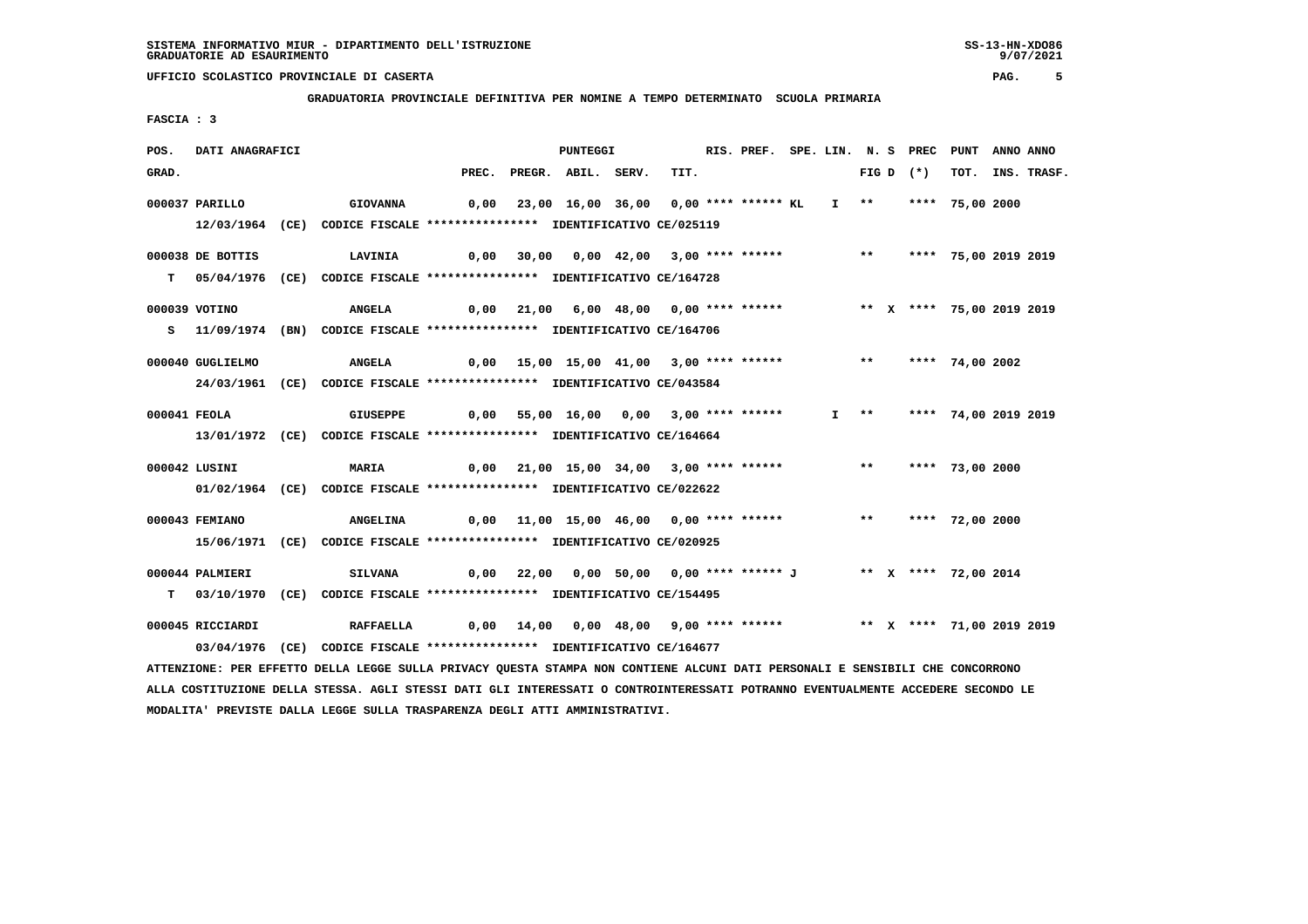**GRADUATORIA PROVINCIALE DEFINITIVA PER NOMINE A TEMPO DETERMINATO SCUOLA PRIMARIA**

 **FASCIA : 3**

| POS.         | DATI ANAGRAFICI   |                                                                                                                                 |       | <b>PUNTEGGI</b>                                                        |      | RIS. PREF. SPE. LIN. N. S PREC PUNT |  |        |             |                           | ANNO ANNO |                  |
|--------------|-------------------|---------------------------------------------------------------------------------------------------------------------------------|-------|------------------------------------------------------------------------|------|-------------------------------------|--|--------|-------------|---------------------------|-----------|------------------|
| GRAD.        |                   |                                                                                                                                 | PREC. | PREGR. ABIL. SERV.                                                     | TIT. |                                     |  |        | FIG D $(*)$ |                           |           | TOT. INS. TRASF. |
|              | 000046 DEL GAUDIO | <b>DOMENICA</b>                                                                                                                 | 0,00  | 7,00 15,00 48,00 0,00 **** ******             **       **** 70,00 2000 |      |                                     |  |        |             |                           |           |                  |
|              |                   | 03/11/1957 (CE) CODICE FISCALE *************** IDENTIFICATIVO CE/024888                                                         |       |                                                                        |      |                                     |  |        |             |                           |           |                  |
|              |                   |                                                                                                                                 |       |                                                                        |      |                                     |  |        |             |                           |           |                  |
|              | 000047 SCALZONE   | <b>MARIA GIOVANN</b>                                                                                                            |       | 0,00 15,00 0,00 46,00 9,00 **** ****** J ** X **** 70,00 2019 2019     |      |                                     |  |        |             |                           |           |                  |
|              |                   | T 01/06/1980 (NA) CODICE FISCALE **************** IDENTIFICATIVO CE/164750                                                      |       |                                                                        |      |                                     |  |        |             |                           |           |                  |
| 000048 PESCE |                   | IDA                                                                                                                             | 0,00  | 9,00 16,00 38,00 7,00 **** ****** J                                    |      |                                     |  |        |             | I ** **** 70,00 2019 2019 |           |                  |
|              |                   |                                                                                                                                 |       |                                                                        |      |                                     |  |        |             |                           |           |                  |
|              |                   | 27/06/1978 (CE) CODICE FISCALE *************** IDENTIFICATIVO CE/164974                                                         |       |                                                                        |      |                                     |  |        |             |                           |           |                  |
|              | 000049 TAMBURRINO | LUCIA                                                                                                                           |       | $0,00$ 10,00 17,00 39,00 3,00 **** ******                              |      |                                     |  | $I$ ** |             | **** 69,00 2002           |           |                  |
|              |                   | 24/03/1973 (CE) CODICE FISCALE *************** IDENTIFICATIVO CE/045465                                                         |       |                                                                        |      |                                     |  |        |             |                           |           |                  |
|              |                   |                                                                                                                                 |       |                                                                        |      |                                     |  |        |             |                           |           |                  |
| 000050 IORIO |                   | MARIA                                                                                                                           | 0,00  | 8,00 15,00 46,00 0,00 **** ******                                      |      |                                     |  |        |             | I ** **** 69,00 2002      |           |                  |
|              |                   | 18/02/1967 (CE) CODICE FISCALE *************** IDENTIFICATIVO CE/046127                                                         |       |                                                                        |      |                                     |  |        |             |                           |           |                  |
|              | 000051 BARBATO    | <b>DANIELA</b>                                                                                                                  |       | 0,00 16,00 0,00 53,00 0,00 **** ****** J ** **** 69,00 2019 2019       |      |                                     |  |        |             |                           |           |                  |
|              |                   | 29/04/1977 (CE) CODICE FISCALE *************** IDENTIFICATIVO CE/164901                                                         |       |                                                                        |      |                                     |  |        |             |                           |           |                  |
|              |                   |                                                                                                                                 |       |                                                                        |      |                                     |  |        |             |                           |           |                  |
|              | 000052 SANTORO    | CAROLINA                                                                                                                        |       | 0,00 13,00 16,00 36,00 3,00 **** ****** J F ** **** 68,00 2002 2015    |      |                                     |  |        |             |                           |           |                  |
|              |                   | 21/07/1974 (CE) CODICE FISCALE *************** IDENTIFICATIVO CE/154054                                                         |       |                                                                        |      |                                     |  |        |             |                           |           |                  |
|              | 000053 SANTORO    | PREZIOSA                                                                                                                        |       | 0,00 36,00 0,00 32,00 0,00 **** ******                                 |      |                                     |  |        |             | ** **** 68,00 2014        |           |                  |
|              |                   | T 20/02/1968 (CE) CODICE FISCALE **************** IDENTIFICATIVO CE/150124                                                      |       |                                                                        |      |                                     |  |        |             |                           |           |                  |
|              |                   |                                                                                                                                 |       |                                                                        |      |                                     |  |        |             |                           |           |                  |
|              | 000054 CUCCARI    | <b>ELVIRA</b>                                                                                                                   |       | $0,00$ 16,00 12,00 36,00 3,00 **** ******                              |      |                                     |  |        |             | ** **** 67,00 2014        |           |                  |
|              |                   | T 26/09/1973 (CE) CODICE FISCALE *************** IDENTIFICATIVO CE/154637                                                       |       |                                                                        |      |                                     |  |        |             |                           |           |                  |
|              |                   | ATTENZIONE: PER EFFETTO DELLA LEGGE SULLA PRIVACY QUESTA STAMPA NON CONTIENE ALCUNI DATI PERSONALI E SENSIBILI CHE CONCORRONO   |       |                                                                        |      |                                     |  |        |             |                           |           |                  |
|              |                   | ALLA COSTITUZIONE DELLA STESSA. AGLI STESSI DATI GLI INTERESSATI O CONTROINTERESSATI POTRANNO EVENTUALMENTE ACCEDERE SECONDO LE |       |                                                                        |      |                                     |  |        |             |                           |           |                  |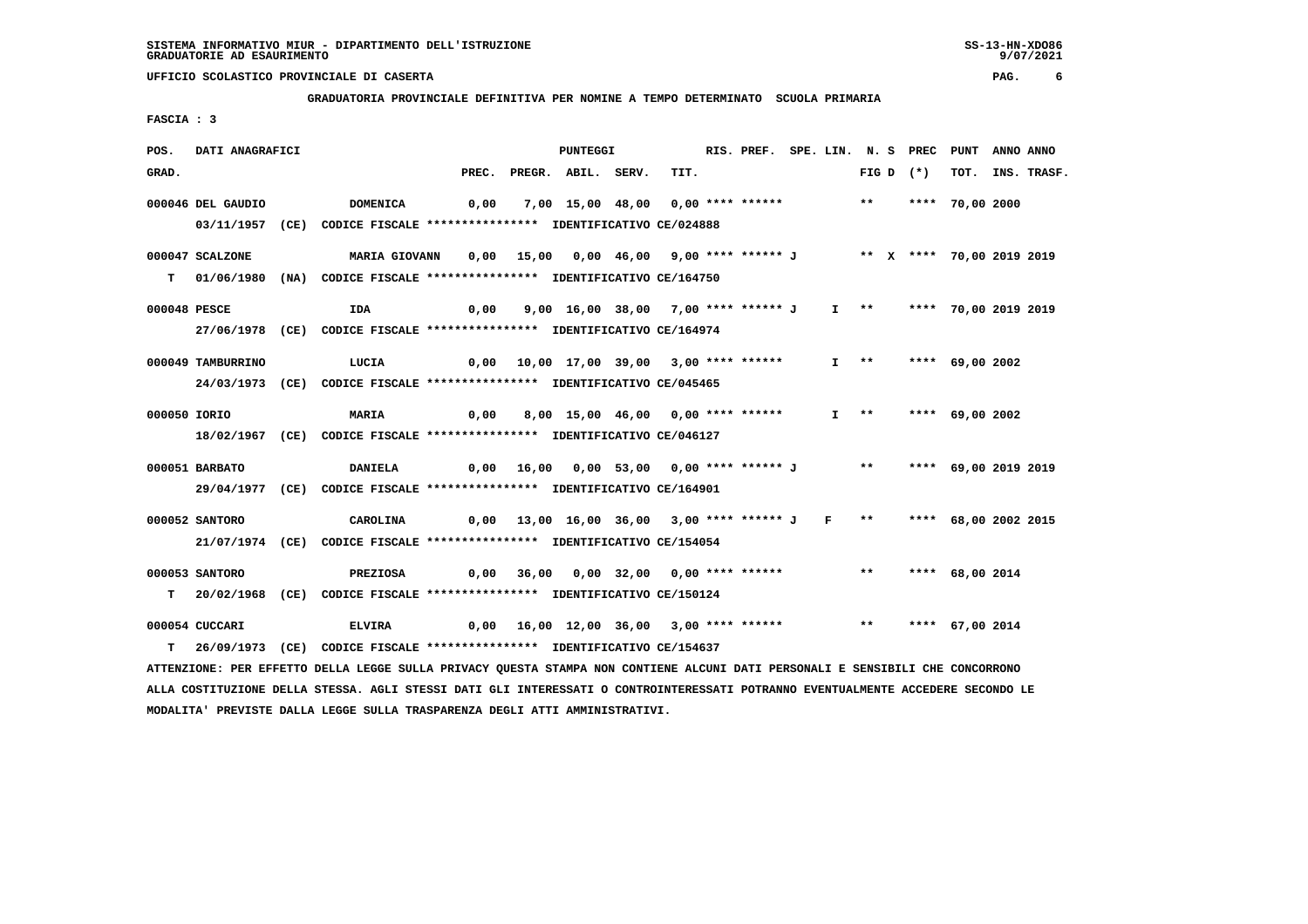**GRADUATORIA PROVINCIALE DEFINITIVA PER NOMINE A TEMPO DETERMINATO SCUOLA PRIMARIA**

 **FASCIA : 3**

| POS.            | DATI ANAGRAFICI    |                                                                                                                                 |       | PUNTEGGI                                                    |      | RIS. PREF. SPE. LIN. N. S PREC |  |                       |             | PUNT                      | ANNO ANNO        |
|-----------------|--------------------|---------------------------------------------------------------------------------------------------------------------------------|-------|-------------------------------------------------------------|------|--------------------------------|--|-----------------------|-------------|---------------------------|------------------|
| GRAD.           |                    |                                                                                                                                 | PREC. | PREGR. ABIL. SERV.                                          | TIT. |                                |  |                       | FIG D $(*)$ |                           | TOT. INS. TRASF. |
| 000055 VERONA   |                    | VERA                                                                                                                            | 0,00  | 21,00 16,00 24,00 6,00 **** ******                          |      |                                |  | $I \rightarrow \star$ |             | **** 67,00 2014           |                  |
|                 |                    | 09/12/1974 (CE) CODICE FISCALE *************** IDENTIFICATIVO CE/043411                                                         |       |                                                             |      |                                |  |                       |             |                           |                  |
| 000056 VERRILLO |                    | FILOMENA                                                                                                                        | 0,00  | 3,00 11,00 50,00 3,00 **** ****** J ** **** 67,00 2019 2019 |      |                                |  |                       |             |                           |                  |
|                 |                    | 07/10/1967 (CE) CODICE FISCALE *************** IDENTIFICATIVO CE/164685                                                         |       |                                                             |      |                                |  |                       |             |                           |                  |
|                 |                    |                                                                                                                                 |       |                                                             |      |                                |  |                       |             |                           |                  |
| 000057 AFFINITO |                    | PAOLA                                                                                                                           | 0,00  | 0,00 40,00 26,00 0,00 **** ****** J                         |      |                                |  |                       |             | I ** **** 66,00 2019 2019 |                  |
|                 |                    | 31/03/1985 (CE) CODICE FISCALE *************** IDENTIFICATIVO CE/164724                                                         |       |                                                             |      |                                |  |                       |             |                           |                  |
|                 | 000058 DI GIROLAMO | ANNA                                                                                                                            |       | $0,00$ 15,00 12,00 36,00 3,00 **** ****** *** **            |      |                                |  |                       |             | **** 66,00 2019 2019      |                  |
| т               |                    | 03/08/1979 (NA) CODICE FISCALE **************** IDENTIFICATIVO CE/164882                                                        |       |                                                             |      |                                |  |                       |             |                           |                  |
|                 |                    |                                                                                                                                 |       |                                                             |      |                                |  |                       |             |                           |                  |
| 000059 FERRARO  |                    | MARIA FLORA                                                                                                                     |       | $0,00$ 27,00 0,00 36,00 3,00 **** ******                    |      |                                |  |                       |             | ** **** 66,00 2019 2019   |                  |
|                 |                    | T 31/10/1980 (NA) CODICE FISCALE *************** IDENTIFICATIVO CE/164705                                                       |       |                                                             |      |                                |  |                       |             |                           |                  |
|                 | 000060 PIZZORUSSO  | ANNA                                                                                                                            | 0,00  | 18,00 15,00 32,00 0,00 **** ****** K                        |      |                                |  |                       |             | I ** **** 65,00 2002      |                  |
|                 |                    | 27/02/1961 (CE) CODICE FISCALE *************** IDENTIFICATIVO CE/046614                                                         |       |                                                             |      |                                |  |                       |             |                           |                  |
| 000061 BAVOSA   |                    | MARGHERITA                                                                                                                      | 0,00  | 3,00 14,00 48,00 0,00 **** ******                           |      |                                |  |                       |             | ** **** 65,00 2005 2005   |                  |
|                 |                    | 17/10/1974 (CE) CODICE FISCALE *************** IDENTIFICATIVO CE/053396                                                         |       |                                                             |      |                                |  |                       |             |                           |                  |
|                 |                    |                                                                                                                                 |       |                                                             |      |                                |  |                       |             |                           |                  |
| 000062 DI RONZA |                    | <b>GINA</b>                                                                                                                     | 0,00  | 0,00 15,00 50,00 0,00 **** ****** J I ** X **** 65,00 2014  |      |                                |  |                       |             |                           |                  |
|                 |                    | 22/04/1977 (CE) CODICE FISCALE *************** IDENTIFICATIVO CE/045894                                                         |       |                                                             |      |                                |  |                       |             |                           |                  |
|                 | 000063 TERRIBILE   | MARIAADDOLORA                                                                                                                   | 0,00  | 7,00 11,00 38,00 9,00 **** ******                           |      |                                |  |                       |             | ** X **** 65,00 2014      |                  |
|                 |                    | 30/10/1981 (CE) CODICE FISCALE *************** IDENTIFICATIVO CE/164235                                                         |       |                                                             |      |                                |  |                       |             |                           |                  |
|                 |                    | ATTENZIONE: PER EFFETTO DELLA LEGGE SULLA PRIVACY OUESTA STAMPA NON CONTIENE ALCUNI DATI PERSONALI E SENSIBILI CHE CONCORRONO   |       |                                                             |      |                                |  |                       |             |                           |                  |
|                 |                    | ALLA COSTITUZIONE DELLA STESSA. AGLI STESSI DATI GLI INTERESSATI O CONTROINTERESSATI POTRANNO EVENTUALMENTE ACCEDERE SECONDO LE |       |                                                             |      |                                |  |                       |             |                           |                  |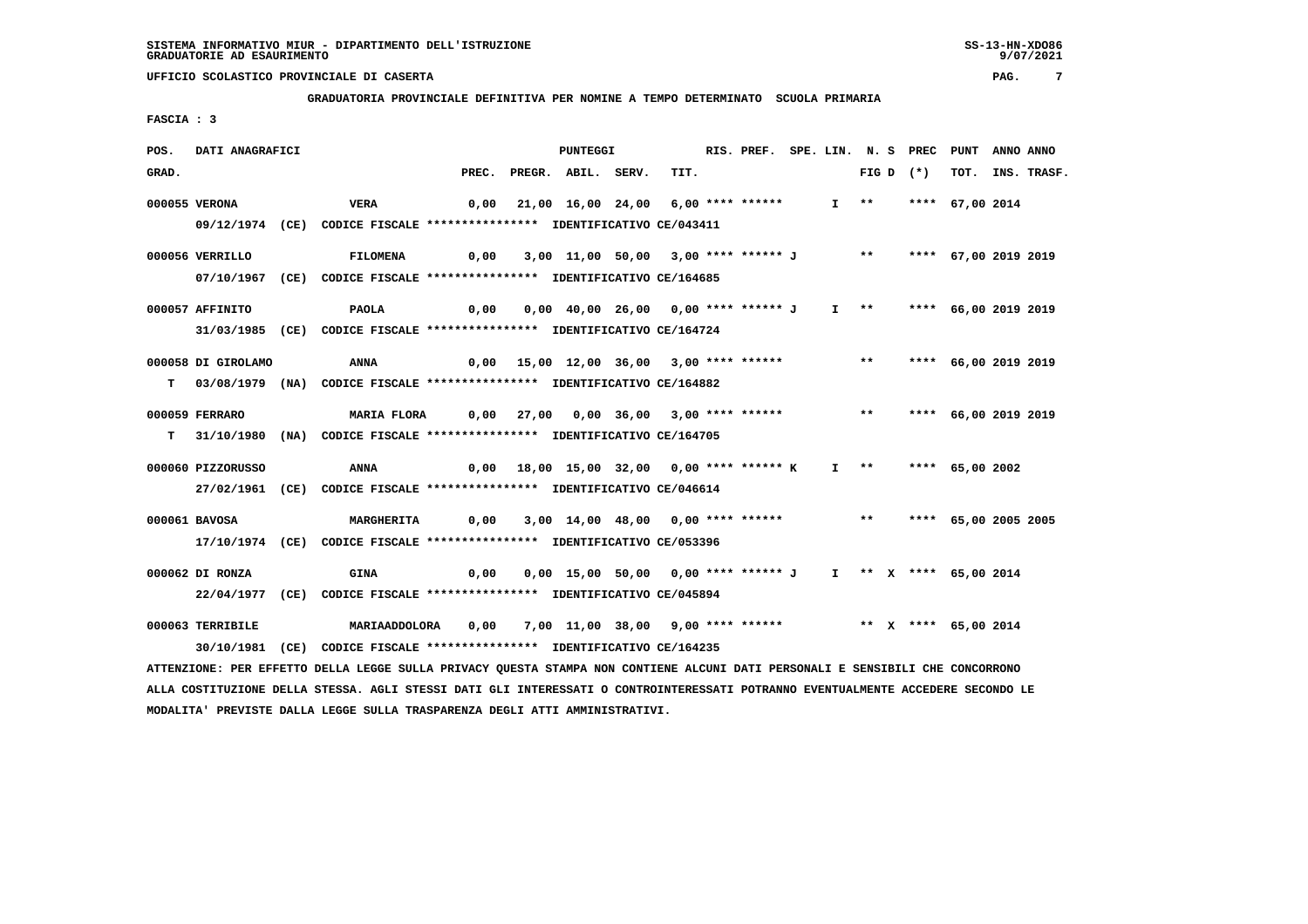**GRADUATORIA PROVINCIALE DEFINITIVA PER NOMINE A TEMPO DETERMINATO SCUOLA PRIMARIA**

 **FASCIA : 3**

| POS.         | DATI ANAGRAFICI     |                                                                                                                               |       | PUNTEGGI                                                          |      |  |  | RIS. PREF. SPE. LIN. N. S PREC PUNT |                   | ANNO ANNO |                  |
|--------------|---------------------|-------------------------------------------------------------------------------------------------------------------------------|-------|-------------------------------------------------------------------|------|--|--|-------------------------------------|-------------------|-----------|------------------|
| GRAD.        |                     |                                                                                                                               | PREC. | PREGR. ABIL. SERV.                                                | TIT. |  |  | FIG D $(*)$                         |                   |           | TOT. INS. TRASF. |
|              | 000064 CRISCI       | LUCIA                                                                                                                         | 0,00  | 8,00 0,00 42,00 15,00 **** ****** J ** **** 65,00 2019 2019       |      |  |  |                                     |                   |           |                  |
|              |                     | T 25/07/1978 (CE) CODICE FISCALE **************** IDENTIFICATIVO CE/164888                                                    |       |                                                                   |      |  |  |                                     |                   |           |                  |
|              | 000065 DI BENEDETTO | <b>ASSUNTA</b>                                                                                                                |       | 0,00 12,00 16,00 36,00 0,00 **** ******                           |      |  |  | $***$                               | **** $64,00$ 2000 |           |                  |
|              |                     | 19/11/1963 (CE) CODICE FISCALE *************** IDENTIFICATIVO CE/020608                                                       |       |                                                                   |      |  |  |                                     |                   |           |                  |
|              | 000066 PIGNATA      | CONCETTA                                                                                                                      | 0,00  | 0,00 15,00 46,00 3,00 **** ******                                 |      |  |  | $I \longrightarrow$ $**$            | **** 64,00 2002   |           |                  |
|              |                     | 24/08/1967 (CE) CODICE FISCALE *************** IDENTIFICATIVO CE/046601                                                       |       |                                                                   |      |  |  |                                     |                   |           |                  |
|              | 000067 DI BENEDETTO | <b>FRANCESCA</b>                                                                                                              |       | $0,00$ 5,00 15,00 44,00 0,00 **** ******                          |      |  |  | $I$ ** **** 64,00 2002              |                   |           |                  |
|              |                     | 01/09/1965 (CE) CODICE FISCALE *************** IDENTIFICATIVO CE/045108                                                       |       |                                                                   |      |  |  |                                     |                   |           |                  |
|              | 000068 CAPUANO      | <b>IVANA</b>                                                                                                                  | 0,00  | 11,00  0,00  44,00  9,00  ****  ******  J  **  ****  64,00  2014  |      |  |  |                                     |                   |           |                  |
|              |                     | T 23/08/1972 (LT) CODICE FISCALE **************** IDENTIFICATIVO CE/154475                                                    |       |                                                                   |      |  |  |                                     |                   |           |                  |
|              | 000069 TOMASULO     | ANNALISA                                                                                                                      |       | 0,00 20,00 16,00 28,00 0,00 **** ****** *** **                    |      |  |  |                                     | **** $64,00$ 2014 |           |                  |
|              |                     | T 09/04/1981 (NA) CODICE FISCALE **************** IDENTIFICATIVO CE/149765                                                    |       |                                                                   |      |  |  |                                     |                   |           |                  |
|              |                     |                                                                                                                               |       |                                                                   |      |  |  |                                     |                   |           |                  |
|              | 000070 D'ANGELO     | GIULIA                                                                                                                        |       | 0,00 46,00 0,00 12,00 6,00 **** ****** K ** **** 64,00 2014       |      |  |  |                                     |                   |           |                  |
|              |                     | T 24/07/1968 (CE) CODICE FISCALE *************** IDENTIFICATIVO CE/149644                                                     |       |                                                                   |      |  |  |                                     |                   |           |                  |
| 000071 BRUNO |                     | <b>MARY</b>                                                                                                                   | 0,00  | 0,00 40,00 18,00 6,00 **** ****** J I **     **** 64,00 2019 2019 |      |  |  |                                     |                   |           |                  |
|              |                     | 07/11/1986 (CE) CODICE FISCALE *************** IDENTIFICATIVO CE/164954                                                       |       |                                                                   |      |  |  |                                     |                   |           |                  |
|              | 000072 DI RIENZO    | ANNA                                                                                                                          | 0,00  | 4,00 14,00 42,00 3,00 **** ******                                 |      |  |  | $\star \star$                       | **** 63,00 2000   |           |                  |
|              |                     | 05/07/1967 (CE) CODICE FISCALE *************** IDENTIFICATIVO CE/023585                                                       |       |                                                                   |      |  |  |                                     |                   |           |                  |
|              |                     | ATTENZIONE: PER EFFETTO DELLA LEGGE SULLA PRIVACY QUESTA STAMPA NON CONTIENE ALCUNI DATI PERSONALI E SENSIBILI CHE CONCORRONO |       |                                                                   |      |  |  |                                     |                   |           |                  |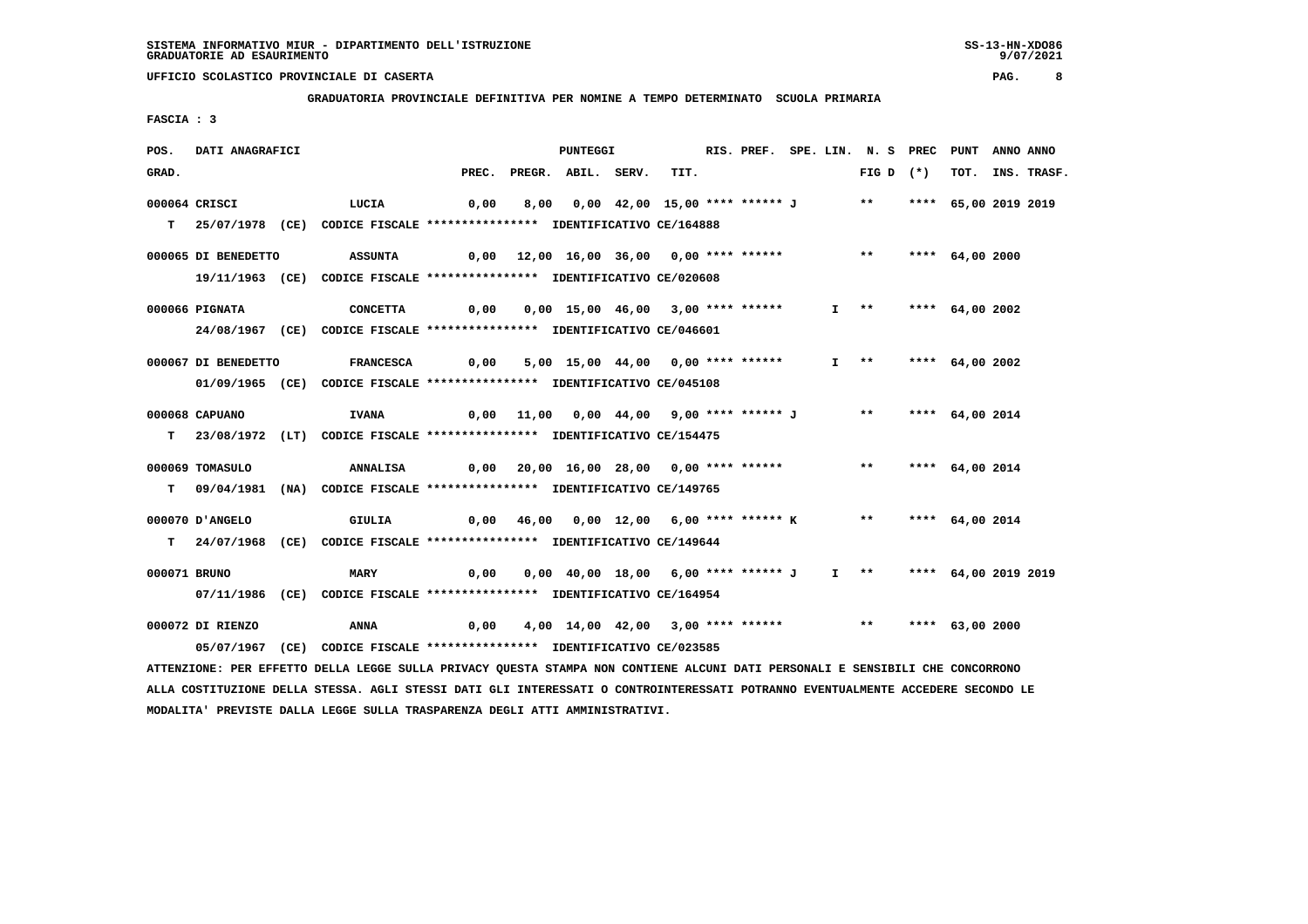**GRADUATORIA PROVINCIALE DEFINITIVA PER NOMINE A TEMPO DETERMINATO SCUOLA PRIMARIA**

 **FASCIA : 3**

| POS.  | DATI ANAGRAFICI |                                                                                                                                 |      | PUNTEGGI                                                     |      | RIS. PREF. SPE. LIN. N. S PREC PUNT |  |                       |                        |                 | ANNO ANNO |                  |
|-------|-----------------|---------------------------------------------------------------------------------------------------------------------------------|------|--------------------------------------------------------------|------|-------------------------------------|--|-----------------------|------------------------|-----------------|-----------|------------------|
| GRAD. |                 |                                                                                                                                 |      | PREC. PREGR. ABIL. SERV.                                     | TIT. |                                     |  | FIG D $(*)$           |                        |                 |           | TOT. INS. TRASF. |
|       | 000073 ALFANO   | <b>IRENE</b>                                                                                                                    | 0,00 | 8,00 15,00 34,00 6,00 **** ******                            |      |                                     |  | $I \rightarrow \star$ |                        | **** 63,00 2000 |           |                  |
|       |                 |                                                                                                                                 |      |                                                              |      |                                     |  |                       |                        |                 |           |                  |
|       |                 | 05/08/1976 (CE) CODICE FISCALE *************** IDENTIFICATIVO CE/020999                                                         |      |                                                              |      |                                     |  |                       |                        |                 |           |                  |
|       | 000074 BUCCINI  | <b>FRANCESCA</b>                                                                                                                |      | 0,00 21,00 0,00 36,00 6,00 **** ****** J                     |      |                                     |  |                       | I ** **** 63,00 2014   |                 |           |                  |
|       |                 | T 09/11/1983 (CE) CODICE FISCALE *************** IDENTIFICATIVO CE/154271                                                       |      |                                                              |      |                                     |  |                       |                        |                 |           |                  |
|       |                 |                                                                                                                                 |      |                                                              |      |                                     |  |                       |                        |                 |           |                  |
|       | 000075 ROTONDO  | <b>NADIA</b>                                                                                                                    |      | 0,00 15,00 18,00 30,00 0,00 **** ******                      |      |                                     |  |                       | ** **** 63,00 2014     |                 |           |                  |
|       |                 | T 03/11/1980 (CE) CODICE FISCALE *************** IDENTIFICATIVO CE/153928                                                       |      |                                                              |      |                                     |  |                       |                        |                 |           |                  |
|       |                 |                                                                                                                                 |      |                                                              |      |                                     |  |                       |                        |                 |           |                  |
|       | 000076 MORETTA  | ANNA                                                                                                                            | 0,00 | 0,00 39,00 24,00 0,00 **** ****** J ** **** 63,00 2019 2019  |      |                                     |  |                       |                        |                 |           |                  |
|       |                 | 29/10/1988 (CE) CODICE FISCALE *************** IDENTIFICATIVO CE/164852                                                         |      |                                                              |      |                                     |  |                       |                        |                 |           |                  |
|       | 000077 VACCARO  | <b>ANNA</b>                                                                                                                     | 0,00 | 6,00 11,00 40,00 6,00 **** ****** J ** **** 63,00 2019 2019  |      |                                     |  |                       |                        |                 |           |                  |
|       |                 | T 16/01/1976 (CE) CODICE FISCALE **************** IDENTIFICATIVO CE/164630                                                      |      |                                                              |      |                                     |  |                       |                        |                 |           |                  |
|       |                 |                                                                                                                                 |      |                                                              |      |                                     |  |                       |                        |                 |           |                  |
|       | 000078 FARINA   | <b>GIOVANNA</b>                                                                                                                 |      | 0,00 4,00 16,00 42,00 0,00 **** ******                       |      |                                     |  |                       | $I$ ** **** 62,00 2002 |                 |           |                  |
|       |                 | 17/02/1974 (CE) CODICE FISCALE *************** IDENTIFICATIVO CE/042630                                                         |      |                                                              |      |                                     |  |                       |                        |                 |           |                  |
|       |                 |                                                                                                                                 |      |                                                              |      |                                     |  |                       |                        |                 |           |                  |
|       | 000079 DIGLIO   | <b>ANTONELLA</b>                                                                                                                |      | 0,00 7,00 17,00 38,00 0,00 **** ****** J ** **** 62,00 2014  |      |                                     |  |                       |                        |                 |           |                  |
|       |                 | T 25/06/1979 (CE) CODICE FISCALE **************** IDENTIFICATIVO CE/148023                                                      |      |                                                              |      |                                     |  |                       |                        |                 |           |                  |
|       |                 |                                                                                                                                 |      |                                                              |      |                                     |  |                       |                        |                 |           |                  |
|       | 000080 CARDONE  | DELIA                                                                                                                           |      | $0,00$ 15,00 0,00 44,00 3,00 **** ******                     |      |                                     |  |                       | $I$ ** **** 62,00 2014 |                 |           |                  |
|       |                 | T 20/04/1974 (CE) CODICE FISCALE *************** IDENTIFICATIVO CE/153863                                                       |      |                                                              |      |                                     |  |                       |                        |                 |           |                  |
|       | 000081 PALMIERI | PAOLA                                                                                                                           |      | 0,00 15,00 0,00 44,00 3,00 **** ****** KL ** **** 62,00 2014 |      |                                     |  |                       |                        |                 |           |                  |
|       |                 | T 21/02/1971 (CE) CODICE FISCALE **************** IDENTIFICATIVO CE/154681                                                      |      |                                                              |      |                                     |  |                       |                        |                 |           |                  |
|       |                 | ATTENZIONE: PER EFFETTO DELLA LEGGE SULLA PRIVACY QUESTA STAMPA NON CONTIENE ALCUNI DATI PERSONALI E SENSIBILI CHE CONCORRONO   |      |                                                              |      |                                     |  |                       |                        |                 |           |                  |
|       |                 | ALLA COSTITUZIONE DELLA STESSA. AGLI STESSI DATI GLI INTERESSATI O CONTROINTERESSATI POTRANNO EVENTUALMENTE ACCEDERE SECONDO LE |      |                                                              |      |                                     |  |                       |                        |                 |           |                  |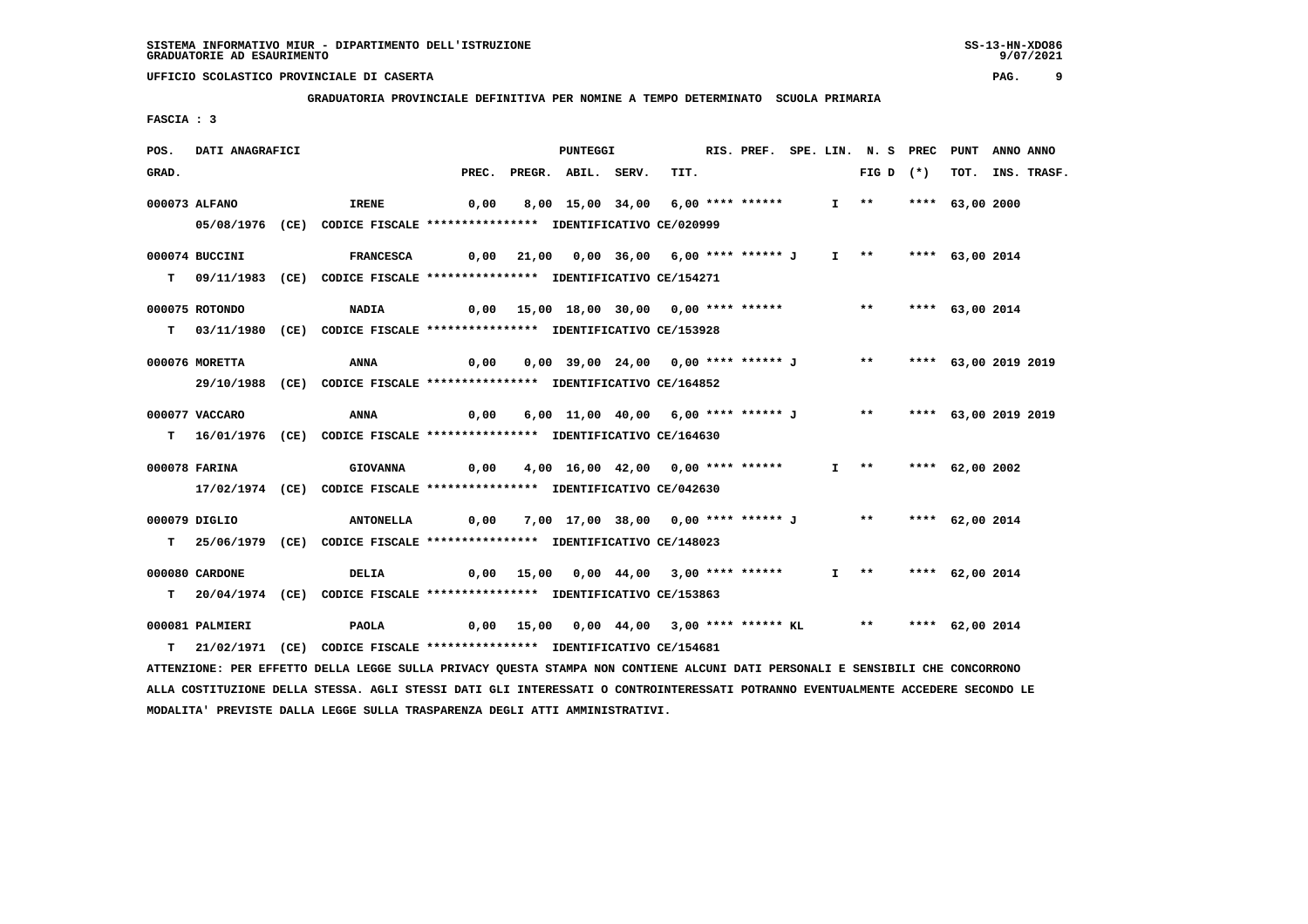**GRADUATORIA PROVINCIALE DEFINITIVA PER NOMINE A TEMPO DETERMINATO SCUOLA PRIMARIA**

 **FASCIA : 3**

| POS.         | DATI ANAGRAFICI     |                                                                                                                                 |       | <b>PUNTEGGI</b>                                             |      | RIS. PREF. SPE. LIN. N. S PREC PUNT |  |                        |                      | ANNO ANNO |             |
|--------------|---------------------|---------------------------------------------------------------------------------------------------------------------------------|-------|-------------------------------------------------------------|------|-------------------------------------|--|------------------------|----------------------|-----------|-------------|
| GRAD.        |                     |                                                                                                                                 | PREC. | PREGR. ABIL. SERV.                                          | TIT. |                                     |  | FIG D $(*)$            | тот.                 |           | INS. TRASF. |
|              | 000082 GOLINO       | <b>ANTONIETTA</b>                                                                                                               |       | $0,00$ 13,00 11,00 32,00 6,00 **** ****** *** **            |      |                                     |  |                        | **** 62,00 2014      |           |             |
|              |                     |                                                                                                                                 |       |                                                             |      |                                     |  |                        |                      |           |             |
| т            |                     | 10/05/1968 (CE) CODICE FISCALE **************** IDENTIFICATIVO CE/145970                                                        |       |                                                             |      |                                     |  |                        |                      |           |             |
|              | 000083 SIMONE       | LUISA                                                                                                                           |       | 0,00 44,00 14,00 0,00 3,00 **** ******                      |      |                                     |  | $***$                  | **** 61,00 2000      |           |             |
|              |                     | 19/06/1976 (CE) CODICE FISCALE *************** IDENTIFICATIVO CE/020753                                                         |       |                                                             |      |                                     |  |                        |                      |           |             |
|              | 000084 BENCIVENGA   | <b>PASQUALINA</b>                                                                                                               | 0,00  | 0,00 15,00 40,00 6,00 **** ******                           |      |                                     |  | $F$ ** **** 61,00 2007 |                      |           |             |
|              |                     |                                                                                                                                 |       |                                                             |      |                                     |  |                        |                      |           |             |
|              |                     | 29/03/1968 (CE) CODICE FISCALE *************** IDENTIFICATIVO CE/024432                                                         |       |                                                             |      |                                     |  |                        |                      |           |             |
| 000085 BARCA |                     | MARIAGRAZIA                                                                                                                     |       | 0,00 13,00 0,00 48,00 0,00 **** ****** J                    |      |                                     |  | $\star\star$           | **** 61,00 2019 2019 |           |             |
|              |                     | 07/02/1977 (CE) CODICE FISCALE *************** IDENTIFICATIVO CE/164915                                                         |       |                                                             |      |                                     |  |                        |                      |           |             |
|              |                     |                                                                                                                                 |       |                                                             |      |                                     |  |                        |                      |           |             |
|              | 000086 BOLOGNA      | <b>ROSA</b>                                                                                                                     | 0,00  | 0,00 13,00 48,00 0,00 **** ******                           |      |                                     |  | $***$                  | **** 61,00 2019 2019 |           |             |
|              |                     | T 30/01/1969 (CE) CODICE FISCALE **************** IDENTIFICATIVO CE/164943                                                      |       |                                                             |      |                                     |  |                        |                      |           |             |
|              | 000087 DI BENEDETTO | <b>ERMINIA</b>                                                                                                                  |       | 0,00 28,00 0,00 26,00 6,00 **** ******                      |      |                                     |  | $***$                  | **** 60,00 2019 2019 |           |             |
|              |                     |                                                                                                                                 |       |                                                             |      |                                     |  |                        |                      |           |             |
|              |                     | T 27/10/1966 (CE) CODICE FISCALE *************** IDENTIFICATIVO CE/164866                                                       |       |                                                             |      |                                     |  |                        |                      |           |             |
|              | 000088 MOTTOLA      | <b>MARIA FORTUNA</b>                                                                                                            |       | 0,00 22,00 13,00 24,00 0,00 **** ******                     |      |                                     |  | $***$                  | **** 59,00 2007      |           |             |
|              |                     | 14/03/1975 (CE) CODICE FISCALE *************** IDENTIFICATIVO CE/057526                                                         |       |                                                             |      |                                     |  |                        |                      |           |             |
|              |                     |                                                                                                                                 |       |                                                             |      |                                     |  |                        |                      |           |             |
|              | 000089 MAGLIOCCA    | <b>GIUSEPPINA</b>                                                                                                               |       | 0,00 42,00 11,00 0,00 6,00 **** ****** J ** **** 59,00 2014 |      |                                     |  |                        |                      |           |             |
|              |                     | T 20/01/1980 (CE) CODICE FISCALE **************** IDENTIFICATIVO CE/154109                                                      |       |                                                             |      |                                     |  |                        |                      |           |             |
|              | 000090 ASTARITA     | <b>ROSARIA</b>                                                                                                                  |       | $0,00$ 47,00 12,00 0,00 0,00 **** ******                    |      |                                     |  | $\star\star$           | **** 59,00 2019 2019 |           |             |
|              |                     | 03/10/1972 (NA) CODICE FISCALE *************** IDENTIFICATIVO CE/164864                                                         |       |                                                             |      |                                     |  |                        |                      |           |             |
|              |                     | ATTENZIONE: PER EFFETTO DELLA LEGGE SULLA PRIVACY QUESTA STAMPA NON CONTIENE ALCUNI DATI PERSONALI E SENSIBILI CHE CONCORRONO   |       |                                                             |      |                                     |  |                        |                      |           |             |
|              |                     |                                                                                                                                 |       |                                                             |      |                                     |  |                        |                      |           |             |
|              |                     | ALLA COSTITUZIONE DELLA STESSA. AGLI STESSI DATI GLI INTERESSATI O CONTROINTERESSATI POTRANNO EVENTUALMENTE ACCEDERE SECONDO LE |       |                                                             |      |                                     |  |                        |                      |           |             |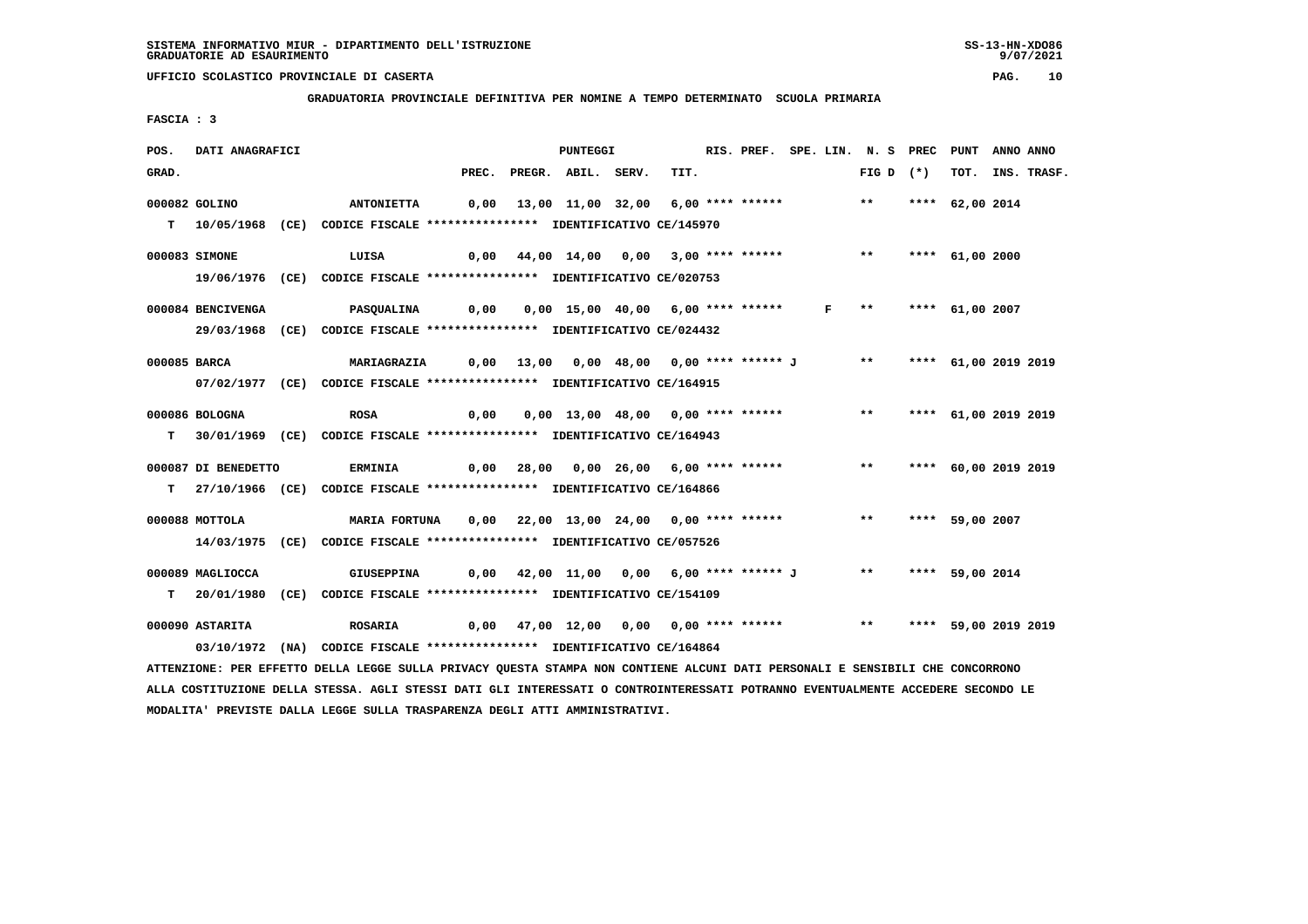**GRADUATORIA PROVINCIALE DEFINITIVA PER NOMINE A TEMPO DETERMINATO SCUOLA PRIMARIA**

 **FASCIA : 3**

| POS.         | DATI ANAGRAFICI  |                                                                                                                               |       | PUNTEGGI                                                       |      |  |   | RIS. PREF. SPE. LIN. N. S PREC PUNT |                      | ANNO ANNO |             |
|--------------|------------------|-------------------------------------------------------------------------------------------------------------------------------|-------|----------------------------------------------------------------|------|--|---|-------------------------------------|----------------------|-----------|-------------|
| GRAD.        |                  |                                                                                                                               | PREC. | PREGR. ABIL. SERV.                                             | TIT. |  |   | FIG D $(*)$                         | тот.                 |           | INS. TRASF. |
|              | 000091 LAMPANO   | <b>ROSA</b>                                                                                                                   | 0,00  | $0,00$ 11,00 48,00 0,00 **** ******                            |      |  |   | $***$                               | **** 59,00 2019 2019 |           |             |
|              |                  |                                                                                                                               |       |                                                                |      |  |   |                                     |                      |           |             |
|              |                  | T 14/08/1968 (NA) CODICE FISCALE *************** IDENTIFICATIVO CE/164643                                                     |       |                                                                |      |  |   |                                     |                      |           |             |
|              | 000092 AMOROSO   | MADDALENA                                                                                                                     | 0,00  | 9,00 15,00 34,00 0,00 **** ******                              |      |  |   | $I \rightarrow \star$               | **** 58,00 2002      |           |             |
|              |                  | 16/07/1967 (CE) CODICE FISCALE *************** IDENTIFICATIVO CE/020448                                                       |       |                                                                |      |  |   |                                     |                      |           |             |
|              |                  |                                                                                                                               |       |                                                                |      |  |   |                                     |                      |           |             |
| 000093 ROZZI |                  | <b>CATERINA</b>                                                                                                               | 0,00  | 9,00 15,00 34,00 0,00 **** ****** *** **                       |      |  |   |                                     | **** 58,00 2007 2007 |           |             |
|              |                  | 21/11/1964 (CE) CODICE FISCALE *************** IDENTIFICATIVO CE/056581                                                       |       |                                                                |      |  |   |                                     |                      |           |             |
|              |                  |                                                                                                                               |       |                                                                |      |  |   |                                     |                      |           |             |
|              | 000094 RUSCETTI  | CRISTINA                                                                                                                      | 0,00  | 9,00 15,00 34,00 0,00 **** ****** *** *** **** 58,00 2019 2019 |      |  |   |                                     |                      |           |             |
|              |                  | 21/04/1972 (CE) CODICE FISCALE *************** IDENTIFICATIVO CE/164806                                                       |       |                                                                |      |  |   |                                     |                      |           |             |
|              |                  |                                                                                                                               |       |                                                                |      |  |   |                                     |                      |           |             |
|              | 000095 CECORO    | <b>MARGHERITA</b>                                                                                                             | 0,00  | 3,00 12,00 36,00 6,00 **** ****** K **                         |      |  |   |                                     | **** 57,00 2014 2005 |           |             |
|              |                  | 01/01/1961 (CE) CODICE FISCALE *************** IDENTIFICATIVO CE/053696                                                       |       |                                                                |      |  |   |                                     |                      |           |             |
|              | 000096 PAGLIARO  | MARCELLINA                                                                                                                    | 0,00  | 33,00  0,00  24,00  0,00  ****  ******                         |      |  |   | $***$                               | **** 57,00 2014      |           |             |
|              |                  | T 25/03/1969 (CE) CODICE FISCALE *************** IDENTIFICATIVO CE/148488                                                     |       |                                                                |      |  |   |                                     |                      |           |             |
|              |                  |                                                                                                                               |       |                                                                |      |  |   |                                     |                      |           |             |
|              | 000097 SCHIAVONE | <b>ALFONSINA</b>                                                                                                              | 0,00  | 3,00 18,00 36,00 0,00 **** ******                              |      |  |   | ** **** 57,00 2014                  |                      |           |             |
|              | 04/07/1980       | (CE) CODICE FISCALE **************** IDENTIFICATIVO CE/046467                                                                 |       |                                                                |      |  |   |                                     |                      |           |             |
|              |                  |                                                                                                                               |       |                                                                |      |  |   |                                     |                      |           |             |
|              | 000098 DE SANTIS | <b>MARGHERITA</b>                                                                                                             |       | $0,00$ 41,00 16,00 0,00 0,00 **** ******                       |      |  | F | $***$                               | **** 57,00 2019 2019 |           |             |
|              |                  | 05/12/1977 (NA) CODICE FISCALE *************** IDENTIFICATIVO CE/164803                                                       |       |                                                                |      |  |   |                                     |                      |           |             |
|              |                  |                                                                                                                               |       |                                                                |      |  |   |                                     |                      |           |             |
|              | $000099$ COLELLA | GIUSEPPINA                                                                                                                    | 0,00  | 5,00 0,00 36,00 16,00 **** ****** J ** **** 57,00 2019 2019    |      |  |   |                                     |                      |           |             |
| T.           | 07/05/1983       | (CE) CODICE FISCALE **************** IDENTIFICATIVO CE/164845                                                                 |       |                                                                |      |  |   |                                     |                      |           |             |
|              |                  | ATTENZIONE: PER EFFETTO DELLA LEGGE SULLA PRIVACY QUESTA STAMPA NON CONTIENE ALCUNI DATI PERSONALI E SENSIBILI CHE CONCORRONO |       |                                                                |      |  |   |                                     |                      |           |             |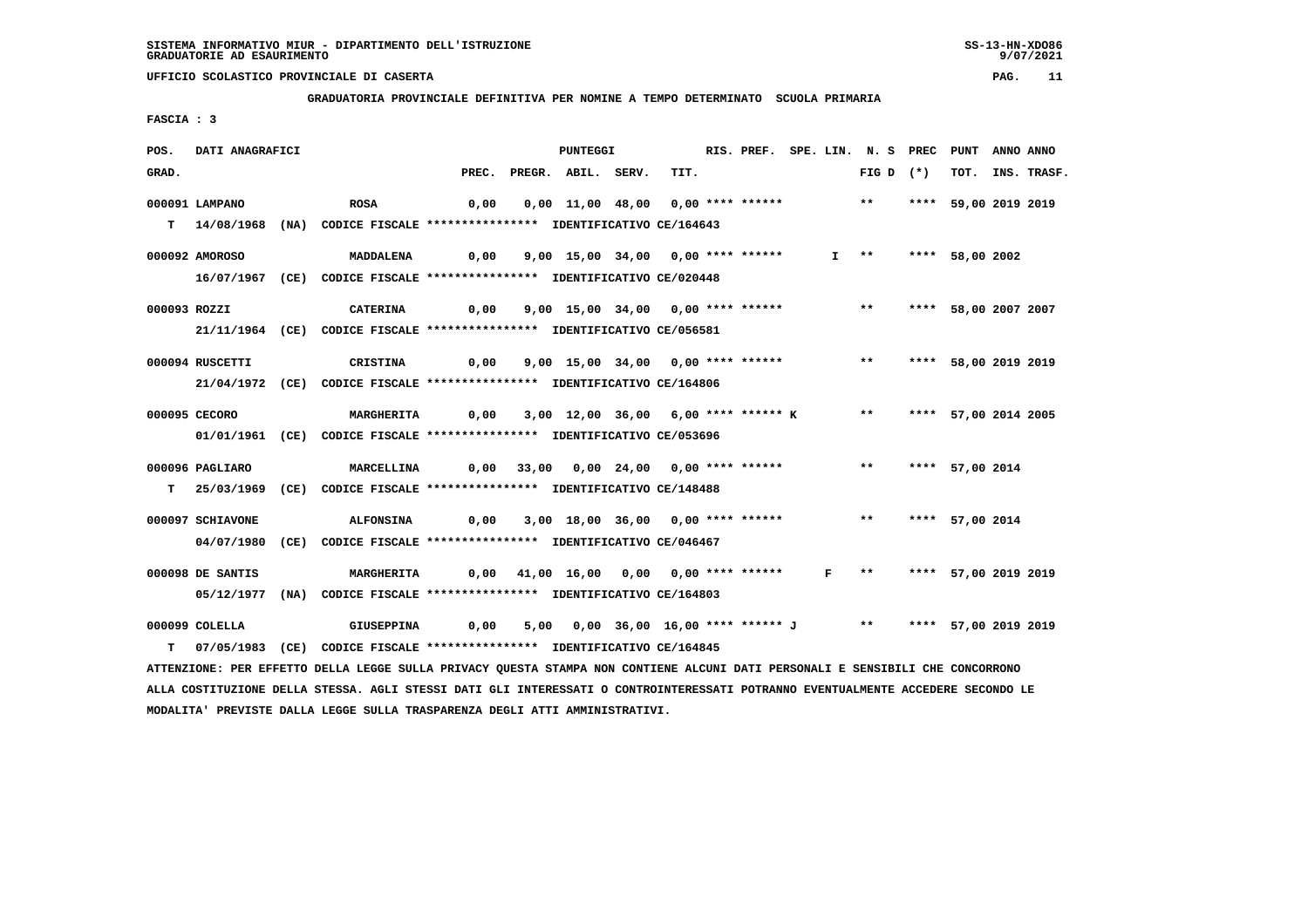**GRADUATORIA PROVINCIALE DEFINITIVA PER NOMINE A TEMPO DETERMINATO SCUOLA PRIMARIA**

 **FASCIA : 3**

| POS.  | DATI ANAGRAFICI  |                                                                                                                               |                                                                 | PUNTEGGI                 |                                                                         | RIS. PREF. SPE. LIN. N. S PREC PUNT ANNO ANNO |  |  |             |                           |                  |
|-------|------------------|-------------------------------------------------------------------------------------------------------------------------------|-----------------------------------------------------------------|--------------------------|-------------------------------------------------------------------------|-----------------------------------------------|--|--|-------------|---------------------------|------------------|
| GRAD. |                  |                                                                                                                               |                                                                 | PREC. PREGR. ABIL. SERV. |                                                                         | TIT.                                          |  |  | FIG D $(*)$ |                           | TOT. INS. TRASF. |
|       | 000100 SIMONETTI | TIZIANA                                                                                                                       |                                                                 |                          | 0,00 42,00 15,00 0,00 0,00 **** ******                                  |                                               |  |  |             | I ** **** 57,00 2019 2019 |                  |
|       |                  | 13/07/1977 (CT) CODICE FISCALE *************** IDENTIFICATIVO CE/164774                                                       |                                                                 |                          |                                                                         |                                               |  |  |             |                           |                  |
|       |                  |                                                                                                                               |                                                                 |                          |                                                                         |                                               |  |  |             |                           |                  |
|       | 000101 VERRENGIA | <b>FILOMENA</b>                                                                                                               |                                                                 |                          | 0,00 41,00 15,00 0,00 0,00 **** ******             ** X **** 56,00 2000 |                                               |  |  |             |                           |                  |
|       |                  | 22/06/1970 (CE) CODICE FISCALE *************** IDENTIFICATIVO CE/026738                                                       |                                                                 |                          |                                                                         |                                               |  |  |             |                           |                  |
|       | 000102 CIRILLO   | <b>PASQUALINA</b>                                                                                                             | 0,00 12,00 13,00 28,00 3,00 **** ****** *** *** **** 56,00 2000 |                          |                                                                         |                                               |  |  |             |                           |                  |
|       |                  | 27/10/1964 (CE) CODICE FISCALE *************** IDENTIFICATIVO CE/024099                                                       |                                                                 |                          |                                                                         |                                               |  |  |             |                           |                  |
|       |                  |                                                                                                                               |                                                                 |                          |                                                                         |                                               |  |  |             |                           |                  |
|       | 000103 FEOLA     | <b>FILOMENA</b>                                                                                                               |                                                                 |                          | 0,00 9,00 16,00 22,00 9,00 **** ****** J F ** **** 56,00 2007           |                                               |  |  |             |                           |                  |
|       |                  | 25/03/1965 (CE) CODICE FISCALE *************** IDENTIFICATIVO CE/044426                                                       |                                                                 |                          |                                                                         |                                               |  |  |             |                           |                  |
|       | 000104 CIRILLO   | <b>SONIA</b>                                                                                                                  | $\overline{0,00}$                                               |                          | 0,00 14,00 42,00 0,00 **** ****** J ** **** 56,00 2014                  |                                               |  |  |             |                           |                  |
|       |                  | T                 11/08/1982 (NA)                    CODICE FISCALE **************** IDENTIFICATIVO CE/154137                 |                                                                 |                          |                                                                         |                                               |  |  |             |                           |                  |
|       |                  |                                                                                                                               |                                                                 |                          |                                                                         |                                               |  |  |             |                           |                  |
|       | 000105 RUSSO     | <b>FRANCESCA</b>                                                                                                              |                                                                 |                          | 0,00  14,00  11,00  28,00  3,00  ****  ******                           |                                               |  |  |             | I ** X **** 56,00 2014    |                  |
|       |                  | T 29/05/1977 (SA) CODICE FISCALE **************** IDENTIFICATIVO CE/154090                                                    |                                                                 |                          |                                                                         |                                               |  |  |             |                           |                  |
|       | 000106 DALTERIO  | PATRIZIA                                                                                                                      |                                                                 |                          | 0,00 44,00 11,00 1,00 0,00 **** ****** KL ** X **** 56,00 2014          |                                               |  |  |             |                           |                  |
|       |                  | T 01/05/1968 (CE) CODICE FISCALE **************** IDENTIFICATIVO CE/154700                                                    |                                                                 |                          |                                                                         |                                               |  |  |             |                           |                  |
|       |                  |                                                                                                                               |                                                                 |                          |                                                                         |                                               |  |  |             |                           |                  |
|       | 000107 MARTINO   | <b>MARIA</b>                                                                                                                  | 0,00                                                            |                          | 0,00 15,00 28,00 13,00 **** ******                                      |                                               |  |  |             | I ** **** 56,00 2019      |                  |
|       |                  | 27/12/1971 (CE) CODICE FISCALE *************** IDENTIFICATIVO CE/023422                                                       |                                                                 |                          |                                                                         |                                               |  |  |             |                           |                  |
|       | 000108 PIAMPIANI | DORA                                                                                                                          |                                                                 |                          | $0,00$ 6,00 15,00 34,00 0,00 **** ******                                |                                               |  |  |             | I ** **** 55,00 2002      |                  |
|       |                  | 05/03/1974 (RM) CODICE FISCALE *************** IDENTIFICATIVO CE/046183                                                       |                                                                 |                          |                                                                         |                                               |  |  |             |                           |                  |
|       |                  | ATTENZIONE: PER EFFETTO DELLA LEGGE SULLA PRIVACY QUESTA STAMPA NON CONTIENE ALCUNI DATI PERSONALI E SENSIBILI CHE CONCORRONO |                                                                 |                          |                                                                         |                                               |  |  |             |                           |                  |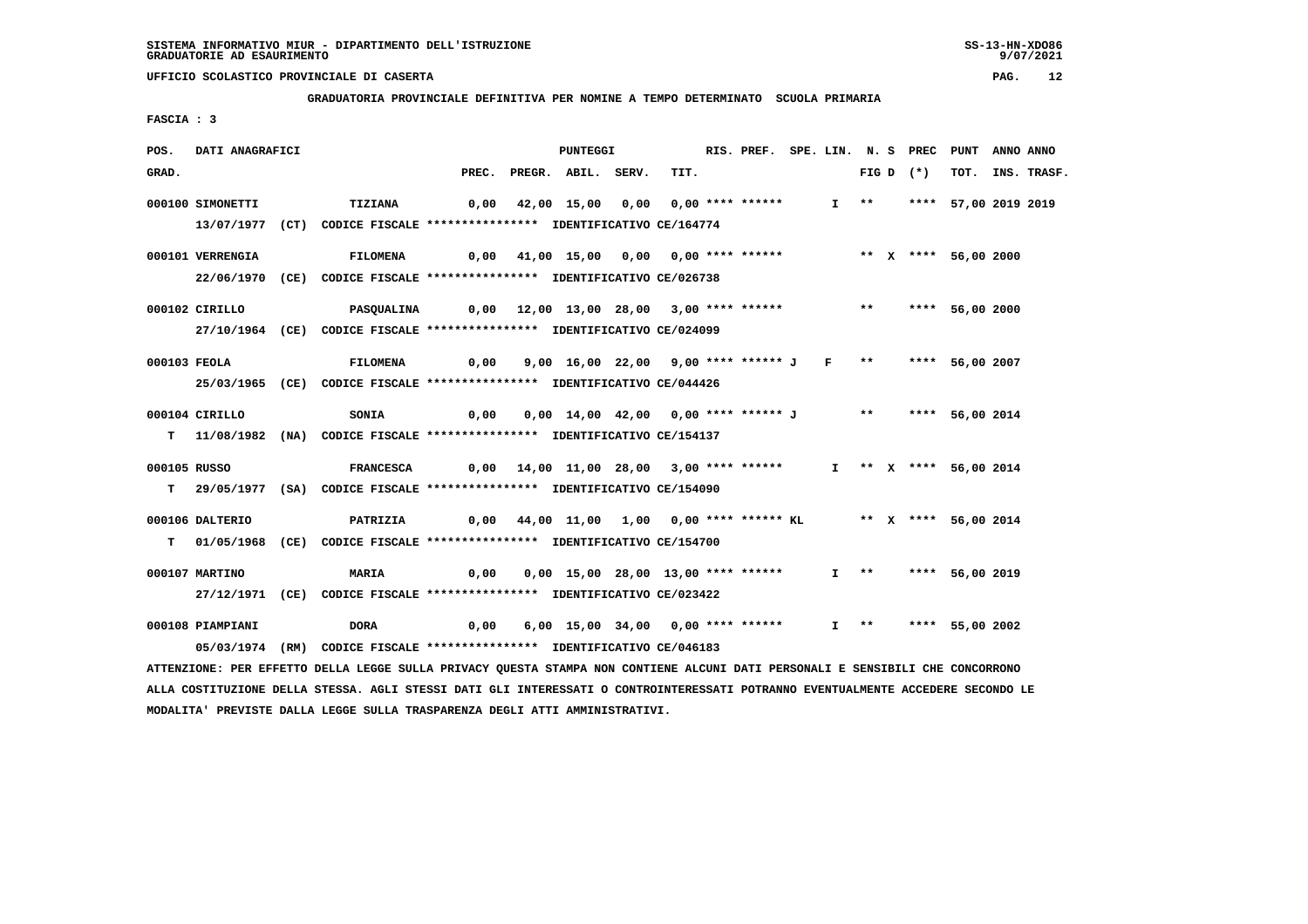**GRADUATORIA PROVINCIALE DEFINITIVA PER NOMINE A TEMPO DETERMINATO SCUOLA PRIMARIA**

 **FASCIA : 3**

| POS.         | DATI ANAGRAFICI  |                                                                                                                               |       | PUNTEGGI                                                                  |      | RIS. PREF. SPE. LIN. N. S PREC PUNT |  |                      |                 | ANNO ANNO |                  |
|--------------|------------------|-------------------------------------------------------------------------------------------------------------------------------|-------|---------------------------------------------------------------------------|------|-------------------------------------|--|----------------------|-----------------|-----------|------------------|
| GRAD.        |                  |                                                                                                                               | PREC. | PREGR. ABIL. SERV.                                                        | TIT. |                                     |  | FIG D $(*)$          |                 |           | TOT. INS. TRASF. |
|              | 000109 DE LUCIA  | <b>MARIANGELA</b>                                                                                                             | 0,00  | 0,00 13,00 32,00 10,00 **** ******                                        |      |                                     |  | I ** **** 55,00 2007 |                 |           |                  |
|              |                  | 01/04/1969 (CE) CODICE FISCALE *************** IDENTIFICATIVO CE/056298                                                       |       |                                                                           |      |                                     |  |                      |                 |           |                  |
|              | 000110 DADDIO    | <b>MARIA</b>                                                                                                                  | 0,00  | 4,00 15,00 36,00 0,00 **** ****** *** **                                  |      |                                     |  |                      | **** 55,00 2007 |           |                  |
|              |                  | 15/01/1972 (CE) CODICE FISCALE *************** IDENTIFICATIVO CE/025118                                                       |       |                                                                           |      |                                     |  |                      |                 |           |                  |
|              | 000111 MARCELLO  | ELISA                                                                                                                         |       | 0,00 29,00 0,00 26,00 0,00 **** ******             **     **** 55,00 2014 |      |                                     |  |                      |                 |           |                  |
|              |                  | T 14/01/1982 (CE) CODICE FISCALE **************** IDENTIFICATIVO CE/151194                                                    |       |                                                                           |      |                                     |  |                      |                 |           |                  |
|              | 000112 SCHIAVONE | <b>IOLANDA</b>                                                                                                                |       | 0,00 10,00 12,00 32,00 0,00 **** ****** *** **** 54,00 2014               |      |                                     |  |                      |                 |           |                  |
|              |                  | T 16/11/1980 (CE) CODICE FISCALE *************** IDENTIFICATIVO CE/146429                                                     |       |                                                                           |      |                                     |  |                      |                 |           |                  |
| 000113 IZZO  |                  | <b>GIOVANNA</b>                                                                                                               | 0,00  | 0,00 13,00 32,00 9,00 **** ****** J ** X **** 54,00 2014                  |      |                                     |  |                      |                 |           |                  |
|              |                  | T 27/08/1977 (NA) CODICE FISCALE *************** IDENTIFICATIVO CE/146490                                                     |       |                                                                           |      |                                     |  |                      |                 |           |                  |
| 000114 DIANA |                  | <b>ROSANNA</b>                                                                                                                |       | 0,00 11,00 0,00 40,00 3,00 **** ******                                    |      |                                     |  | ** X **** 54,00 2014 |                 |           |                  |
|              |                  | T 23/04/1975 (NA) CODICE FISCALE *************** IDENTIFICATIVO CE/154101                                                     |       |                                                                           |      |                                     |  |                      |                 |           |                  |
| 000115 NUZZO |                  | <b>DANIELA</b>                                                                                                                |       | 0,00 12,00 0,00 36,00 6,00 **** ****** *** **** 54,00 2014                |      |                                     |  |                      |                 |           |                  |
|              |                  | T 30/06/1982 (CE) CODICE FISCALE **************** IDENTIFICATIVO CE/146542                                                    |       |                                                                           |      |                                     |  |                      |                 |           |                  |
|              | 000116 CORVINO   | <b>MARIA PREZIO</b>                                                                                                           | 0,00  | 0,00 12,00 36,00 6,00 **** ****** J ** **** 54,00 2019 2019               |      |                                     |  |                      |                 |           |                  |
|              |                  | T 18/07/1976 (CE) CODICE FISCALE *************** IDENTIFICATIVO CE/164876                                                     |       |                                                                           |      |                                     |  |                      |                 |           |                  |
|              | 000117 DE ROSA   | IOLANDA                                                                                                                       | 0,00  | 0,00 42,00 12,00 0,00 **** ****** J I **     **** 54,00 2019 2019         |      |                                     |  |                      |                 |           |                  |
|              |                  | 14/06/1988 (NA) CODICE FISCALE *************** IDENTIFICATIVO CE/164787                                                       |       |                                                                           |      |                                     |  |                      |                 |           |                  |
|              |                  | ATTENZIONE: PER EFFETTO DELLA LEGGE SULLA PRIVACY QUESTA STAMPA NON CONTIENE ALCUNI DATI PERSONALI E SENSIBILI CHE CONCORRONO |       |                                                                           |      |                                     |  |                      |                 |           |                  |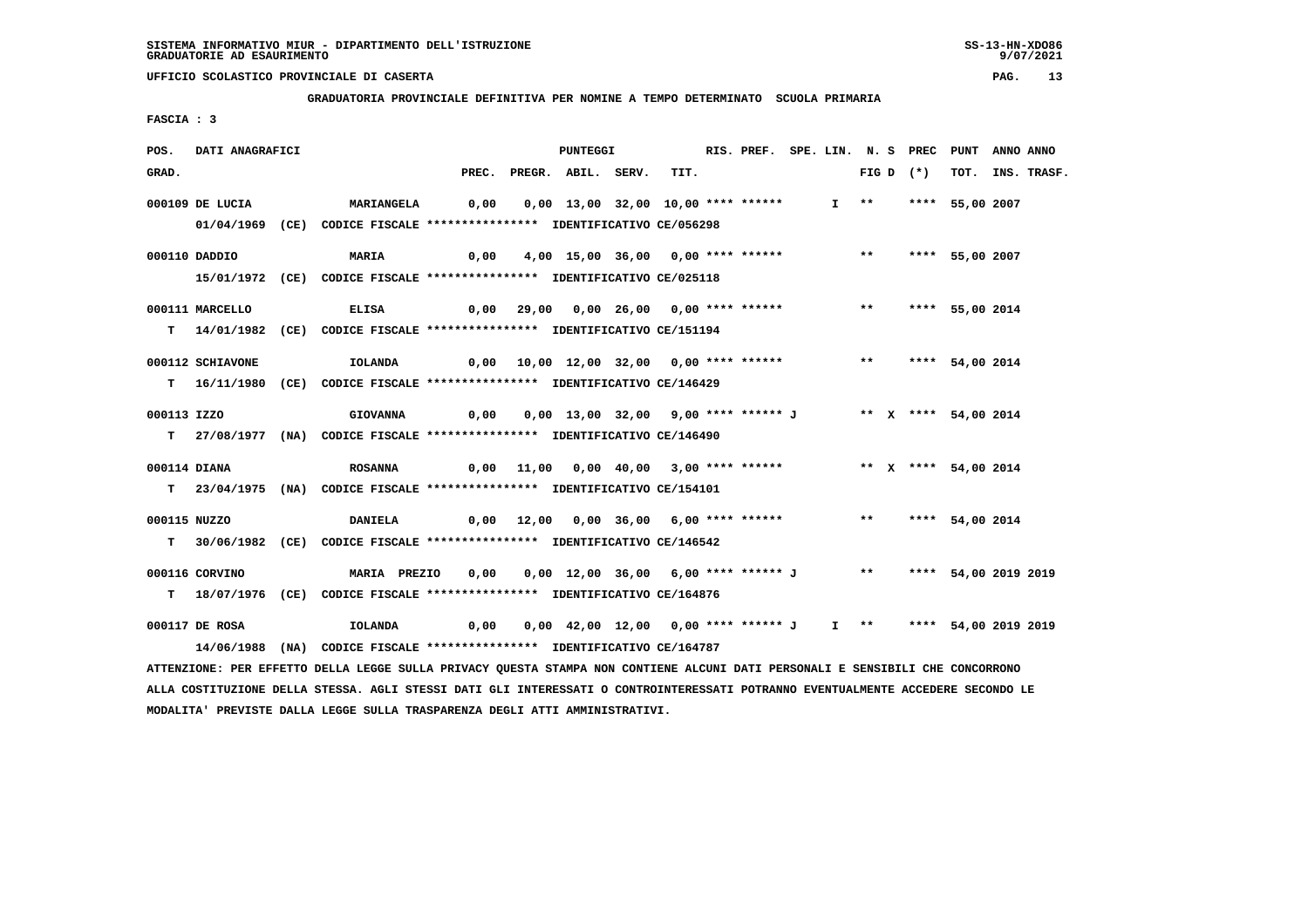**GRADUATORIA PROVINCIALE DEFINITIVA PER NOMINE A TEMPO DETERMINATO SCUOLA PRIMARIA**

 **FASCIA : 3**

| POS.  | DATI ANAGRAFICI   |                                                                                                                                 |      | <b>PUNTEGGI</b>                                                   |      | RIS. PREF. SPE. LIN. N. S PREC |  |                       | PUNT                      | ANNO ANNO |             |
|-------|-------------------|---------------------------------------------------------------------------------------------------------------------------------|------|-------------------------------------------------------------------|------|--------------------------------|--|-----------------------|---------------------------|-----------|-------------|
| GRAD. |                   |                                                                                                                                 |      | PREC. PREGR. ABIL. SERV.                                          | TIT. |                                |  | FIG D $(*)$           | тот.                      |           | INS. TRASF. |
|       | 000118 MITRANO    | <b>ROSA</b>                                                                                                                     | 0,00 | 14,00 16,00 24,00 0,00 **** ******                                |      |                                |  | $I \rightarrow \star$ | **** 54,00 2019 2019      |           |             |
|       |                   |                                                                                                                                 |      |                                                                   |      |                                |  |                       |                           |           |             |
|       |                   | 19/08/1970 (CE) CODICE FISCALE *************** IDENTIFICATIVO CE/164804                                                         |      |                                                                   |      |                                |  |                       |                           |           |             |
|       | 000119 COMPAGNONE | <b>MARILENA</b>                                                                                                                 | 0,00 | 0,00 15,00 38,00 0,00 **** ******                                 |      |                                |  | $***$                 | **** 53,00 2011 2011      |           |             |
|       |                   | 28/12/1968 (CE) CODICE FISCALE *************** IDENTIFICATIVO CE/140050                                                         |      |                                                                   |      |                                |  |                       |                           |           |             |
|       |                   |                                                                                                                                 |      |                                                                   |      |                                |  |                       |                           |           |             |
|       | 000120 MORRONE    | <b>ROSA</b>                                                                                                                     | 0,00 |                                                                   |      |                                |  |                       |                           |           |             |
|       |                   | T 25/04/1973 (CE) CODICE FISCALE *************** IDENTIFICATIVO CE/149649                                                       |      |                                                                   |      |                                |  |                       |                           |           |             |
|       | 000121 MAIELLO    | <b>SALVATORE</b>                                                                                                                | 0,00 | 0,00 11,00 36,00 6,00 **** ******                                 |      |                                |  | $\star\star$          | **** 53,00 2014           |           |             |
|       |                   | T 09/12/1978 (BN) CODICE FISCALE **************** IDENTIFICATIVO CE/148501                                                      |      |                                                                   |      |                                |  |                       |                           |           |             |
|       |                   |                                                                                                                                 |      |                                                                   |      |                                |  |                       |                           |           |             |
|       | 000122 GRIFFO     | <b>CONCETTA</b>                                                                                                                 | 0,00 | 6,00 11,00 36,00 0,00 **** ****** J ** **** 53,00 2014            |      |                                |  |                       |                           |           |             |
|       |                   | T 22/11/1976 (NA) CODICE FISCALE **************** IDENTIFICATIVO CE/151032                                                      |      |                                                                   |      |                                |  |                       |                           |           |             |
|       |                   |                                                                                                                                 |      |                                                                   |      |                                |  |                       |                           |           |             |
|       | 000123 IODICE     | <b>MARTA</b>                                                                                                                    |      | 0,00 37,00 15,00 0,00 0,00 **** ******                            |      |                                |  |                       | I ** **** 52,00 2000      |           |             |
|       |                   | 16/10/1973 (CE) CODICE FISCALE *************** IDENTIFICATIVO CE/046091                                                         |      |                                                                   |      |                                |  |                       |                           |           |             |
|       | 000124 GRAVANTE   | CRISTINA                                                                                                                        |      | 0,00 14,00 0,00 32,00 6,00 **** ****** *** **** 52,00 2014        |      |                                |  |                       |                           |           |             |
|       |                   | T 09/11/1974 (CE) CODICE FISCALE **************** IDENTIFICATIVO CE/154601                                                      |      |                                                                   |      |                                |  |                       |                           |           |             |
|       |                   |                                                                                                                                 |      |                                                                   |      |                                |  |                       |                           |           |             |
|       | 000125 DE FLORIS  | <b>MARIA</b>                                                                                                                    |      | 0,00 12,00 16,00 24,00 0,00 **** ******                           |      |                                |  |                       | I ** **** 52,00 2019 2019 |           |             |
|       |                   | 12/05/1978 (CE) CODICE FISCALE **************** IDENTIFICATIVO CE/164737                                                        |      |                                                                   |      |                                |  |                       |                           |           |             |
|       |                   |                                                                                                                                 |      |                                                                   |      |                                |  |                       |                           |           |             |
|       | 000126 PALMIERO   | <b>ALFONSINA</b>                                                                                                                |      | 0,00 23,00 11,00 12,00 6,00 **** ****** J ** **** 52,00 2019 2019 |      |                                |  |                       |                           |           |             |
| T.    |                   | 09/12/1976 (NA) CODICE FISCALE **************** IDENTIFICATIVO CE/164794                                                        |      |                                                                   |      |                                |  |                       |                           |           |             |
|       |                   | ATTENZIONE: PER EFFETTO DELLA LEGGE SULLA PRIVACY QUESTA STAMPA NON CONTIENE ALCUNI DATI PERSONALI E SENSIBILI CHE CONCORRONO   |      |                                                                   |      |                                |  |                       |                           |           |             |
|       |                   | ALLA COSTITUZIONE DELLA STESSA. AGLI STESSI DATI GLI INTERESSATI O CONTROINTERESSATI POTRANNO EVENTUALMENTE ACCEDERE SECONDO LE |      |                                                                   |      |                                |  |                       |                           |           |             |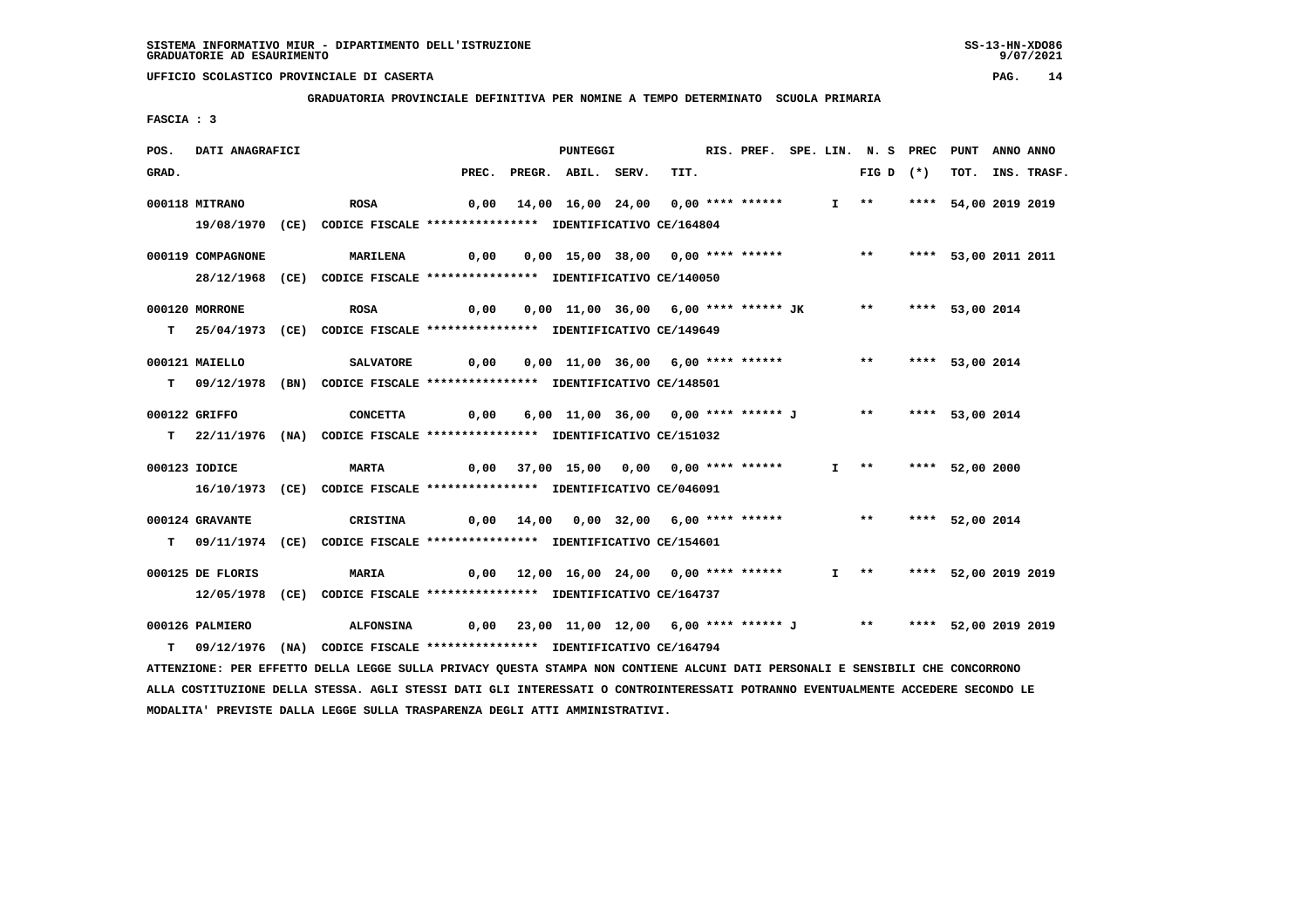**GRADUATORIA PROVINCIALE DEFINITIVA PER NOMINE A TEMPO DETERMINATO SCUOLA PRIMARIA**

 **FASCIA : 3**

| POS.         | DATI ANAGRAFICI |                                                                                                                                 |      | <b>PUNTEGGI</b>                                                         |      | RIS. PREF. SPE. LIN. N. S PREC PUNT ANNO ANNO |  |                   |             |                        |                  |
|--------------|-----------------|---------------------------------------------------------------------------------------------------------------------------------|------|-------------------------------------------------------------------------|------|-----------------------------------------------|--|-------------------|-------------|------------------------|------------------|
| GRAD.        |                 |                                                                                                                                 |      | PREC. PREGR. ABIL. SERV.                                                | TIT. |                                               |  |                   | FIG D $(*)$ |                        | TOT. INS. TRASF. |
|              | 000127 MIGLIORE | ORNELLA                                                                                                                         |      | 0,00 2,00 15,00 32,00 3,00 **** ****** L 1 ** ***** 52,00 2019 2019     |      |                                               |  |                   |             |                        |                  |
|              |                 |                                                                                                                                 |      |                                                                         |      |                                               |  |                   |             |                        |                  |
|              |                 | 02/07/1967 (CE) CODICE FISCALE *************** IDENTIFICATIVO CE/164798                                                         |      |                                                                         |      |                                               |  |                   |             |                        |                  |
|              | 000128 CIOFFI   | ANNALISA                                                                                                                        |      | 0,00 24,00 15,00 10,00 3,00 **** ****** *** **                          |      |                                               |  |                   |             | **** 52,00 2019        |                  |
|              |                 | 08/05/1974 (CE) CODICE FISCALE *************** IDENTIFICATIVO CE/057666                                                         |      |                                                                         |      |                                               |  |                   |             |                        |                  |
|              |                 |                                                                                                                                 |      |                                                                         |      |                                               |  |                   |             |                        |                  |
| 000129 PINTO |                 | LUISA                                                                                                                           |      | 0,00 12,00 15,00 24,00 0,00 **** ****** *** **** 51,00 2007             |      |                                               |  |                   |             |                        |                  |
|              |                 | 08/04/1971 (FE) CODICE FISCALE *************** IDENTIFICATIVO CE/048495                                                         |      |                                                                         |      |                                               |  |                   |             |                        |                  |
|              | 000130 SCARFONE | <b>DONATELLA</b>                                                                                                                |      |                                                                         |      |                                               |  |                   |             | I ** X **** 51,00 2014 |                  |
|              |                 |                                                                                                                                 | 0,00 | 8,00 11,00 32,00 0,00 **** ******                                       |      |                                               |  |                   |             |                        |                  |
|              |                 | T 13/11/1981 (CZ) CODICE FISCALE *************** IDENTIFICATIVO CE/149428                                                       |      |                                                                         |      |                                               |  |                   |             |                        |                  |
| 000131 NACCA |                 | <b>GIOVANNA</b>                                                                                                                 |      | 0,00 13,00 0,00 38,00 0,00 **** ****** *** *** **** 51,00 2019 2019     |      |                                               |  |                   |             |                        |                  |
|              |                 | T 31/08/1969 (CE) CODICE FISCALE **************** IDENTIFICATIVO CE/164713                                                      |      |                                                                         |      |                                               |  |                   |             |                        |                  |
|              |                 |                                                                                                                                 |      |                                                                         |      |                                               |  |                   |             |                        |                  |
|              | 000132 ZAPPULO  | <b>FRANCA</b>                                                                                                                   | 0,00 | 0,00 15,00 36,00 0,00 **** ******                                       |      |                                               |  |                   |             | I ** **** 51,00 2019   |                  |
|              |                 | 05/12/1965 (EE) CODICE FISCALE *************** IDENTIFICATIVO CE/024607                                                         |      |                                                                         |      |                                               |  |                   |             |                        |                  |
|              |                 |                                                                                                                                 |      |                                                                         |      |                                               |  |                   |             |                        |                  |
|              | 000133 DI SANTI | GIOVANNI                                                                                                                        |      | 0,00 10,00 16,00 24,00 0,00 **** ******                                 |      |                                               |  | $I \quad * \quad$ |             | **** 50,00 2007        |                  |
|              |                 | 15/01/1957 (CE) CODICE FISCALE *************** IDENTIFICATIVO CE/023579                                                         |      |                                                                         |      |                                               |  |                   |             |                        |                  |
|              | 000134 TESCIONE |                                                                                                                                 |      |                                                                         |      |                                               |  |                   |             |                        |                  |
|              |                 | T 30/10/1979 (CE) CODICE FISCALE *************** IDENTIFICATIVO CE/149118                                                       |      |                                                                         |      |                                               |  |                   |             |                        |                  |
|              |                 |                                                                                                                                 |      |                                                                         |      |                                               |  |                   |             |                        |                  |
|              | 000135 STELLATO | <b>TIZIANA</b>                                                                                                                  |      | 0,00 9,00 11,00 24,00 6,00 **** ******           **     **** 50,00 2014 |      |                                               |  |                   |             |                        |                  |
|              |                 | T 17/12/1973 (CE) CODICE FISCALE *************** IDENTIFICATIVO CE/146745                                                       |      |                                                                         |      |                                               |  |                   |             |                        |                  |
|              |                 | ATTENZIONE: PER EFFETTO DELLA LEGGE SULLA PRIVACY OUESTA STAMPA NON CONTIENE ALCUNI DATI PERSONALI E SENSIBILI CHE CONCORRONO   |      |                                                                         |      |                                               |  |                   |             |                        |                  |
|              |                 | ALLA COSTITUZIONE DELLA STESSA. AGLI STESSI DATI GLI INTERESSATI O CONTROINTERESSATI POTRANNO EVENTUALMENTE ACCEDERE SECONDO LE |      |                                                                         |      |                                               |  |                   |             |                        |                  |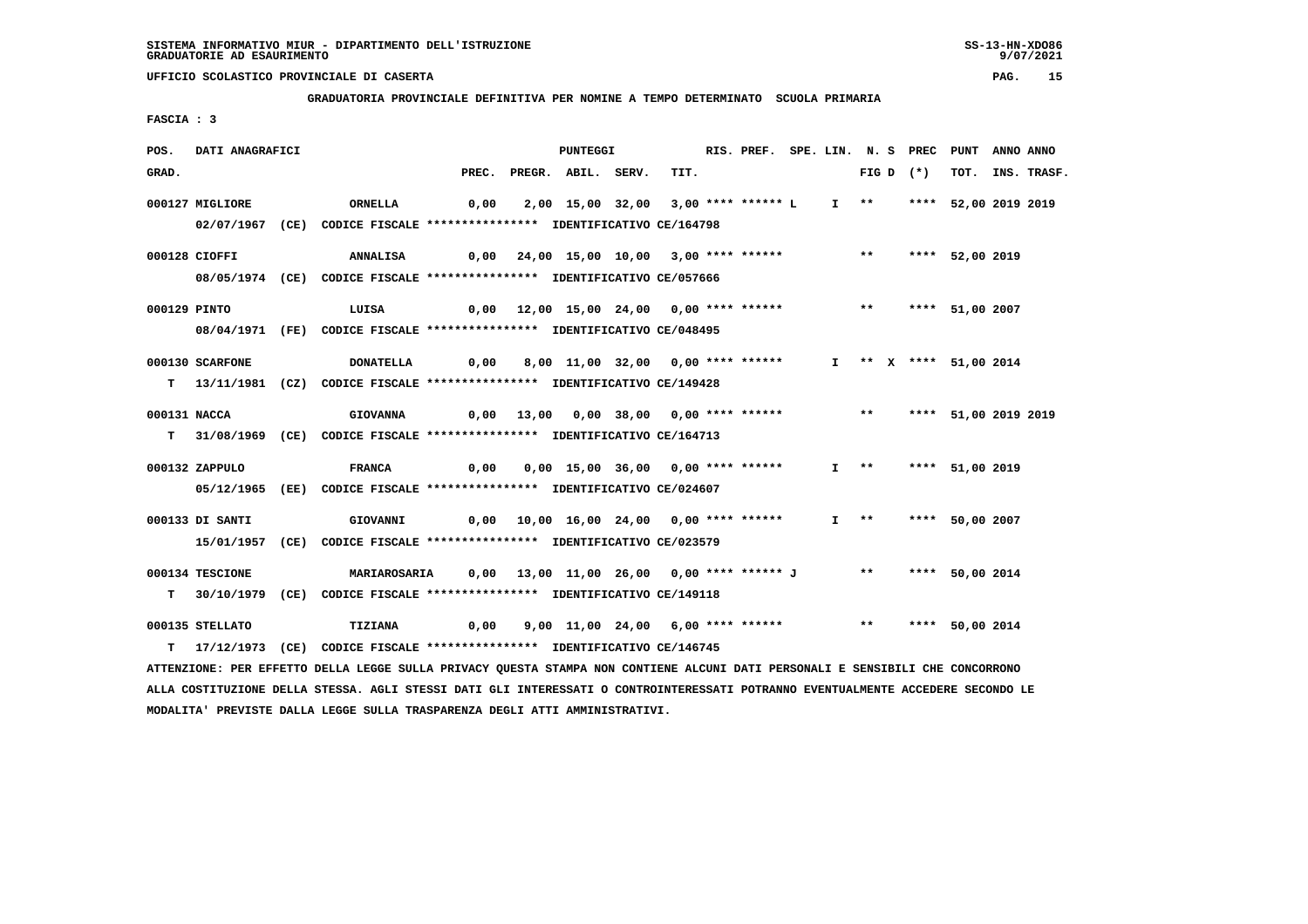**GRADUATORIA PROVINCIALE DEFINITIVA PER NOMINE A TEMPO DETERMINATO SCUOLA PRIMARIA**

 **FASCIA : 3**

| POS.  | DATI ANAGRAFICI  |                                                                                                                                 |       | <b>PUNTEGGI</b>                                                  |      | RIS. PREF. SPE. LIN. N. S PREC |  |                       |             | PUNT                      | ANNO ANNO |             |
|-------|------------------|---------------------------------------------------------------------------------------------------------------------------------|-------|------------------------------------------------------------------|------|--------------------------------|--|-----------------------|-------------|---------------------------|-----------|-------------|
| GRAD. |                  |                                                                                                                                 | PREC. | PREGR. ABIL. SERV.                                               | TIT. |                                |  |                       | FIG D $(*)$ | тот.                      |           | INS. TRASF. |
|       | 000136 FLAGIELLO | <b>MADDALENA</b>                                                                                                                |       | 0,00 22,00 0,00 28,00 0,00 **** ****** J ** **** 50,00 2019 2019 |      |                                |  |                       |             |                           |           |             |
|       |                  |                                                                                                                                 |       |                                                                  |      |                                |  |                       |             |                           |           |             |
|       |                  | 10/08/1982 (CE) CODICE FISCALE **************** IDENTIFICATIVO CE/164967                                                        |       |                                                                  |      |                                |  |                       |             |                           |           |             |
|       | 000137 CESARANO  | <b>ROSARIA</b>                                                                                                                  | 0,00  | 0,00 15,00 28,00 6,00 **** ******                                |      |                                |  | $I \rightarrow \star$ |             | **** 49,00 2000           |           |             |
|       |                  | 25/09/1967 (CE) CODICE FISCALE *************** IDENTIFICATIVO CE/025541                                                         |       |                                                                  |      |                                |  |                       |             |                           |           |             |
|       |                  |                                                                                                                                 |       |                                                                  |      |                                |  |                       |             |                           |           |             |
|       | 000138 FERRARO   | <b>NICOLETTA</b>                                                                                                                |       | $0,00$ 6,00 15,00 28,00 0,00 **** ******                         |      |                                |  |                       |             | ** **** 49,00 2002        |           |             |
|       |                  | 20/01/1981 (CE) CODICE FISCALE *************** IDENTIFICATIVO CE/042693                                                         |       |                                                                  |      |                                |  |                       |             |                           |           |             |
|       | 000139 DE CHIARA | <b>MATILDE</b>                                                                                                                  |       | 0,00 13,00 0,00 36,00 0,00 **** ****** J ** **                   |      |                                |  |                       |             | **** 49,00 2019 2019      |           |             |
|       |                  | T 02/06/1982 (CE) CODICE FISCALE **************** IDENTIFICATIVO CE/164733                                                      |       |                                                                  |      |                                |  |                       |             |                           |           |             |
|       |                  |                                                                                                                                 |       |                                                                  |      |                                |  |                       |             |                           |           |             |
|       | 000140 VITALE    | <b>ASSUNTA</b>                                                                                                                  | 0,00  | 0,00 14,00 31,00 3,00 **** ****** J                              |      |                                |  |                       |             | I ** **** 48,00 2019 2019 |           |             |
|       |                  | T 28/07/1984 (CE) CODICE FISCALE *************** IDENTIFICATIVO CE/164701                                                       |       |                                                                  |      |                                |  |                       |             |                           |           |             |
|       | 000141 CANNAVALE | <b>ROSA</b>                                                                                                                     |       | $0,00$ 34,00 14,00 0,00 0,00 **** ******                         |      |                                |  |                       |             | I ** **** 48,00 2019 2019 |           |             |
|       |                  |                                                                                                                                 |       |                                                                  |      |                                |  |                       |             |                           |           |             |
|       |                  | 19/08/1976 (CE) CODICE FISCALE *************** IDENTIFICATIVO CE/164880                                                         |       |                                                                  |      |                                |  |                       |             |                           |           |             |
|       | 000142 RECCIA    | <b>ROSA</b>                                                                                                                     | 0,00  | 0,00 14,00 24,00 9,00 **** ****** *** **                         |      |                                |  |                       |             | **** $47.00$ 2004 2004    |           |             |
|       |                  | 03/11/1974 (NA) CODICE FISCALE *************** IDENTIFICATIVO CE/049855                                                         |       |                                                                  |      |                                |  |                       |             |                           |           |             |
|       |                  |                                                                                                                                 |       |                                                                  |      |                                |  |                       |             |                           |           |             |
|       | 000143 CAPORASO  | <b>GIUSEPPINA</b>                                                                                                               |       | $0,00$ $3,00$ $15,00$ $26,00$ $3,00$ $***$ **** ******           |      |                                |  |                       |             | ** **** 47,00 2014        |           |             |
|       |                  | 20/03/1982 (CE) CODICE FISCALE *************** IDENTIFICATIVO CE/148899                                                         |       |                                                                  |      |                                |  |                       |             |                           |           |             |
|       | 000144 RICCIO    | <b>MONICA</b>                                                                                                                   | 0,00  | 0,00 11,00 36,00 0,00 **** ******                                |      |                                |  |                       |             | ** **** 47,00 2014        |           |             |
| т     |                  | 01/05/1972 (CE) CODICE FISCALE **************** IDENTIFICATIVO CE/154266                                                        |       |                                                                  |      |                                |  |                       |             |                           |           |             |
|       |                  | ATTENZIONE: PER EFFETTO DELLA LEGGE SULLA PRIVACY QUESTA STAMPA NON CONTIENE ALCUNI DATI PERSONALI E SENSIBILI CHE CONCORRONO   |       |                                                                  |      |                                |  |                       |             |                           |           |             |
|       |                  | ALLA COSTITUZIONE DELLA STESSA. AGLI STESSI DATI GLI INTERESSATI O CONTROINTERESSATI POTRANNO EVENTUALMENTE ACCEDERE SECONDO LE |       |                                                                  |      |                                |  |                       |             |                           |           |             |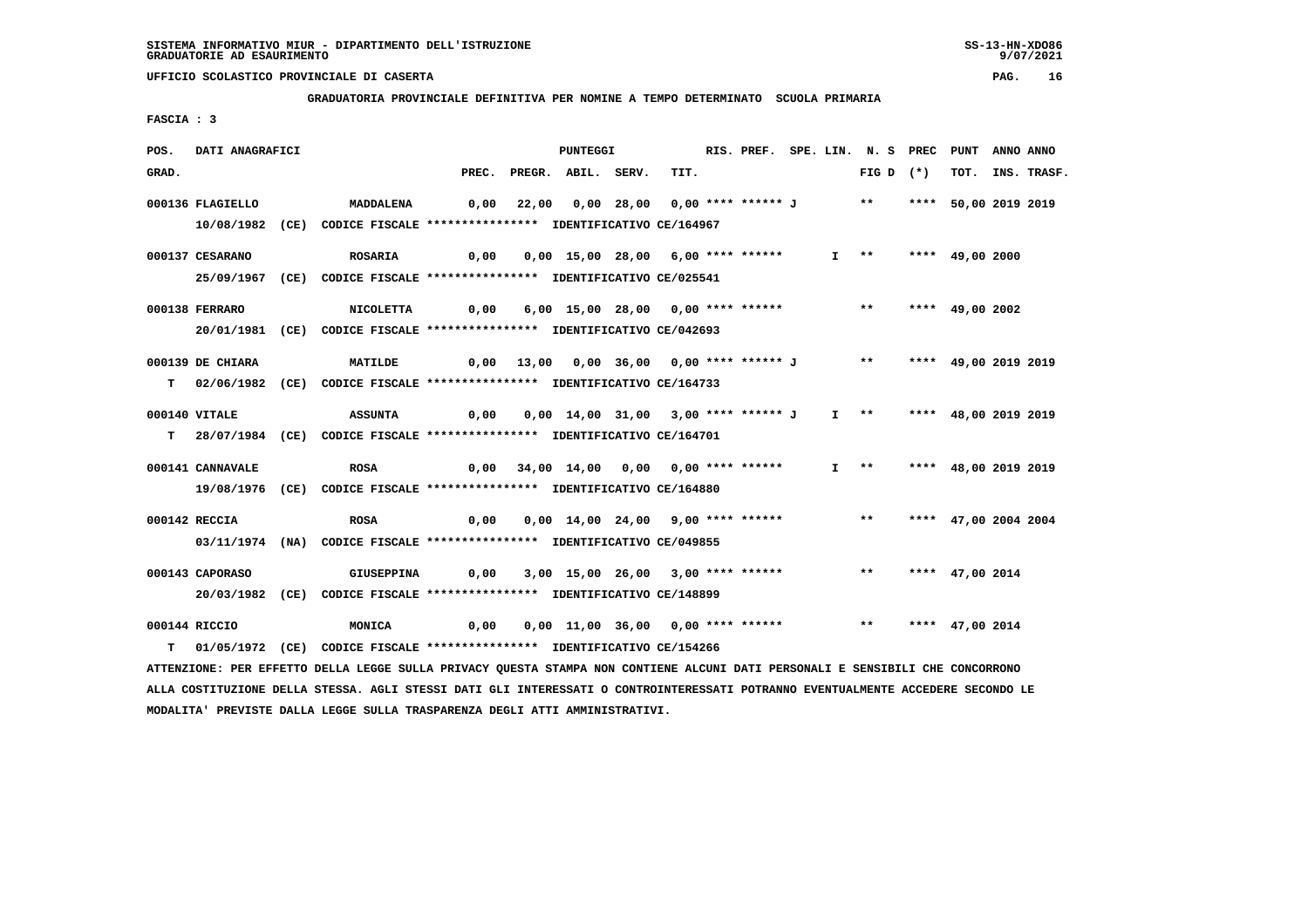**GRADUATORIA PROVINCIALE DEFINITIVA PER NOMINE A TEMPO DETERMINATO SCUOLA PRIMARIA**

 **FASCIA : 3**

| POS.  | DATI ANAGRAFICI  |                                                                                                                               |       |                                                                     | <b>PUNTEGGI</b>    |      | RIS. PREF. SPE. LIN. N. S PREC |  |                        | PUNT | ANNO ANNO |                  |
|-------|------------------|-------------------------------------------------------------------------------------------------------------------------------|-------|---------------------------------------------------------------------|--------------------|------|--------------------------------|--|------------------------|------|-----------|------------------|
| GRAD. |                  |                                                                                                                               | PREC. |                                                                     | PREGR. ABIL. SERV. | TIT. |                                |  | FIG D $(*)$            |      |           | TOT. INS. TRASF. |
|       | 000145 IENCO     | <b>MARIA</b>                                                                                                                  |       | 0,00 10,00 15,00 22,00 0,00 **** ****** *** *** **** 47,00 2014     |                    |      |                                |  |                        |      |           |                  |
|       |                  |                                                                                                                               |       |                                                                     |                    |      |                                |  |                        |      |           |                  |
|       |                  | 04/09/1968 (CE) CODICE FISCALE *************** IDENTIFICATIVO CE/023613                                                       |       |                                                                     |                    |      |                                |  |                        |      |           |                  |
|       | 000146 GALLO     | <b>ANGELA</b>                                                                                                                 |       | 0,00 36,00 11,00 0,00 0,00 **** ****** *** *** **** 47,00 2014      |                    |      |                                |  |                        |      |           |                  |
|       |                  | 03/03/1961 (CE) CODICE FISCALE *************** IDENTIFICATIVO CE/154538                                                       |       |                                                                     |                    |      |                                |  |                        |      |           |                  |
|       |                  |                                                                                                                               |       |                                                                     |                    |      |                                |  |                        |      |           |                  |
|       | 000147 SPINA     | <b>MARIA ANTONIE</b>                                                                                                          |       | 0,00 19,00 16,00 12,00 0,00 **** ****** *** *** **** 47,00 2019     |                    |      |                                |  |                        |      |           |                  |
|       |                  | 12/06/1962 (FR) CODICE FISCALE *************** IDENTIFICATIVO CE/023879                                                       |       |                                                                     |                    |      |                                |  |                        |      |           |                  |
|       | 000148 VISCO     | IPPOLITA                                                                                                                      |       | 0,00 6,00 14,00 26,00 0,00 **** ******                              |                    |      |                                |  | $I$ ** **** 46,00 2002 |      |           |                  |
|       |                  |                                                                                                                               |       |                                                                     |                    |      |                                |  |                        |      |           |                  |
|       |                  | 15/01/1967 (CE) CODICE FISCALE *************** IDENTIFICATIVO CE/043856                                                       |       |                                                                     |                    |      |                                |  |                        |      |           |                  |
|       | 000149 ROSIELLO  | <b>ROSARIA</b>                                                                                                                |       | 0,00 2,00 14,00 30,00 0,00 **** ******                              |                    |      |                                |  | $I$ ** **** 46,00 2002 |      |           |                  |
|       |                  | 31/05/1968 (NA) CODICE FISCALE *************** IDENTIFICATIVO CE/043333                                                       |       |                                                                     |                    |      |                                |  |                        |      |           |                  |
|       |                  |                                                                                                                               |       |                                                                     |                    |      |                                |  |                        |      |           |                  |
|       | 000150 CARISTO   | <b>VALERIA</b>                                                                                                                | 0,00  | 9,00 12,00 22,00 3,00 **** ****** **** *** **** 46,00 2014          |                    |      |                                |  |                        |      |           |                  |
|       |                  | T 13/11/1982 (CE) CODICE FISCALE *************** IDENTIFICATIVO CE/147668                                                     |       |                                                                     |                    |      |                                |  |                        |      |           |                  |
|       | 000151 MELILLO   | <b>ROSA</b>                                                                                                                   |       | 0,00 28,00 0,00 18,00 0,00 **** ****** *** *** **** 46,00 2019 2019 |                    |      |                                |  |                        |      |           |                  |
|       |                  |                                                                                                                               |       |                                                                     |                    |      |                                |  |                        |      |           |                  |
|       |                  | T 21/08/1979 (CE) CODICE FISCALE *************** IDENTIFICATIVO CE/164755                                                     |       |                                                                     |                    |      |                                |  |                        |      |           |                  |
|       | 000152 DE SANTIS | <b>ELISABETTA</b>                                                                                                             |       | 0,00 8,00 13,00 24,00 0,00 **** ****** **** *** **** 45,00 2000     |                    |      |                                |  |                        |      |           |                  |
|       |                  | 16/06/1972 (NA) CODICE FISCALE *************** IDENTIFICATIVO CE/024512                                                       |       |                                                                     |                    |      |                                |  |                        |      |           |                  |
|       |                  |                                                                                                                               |       |                                                                     |                    |      |                                |  |                        |      |           |                  |
|       | 000153 COLELLA   | ANNA                                                                                                                          | 0,00  | 6,00 15,00 24,00 0,00 **** ****** K *** **** 45,00 2000             |                    |      |                                |  |                        |      |           |                  |
|       |                  | 16/07/1959 (CE) CODICE FISCALE **************** IDENTIFICATIVO CE/025268                                                      |       |                                                                     |                    |      |                                |  |                        |      |           |                  |
|       |                  | ATTENZIONE: PER EFFETTO DELLA LEGGE SULLA PRIVACY QUESTA STAMPA NON CONTIENE ALCUNI DATI PERSONALI E SENSIBILI CHE CONCORRONO |       |                                                                     |                    |      |                                |  |                        |      |           |                  |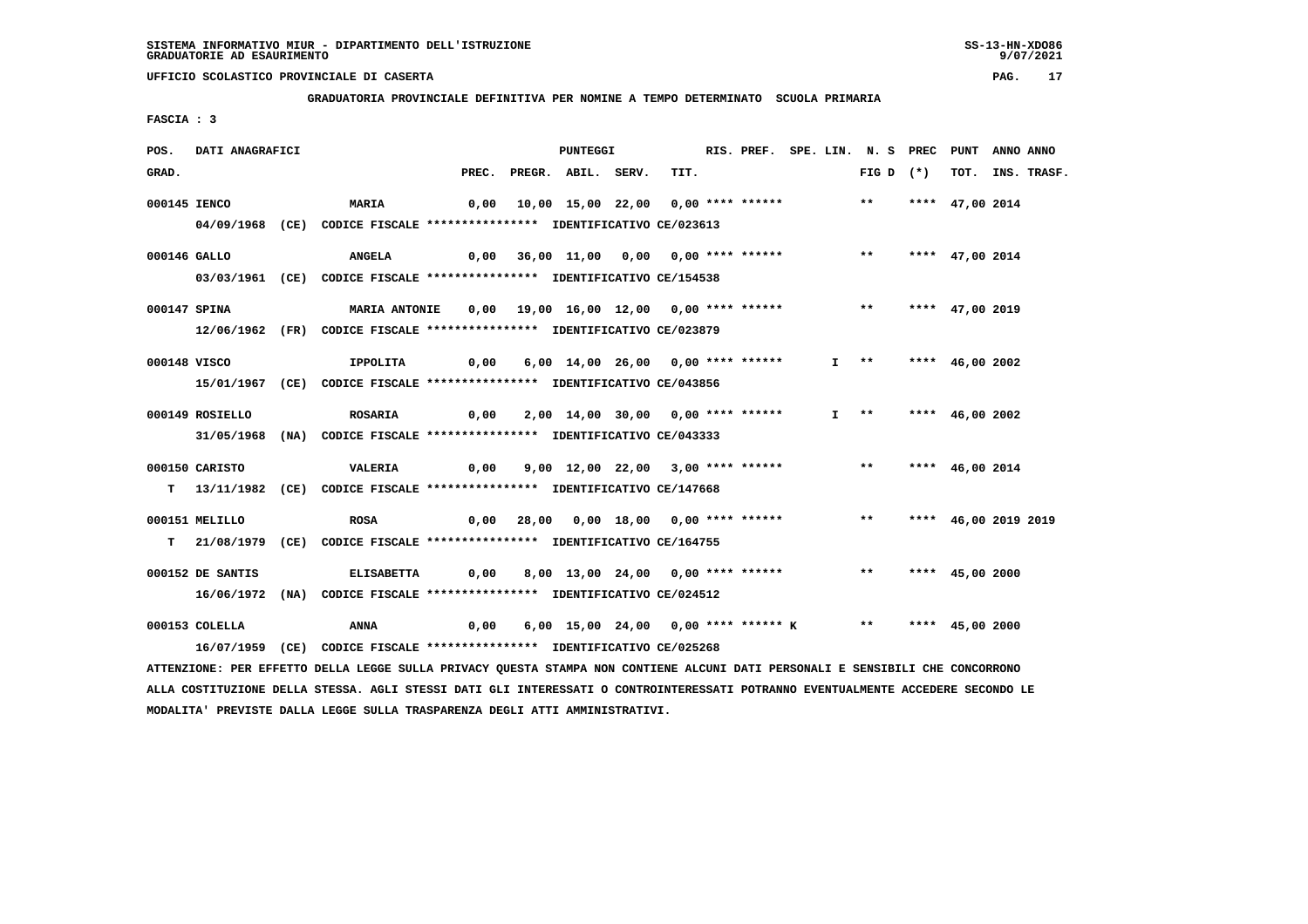**GRADUATORIA PROVINCIALE DEFINITIVA PER NOMINE A TEMPO DETERMINATO SCUOLA PRIMARIA**

 **FASCIA : 3**

| POS.         | DATI ANAGRAFICI     |                                                                                                                               |                                                                  | PUNTEGGI                                                         |      | RIS. PREF. SPE. LIN. N. S PREC PUNT |  |                        |  | ANNO ANNO |                  |
|--------------|---------------------|-------------------------------------------------------------------------------------------------------------------------------|------------------------------------------------------------------|------------------------------------------------------------------|------|-------------------------------------|--|------------------------|--|-----------|------------------|
| GRAD.        |                     |                                                                                                                               | PREC.                                                            | PREGR. ABIL. SERV.                                               | TIT. |                                     |  | FIG D $(*)$            |  |           | TOT. INS. TRASF. |
|              | 000154 PANFILI      | <b>MARIAROSARIA 0,00</b>                                                                                                      |                                                                  | 0,00 14,00 28,00 3,00 **** ******                                |      |                                     |  | ** **** 45,00 2014     |  |           |                  |
|              |                     | T 06/11/1980 (CE) CODICE FISCALE *************** IDENTIFICATIVO CE/146191                                                     |                                                                  |                                                                  |      |                                     |  |                        |  |           |                  |
|              |                     |                                                                                                                               |                                                                  |                                                                  |      |                                     |  |                        |  |           |                  |
|              | 000155 DIGENNARO    | <b>ANTONELLA</b>                                                                                                              | 0,00                                                             | 0,00 16,00 26,00 3,00 **** ****** J ** **** 45,00 2019 2019      |      |                                     |  |                        |  |           |                  |
|              |                     | T 27/05/1978 (CE) CODICE FISCALE *************** IDENTIFICATIVO CE/164881                                                     |                                                                  |                                                                  |      |                                     |  |                        |  |           |                  |
|              | 000156 ROSATO       | APOLLONIA                                                                                                                     |                                                                  | 0,00 1,00 0,00 41,00 3,00 **** ****** J ** **** 45,00 2019 2019  |      |                                     |  |                        |  |           |                  |
|              |                     | T 26/05/1978 (CE) CODICE FISCALE **************** IDENTIFICATIVO CE/164780                                                    |                                                                  |                                                                  |      |                                     |  |                        |  |           |                  |
|              |                     |                                                                                                                               |                                                                  |                                                                  |      |                                     |  |                        |  |           |                  |
| 000157 RUSSO |                     | TERESA                                                                                                                        |                                                                  | $0,00$ 3,00 17,00 24,00 0,00 **** ****** *** *** **** 44,00 2014 |      |                                     |  |                        |  |           |                  |
|              |                     | T 31/01/1978 (CE) CODICE FISCALE **************** IDENTIFICATIVO CE/151451                                                    |                                                                  |                                                                  |      |                                     |  |                        |  |           |                  |
|              | 000158 ZACCARIELLO  |                                                                                                                               |                                                                  |                                                                  |      |                                     |  |                        |  |           |                  |
|              |                     | T 13/06/1979 (CE) CODICE FISCALE *************** IDENTIFICATIVO CE/147376                                                     |                                                                  |                                                                  |      |                                     |  |                        |  |           |                  |
|              |                     |                                                                                                                               |                                                                  |                                                                  |      |                                     |  |                        |  |           |                  |
|              | 000159 DE MARCO     | <b>ANTONIETTA</b>                                                                                                             | 0,00 6,00 16,00 22,00 0,00 **** ****** J ** **** 44,00 2019 2019 |                                                                  |      |                                     |  |                        |  |           |                  |
|              |                     | 01/11/1969 (CE) CODICE FISCALE *************** IDENTIFICATIVO CE/164797                                                       |                                                                  |                                                                  |      |                                     |  |                        |  |           |                  |
|              | 000160 FRASCA       | <b>ASSUNTA</b>                                                                                                                |                                                                  | 0,00 3,00 16,00 22,00 3,00 **** ******                           |      |                                     |  | I ** **** 44,00 2019   |  |           |                  |
|              |                     | 21/09/1977 (CE) CODICE FISCALE *************** IDENTIFICATIVO CE/044832                                                       |                                                                  |                                                                  |      |                                     |  |                        |  |           |                  |
|              |                     |                                                                                                                               |                                                                  |                                                                  |      |                                     |  |                        |  |           |                  |
|              | 000161 PASQUARIELLO | <b>ANTONIETTA</b>                                                                                                             |                                                                  | $0,00$ $0,00$ $14,00$ $30,00$ $0,00$ $***$ **** *****            |      |                                     |  | $F$ ** **** 44,00 2019 |  |           |                  |
|              |                     | 05/03/1958 (CE) CODICE FISCALE *************** IDENTIFICATIVO CE/045008                                                       |                                                                  |                                                                  |      |                                     |  |                        |  |           |                  |
|              |                     |                                                                                                                               |                                                                  | 0,00 10,00 15,00 18,00 0,00 **** ******                          |      |                                     |  | $I$ ** **** 43,00 2002 |  |           |                  |
|              | 000162 TARALLO      | <b>ROMINA</b>                                                                                                                 |                                                                  |                                                                  |      |                                     |  |                        |  |           |                  |
|              |                     | 28/12/1969 (NA) CODICE FISCALE **************** IDENTIFICATIVO CE/045926                                                      |                                                                  |                                                                  |      |                                     |  |                        |  |           |                  |
|              |                     | ATTENZIONE: PER EFFETTO DELLA LEGGE SULLA PRIVACY QUESTA STAMPA NON CONTIENE ALCUNI DATI PERSONALI E SENSIBILI CHE CONCORRONO |                                                                  |                                                                  |      |                                     |  |                        |  |           |                  |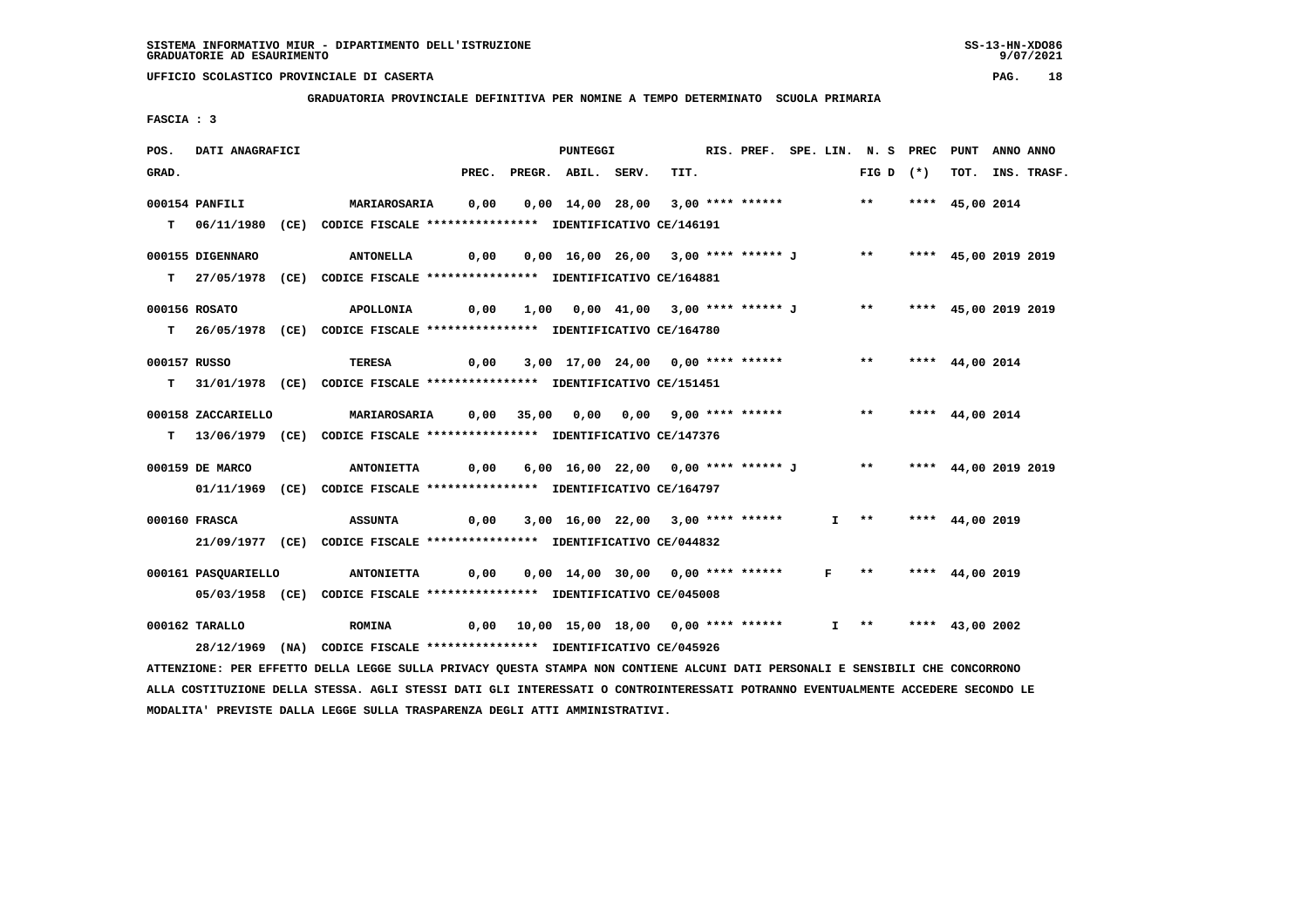**GRADUATORIA PROVINCIALE DEFINITIVA PER NOMINE A TEMPO DETERMINATO SCUOLA PRIMARIA**

 **FASCIA : 3**

| POS.  | DATI ANAGRAFICI                     |                                                                                                |                                                                 | PUNTEGGI                                      |      | RIS. PREF. SPE. LIN. N. S PREC |        |                           | PUNT                 | ANNO ANNO |                  |
|-------|-------------------------------------|------------------------------------------------------------------------------------------------|-----------------------------------------------------------------|-----------------------------------------------|------|--------------------------------|--------|---------------------------|----------------------|-----------|------------------|
| GRAD. |                                     |                                                                                                |                                                                 | PREC. PREGR. ABIL. SERV.                      | TIT. |                                |        | FIG D $(*)$               |                      |           | TOT. INS. TRASF. |
|       | 000163 GIULIANO                     | <b>MARIAROSARIA</b><br>01/09/1970 (CE) CODICE FISCALE *************** IDENTIFICATIVO CE/056899 | 0,00                                                            | 3,00 16,00 24,00 0,00 **** ******             |      |                                | $F$ ** |                           | **** 43,00 2007 2007 |           |                  |
|       | 000164 RUGGIERO                     | <b>GIOVANNA</b><br>29/09/1957 (CE) CODICE FISCALE *************** IDENTIFICATIVO CE/145612     | 0,00 14,00 13,00 16,00 0,00 **** ****** *** **                  |                                               |      |                                |        |                           | **** 43,00 2014 2014 |           |                  |
|       | 000165 CICCARELLI                   | <b>PASQUALINA</b><br>12/03/1968 (CE) CODICE FISCALE *************** IDENTIFICATIVO CE/023520   | 0,00 7,00 14,00 18,00 3,00 **** ******                          |                                               |      |                                |        | $***$                     | **** $42,00$ 2000    |           |                  |
|       | 000166 VEROLLA                      | <b>ROSA</b><br>23/09/1970 (CE) CODICE FISCALE *************** IDENTIFICATIVO CE/045075         |                                                                 | 0,00 3,00 15,00 24,00 0,00 **** ******        |      |                                |        | $\star \star$             | **** $42,00$ 2002    |           |                  |
|       | 000167 DELL'AVERSANA                | CONCETTA<br>01/02/1969 (CE) CODICE FISCALE *************** IDENTIFICATIVO CE/026943            | 0,00 27,00 15,00 0,00 0,00 **** ****** L                        |                                               |      |                                |        | $I$ ** **** 42,00 2007    |                      |           |                  |
|       | 000168 RICCIARDI                    | <b>MARILENA</b><br>T 18/08/1978 (CE) CODICE FISCALE *************** IDENTIFICATIVO CE/163725   | 0,00 12,00 0,00 30,00 0,00 **** ******     ** x **** 42,00 2014 |                                               |      |                                |        |                           |                      |           |                  |
|       | 000169 DELLA VALLE                  | <b>FERNANDA</b><br>26/03/1967 (CE) CODICE FISCALE *************** IDENTIFICATIVO CE/023385     |                                                                 | 0,00 16,00 16,00 4,00 6,00 **** ******        |      |                                |        | $I \rightarrow \star$     | **** $42,00$ 2019    |           |                  |
|       | 000170 SALZANO                      | ADELE<br>11/02/1971 (CE) CODICE FISCALE *************** IDENTIFICATIVO CE/026241               | 0,00                                                            | 0,00 15,00 26,00 0,00 **** ****** F **        |      |                                |        |                           | **** $41,00$ 2000    |           |                  |
|       | 000171 PANARELLO<br>20/03/1962 (CE) | <b>GENOVEFFA</b><br>CODICE FISCALE **************** IDENTIFICATIVO CE/043710                   |                                                                 | $0.00$ 15.00 14.00 12.00 0.00 **** ****** L F |      |                                |        | ** X **** 41,00 2002 2002 |                      |           |                  |

 **ATTENZIONE: PER EFFETTO DELLA LEGGE SULLA PRIVACY QUESTA STAMPA NON CONTIENE ALCUNI DATI PERSONALI E SENSIBILI CHE CONCORRONO ALLA COSTITUZIONE DELLA STESSA. AGLI STESSI DATI GLI INTERESSATI O CONTROINTERESSATI POTRANNO EVENTUALMENTE ACCEDERE SECONDO LE MODALITA' PREVISTE DALLA LEGGE SULLA TRASPARENZA DEGLI ATTI AMMINISTRATIVI.**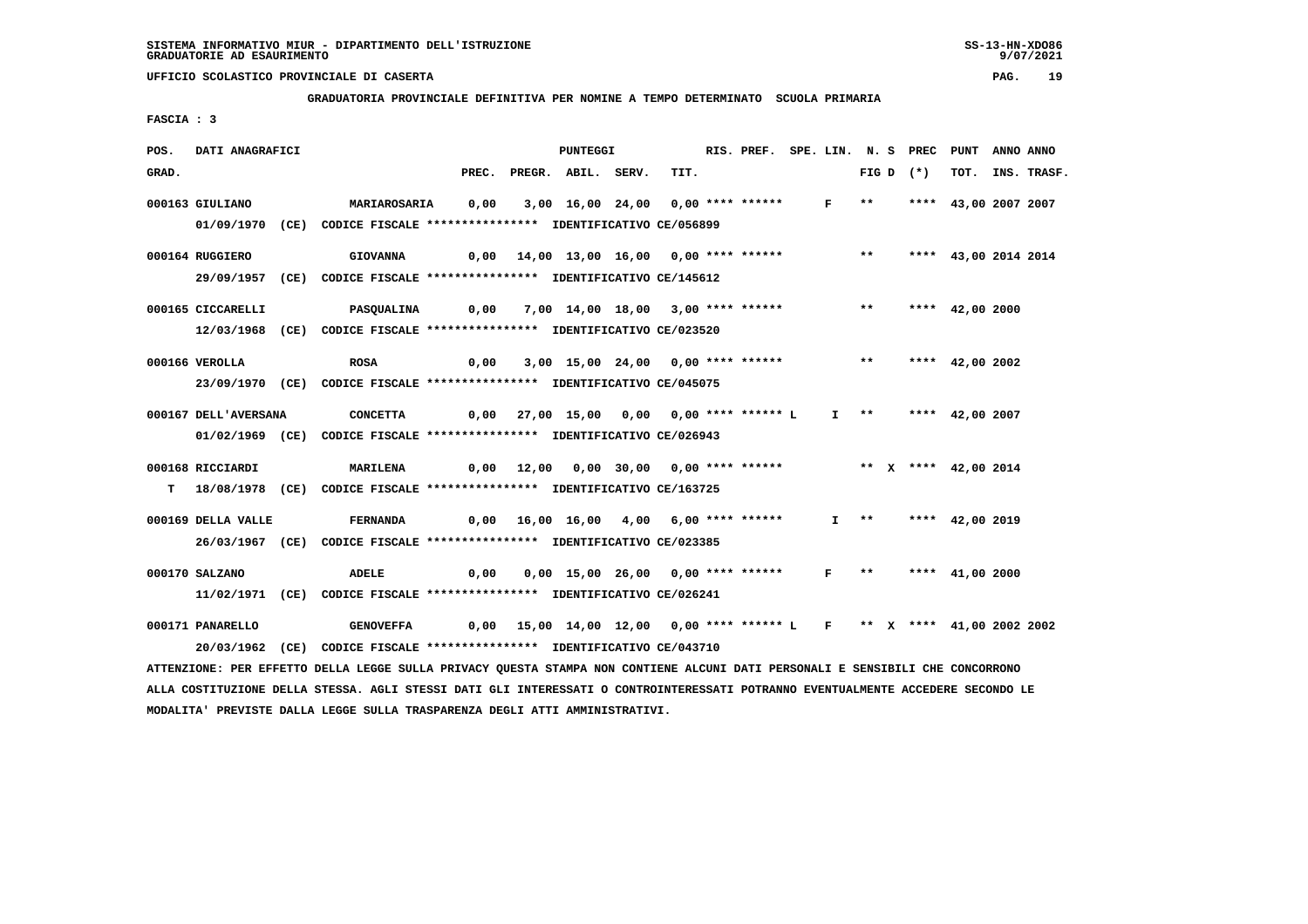**GRADUATORIA PROVINCIALE DEFINITIVA PER NOMINE A TEMPO DETERMINATO SCUOLA PRIMARIA**

 **FASCIA : 3**

| POS.         | DATI ANAGRAFICI    |                                                                                   |                                                                         | PUNTEGGI                                                                  |  | RIS. PREF. SPE. LIN. N. S PREC |              |             | PUNT                 | ANNO ANNO        |
|--------------|--------------------|-----------------------------------------------------------------------------------|-------------------------------------------------------------------------|---------------------------------------------------------------------------|--|--------------------------------|--------------|-------------|----------------------|------------------|
| GRAD.        |                    |                                                                                   | PREC.                                                                   | PREGR. ABIL. SERV.                                                        |  | TIT.                           |              | FIG D $(*)$ |                      | TOT. INS. TRASF. |
|              | 000172 ANDREACCHIO | <b>FRANCESCO</b>                                                                  |                                                                         | 0,00 17,00 0,00 24,00 0,00 **** ****** *** **** 41,00 2014                |  |                                |              |             |                      |                  |
|              |                    | T 15/03/1971 (CZ) CODICE FISCALE **************** IDENTIFICATIVO CE/057485        |                                                                         |                                                                           |  |                                |              |             |                      |                  |
|              |                    |                                                                                   |                                                                         |                                                                           |  |                                |              |             |                      |                  |
| 000173 ARENA |                    | BRUNA                                                                             |                                                                         | 0,00 16,00 0,00 22,00 3,00 **** ****** *** *** **** 41,00 2014            |  |                                |              |             |                      |                  |
|              |                    | T 13/02/1981 (NA) CODICE FISCALE **************** IDENTIFICATIVO CE/148855        |                                                                         |                                                                           |  |                                |              |             |                      |                  |
|              | 000174 MAZZARINI   | <b>STEFANIA</b>                                                                   | 0,00 2,00 15,00 24,00 0,00 **** ****** *** **                           |                                                                           |  |                                |              |             | **** 41,00 2019 2019 |                  |
|              |                    | 04/04/1975 (NA) CODICE FISCALE **************** IDENTIFICATIVO CE/164740          |                                                                         |                                                                           |  |                                |              |             |                      |                  |
|              |                    |                                                                                   |                                                                         |                                                                           |  |                                |              |             |                      |                  |
|              | 000175 GRAVANTE    | <b>GIOVANNA</b>                                                                   | 0,00                                                                    | 0,00 11,00 30,00 0,00 **** ******             **     **** 41,00 2019 2019 |  |                                |              |             |                      |                  |
|              |                    | T 18/09/1966 (CE) CODICE FISCALE **************** IDENTIFICATIVO CE/164833        |                                                                         |                                                                           |  |                                |              |             |                      |                  |
|              | 000176 D'ALBENZIO  |                                                                                   | 0,00 13,00 15,00 12,00 0,00 **** ****** F **                            |                                                                           |  |                                |              |             | **** 40,00 2000      |                  |
|              |                    | CLEMENTINA                                                                        |                                                                         |                                                                           |  |                                |              |             |                      |                  |
|              |                    | 24/09/1970 (CE) CODICE FISCALE *************** IDENTIFICATIVO CE/026652           |                                                                         |                                                                           |  |                                |              |             |                      |                  |
|              | 000177 TARTARONE   | TIZIANA                                                                           | 0,00  0,00  11,00  26,00  3,00  ****  ******  K  ***  ****  40,00  2014 |                                                                           |  |                                |              |             |                      |                  |
|              |                    | 03/03/1966 (CE) CODICE FISCALE *************** IDENTIFICATIVO CE/148902           |                                                                         |                                                                           |  |                                |              |             |                      |                  |
|              |                    |                                                                                   |                                                                         |                                                                           |  |                                |              |             |                      |                  |
| 000178 CORE  |                    | <b>MARIAANGELA</b>                                                                |                                                                         | 0,00  0,00  16,00  24,00  0,00  ****  ******  J  **  ****  40,00  2014    |  |                                |              |             |                      |                  |
|              |                    | T 09/05/1977 (CE) CODICE FISCALE *************** IDENTIFICATIVO CE/154141         |                                                                         |                                                                           |  |                                |              |             |                      |                  |
|              | 000179 ALBANO      | <b>ANGELO</b>                                                                     | 0,00                                                                    | 0,00 16,00 24,00 0,00 **** ****** **** *** **** 40,00 2014                |  |                                |              |             |                      |                  |
|              |                    | 25/01/1970 (CE) CODICE FISCALE *************** IDENTIFICATIVO CE/022134           |                                                                         |                                                                           |  |                                |              |             |                      |                  |
|              |                    |                                                                                   |                                                                         |                                                                           |  |                                |              |             |                      |                  |
|              | 000180 PELLICCIONE | GIUSEPPINA             0,00      21,00    18,00      0,00     0,00   ****  ****** |                                                                         |                                                                           |  |                                | $\mathbf{F}$ | $***$       | **** 39,00 2000      |                  |
|              |                    | 02/11/1959 (CE) CODICE FISCALE *************** IDENTIFICATIVO CE/023251           |                                                                         |                                                                           |  |                                |              |             |                      |                  |

 **ATTENZIONE: PER EFFETTO DELLA LEGGE SULLA PRIVACY QUESTA STAMPA NON CONTIENE ALCUNI DATI PERSONALI E SENSIBILI CHE CONCORRONO ALLA COSTITUZIONE DELLA STESSA. AGLI STESSI DATI GLI INTERESSATI O CONTROINTERESSATI POTRANNO EVENTUALMENTE ACCEDERE SECONDO LE MODALITA' PREVISTE DALLA LEGGE SULLA TRASPARENZA DEGLI ATTI AMMINISTRATIVI.**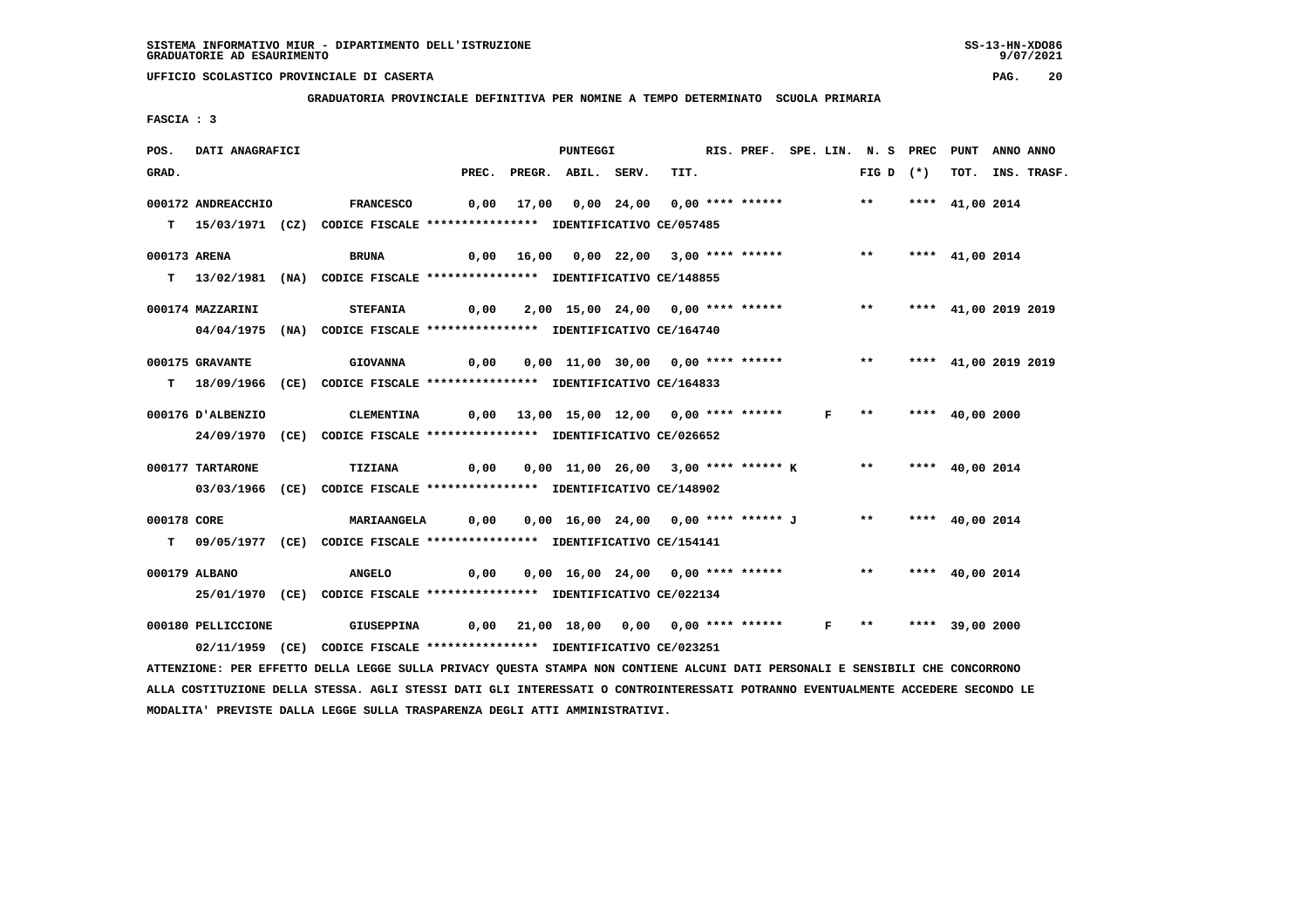**GRADUATORIA PROVINCIALE DEFINITIVA PER NOMINE A TEMPO DETERMINATO SCUOLA PRIMARIA**

 **FASCIA : 3**

| POS.  | DATI ANAGRAFICI  |                                                                                                                                 |      | <b>PUNTEGGI</b>                                                 |      | RIS. PREF. SPE. LIN. N. S PREC PUNT |  |       |                      |                 | ANNO ANNO |                  |
|-------|------------------|---------------------------------------------------------------------------------------------------------------------------------|------|-----------------------------------------------------------------|------|-------------------------------------|--|-------|----------------------|-----------------|-----------|------------------|
| GRAD. |                  |                                                                                                                                 |      | PREC. PREGR. ABIL. SERV.                                        | TIT. |                                     |  |       | FIG D $(*)$          |                 |           | TOT. INS. TRASF. |
|       | 000181 DI VICO   | <b>DANILA</b>                                                                                                                   |      | 0,00 10,00 14,00 12,00 3,00 **** ****** J ** **** 39,00 2014    |      |                                     |  |       |                      |                 |           |                  |
|       |                  |                                                                                                                                 |      |                                                                 |      |                                     |  |       |                      |                 |           |                  |
|       |                  | T 01/05/1981 (CE) CODICE FISCALE *************** IDENTIFICATIVO CE/151096                                                       |      |                                                                 |      |                                     |  |       |                      |                 |           |                  |
|       | 000182 LAURENZA  | <b>MADDALENA</b>                                                                                                                |      | $0,00$ 12,00 0,00 24,00 3,00 **** ******                        |      |                                     |  | $***$ |                      | **** 39,00 2014 |           |                  |
|       |                  | T 28/04/1973 (CE) CODICE FISCALE **************** IDENTIFICATIVO CE/149146                                                      |      |                                                                 |      |                                     |  |       |                      |                 |           |                  |
|       |                  |                                                                                                                                 |      |                                                                 |      |                                     |  |       |                      |                 |           |                  |
|       | 000183 SGUEGLIA  | MARIAROSARIA         0,00     23,00    15,00     0,00    0,00  ****  ******                                                     |      |                                                                 |      |                                     |  |       | I ** **** 38,00 2000 |                 |           |                  |
|       |                  | 21/02/1962 (CE) CODICE FISCALE *************** IDENTIFICATIVO CE/022381                                                         |      |                                                                 |      |                                     |  |       |                      |                 |           |                  |
|       | 000184 PARENTE   | <b>EMILIA</b>                                                                                                                   | 0,00 | 0,00 17,00 18,00 3,00 **** ****** *** *** **** 38,00 2014       |      |                                     |  |       |                      |                 |           |                  |
|       |                  | T 31/01/1979 (CE) CODICE FISCALE *************** IDENTIFICATIVO CE/147670                                                       |      |                                                                 |      |                                     |  |       |                      |                 |           |                  |
|       |                  |                                                                                                                                 |      |                                                                 |      |                                     |  |       |                      |                 |           |                  |
|       | 000185 ROMANUCCI | MARIA MADDALE                                                                                                                   | 0,00 | 3,00 12,00 16,00 7,00 **** ****** *** **                        |      |                                     |  |       |                      | **** 38,00 2014 |           |                  |
|       |                  | T 22/11/1978 (CE) CODICE FISCALE **************** IDENTIFICATIVO CE/152425                                                      |      |                                                                 |      |                                     |  |       |                      |                 |           |                  |
|       |                  |                                                                                                                                 |      |                                                                 |      |                                     |  |       |                      |                 |           |                  |
|       | 000186 ALFIERI   | <b>PAOLA</b>                                                                                                                    | 0,00 | 5,00 18,00 12,00 3,00 **** ****** J ** **** 38,00 2014          |      |                                     |  |       |                      |                 |           |                  |
|       |                  | T 28/08/1982 (NA) CODICE FISCALE **************** IDENTIFICATIVO CE/164587                                                      |      |                                                                 |      |                                     |  |       |                      |                 |           |                  |
|       | 000187 PASTORE   | MARIA                                                                                                                           | 0,00 | 0,00 12,00 17,00 9,00 **** ****** *** *** **** 38,00 2014       |      |                                     |  |       |                      |                 |           |                  |
|       |                  | T 04/04/1966 (CE) CODICE FISCALE *************** IDENTIFICATIVO CE/146047                                                       |      |                                                                 |      |                                     |  |       |                      |                 |           |                  |
|       |                  |                                                                                                                                 |      |                                                                 |      |                                     |  |       |                      |                 |           |                  |
|       | 000188 DELUCA    | <b>ROSA</b>                                                                                                                     |      | 0,00 17,00 0,00 12,00 9,00 **** ****** *** *** **** 38,00 2014  |      |                                     |  |       |                      |                 |           |                  |
|       |                  | T 24/02/1966 (CE) CODICE FISCALE **************** IDENTIFICATIVO CE/147523                                                      |      |                                                                 |      |                                     |  |       |                      |                 |           |                  |
|       |                  |                                                                                                                                 |      |                                                                 |      |                                     |  |       |                      |                 |           |                  |
|       | 000189 TAMMARO   | CONCETTA                                                                                                                        | 0,00 | 0,00 0,00 8,00 30,00 **** ****** *** ** ** **** 38,00 2019 2019 |      |                                     |  |       |                      |                 |           |                  |
|       |                  | T 11/03/1984 (CE) CODICE FISCALE **************** IDENTIFICATIVO CE/164674                                                      |      |                                                                 |      |                                     |  |       |                      |                 |           |                  |
|       |                  | ATTENZIONE: PER EFFETTO DELLA LEGGE SULLA PRIVACY QUESTA STAMPA NON CONTIENE ALCUNI DATI PERSONALI E SENSIBILI CHE CONCORRONO   |      |                                                                 |      |                                     |  |       |                      |                 |           |                  |
|       |                  | ALLA COSTITUZIONE DELLA STESSA. AGLI STESSI DATI GLI INTERESSATI O CONTROINTERESSATI POTRANNO EVENTUALMENTE ACCEDERE SECONDO LE |      |                                                                 |      |                                     |  |       |                      |                 |           |                  |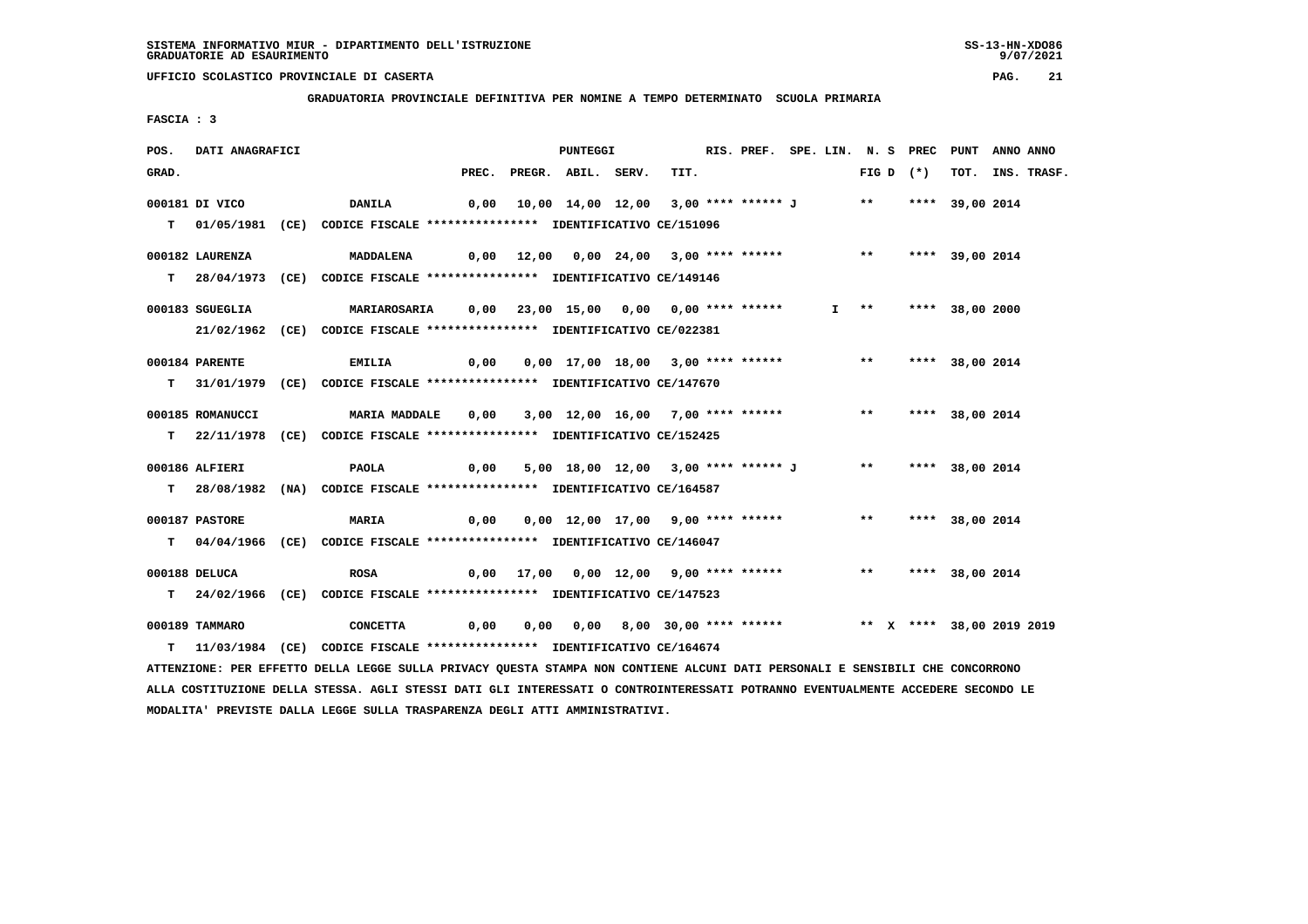**GRADUATORIA PROVINCIALE DEFINITIVA PER NOMINE A TEMPO DETERMINATO SCUOLA PRIMARIA**

 **FASCIA : 3**

| POS.         | DATI ANAGRAFICI  |                                                                                                                                 |                                                                            | <b>PUNTEGGI</b>                                                     |      | RIS. PREF. SPE. LIN. N. S PREC PUNT |  |  |             |                        | ANNO ANNO |                  |
|--------------|------------------|---------------------------------------------------------------------------------------------------------------------------------|----------------------------------------------------------------------------|---------------------------------------------------------------------|------|-------------------------------------|--|--|-------------|------------------------|-----------|------------------|
| GRAD.        |                  |                                                                                                                                 |                                                                            | PREC. PREGR. ABIL. SERV.                                            | TIT. |                                     |  |  | FIG D $(*)$ |                        |           | TOT. INS. TRASF. |
|              | 000190 FELICELLI | <b>PATRIZIA</b>                                                                                                                 |                                                                            | 0,00 14,00 16,00 8,00 0,00 **** ****** *** *** **** 38,00 2019      |      |                                     |  |  |             |                        |           |                  |
|              |                  |                                                                                                                                 |                                                                            |                                                                     |      |                                     |  |  |             |                        |           |                  |
|              |                  | 05/11/1966 (CE) CODICE FISCALE *************** IDENTIFICATIVO CE/021318                                                         |                                                                            |                                                                     |      |                                     |  |  |             |                        |           |                  |
|              | 000191 DI NUZZO  | CELESTINA                                                                                                                       | 0,00                                                                       | 0,00 14,00 24,00 0,00 **** ****** *** *** **** 38,00 2019           |      |                                     |  |  |             |                        |           |                  |
|              |                  | 17/06/1975 (CE) CODICE FISCALE *************** IDENTIFICATIVO CE/056204                                                         |                                                                            |                                                                     |      |                                     |  |  |             |                        |           |                  |
|              |                  |                                                                                                                                 |                                                                            |                                                                     |      |                                     |  |  |             |                        |           |                  |
|              | 000192 NESPOLI   | LUIGI                                                                                                                           |                                                                            | 0,00 3,00 15,00 10,00 9,00 **** ****** J I ** X **** 37,00 2000     |      |                                     |  |  |             |                        |           |                  |
|              |                  | 11/06/1965 (CE) CODICE FISCALE *************** IDENTIFICATIVO CE/027027                                                         |                                                                            |                                                                     |      |                                     |  |  |             |                        |           |                  |
|              | 000193 POMELLA   | CARMELA                                                                                                                         |                                                                            | $0,00$ $3,00$ $12,00$ $16,00$ $6,00$ **** ******                    |      |                                     |  |  |             | ** **** 37,00 2014     |           |                  |
|              |                  | T 25/03/1962 (CE) CODICE FISCALE *************** IDENTIFICATIVO CE/154729                                                       |                                                                            |                                                                     |      |                                     |  |  |             |                        |           |                  |
|              |                  |                                                                                                                                 |                                                                            |                                                                     |      |                                     |  |  |             |                        |           |                  |
|              | 000194 LAUTIERI  | MONICA                                                                                                                          |                                                                            | 0,00 6,00 11,00 20,00 0,00 **** ****** *** *** **** 37,00 2019 2019 |      |                                     |  |  |             |                        |           |                  |
|              |                  | T 15/06/1973 (FR) CODICE FISCALE **************** IDENTIFICATIVO CE/164921                                                      |                                                                            |                                                                     |      |                                     |  |  |             |                        |           |                  |
|              |                  |                                                                                                                                 |                                                                            |                                                                     |      |                                     |  |  |             |                        |           |                  |
|              | 000195 DE SORBO  | <b>FILOMENA</b>                                                                                                                 |                                                                            | 0,00 9,00 15,00 12,00 0,00 **** ******                              |      |                                     |  |  |             | I ** X **** 36,00 2000 |           |                  |
|              |                  | 21/01/1965 (CE) CODICE FISCALE *************** IDENTIFICATIVO CE/023228                                                         |                                                                            |                                                                     |      |                                     |  |  |             |                        |           |                  |
| 000196 MUNNO |                  | <b>ANTONIETTA</b>                                                                                                               | 0,00 18,00 15,00 0,00 3,00 **** ****** KL           **     **** 36,00 2000 |                                                                     |      |                                     |  |  |             |                        |           |                  |
|              |                  |                                                                                                                                 |                                                                            |                                                                     |      |                                     |  |  |             |                        |           |                  |
|              |                  | 08/07/1966 (CE) CODICE FISCALE *************** IDENTIFICATIVO CE/020370                                                         |                                                                            |                                                                     |      |                                     |  |  |             |                        |           |                  |
|              | 000197 SIMONE    | <b>SIMONA</b>                                                                                                                   |                                                                            | 0,00 11,00 0,00 22,00 3,00 **** ****** J ** **** 36,00 2014         |      |                                     |  |  |             |                        |           |                  |
|              |                  | T 03/04/1973 (CE) CODICE FISCALE *************** IDENTIFICATIVO CE/149669                                                       |                                                                            |                                                                     |      |                                     |  |  |             |                        |           |                  |
|              |                  |                                                                                                                                 |                                                                            |                                                                     |      |                                     |  |  |             |                        |           |                  |
|              | 000198 BOVENZI   | LUCIA                                                                                                                           |                                                                            | 0,00 2,00 13,00 21,00 0,00 **** ****** J ** **** 36,00 2014         |      |                                     |  |  |             |                        |           |                  |
|              |                  | T 27/09/1977 (CE) CODICE FISCALE *************** IDENTIFICATIVO CE/148564                                                       |                                                                            |                                                                     |      |                                     |  |  |             |                        |           |                  |
|              |                  | ATTENZIONE: PER EFFETTO DELLA LEGGE SULLA PRIVACY QUESTA STAMPA NON CONTIENE ALCUNI DATI PERSONALI E SENSIBILI CHE CONCORRONO   |                                                                            |                                                                     |      |                                     |  |  |             |                        |           |                  |
|              |                  | ALLA COSTITUZIONE DELLA STESSA. AGLI STESSI DATI GLI INTERESSATI O CONTROINTERESSATI POTRANNO EVENTUALMENTE ACCEDERE SECONDO LE |                                                                            |                                                                     |      |                                     |  |  |             |                        |           |                  |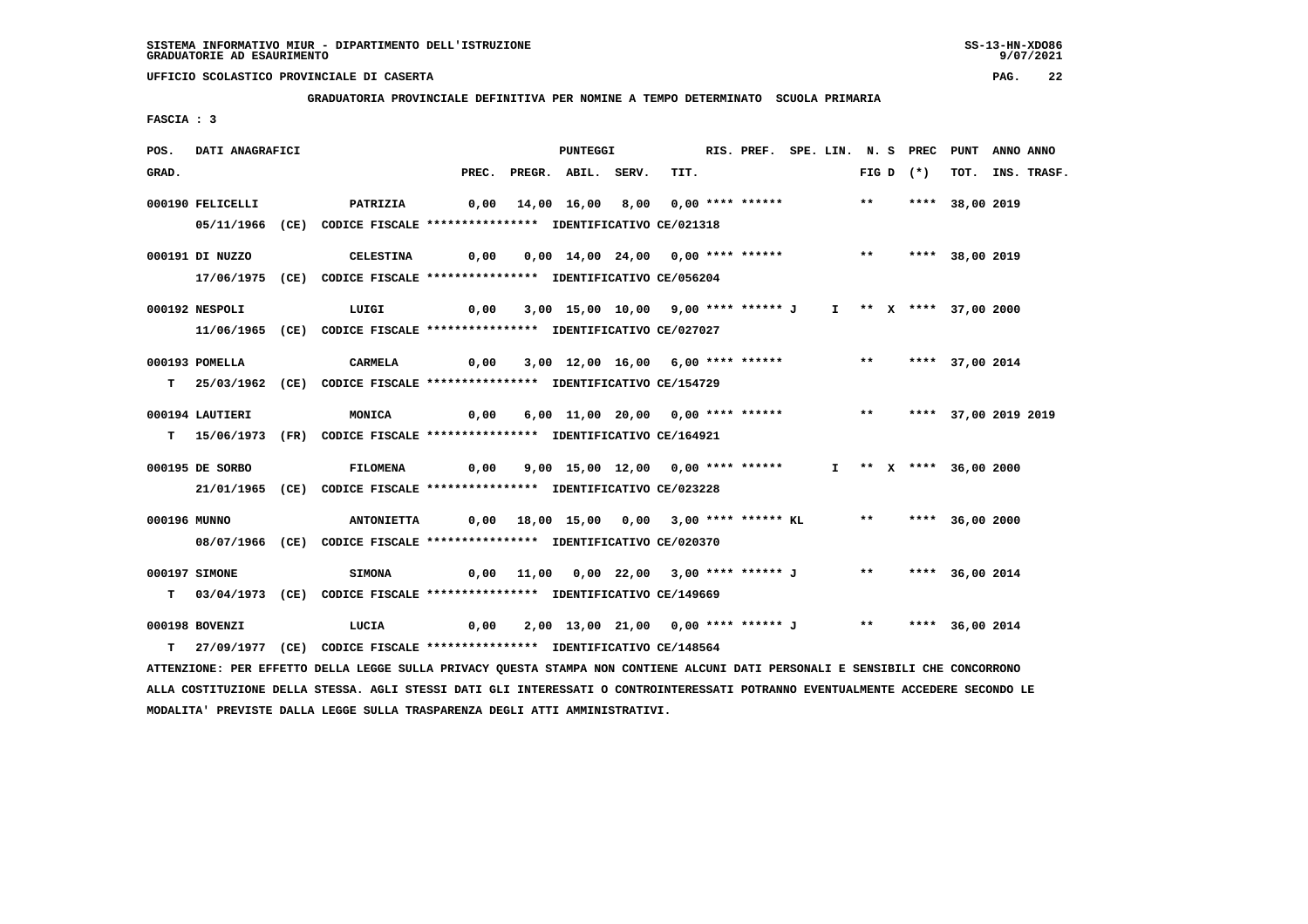**GRADUATORIA PROVINCIALE DEFINITIVA PER NOMINE A TEMPO DETERMINATO SCUOLA PRIMARIA**

 **FASCIA : 3**

| POS.  | DATI ANAGRAFICI     |                                                                                                                                 |      | <b>PUNTEGGI</b>                                                                     |      | RIS. PREF. SPE. LIN. N. S PREC |              |                           | PUNT            | ANNO ANNO |                  |
|-------|---------------------|---------------------------------------------------------------------------------------------------------------------------------|------|-------------------------------------------------------------------------------------|------|--------------------------------|--------------|---------------------------|-----------------|-----------|------------------|
| GRAD. |                     |                                                                                                                                 |      | PREC. PREGR. ABIL. SERV.                                                            | TIT. |                                |              | FIG D $(*)$               |                 |           | TOT. INS. TRASF. |
|       | 000199 SBORDONE     | <b>CARMELA</b>                                                                                                                  | 0,00 | 0,00 12,00 24,00 0,00 **** ******               **                                  |      |                                |              |                           | **** 36,00 2014 |           |                  |
|       |                     | T 29/03/1972 (CE) CODICE FISCALE **************** IDENTIFICATIVO CE/150918                                                      |      |                                                                                     |      |                                |              |                           |                 |           |                  |
|       |                     |                                                                                                                                 |      |                                                                                     |      |                                |              |                           |                 |           |                  |
|       | 000200 PIOMBINO     | <b>DOMENICA</b>                                                                                                                 | 0,00 | 3,00 18,00 12,00 3,00 **** ****** J                                                 |      |                                |              | I ** **** 36,00 2019 2019 |                 |           |                  |
|       |                     | T 23/02/1981 (CE) CODICE FISCALE **************** IDENTIFICATIVO CE/164990                                                      |      |                                                                                     |      |                                |              |                           |                 |           |                  |
|       |                     |                                                                                                                                 |      |                                                                                     |      |                                |              |                           |                 |           |                  |
|       | 000201 AUTERI       | MARIA DOMENIC                                                                                                                   |      | 0,00 16,00 0,00 20,00 0,00 **** ****** J            **         **** 36,00 2019 2019 |      |                                |              |                           |                 |           |                  |
|       |                     | 17/01/1977 (RC) CODICE FISCALE **************** IDENTIFICATIVO CE/164867                                                        |      |                                                                                     |      |                                |              |                           |                 |           |                  |
|       | 000202 IODICE       | MARIA MADDALE                                                                                                                   | 0,00 | 3,00 17,00 16,00 0,00 **** ******                                                   |      |                                | $\mathbf{F}$ | $\star\star$              | **** 36,00 2019 |           |                  |
|       |                     | 08/11/1975 (CE) CODICE FISCALE *************** IDENTIFICATIVO CE/053998                                                         |      |                                                                                     |      |                                |              |                           |                 |           |                  |
|       |                     |                                                                                                                                 |      |                                                                                     |      |                                |              |                           |                 |           |                  |
|       | 000203 DI GIOVANNI  | CINZIA                                                                                                                          |      | 0,00 17,00 0,00 18,00 0,00 **** ******                                              |      |                                |              | ** **** 35,00 2014        |                 |           |                  |
| T.    |                     | 30/08/1960 (NA) CODICE FISCALE **************** IDENTIFICATIVO CE/163622                                                        |      |                                                                                     |      |                                |              |                           |                 |           |                  |
|       |                     |                                                                                                                                 |      |                                                                                     |      |                                |              |                           |                 |           |                  |
|       | 000204 DI CARLUCCIO | SONIA<br>0,00  17,00 18,00  0,00  0,00 **** ****** KL     **   ****  35,00 2014                                                 |      |                                                                                     |      |                                |              |                           |                 |           |                  |
|       |                     | T 01/02/1974 (CE) CODICE FISCALE *************** IDENTIFICATIVO CE/156364                                                       |      |                                                                                     |      |                                |              |                           |                 |           |                  |
|       | 000205 DI ROSA      | <b>MARIA SAVERIA</b>                                                                                                            |      | 0,00 21,00 13,00 0,00 0,00 **** ******                                              |      |                                |              | I ** **** 34,00 2007 2007 |                 |           |                  |
|       |                     | 16/08/1970 (CE) CODICE FISCALE *************** IDENTIFICATIVO CE/057080                                                         |      |                                                                                     |      |                                |              |                           |                 |           |                  |
|       |                     |                                                                                                                                 |      |                                                                                     |      |                                |              |                           |                 |           |                  |
|       | 000206 SCIVOLETTO   | <b>ILARIA</b>                                                                                                                   | 0,00 | 0,00 6,00 28,00 0,00 **** ****** J ** **** 34,00 2007                               |      |                                |              |                           |                 |           |                  |
|       |                     | S 24/04/1982 (CE) CODICE FISCALE *************** IDENTIFICATIVO CE/056617                                                       |      |                                                                                     |      |                                |              |                           |                 |           |                  |
|       |                     |                                                                                                                                 |      |                                                                                     |      |                                |              |                           |                 |           |                  |
|       | 000207 DE MICHELE   | GIUSEPPE                                                                                                                        |      | 0,00 17,00 15,00 2,00 0,00 **** ******                                              |      |                                |              | I ** **** 34,00 2007      |                 |           |                  |
|       |                     | 05/05/1969 (CE) CODICE FISCALE *************** IDENTIFICATIVO CE/045210                                                         |      |                                                                                     |      |                                |              |                           |                 |           |                  |
|       |                     | ATTENZIONE: PER EFFETTO DELLA LEGGE SULLA PRIVACY QUESTA STAMPA NON CONTIENE ALCUNI DATI PERSONALI E SENSIBILI CHE CONCORRONO   |      |                                                                                     |      |                                |              |                           |                 |           |                  |
|       |                     | ALLA COSTITUZIONE DELLA STESSA. AGLI STESSI DATI GLI INTERESSATI O CONTROINTERESSATI POTRANNO EVENTUALMENTE ACCEDERE SECONDO LE |      |                                                                                     |      |                                |              |                           |                 |           |                  |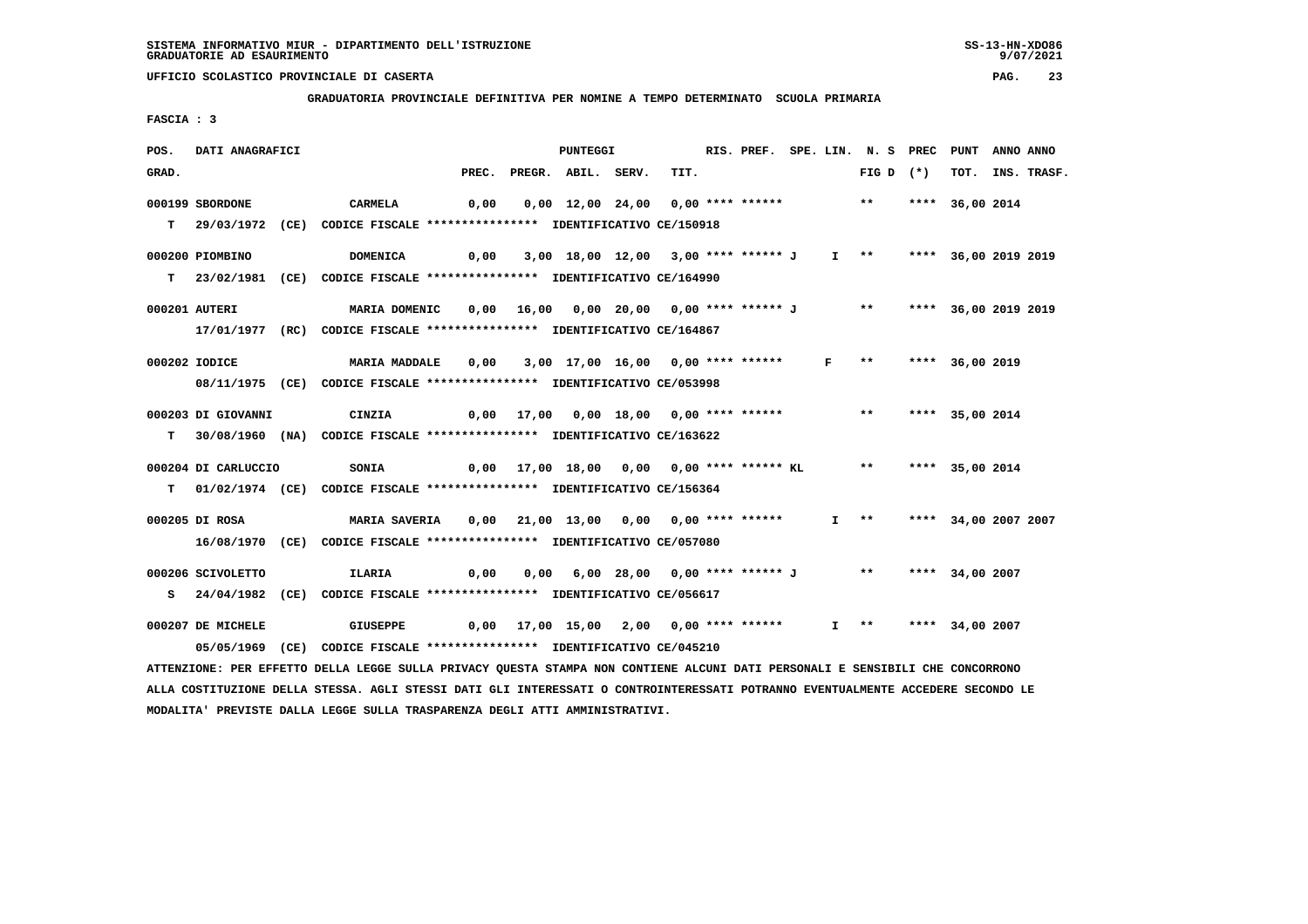**GRADUATORIA PROVINCIALE DEFINITIVA PER NOMINE A TEMPO DETERMINATO SCUOLA PRIMARIA**

 **FASCIA : 3**

| POS.         | DATI ANAGRAFICI   |                                                                                                                                 |      | <b>PUNTEGGI</b>                                                              |      | RIS. PREF. SPE. LIN. N. S PREC PUNT ANNO ANNO |  |               |             |                           |                  |
|--------------|-------------------|---------------------------------------------------------------------------------------------------------------------------------|------|------------------------------------------------------------------------------|------|-----------------------------------------------|--|---------------|-------------|---------------------------|------------------|
| GRAD.        |                   |                                                                                                                                 |      | PREC. PREGR. ABIL. SERV.                                                     | TIT. |                                               |  |               | FIG D $(*)$ |                           | TOT. INS. TRASF. |
|              | 000208 GRANDIOSO  | CARMELA                                                                                                                         | 0,00 | 5,00 11,00 18,00 0,00 **** ******             **       **** 34,00 2014       |      |                                               |  |               |             |                           |                  |
|              |                   |                                                                                                                                 |      |                                                                              |      |                                               |  |               |             |                           |                  |
|              |                   | T 04/11/1982 (CE) CODICE FISCALE *************** IDENTIFICATIVO CE/150139                                                       |      |                                                                              |      |                                               |  |               |             |                           |                  |
|              | 000209 NUNZIATA   | <b>MARIAROSARIA</b>                                                                                                             |      |                                                                              |      |                                               |  |               |             |                           |                  |
|              |                   | T 16/01/1965 (CE) CODICE FISCALE *************** IDENTIFICATIVO CE/154305                                                       |      |                                                                              |      |                                               |  |               |             |                           |                  |
|              |                   |                                                                                                                                 |      |                                                                              |      |                                               |  |               |             |                           |                  |
| 000210 SORBO |                   | <b>TERESA</b>                                                                                                                   |      |                                                                              |      |                                               |  |               |             | ** **** 34,00 2014        |                  |
|              |                   | T 16/02/1978 (CE) CODICE FISCALE **************** IDENTIFICATIVO CE/057277                                                      |      |                                                                              |      |                                               |  |               |             |                           |                  |
|              | 000211 TAVANO     | <b>LINA</b>                                                                                                                     |      | 0,00 18,00 0,00 16,00 0,00 **** ******                                       |      |                                               |  | $\star \star$ |             | **** 34,00 2014           |                  |
|              |                   | T 21/08/1959 (CE) CODICE FISCALE *************** IDENTIFICATIVO CE/145512                                                       |      |                                                                              |      |                                               |  |               |             |                           |                  |
|              |                   |                                                                                                                                 |      |                                                                              |      |                                               |  |               |             |                           |                  |
|              | 000212 GAGLIONE   | <b>ELISABETTA</b>                                                                                                               |      | 0,00 11,00 0,00 20,00 3,00 **** ******                                       |      |                                               |  |               |             | I ** **** 34,00 2019 2019 |                  |
|              |                   | T 20/10/1975 (CE) CODICE FISCALE *************** IDENTIFICATIVO CE/164785                                                       |      |                                                                              |      |                                               |  |               |             |                           |                  |
|              |                   |                                                                                                                                 |      |                                                                              |      |                                               |  |               |             |                           |                  |
| 000213 RAIMO |                   | <b>MARIA</b>                                                                                                                    |      | 0,00 3,00 16,00 14,00 0,00 **** ******           **     **** 33,00 2007 2007 |      |                                               |  |               |             |                           |                  |
|              |                   | 11/03/1965 (CE) CODICE FISCALE *************** IDENTIFICATIVO CE/056741                                                         |      |                                                                              |      |                                               |  |               |             |                           |                  |
|              |                   |                                                                                                                                 |      |                                                                              |      |                                               |  |               |             |                           |                  |
| 000214 RUSSO |                   | MADDALENA                                                                                                                       |      | 0,00 3,00 11,00 16,00 3,00 **** ****** *** *** **** 33,00 2014               |      |                                               |  |               |             |                           |                  |
|              |                   | T 26/11/1972 (NA) CODICE FISCALE **************** IDENTIFICATIVO CE/154606                                                      |      |                                                                              |      |                                               |  |               |             |                           |                  |
|              | 000215 DE GENNARO | ANNA LISA                                                                                                                       |      | 0,00 32,00 0,00 0,00 1,00 **** ******           ** x **** 33,00 2014         |      |                                               |  |               |             |                           |                  |
|              |                   | T 27/10/1974 (CE) CODICE FISCALE *************** IDENTIFICATIVO CE/148238                                                       |      |                                                                              |      |                                               |  |               |             |                           |                  |
|              |                   |                                                                                                                                 |      |                                                                              |      |                                               |  |               |             |                           |                  |
|              | 000216 GALOPPO    | <b>MARIA TERESA</b>                                                                                                             |      | 0,00 0,00 11,00 22,00 0,00 **** ****** *** *** **** 33,00 2019 2019          |      |                                               |  |               |             |                           |                  |
|              |                   | T 13/12/1970 (CE) CODICE FISCALE *************** IDENTIFICATIVO CE/164790                                                       |      |                                                                              |      |                                               |  |               |             |                           |                  |
|              |                   | ATTENZIONE: PER EFFETTO DELLA LEGGE SULLA PRIVACY QUESTA STAMPA NON CONTIENE ALCUNI DATI PERSONALI E SENSIBILI CHE CONCORRONO   |      |                                                                              |      |                                               |  |               |             |                           |                  |
|              |                   | ALLA COSTITUZIONE DELLA STESSA. AGLI STESSI DATI GLI INTERESSATI O CONTROINTERESSATI POTRANNO EVENTUALMENTE ACCEDERE SECONDO LE |      |                                                                              |      |                                               |  |               |             |                           |                  |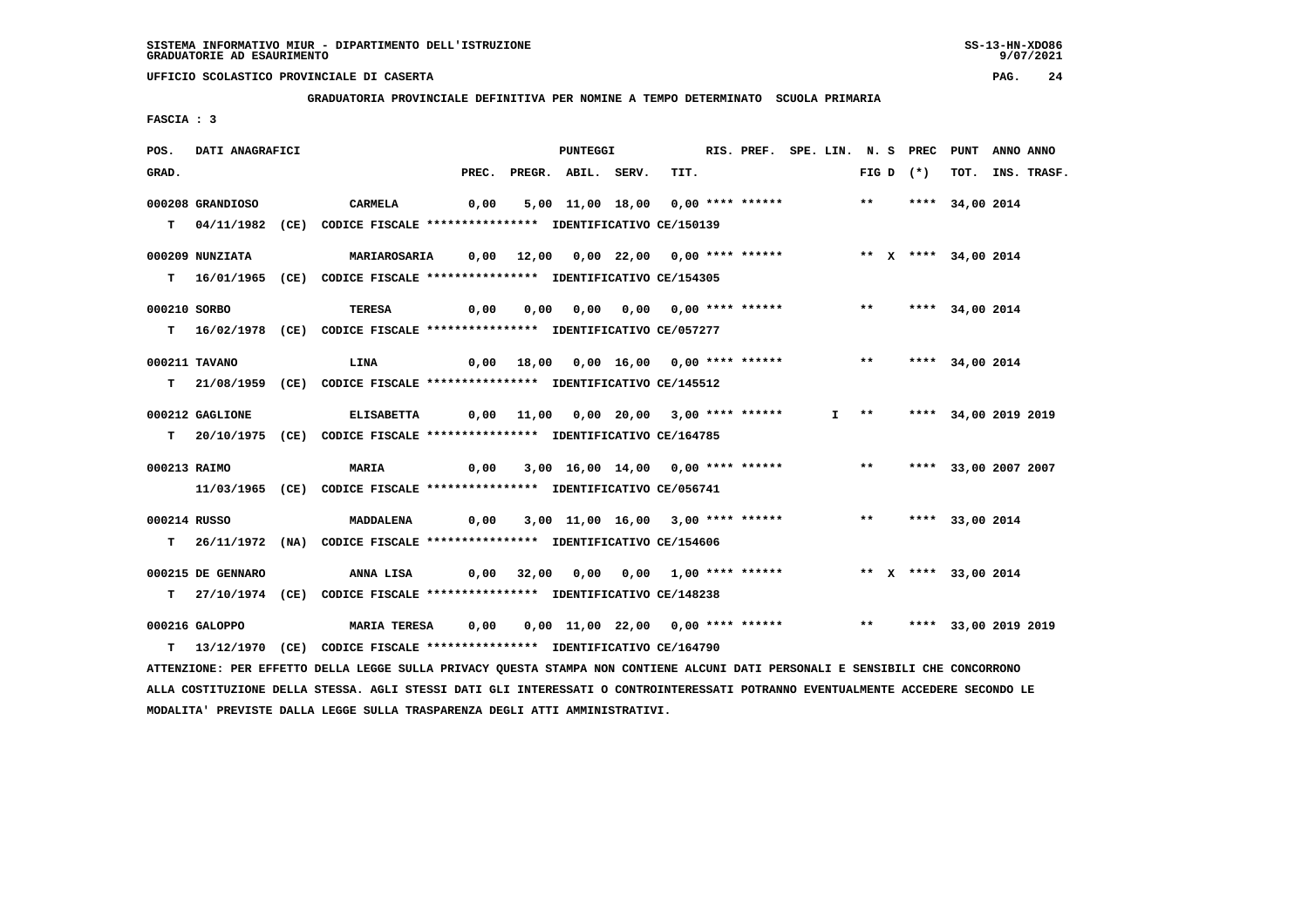**GRADUATORIA PROVINCIALE DEFINITIVA PER NOMINE A TEMPO DETERMINATO SCUOLA PRIMARIA**

 **FASCIA : 3**

| POS.  | DATI ANAGRAFICI   |                                                                                                                                 |      | <b>PUNTEGGI</b>                                                     |      | RIS. PREF. SPE. LIN. N. S PREC PUNT |  |                        |                      | ANNO ANNO |                  |
|-------|-------------------|---------------------------------------------------------------------------------------------------------------------------------|------|---------------------------------------------------------------------|------|-------------------------------------|--|------------------------|----------------------|-----------|------------------|
| GRAD. |                   |                                                                                                                                 |      | PREC. PREGR. ABIL. SERV.                                            | TIT. |                                     |  | $FIG D (*)$            |                      |           | TOT. INS. TRASF. |
|       | 000217 VERAZZO    | <b>EMILIA</b>                                                                                                                   | 0,00 | 3,00 16,00 14,00 0,00 **** ******                                   |      |                                     |  | $I \rightarrow *$      | **** 33,00 2019      |           |                  |
|       |                   |                                                                                                                                 |      |                                                                     |      |                                     |  |                        |                      |           |                  |
|       |                   | 26/05/1970 (CE) CODICE FISCALE *************** IDENTIFICATIVO CE/021129                                                         |      |                                                                     |      |                                     |  |                        |                      |           |                  |
|       | 000218 BARTOLOMEO | <b>TERESA</b>                                                                                                                   |      | 0,00 18,00 14,00 0,00 0,00 **** ******                              |      |                                     |  | $I \longrightarrow$    | **** 32,00 2002 2002 |           |                  |
|       |                   | 27/06/1963 (EE) CODICE FISCALE **************** IDENTIFICATIVO CE/045205                                                        |      |                                                                     |      |                                     |  |                        |                      |           |                  |
|       |                   |                                                                                                                                 |      |                                                                     |      |                                     |  |                        |                      |           |                  |
|       | 000219 CECORO     | <b>ERSILIA</b>                                                                                                                  |      |                                                                     |      |                                     |  | $I$ ** **** 32,00 2002 |                      |           |                  |
|       |                   | 10/12/1974 (CE) CODICE FISCALE *************** IDENTIFICATIVO CE/042764                                                         |      |                                                                     |      |                                     |  |                        |                      |           |                  |
|       | 000220 MAGLIULO   | <b>MARILU</b>                                                                                                                   | 0,00 | 0,00 14,00 12,00 6,00 **** ******                                   |      |                                     |  | $***$                  | **** 32,00 2014      |           |                  |
|       |                   | T 19/10/1977 (NA) CODICE FISCALE *************** IDENTIFICATIVO CE/154013                                                       |      |                                                                     |      |                                     |  |                        |                      |           |                  |
|       |                   |                                                                                                                                 |      |                                                                     |      |                                     |  |                        |                      |           |                  |
|       | 000221 MAIORANO   | <b>ANGELA</b>                                                                                                                   |      | $0,00$ $0,00$ $14,00$ $18,00$ $0,00$ $***$ **** ******              |      |                                     |  | ** **** 32,00 2014     |                      |           |                  |
|       |                   | T 04/08/1974 (CE) CODICE FISCALE *************** IDENTIFICATIVO CE/154685                                                       |      |                                                                     |      |                                     |  |                        |                      |           |                  |
|       |                   |                                                                                                                                 |      |                                                                     |      |                                     |  |                        |                      |           |                  |
|       | 000222 NAPOLITANO | <b>VALERIA</b>                                                                                                                  |      | 0,00 19,00 0,00 12,00 1,00 **** ******                              |      |                                     |  | $\star\star$           | **** 32,00 2014      |           |                  |
|       |                   | T 15/03/1981 (CE) CODICE FISCALE **************** IDENTIFICATIVO CE/153211                                                      |      |                                                                     |      |                                     |  |                        |                      |           |                  |
|       | 000223 PIPOLO     | ROSITA CONSUE                                                                                                                   | 0,00 | 0,00 13,00 18,00 0,00 **** ******                                   |      |                                     |  | I ** **** 31,00 2002   |                      |           |                  |
|       |                   | 15/12/1972 (CE) CODICE FISCALE *************** IDENTIFICATIVO CE/046620                                                         |      |                                                                     |      |                                     |  |                        |                      |           |                  |
|       |                   |                                                                                                                                 |      |                                                                     |      |                                     |  |                        |                      |           |                  |
|       | 000224 RUSSO      | <b>CLEMENTINA</b>                                                                                                               |      | 0,00 12,00 11,00 8,00 0,00 **** ****** *** *** **** 31,00 2005 2005 |      |                                     |  |                        |                      |           |                  |
|       |                   | 04/12/1955 (NA) CODICE FISCALE *************** IDENTIFICATIVO CE/053258                                                         |      |                                                                     |      |                                     |  |                        |                      |           |                  |
|       |                   |                                                                                                                                 |      |                                                                     |      |                                     |  |                        |                      |           |                  |
|       | 000225 BASCO      | <b>SAMANTA RAFFA</b>                                                                                                            | 0,00 | 0,00 15,00 16,00 0,00 **** ****** *** *** **** 31,00 2011 2011      |      |                                     |  |                        |                      |           |                  |
|       |                   | 05/04/1970 (MI) CODICE FISCALE *************** IDENTIFICATIVO CE/140011                                                         |      |                                                                     |      |                                     |  |                        |                      |           |                  |
|       |                   | ATTENZIONE: PER EFFETTO DELLA LEGGE SULLA PRIVACY QUESTA STAMPA NON CONTIENE ALCUNI DATI PERSONALI E SENSIBILI CHE CONCORRONO   |      |                                                                     |      |                                     |  |                        |                      |           |                  |
|       |                   | ALLA COSTITUZIONE DELLA STESSA. AGLI STESSI DATI GLI INTERESSATI O CONTROINTERESSATI POTRANNO EVENTUALMENTE ACCEDERE SECONDO LE |      |                                                                     |      |                                     |  |                        |                      |           |                  |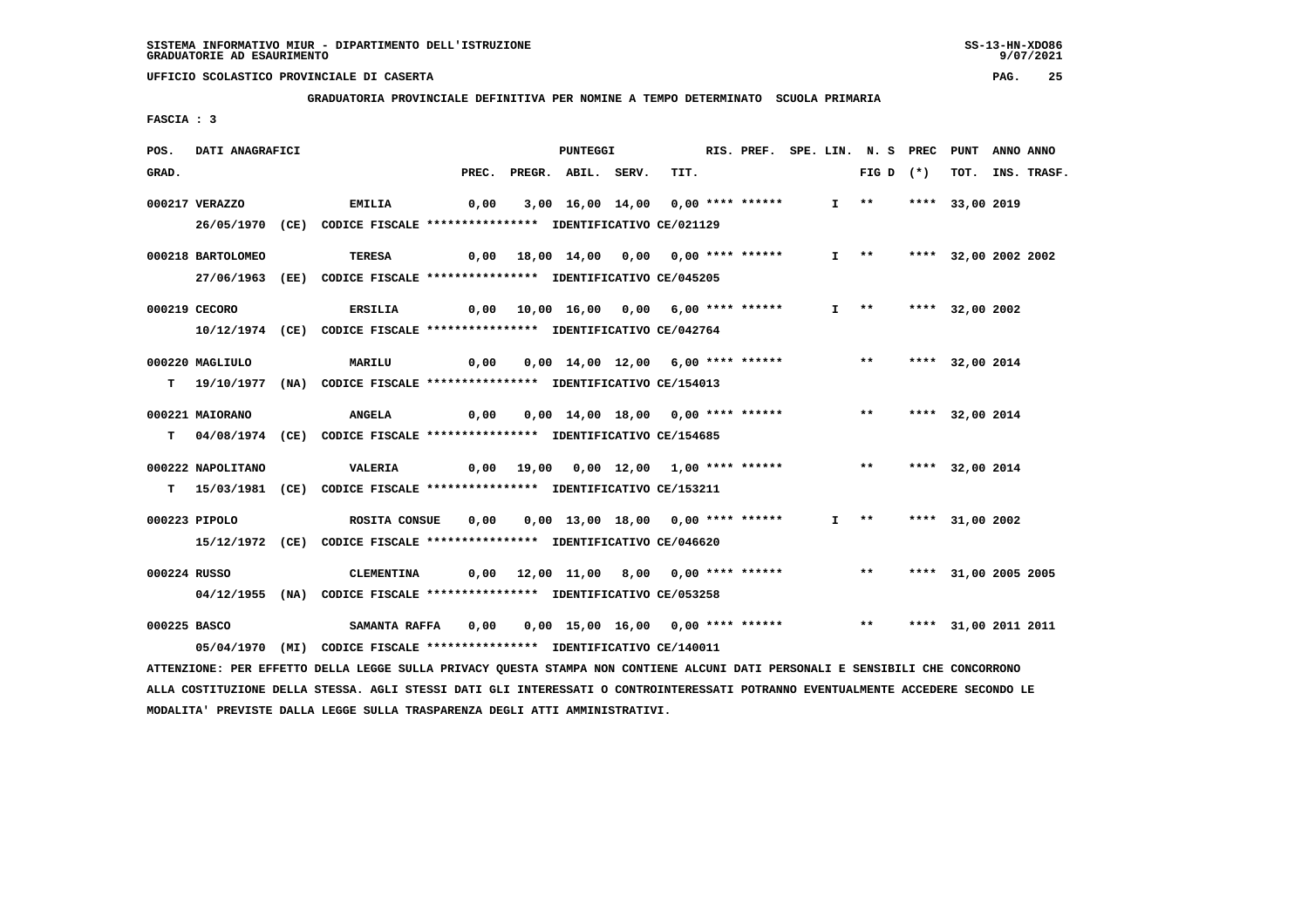**GRADUATORIA PROVINCIALE DEFINITIVA PER NOMINE A TEMPO DETERMINATO SCUOLA PRIMARIA**

 **FASCIA : 3**

| POS.         | DATI ANAGRAFICI |                                                                                                                                 |      | <b>PUNTEGGI</b>                                 |      | RIS. PREF. SPE. LIN. N. S PREC PUNT |              |              |                         |                      | ANNO ANNO |                  |
|--------------|-----------------|---------------------------------------------------------------------------------------------------------------------------------|------|-------------------------------------------------|------|-------------------------------------|--------------|--------------|-------------------------|----------------------|-----------|------------------|
| GRAD.        |                 |                                                                                                                                 |      | PREC. PREGR. ABIL. SERV.                        | TIT. |                                     |              |              | FIG D $(*)$             |                      |           | TOT. INS. TRASF. |
|              | 000226 PALUMBO  | VALERIO                                                                                                                         |      | 0,00 10,00 13,00 8,00 0,00 **** ******          |      |                                     |              | $***$        |                         | **** 31,00 2014      |           |                  |
|              |                 |                                                                                                                                 |      |                                                 |      |                                     |              |              |                         |                      |           |                  |
|              |                 | 28/12/1975 (NA) CODICE FISCALE *************** IDENTIFICATIVO CE/146466                                                         |      |                                                 |      |                                     |              |              |                         |                      |           |                  |
|              | 000227 TOMASS   | <b>MARILENA</b>                                                                                                                 |      | $0,00$ 14,00 0,00 14,00 3,00 **** ******        |      |                                     |              | $***$        |                         | **** 31,00 2014      |           |                  |
|              |                 | T 09/04/1978 (CE) CODICE FISCALE **************** IDENTIFICATIVO CE/149546                                                      |      |                                                 |      |                                     |              |              |                         |                      |           |                  |
|              |                 |                                                                                                                                 |      |                                                 |      |                                     |              |              |                         |                      |           |                  |
|              | 000228 GALEONE  | IMMACOLATA                                                                                                                      |      | 0,00  0,00  13,00  18,00  0,00  ****  ******  J |      |                                     |              |              | ** **** 31,00 2014      |                      |           |                  |
|              |                 | T 24/03/1983 (CE) CODICE FISCALE **************** IDENTIFICATIVO CE/151383                                                      |      |                                                 |      |                                     |              |              |                         |                      |           |                  |
|              | 000229 MOZZILLO | <b>ANGELINA</b>                                                                                                                 | 0,00 | 3,00 15,00 12,00 0,00 **** ******               |      |                                     | $\mathbf{F}$ | $\star\star$ |                         | **** 30,00 2000      |           |                  |
|              |                 |                                                                                                                                 |      |                                                 |      |                                     |              |              |                         |                      |           |                  |
|              |                 | 14/02/1964 (CE) CODICE FISCALE *************** IDENTIFICATIVO CE/021404                                                         |      |                                                 |      |                                     |              |              |                         |                      |           |                  |
|              | 000230 PETRELLA | <b>ANGELA</b>                                                                                                                   |      | 0,00 15,00 15,00 0,00 0,00 **** ******          |      |                                     |              | $FI$ **      |                         | **** 30,00 2000      |           |                  |
|              |                 | 22/11/1968 (CE) CODICE FISCALE *************** IDENTIFICATIVO CE/021176                                                         |      |                                                 |      |                                     |              |              |                         |                      |           |                  |
|              |                 |                                                                                                                                 |      |                                                 |      |                                     |              |              |                         |                      |           |                  |
|              | 000231 GALLINA  | ANNA                                                                                                                            |      | 0,00 12,00 16,00 2,00 0,00 **** ******          |      |                                     | $\mathbf{F}$ | $\star\star$ |                         | **** 30,00 2000      |           |                  |
|              |                 | 26/02/1965 (CE) CODICE FISCALE *************** IDENTIFICATIVO CE/021201                                                         |      |                                                 |      |                                     |              |              |                         |                      |           |                  |
|              | 000232 ACCONCIA | <b>RAFFAELLA</b>                                                                                                                | 0,00 | 0,00 13,00 14,00 3,00 **** ******               |      |                                     |              | $***$        |                         | **** 30,00 2005 2005 |           |                  |
|              |                 |                                                                                                                                 |      |                                                 |      |                                     |              |              |                         |                      |           |                  |
|              |                 | 15/05/1966 (CE) CODICE FISCALE *************** IDENTIFICATIVO CE/053384                                                         |      |                                                 |      |                                     |              |              |                         |                      |           |                  |
| 000233 RUSSO |                 | ANNA                                                                                                                            |      | 0,00 18,00 12,00 0,00 0,00 **** ******          |      |                                     |              |              | ** **** 30,00 2007 2007 |                      |           |                  |
|              |                 | 15/04/1966 (CE) CODICE FISCALE *************** IDENTIFICATIVO CE/056279                                                         |      |                                                 |      |                                     |              |              |                         |                      |           |                  |
|              |                 |                                                                                                                                 |      |                                                 |      |                                     |              |              |                         |                      |           |                  |
|              | 000234 VERAZZO  | EMILIA                                                                                                                          |      | $0,00$ 12,00 18,00 0,00 0,00 **** ******        |      |                                     |              | $\star\star$ |                         | **** 30,00 2014 2014 |           |                  |
|              |                 | 16/10/1979 (CE) CODICE FISCALE *************** IDENTIFICATIVO CE/145960                                                         |      |                                                 |      |                                     |              |              |                         |                      |           |                  |
|              |                 | ATTENZIONE: PER EFFETTO DELLA LEGGE SULLA PRIVACY QUESTA STAMPA NON CONTIENE ALCUNI DATI PERSONALI E SENSIBILI CHE CONCORRONO   |      |                                                 |      |                                     |              |              |                         |                      |           |                  |
|              |                 | ALLA COSTITUZIONE DELLA STESSA. AGLI STESSI DATI GLI INTERESSATI O CONTROINTERESSATI POTRANNO EVENTUALMENTE ACCEDERE SECONDO LE |      |                                                 |      |                                     |              |              |                         |                      |           |                  |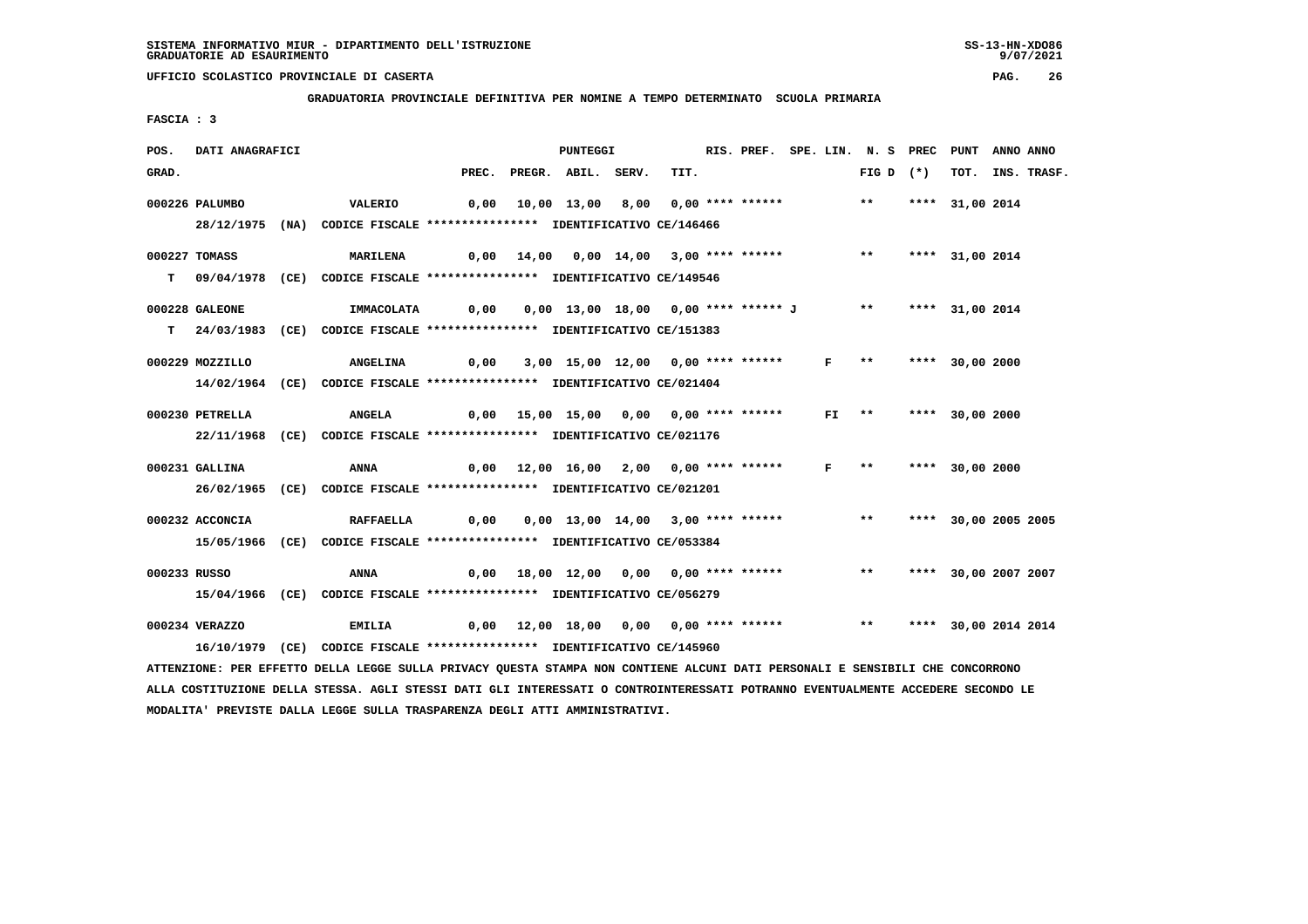**GRADUATORIA PROVINCIALE DEFINITIVA PER NOMINE A TEMPO DETERMINATO SCUOLA PRIMARIA**

 **FASCIA : 3**

| POS.  | DATI ANAGRAFICI  |                                                                                                                               |      | PUNTEGGI                 |                                                               | RIS. PREF. SPE. LIN. N. S PREC PUNT |  |  |             |                             | ANNO ANNO |                  |
|-------|------------------|-------------------------------------------------------------------------------------------------------------------------------|------|--------------------------|---------------------------------------------------------------|-------------------------------------|--|--|-------------|-----------------------------|-----------|------------------|
| GRAD. |                  |                                                                                                                               |      | PREC. PREGR. ABIL. SERV. | TIT.                                                          |                                     |  |  | FIG D $(*)$ |                             |           | TOT. INS. TRASF. |
|       | 000235 PRISCO    | <b>ANTONELLA</b>                                                                                                              |      |                          | 0,00 19,00 0,00 8,00 3,00 **** ******                         |                                     |  |  |             | ** **** 30,00 2014          |           |                  |
|       |                  | T 05/05/1976 (CE) CODICE FISCALE *************** IDENTIFICATIVO CE/150334                                                     |      |                          |                                                               |                                     |  |  |             |                             |           |                  |
|       |                  |                                                                                                                               |      |                          |                                                               |                                     |  |  |             |                             |           |                  |
|       | 000236 MOZZILLO  | <b>GIUSEPPINA</b>                                                                                                             | 0,00 |                          | 0,00 16,00 14,00 0,00 **** ****** J ** **** 30,00 2014        |                                     |  |  |             |                             |           |                  |
|       |                  | T 14/02/1973 (CE) CODICE FISCALE *************** IDENTIFICATIVO CE/156714                                                     |      |                          |                                                               |                                     |  |  |             |                             |           |                  |
|       | 000237 AMATO     | <b>MARCO</b>                                                                                                                  | 0,00 |                          | 3,00 13,00 14,00 0,00 **** ****** *** **** 30,00 2014         |                                     |  |  |             |                             |           |                  |
|       |                  | T 11/08/1980 (SA) CODICE FISCALE *************** IDENTIFICATIVO CE/154477                                                     |      |                          |                                                               |                                     |  |  |             |                             |           |                  |
|       |                  |                                                                                                                               |      |                          |                                                               |                                     |  |  |             |                             |           |                  |
|       | 000238 RICCIARDI | <b>MARTA</b>                                                                                                                  |      |                          | 0,00 9,00 18,00 0,00 3,00 **** ******                         |                                     |  |  |             | ** **** 30,00 2014          |           |                  |
|       |                  | T 19/04/1979 (CE) CODICE FISCALE **************** IDENTIFICATIVO CE/151441                                                    |      |                          |                                                               |                                     |  |  |             |                             |           |                  |
|       | 000239 NUNZIANTE | <b>ANGELA</b>                                                                                                                 |      |                          | 0,00 21,00 0,00 6,00 3,00 **** ****** *** *** **** 30,00 2014 |                                     |  |  |             |                             |           |                  |
|       |                  | T 17/01/1977 (CE) CODICE FISCALE *************** IDENTIFICATIVO CE/150511                                                     |      |                          |                                                               |                                     |  |  |             |                             |           |                  |
|       |                  |                                                                                                                               |      |                          |                                                               |                                     |  |  |             |                             |           |                  |
|       | 000240 PALMERI   | <b>LAURA</b>                                                                                                                  | 0,00 |                          | 6,00 15,00 0,00 9,00 **** ****** *** *** **** 30,00 2014      |                                     |  |  |             |                             |           |                  |
|       |                  | T 19/11/1967 (CE) CODICE FISCALE *************** IDENTIFICATIVO CE/154457                                                     |      |                          |                                                               |                                     |  |  |             |                             |           |                  |
|       | 000241 PANICO    | CATERINA                                                                                                                      |      |                          | 0,00 12,00 0,00 12,00 6,00 **** ******                        |                                     |  |  |             | I ** X **** 30,00 2019 2019 |           |                  |
|       |                  | T 30/06/1973 (CE) CODICE FISCALE *************** IDENTIFICATIVO CE/164900                                                     |      |                          |                                                               |                                     |  |  |             |                             |           |                  |
|       |                  |                                                                                                                               |      |                          |                                                               |                                     |  |  |             |                             |           |                  |
|       | 000242 GRAZIANO  | <b>MARIA</b>                                                                                                                  |      |                          | 0,00 6,00 15,00 8,00 0,00 **** ******                         |                                     |  |  |             | $I$ ** **** 29,00 2002      |           |                  |
|       |                  | 27/06/1974 (CE) CODICE FISCALE *************** IDENTIFICATIVO CE/044362                                                       |      |                          |                                                               |                                     |  |  |             |                             |           |                  |
|       | 000243 MARINO    | <b>RITA</b>                                                                                                                   |      |                          | 0,00 6,00 15,00 2,00 6,00 **** ******                         |                                     |  |  |             | $I$ ** **** 29,00 2002      |           |                  |
|       |                  | 20/03/1976 (CE) CODICE FISCALE *************** IDENTIFICATIVO CE/044450                                                       |      |                          |                                                               |                                     |  |  |             |                             |           |                  |
|       |                  | ATTENZIONE: PER EFFETTO DELLA LEGGE SULLA PRIVACY QUESTA STAMPA NON CONTIENE ALCUNI DATI PERSONALI E SENSIBILI CHE CONCORRONO |      |                          |                                                               |                                     |  |  |             |                             |           |                  |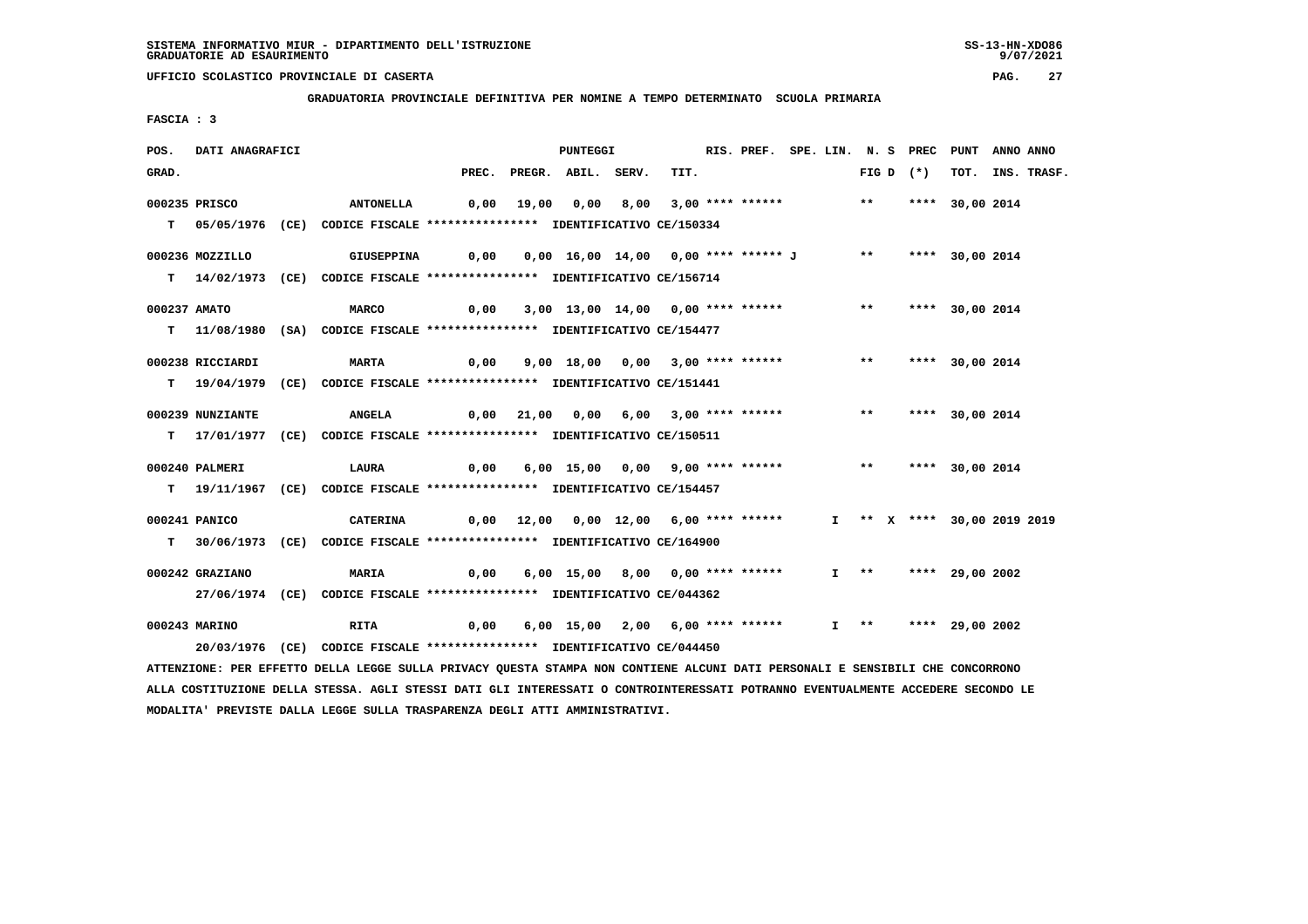**GRADUATORIA PROVINCIALE DEFINITIVA PER NOMINE A TEMPO DETERMINATO SCUOLA PRIMARIA**

 **FASCIA : 3**

| POS.  | DATI ANAGRAFICI    |                                                                                                                               |      | PUNTEGGI                 |                                                                     | RIS. PREF. SPE. LIN. N. S PREC PUNT ANNO ANNO |  |              |  |                           |                  |
|-------|--------------------|-------------------------------------------------------------------------------------------------------------------------------|------|--------------------------|---------------------------------------------------------------------|-----------------------------------------------|--|--------------|--|---------------------------|------------------|
| GRAD. |                    |                                                                                                                               |      | PREC. PREGR. ABIL. SERV. | TIT.                                                                |                                               |  | $FIGD (*)$   |  |                           | TOT. INS. TRASF. |
|       | 000244 MESSINO     | <b>SARA</b>                                                                                                                   |      |                          |                                                                     |                                               |  | $\star\star$ |  | **** 29,00 2014           |                  |
|       |                    | T 27/04/1980 (CE) CODICE FISCALE *************** IDENTIFICATIVO CE/154759                                                     |      |                          |                                                                     |                                               |  |              |  |                           |                  |
|       |                    |                                                                                                                               |      |                          |                                                                     |                                               |  |              |  |                           |                  |
|       | 000245 LEALE       | MARIA TERESA 0,00                                                                                                             |      |                          | 3,00 11,00 12,00 3,00 **** ****** *** *** **** 29,00 2014           |                                               |  |              |  |                           |                  |
|       |                    | T 13/11/1968 (CE) CODICE FISCALE **************** IDENTIFICATIVO CE/154512                                                    |      |                          |                                                                     |                                               |  |              |  |                           |                  |
|       | 000246 TOMMASONE   | LOREDANA                                                                                                                      |      |                          | 0,00 23,00 0,00 0,00 6,00 **** ****** J ** **** 29,00 2014          |                                               |  |              |  |                           |                  |
|       |                    | 12/03/1982 (CE) CODICE FISCALE *************** IDENTIFICATIVO CE/153934                                                       |      |                          |                                                                     |                                               |  |              |  |                           |                  |
|       |                    |                                                                                                                               |      |                          |                                                                     |                                               |  |              |  |                           |                  |
|       | 000247 CARANGI     | FILOMENA                                                                                                                      |      |                          | 0,00 16,00 0,00 13,00 0,00 **** ****** **** *** **** 29,00 2014     |                                               |  |              |  |                           |                  |
|       |                    | T 13/06/1982 (CE) CODICE FISCALE **************** IDENTIFICATIVO CE/151323                                                    |      |                          |                                                                     |                                               |  |              |  |                           |                  |
|       |                    |                                                                                                                               |      |                          |                                                                     |                                               |  |              |  |                           |                  |
|       | 000248 BARBATO     | TERESA                                                                                                                        | 0,00 |                          | 0,00 16,00 0,00 13,00 **** ****** *** *** **** 29,00 2014           |                                               |  |              |  |                           |                  |
|       |                    | T 22/05/1982 (PD) CODICE FISCALE *************** IDENTIFICATIVO CE/150078                                                     |      |                          |                                                                     |                                               |  |              |  |                           |                  |
|       | 000249 CORBO       | <b>ANNUNZIATA</b>                                                                                                             | 0,00 |                          | 0,00 14,00 12,00 3,00 **** ****** J ** **** 29,00 2019 2019         |                                               |  |              |  |                           |                  |
|       |                    | T 19/08/1979 (CE) CODICE FISCALE *************** IDENTIFICATIVO CE/164871                                                     |      |                          |                                                                     |                                               |  |              |  |                           |                  |
|       |                    |                                                                                                                               |      |                          |                                                                     |                                               |  |              |  |                           |                  |
|       | 000250 PONTORIERO  | DOMENICA                                                                                                                      | 0,00 |                          | 0,00 11,00 15,00 3,00 **** ******                                   |                                               |  |              |  | ** X **** 29,00 2019 2019 |                  |
|       |                    | T 12/08/1977 (VV) CODICE FISCALE *************** IDENTIFICATIVO CE/164982                                                     |      |                          |                                                                     |                                               |  |              |  |                           |                  |
|       |                    |                                                                                                                               |      |                          |                                                                     |                                               |  |              |  |                           |                  |
|       | 000251 TURTURIELLO | <b>ANTONIETTA</b>                                                                                                             |      |                          | 0,00 17,00 0,00 12,00 0,00 **** ****** *** *** **** 29,00 2019 2019 |                                               |  |              |  |                           |                  |
|       |                    | 09/04/1980 (CE) CODICE FISCALE *************** IDENTIFICATIVO CE/164657                                                       |      |                          |                                                                     |                                               |  |              |  |                           |                  |
|       | 000252 DEL GIUDICE | LUISA                                                                                                                         | 0,00 |                          | 0,00 14,00 12,00 3,00 **** ****** *** *** **** 29,00 2019           |                                               |  |              |  |                           |                  |
|       |                    | 19/04/1973 (CE) CODICE FISCALE *************** IDENTIFICATIVO CE/043979                                                       |      |                          |                                                                     |                                               |  |              |  |                           |                  |
|       |                    | ATTENZIONE: PER EFFETTO DELLA LEGGE SULLA PRIVACY QUESTA STAMPA NON CONTIENE ALCUNI DATI PERSONALI E SENSIBILI CHE CONCORRONO |      |                          |                                                                     |                                               |  |              |  |                           |                  |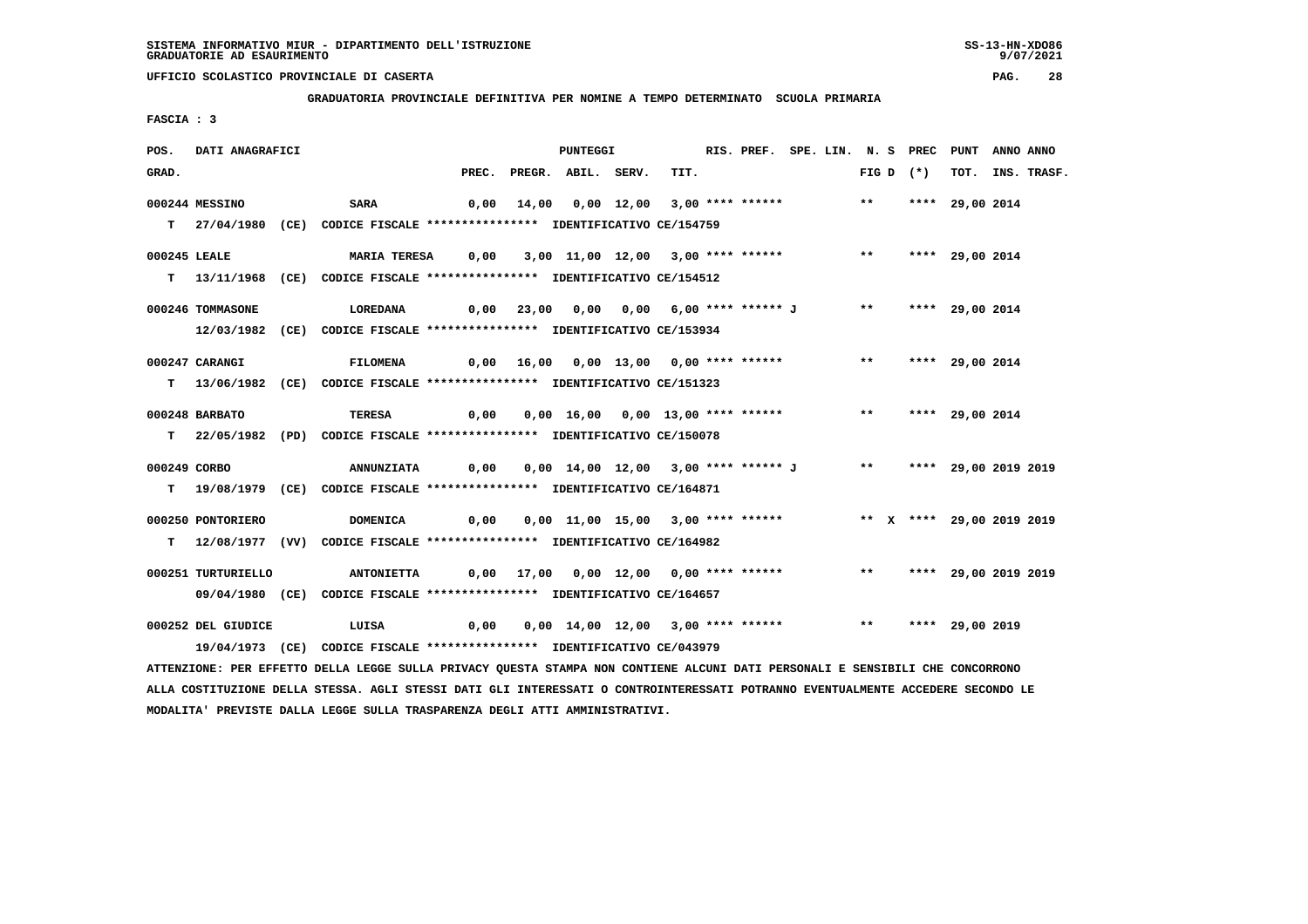**GRADUATORIA PROVINCIALE DEFINITIVA PER NOMINE A TEMPO DETERMINATO SCUOLA PRIMARIA**

 **FASCIA : 3**

| POS.  | DATI ANAGRAFICI                                                                                                                 |      |                 |      | <b>PUNTEGGI</b>                                           |      | RIS. PREF. SPE. LIN. N. S PREC |  |                       |             | <b>PUNT</b>          | ANNO ANNO |                  |
|-------|---------------------------------------------------------------------------------------------------------------------------------|------|-----------------|------|-----------------------------------------------------------|------|--------------------------------|--|-----------------------|-------------|----------------------|-----------|------------------|
| GRAD. |                                                                                                                                 |      |                 |      | PREC. PREGR. ABIL. SERV.                                  | TIT. |                                |  |                       | FIG D $(*)$ |                      |           | TOT. INS. TRASF. |
|       | 000253 IOVENE                                                                                                                   |      | DANILA          | 0,00 | 3,00 14,00 12,00 0,00 **** ******                         |      |                                |  | $I \rightarrow \star$ |             | **** 29,00 2019      |           |                  |
|       |                                                                                                                                 |      |                 |      |                                                           |      |                                |  |                       |             |                      |           |                  |
|       | 06/12/1972 (NA) CODICE FISCALE *************** IDENTIFICATIVO CE/050282                                                         |      |                 |      |                                                           |      |                                |  |                       |             |                      |           |                  |
|       | 000254 NEGRO                                                                                                                    |      | ANGELA          | 0,00 | 9,00 13,00 0,00 6,00 **** ****** * *** X **** 28,00 2002  |      |                                |  |                       |             |                      |           |                  |
|       | 27/05/1962 (CE) CODICE FISCALE *************** IDENTIFICATIVO CE/025703                                                         |      |                 |      |                                                           |      |                                |  |                       |             |                      |           |                  |
|       |                                                                                                                                 |      |                 |      |                                                           |      |                                |  |                       |             |                      |           |                  |
|       | 000255 GARETTI                                                                                                                  |      | CINZIA          | 0,00 | 0,00 16,00 12,00 0,00 **** ****** F ** **** 28,00 2002    |      |                                |  |                       |             |                      |           |                  |
|       | 17/09/1965 (CE) CODICE FISCALE *************** IDENTIFICATIVO CE/043781                                                         |      |                 |      |                                                           |      |                                |  |                       |             |                      |           |                  |
|       | 000256 DE GIRONIMO                                                                                                              |      | <b>MARISA</b>   | 0,00 | 0,00 13,00 12,00 3,00 **** ****** J ** **** 28,00 2014    |      |                                |  |                       |             |                      |           |                  |
|       |                                                                                                                                 |      |                 |      |                                                           |      |                                |  |                       |             |                      |           |                  |
|       | 17/11/1978 (CE) CODICE FISCALE *************** IDENTIFICATIVO CE/154653                                                         |      |                 |      |                                                           |      |                                |  |                       |             |                      |           |                  |
|       | 000257 DE CESARE                                                                                                                |      | <b>ROSSELLA</b> | 0,00 | 5,00 14,00 0,00 9,00 **** ****** J ** **** 28,00 2014     |      |                                |  |                       |             |                      |           |                  |
|       | T 08/08/1975 (CE) CODICE FISCALE **************** IDENTIFICATIVO CE/055693                                                      |      |                 |      |                                                           |      |                                |  |                       |             |                      |           |                  |
|       |                                                                                                                                 |      |                 |      |                                                           |      |                                |  |                       |             |                      |           |                  |
|       | 000258 SCHIAVONE                                                                                                                |      | LAURA           |      | 0,00 12,00 16,00 0,00 0,00 **** ******                    |      |                                |  | $\star \star$         |             | **** 28,00 2019 2019 |           |                  |
|       | 21/02/1976 (CE) CODICE FISCALE **************** IDENTIFICATIVO CE/164751                                                        |      |                 |      |                                                           |      |                                |  |                       |             |                      |           |                  |
|       |                                                                                                                                 |      |                 |      |                                                           |      |                                |  |                       |             |                      |           |                  |
|       | 000259 BIFONE                                                                                                                   |      | FILOMENA        | 0,00 | 9,00 15,00 4,00 0,00 **** ******                          |      |                                |  | $I \rightarrow \star$ |             | **** 28,00 2019      |           |                  |
|       | 22/10/1972 (CE) CODICE FISCALE *************** IDENTIFICATIVO CE/046164                                                         |      |                 |      |                                                           |      |                                |  |                       |             |                      |           |                  |
|       | 000260 DE LUCIA                                                                                                                 | RITA |                 | 0,00 | 0,00 12,00 16,00 0,00 **** ******                         |      |                                |  |                       |             | I ** **** 28,00 2019 |           |                  |
|       |                                                                                                                                 |      |                 |      |                                                           |      |                                |  |                       |             |                      |           |                  |
|       | 23/01/1971 (CE) CODICE FISCALE *************** IDENTIFICATIVO CE/044109                                                         |      |                 |      |                                                           |      |                                |  |                       |             |                      |           |                  |
|       | 000261 BELARDO                                                                                                                  |      | <b>GIANNA</b>   | 0,00 | 0,00 15,00 10,00 3,00 **** ****** *** *** **** 28,00 2019 |      |                                |  |                       |             |                      |           |                  |
|       | 02/02/1969 (NO) CODICE FISCALE *************** IDENTIFICATIVO CE/025167                                                         |      |                 |      |                                                           |      |                                |  |                       |             |                      |           |                  |
|       | ATTENZIONE: PER EFFETTO DELLA LEGGE SULLA PRIVACY QUESTA STAMPA NON CONTIENE ALCUNI DATI PERSONALI E SENSIBILI CHE CONCORRONO   |      |                 |      |                                                           |      |                                |  |                       |             |                      |           |                  |
|       | ALLA COSTITUZIONE DELLA STESSA. AGLI STESSI DATI GLI INTERESSATI O CONTROINTERESSATI POTRANNO EVENTUALMENTE ACCEDERE SECONDO LE |      |                 |      |                                                           |      |                                |  |                       |             |                      |           |                  |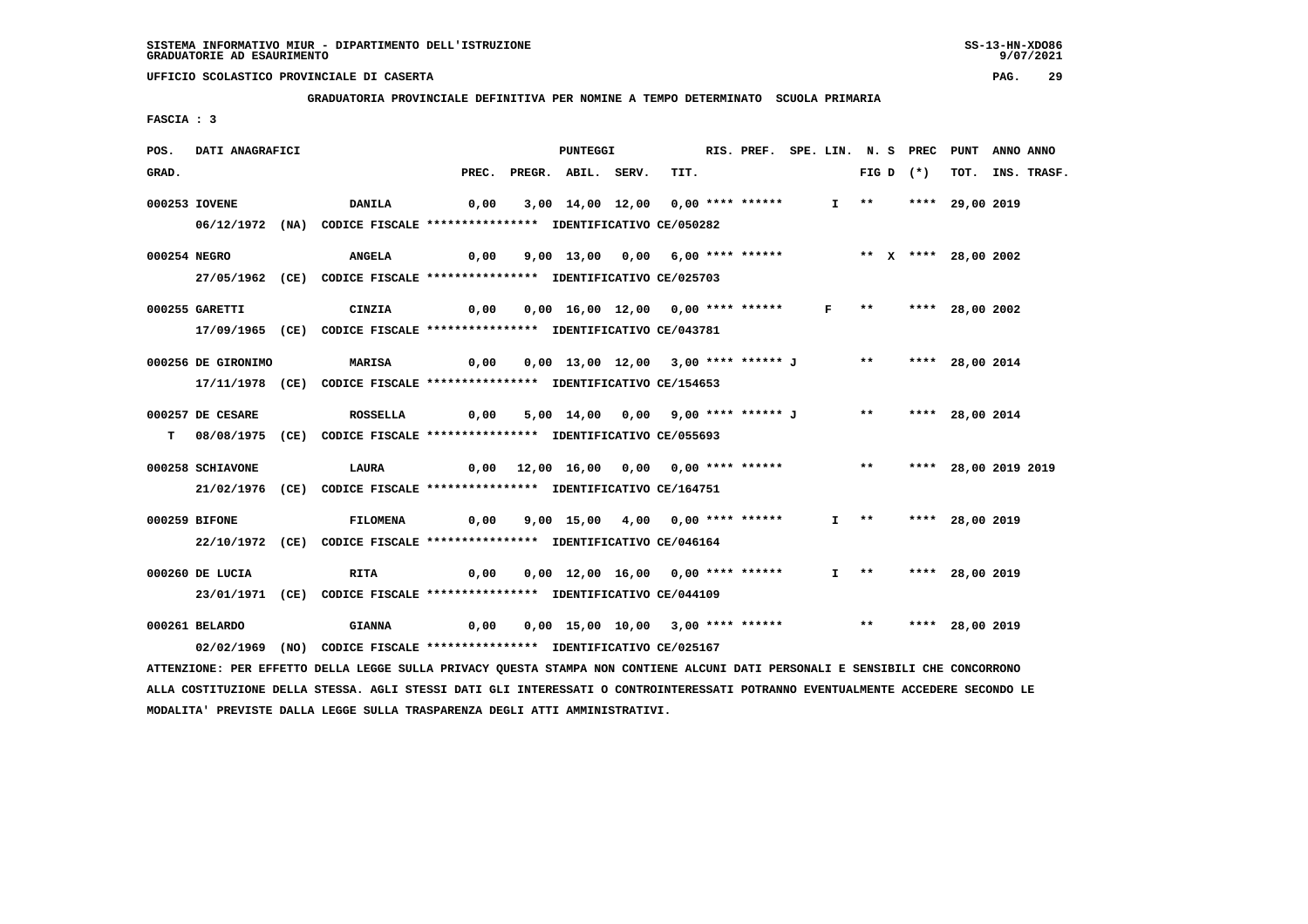**GRADUATORIA PROVINCIALE DEFINITIVA PER NOMINE A TEMPO DETERMINATO SCUOLA PRIMARIA**

 **FASCIA : 3**

| POS.  | DATI ANAGRAFICI    |                                                                                                                                 |                                                                      | <b>PUNTEGGI</b>                                                             |      | RIS. PREF. SPE. LIN. N. S PREC |  |  |             | <b>PUNT</b>                 | ANNO ANNO |                  |
|-------|--------------------|---------------------------------------------------------------------------------------------------------------------------------|----------------------------------------------------------------------|-----------------------------------------------------------------------------|------|--------------------------------|--|--|-------------|-----------------------------|-----------|------------------|
| GRAD. |                    |                                                                                                                                 | PREC.                                                                | PREGR. ABIL. SERV.                                                          | TIT. |                                |  |  | FIG D $(*)$ |                             |           | TOT. INS. TRASF. |
|       | 000262 SAGLIOCCO   | ERRICA MARIA       0,00      9,00   15,00    0,00    3,00  ****  ******                                                         |                                                                      |                                                                             |      |                                |  |  |             | I ** **** 27,00 2000        |           |                  |
|       |                    | 02/04/1965 (CE) CODICE FISCALE *************** IDENTIFICATIVO CE/021870                                                         |                                                                      |                                                                             |      |                                |  |  |             |                             |           |                  |
|       | 000263 DE PASQUALE | ANNA                                                                                                                            |                                                                      | 0,00 12,00 15,00 0,00 0,00 **** ******                                      |      |                                |  |  |             | I ** X **** 27,00 2004 2004 |           |                  |
|       |                    | 16/02/1972 (CE) CODICE FISCALE *************** IDENTIFICATIVO CE/049694                                                         |                                                                      |                                                                             |      |                                |  |  |             |                             |           |                  |
|       | 000264 SCIROCCO    | MARIA TERESA 0,00 9,00 14,00 0,00 4,00 **** ****** F ** **** 27,00 2007                                                         |                                                                      |                                                                             |      |                                |  |  |             |                             |           |                  |
|       |                    | 14/08/1978 (CE) CODICE FISCALE *************** IDENTIFICATIVO CE/056780                                                         |                                                                      |                                                                             |      |                                |  |  |             |                             |           |                  |
|       |                    | 000265 DELL'AVERSANO ORABONA ROSALIA 0,00                                                                                       |                                                                      | 6,00 14,00 4,00 3,00 **** ******                                            |      |                                |  |  |             | ** **** 27,00 2014          |           |                  |
|       |                    | T 18/12/1971 (CE) CODICE FISCALE **************** IDENTIFICATIVO CE/152967                                                      |                                                                      |                                                                             |      |                                |  |  |             |                             |           |                  |
|       | 000266 AVERSANO    | <b>ASSUNTA</b>                                                                                                                  | 0,00  0,00 15,00 12,00  0,00 **** ****** J      ** x **** 27,00 2014 |                                                                             |      |                                |  |  |             |                             |           |                  |
|       |                    | 02/03/1973 (CE) CODICE FISCALE *************** IDENTIFICATIVO CE/022320                                                         |                                                                      |                                                                             |      |                                |  |  |             |                             |           |                  |
|       | 000267 PERROTTA    | <b>GIOVANNINA</b>                                                                                                               |                                                                      |                                                                             |      |                                |  |  |             | F ** **** 27,00 2014        |           |                  |
|       |                    | 06/08/1968 (CE) CODICE FISCALE *************** IDENTIFICATIVO CE/045686                                                         |                                                                      |                                                                             |      |                                |  |  |             |                             |           |                  |
|       | 000268 PIZZORUSSO  | <b>RAFFAELLA</b>                                                                                                                | 0,00 15,00 12,00 0,00 0,00 **** ****** *** **                        |                                                                             |      |                                |  |  |             | **** 27,00 2014             |           |                  |
|       |                    | T 20/07/1967 (CE) CODICE FISCALE *************** IDENTIFICATIVO CE/154493                                                       |                                                                      |                                                                             |      |                                |  |  |             |                             |           |                  |
|       | 000269 LIMONE      | <b>ANTONETTA</b>                                                                                                                | 0,00 12,00 15,00 0,00 0,00 **** ******                               |                                                                             |      |                                |  |  |             | I ** **** 27,00 2019 2019   |           |                  |
|       |                    | 20/12/1959 (CE) CODICE FISCALE *************** IDENTIFICATIVO CE/164924                                                         |                                                                      |                                                                             |      |                                |  |  |             |                             |           |                  |
|       | 000270 CASSELLA    | <b>AGOSTINA GILD</b>                                                                                                            |                                                                      | 0,00 15,00 0,00 6,00 6,00 **** ******           **     **** 27,00 2019 2019 |      |                                |  |  |             |                             |           |                  |
|       |                    | 09/04/1983 (CE) CODICE FISCALE *************** IDENTIFICATIVO CE/164968                                                         |                                                                      |                                                                             |      |                                |  |  |             |                             |           |                  |
|       |                    | ATTENZIONE: PER EFFETTO DELLA LEGGE SULLA PRIVACY OUESTA STAMPA NON CONTIENE ALCUNI DATI PERSONALI E SENSIBILI CHE CONCORRONO   |                                                                      |                                                                             |      |                                |  |  |             |                             |           |                  |
|       |                    | ALLA COSTITUZIONE DELLA STESSA. AGLI STESSI DATI GLI INTERESSATI O CONTROINTERESSATI POTRANNO EVENTUALMENTE ACCEDERE SECONDO LE |                                                                      |                                                                             |      |                                |  |  |             |                             |           |                  |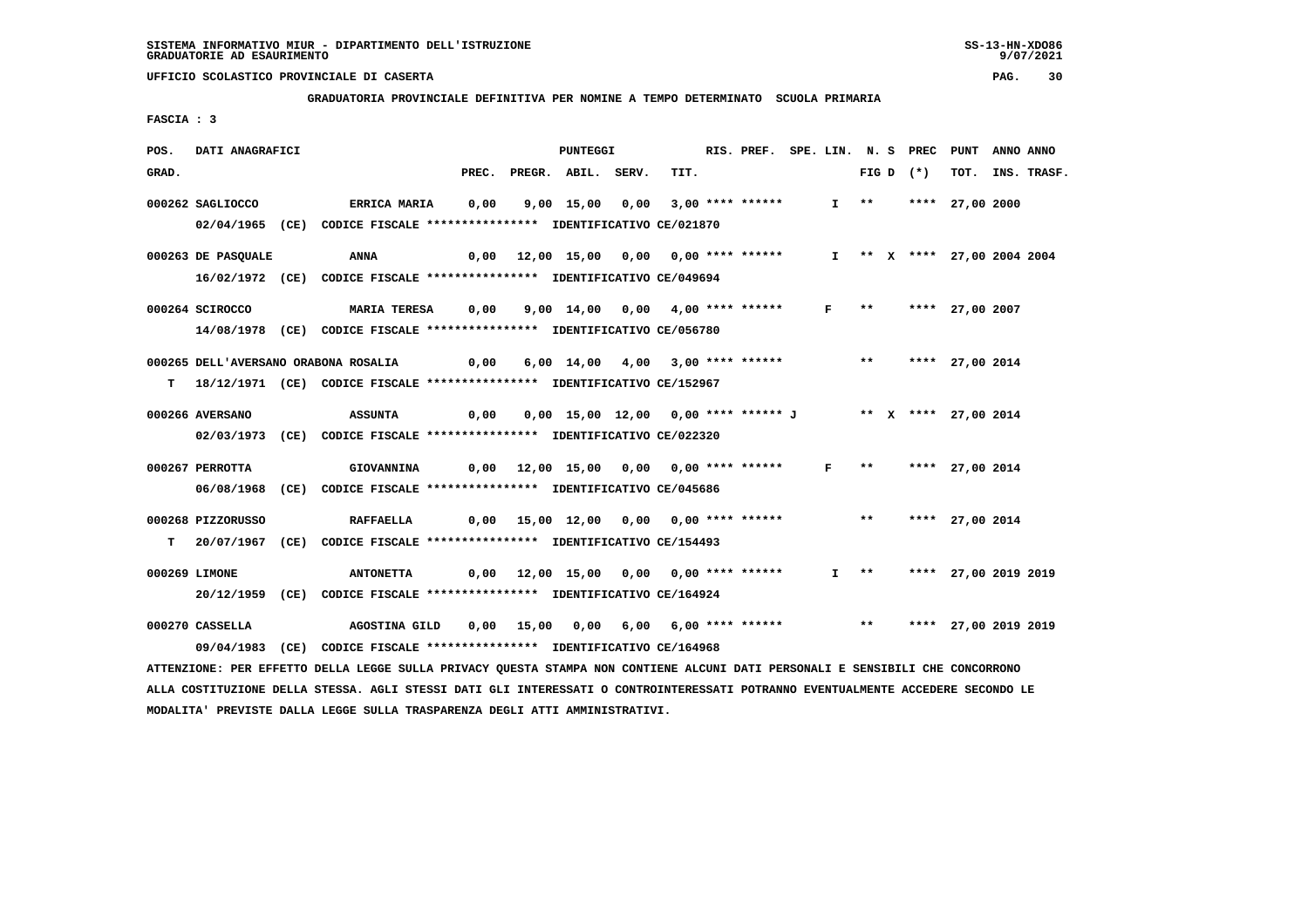**GRADUATORIA PROVINCIALE DEFINITIVA PER NOMINE A TEMPO DETERMINATO SCUOLA PRIMARIA**

 **FASCIA : 3**

| POS.  | DATI ANAGRAFICI  |                                                                                                                               |       |                                                                         | PUNTEGGI                                 |      | RIS. PREF. SPE. LIN. N. S PREC |              |                       | PUNT                 | ANNO ANNO        |
|-------|------------------|-------------------------------------------------------------------------------------------------------------------------------|-------|-------------------------------------------------------------------------|------------------------------------------|------|--------------------------------|--------------|-----------------------|----------------------|------------------|
| GRAD. |                  |                                                                                                                               | PREC. |                                                                         | PREGR. ABIL. SERV.                       | TIT. |                                |              | FIG D $(*)$           |                      | TOT. INS. TRASF. |
|       | 000271 MOSCA     | <b>MARIA RAFFAEL</b>                                                                                                          | 0,00  |                                                                         |                                          |      |                                |              |                       |                      |                  |
|       |                  | 05/10/1983 (CE) CODICE FISCALE *************** IDENTIFICATIVO CE/164891                                                       |       |                                                                         |                                          |      |                                |              |                       |                      |                  |
|       |                  |                                                                                                                               |       |                                                                         |                                          |      |                                |              |                       |                      |                  |
|       | 000272 VANORE    | <b>DOMENICA</b>                                                                                                               |       | 0,00 15,00 12,00 0,00 0,00 **** ****** *** **                           |                                          |      |                                |              |                       | **** 27,00 2019 2019 |                  |
|       |                  | T 15/05/1979 (CE) CODICE FISCALE *************** IDENTIFICATIVO CE/164638                                                     |       |                                                                         |                                          |      |                                |              |                       |                      |                  |
|       | 000273 TENGA     | CARMELA                                                                                                                       | 0,00  |                                                                         | 9,00 17,00 0,00 0,00 **** ******         |      |                                | F            | $***$                 | **** 26,00 2002      |                  |
|       |                  | 12/12/1961 (CE) CODICE FISCALE *************** IDENTIFICATIVO CE/004602                                                       |       |                                                                         |                                          |      |                                |              |                       |                      |                  |
|       |                  |                                                                                                                               |       |                                                                         |                                          |      |                                |              |                       |                      |                  |
|       | 000274 TOMASELLI | SILVIA                                                                                                                        | 0,00  |                                                                         | 0,00 16,00 10,00 0,00 **** ******        |      |                                |              | $I \rightarrow \star$ | **** 26,00 2002      |                  |
|       |                  | 09/09/1972 (EE) CODICE FISCALE *************** IDENTIFICATIVO CE/046583                                                       |       |                                                                         |                                          |      |                                |              |                       |                      |                  |
|       | 000275 DEL PRETE | <b>ANGELA</b>                                                                                                                 |       |                                                                         |                                          |      |                                |              |                       |                      |                  |
|       |                  |                                                                                                                               |       |                                                                         |                                          |      |                                |              |                       |                      |                  |
|       |                  | T 02/01/1980 (NA) CODICE FISCALE **************** IDENTIFICATIVO CE/154362                                                    |       |                                                                         |                                          |      |                                |              |                       |                      |                  |
|       | 000276 PICCOLO   | ZORAIDE                                                                                                                       |       | 0,00 16,00 0,00 10,00 0,00 **** ******                                  |                                          |      |                                |              | ** **** 26,00 2014    |                      |                  |
|       |                  | T 05/01/1983 (CE) CODICE FISCALE **************** IDENTIFICATIVO CE/148884                                                    |       |                                                                         |                                          |      |                                |              |                       |                      |                  |
|       | 000277 ABBATE    |                                                                                                                               |       |                                                                         | 0,00 11,00 12,00 3,00 **** ****** *** ** |      |                                |              |                       | **** 26,00 2014      |                  |
|       |                  | <b>ANTONIO</b>                                                                                                                | 0,00  |                                                                         |                                          |      |                                |              |                       |                      |                  |
|       |                  | T 10/08/1968 (CE) CODICE FISCALE *************** IDENTIFICATIVO CE/149998                                                     |       |                                                                         |                                          |      |                                |              |                       |                      |                  |
|       | 000278 LOMBARDI  | LUCIA                                                                                                                         | 0,00  |                                                                         | 9,00 15,00 2,00 0,00 **** ******         |      |                                | $\mathbf{F}$ | ** **** 26,00 2014    |                      |                  |
|       |                  | 01/05/1971 (CE) CODICE FISCALE *************** IDENTIFICATIVO CE/042836                                                       |       |                                                                         |                                          |      |                                |              |                       |                      |                  |
|       | 000279 PETRILLO  | OLIMPIA                                                                                                                       |       | 0,00 10,00 16,00  0,00  0,00 **** ******   F  **   **** 26,00 2019 2007 |                                          |      |                                |              |                       |                      |                  |
|       |                  | 23/11/1971 (EE) CODICE FISCALE *************** IDENTIFICATIVO CE/055851                                                       |       |                                                                         |                                          |      |                                |              |                       |                      |                  |
|       |                  | ATTENZIONE: PER EFFETTO DELLA LEGGE SULLA PRIVACY QUESTA STAMPA NON CONTIENE ALCUNI DATI PERSONALI E SENSIBILI CHE CONCORRONO |       |                                                                         |                                          |      |                                |              |                       |                      |                  |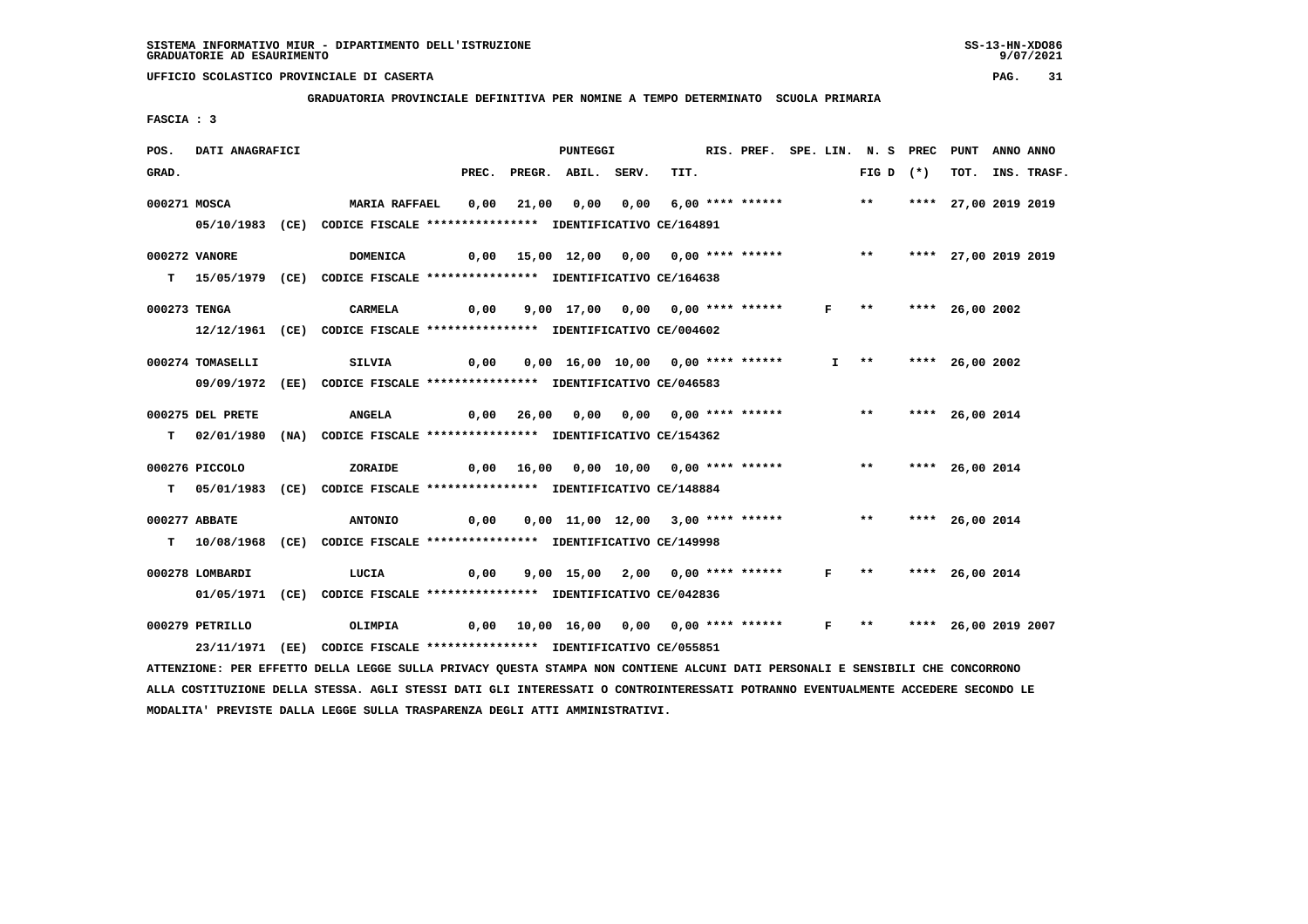**GRADUATORIA PROVINCIALE DEFINITIVA PER NOMINE A TEMPO DETERMINATO SCUOLA PRIMARIA**

 **FASCIA : 3**

| POS.  | DATI ANAGRAFICI   |                                                                                      |      | PUNTEGGI                                                                        |  | RIS. PREF. SPE. LIN. N. S PREC PUNT |  |                      |                      | ANNO ANNO |                  |
|-------|-------------------|--------------------------------------------------------------------------------------|------|---------------------------------------------------------------------------------|--|-------------------------------------|--|----------------------|----------------------|-----------|------------------|
| GRAD. |                   |                                                                                      |      | PREC. PREGR. ABIL. SERV.                                                        |  | TIT.                                |  | FIG D $(*)$          |                      |           | TOT. INS. TRASF. |
|       | 000280 DI GAETANO | <b>MARINA</b>                                                                        | 0,00 | 11,00 0,00 12,00 3,00 **** ****** *** **                                        |  |                                     |  |                      | **** 26,00 2019 2019 |           |                  |
|       |                   | T 25/02/1981 (CE) CODICE FISCALE **************** IDENTIFICATIVO CE/164879           |      |                                                                                 |  |                                     |  |                      |                      |           |                  |
|       | 000281 IUDICONE   | <b>ROBERTA</b>                                                                       |      |                                                                                 |  |                                     |  | I ** **** 26,00 2019 |                      |           |                  |
|       |                   | 26/01/1974 (CE) CODICE FISCALE *************** IDENTIFICATIVO CE/044783              |      |                                                                                 |  |                                     |  |                      |                      |           |                  |
|       | 000282 MAIORIELLO | GIUSEPPINA PA 0,00 9,00 16,00 0,00 0,00 **** ******                                  |      |                                                                                 |  |                                     |  | I ** **** 25,00 2000 |                      |           |                  |
|       |                   | 24/11/1975 (CE) CODICE FISCALE *************** IDENTIFICATIVO CE/023463              |      |                                                                                 |  |                                     |  |                      |                      |           |                  |
|       | 000283 RISPO      | <b>CATERINA</b>                                                                      |      | $0,00$ $14,00$ $0,00$ $8,00$ $3,00$ **** ****** *** **                          |  |                                     |  |                      | **** 25,00 2014      |           |                  |
|       |                   | T 16/06/1962 (NA) CODICE FISCALE **************** IDENTIFICATIVO CE/045252           |      |                                                                                 |  |                                     |  |                      |                      |           |                  |
|       | 000284 PETTORUTO  | <b>DOMENICA</b>                                                                      |      | 0,00 11,00 0,00 14,00 0,00 **** ****** *** **** 25,00 2014                      |  |                                     |  |                      |                      |           |                  |
|       |                   | T 15/09/1975 (EE) CODICE FISCALE **************** IDENTIFICATIVO CE/154497           |      |                                                                                 |  |                                     |  |                      |                      |           |                  |
|       | 000285 PELLEGRINO | <b>MARIA FRANCES</b>                                                                 |      | 0,00 13,00 12,00 0,00 0,00 **** ******                                          |  |                                     |  | ** **** 25,00 2014   |                      |           |                  |
|       |                   | T 31/10/1973 (CE) CODICE FISCALE **************** IDENTIFICATIVO CE/057263           |      |                                                                                 |  |                                     |  |                      |                      |           |                  |
|       | 000286 ZARRILLO   | <b>MARIA</b>                                                                         |      | 0,00  0,00  13,00  12,00  0,00  ****  ******    **    ***    ***    25,00  2014 |  |                                     |  |                      |                      |           |                  |
|       |                   | T 18/03/1973 (CE) CODICE FISCALE *************** IDENTIFICATIVO CE/147332            |      |                                                                                 |  |                                     |  |                      |                      |           |                  |
|       | 000287 SIESTO     | CARMELA                                                                              |      | $0,00$ 1,00 14,00 10,00 0,00 **** ****** *** **                                 |  |                                     |  |                      | **** 25,00 2019 2007 |           |                  |
|       |                   | 02/05/1976 (NA) CODICE FISCALE *************** IDENTIFICATIVO CE/057615              |      |                                                                                 |  |                                     |  |                      |                      |           |                  |
|       |                   |                                                                                      |      |                                                                                 |  |                                     |  |                      |                      |           |                  |
|       | 000288 CASTIELLO  | TERESA<br>T 30/03/1970 (CE) CODICE FISCALE **************** IDENTIFICATIVO CE/164960 |      | 0,00 22,00 0,00 0,00 3,00 **** ****** *** *** **** 25,00 2019 2019              |  |                                     |  |                      |                      |           |                  |
|       |                   |                                                                                      |      |                                                                                 |  |                                     |  |                      |                      |           |                  |

 **ATTENZIONE: PER EFFETTO DELLA LEGGE SULLA PRIVACY QUESTA STAMPA NON CONTIENE ALCUNI DATI PERSONALI E SENSIBILI CHE CONCORRONO ALLA COSTITUZIONE DELLA STESSA. AGLI STESSI DATI GLI INTERESSATI O CONTROINTERESSATI POTRANNO EVENTUALMENTE ACCEDERE SECONDO LE MODALITA' PREVISTE DALLA LEGGE SULLA TRASPARENZA DEGLI ATTI AMMINISTRATIVI.**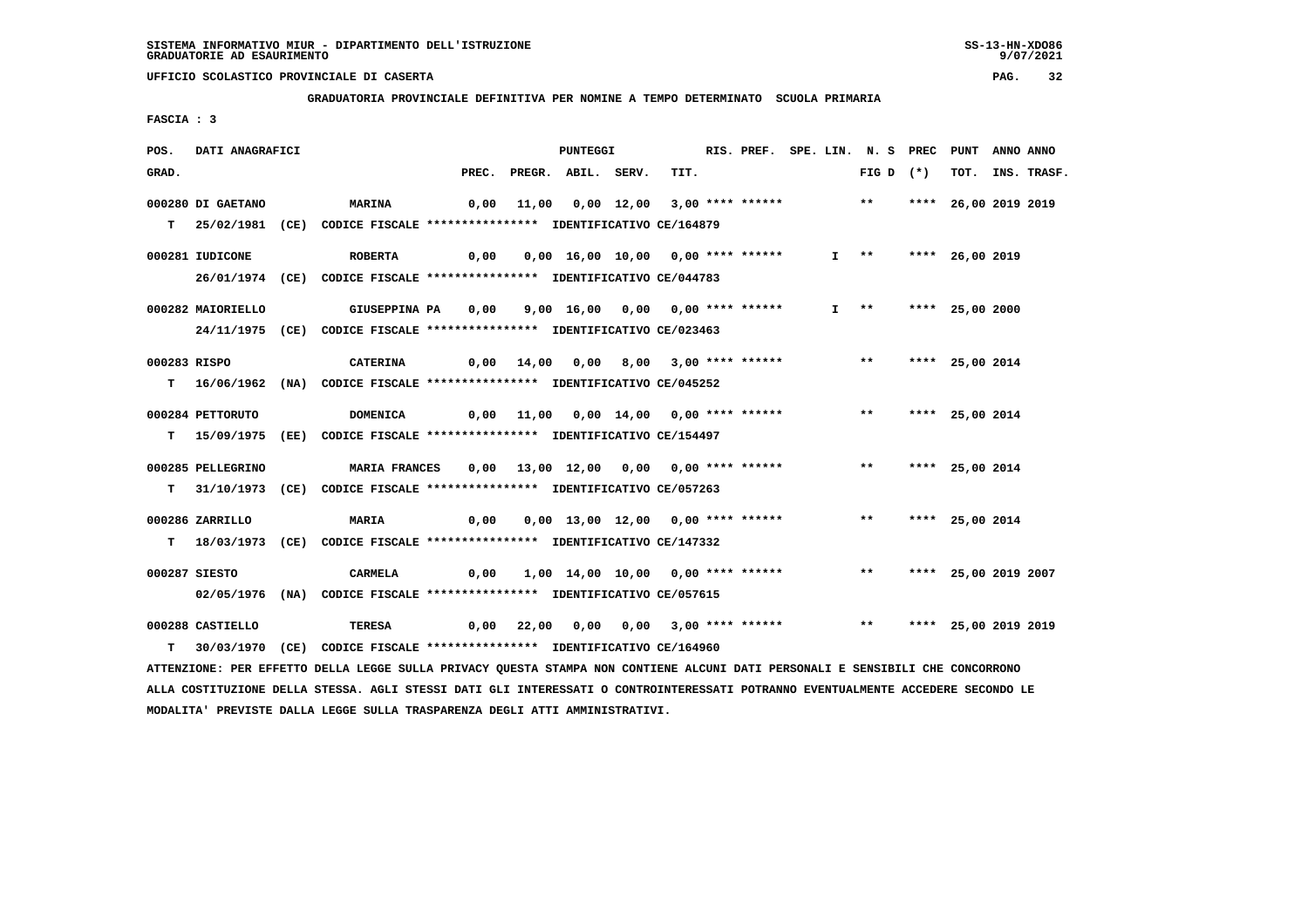**GRADUATORIA PROVINCIALE DEFINITIVA PER NOMINE A TEMPO DETERMINATO SCUOLA PRIMARIA**

 **FASCIA : 3**

| POS.  | DATI ANAGRAFICI   |                                                                                                                               |      | PUNTEGGI                                                                       |      | RIS. PREF. SPE. LIN. N. S PREC PUNT |  |                       |             |                      | ANNO ANNO |                  |
|-------|-------------------|-------------------------------------------------------------------------------------------------------------------------------|------|--------------------------------------------------------------------------------|------|-------------------------------------|--|-----------------------|-------------|----------------------|-----------|------------------|
| GRAD. |                   |                                                                                                                               |      | PREC. PREGR. ABIL. SERV.                                                       | TIT. |                                     |  |                       | $FIG D (*)$ |                      |           | TOT. INS. TRASF. |
|       | 000289 GRANATO    | <b>ANGELA</b>                                                                                                                 | 0,00 | 9,00 16,00 0,00 0,00 **** ******                                               |      |                                     |  |                       |             | I ** **** 25,00 2019 |           |                  |
|       |                   |                                                                                                                               |      |                                                                                |      |                                     |  |                       |             |                      |           |                  |
|       |                   | 26/09/1957 (BA) CODICE FISCALE *************** IDENTIFICATIVO CE/025904                                                       |      |                                                                                |      |                                     |  |                       |             |                      |           |                  |
|       | 000290 GUERRIERO  | <b>ROSARIA</b>                                                                                                                | 0,00 | 6,00 15,00 4,00 0,00 **** ******                                               |      |                                     |  | $I \rightarrow \star$ |             | **** 25,00 2019      |           |                  |
|       |                   | 21/06/1964 (CE) CODICE FISCALE *************** IDENTIFICATIVO CE/022207                                                       |      |                                                                                |      |                                     |  |                       |             |                      |           |                  |
|       |                   |                                                                                                                               |      |                                                                                |      |                                     |  |                       |             |                      |           |                  |
|       | 000291 NAPOLITANO | MARIA CRISTIN                                                                                                                 |      | 0,00  0,00  15,00  10,00  0,00  ****  ******                                   |      |                                     |  |                       |             | I ** **** 25,00 2019 |           |                  |
|       |                   | 05/07/1961 (CE) CODICE FISCALE *************** IDENTIFICATIVO CE/025895                                                       |      |                                                                                |      |                                     |  |                       |             |                      |           |                  |
|       | 000292 MINOPOLI   | <b>FRANCESCA</b>                                                                                                              |      | 0,00  0,00  16,00  0,00  9,00  ****  ******    **    ***    ***    25,00  2019 |      |                                     |  |                       |             |                      |           |                  |
|       |                   |                                                                                                                               |      |                                                                                |      |                                     |  |                       |             |                      |           |                  |
|       |                   | T 26/03/1980 (NA) CODICE FISCALE *************** IDENTIFICATIVO CE/057604                                                     |      |                                                                                |      |                                     |  |                       |             |                      |           |                  |
|       | 000293 CEVARO     | <b>GINEVRA</b>                                                                                                                |      | 0,00 13,00 11,00 0,00 0,00 **** ******             **     **** 24,00 2014      |      |                                     |  |                       |             |                      |           |                  |
|       |                   | T 12/08/1974 (NA) CODICE FISCALE *************** IDENTIFICATIVO CE/042715                                                     |      |                                                                                |      |                                     |  |                       |             |                      |           |                  |
|       |                   |                                                                                                                               |      |                                                                                |      |                                     |  |                       |             |                      |           |                  |
|       | 000294 CIARAMELLA | <b>ROSA</b>                                                                                                                   | 0,00 | 0,00 15,00 0,00 9,00 **** ****** J I ** **** 24,00 2014                        |      |                                     |  |                       |             |                      |           |                  |
|       |                   | T 04/06/1978 (CE) CODICE FISCALE *************** IDENTIFICATIVO CE/148995                                                     |      |                                                                                |      |                                     |  |                       |             |                      |           |                  |
|       | 000295 PAOLINO    | LUIGIA                                                                                                                        |      | $0,00$ 12,00 0,00 6,00 6,00 **** ******                                        |      |                                     |  |                       |             | ** **** 24,00 2014   |           |                  |
|       |                   | T 16/09/1973 (CE) CODICE FISCALE **************** IDENTIFICATIVO CE/154505                                                    |      |                                                                                |      |                                     |  |                       |             |                      |           |                  |
|       |                   |                                                                                                                               |      |                                                                                |      |                                     |  |                       |             |                      |           |                  |
|       | 000296 MADONNA    | <b>MARIA</b>                                                                                                                  | 0,00 | 3,00 15,00 0,00 6,00 **** ****** **** *** **** 24,00 2014                      |      |                                     |  |                       |             |                      |           |                  |
|       |                   | T  10/03/1966 (CE) CODICE FISCALE *************** IDENTIFICATIVO CE/154733                                                    |      |                                                                                |      |                                     |  |                       |             |                      |           |                  |
|       |                   |                                                                                                                               |      |                                                                                |      |                                     |  |                       |             |                      |           |                  |
|       | 000297 CAROSIS    | CORINNA                                                                                                                       |      | 0,00 24,00 0,00 0,00 0,00 **** ******     ** x **** 24,00 2014                 |      |                                     |  |                       |             |                      |           |                  |
|       |                   | T 06/03/1981 (CE) CODICE FISCALE **************** IDENTIFICATIVO CE/154325                                                    |      |                                                                                |      |                                     |  |                       |             |                      |           |                  |
|       |                   | ATTENZIONE: PER EFFETTO DELLA LEGGE SULLA PRIVACY QUESTA STAMPA NON CONTIENE ALCUNI DATI PERSONALI E SENSIBILI CHE CONCORRONO |      |                                                                                |      |                                     |  |                       |             |                      |           |                  |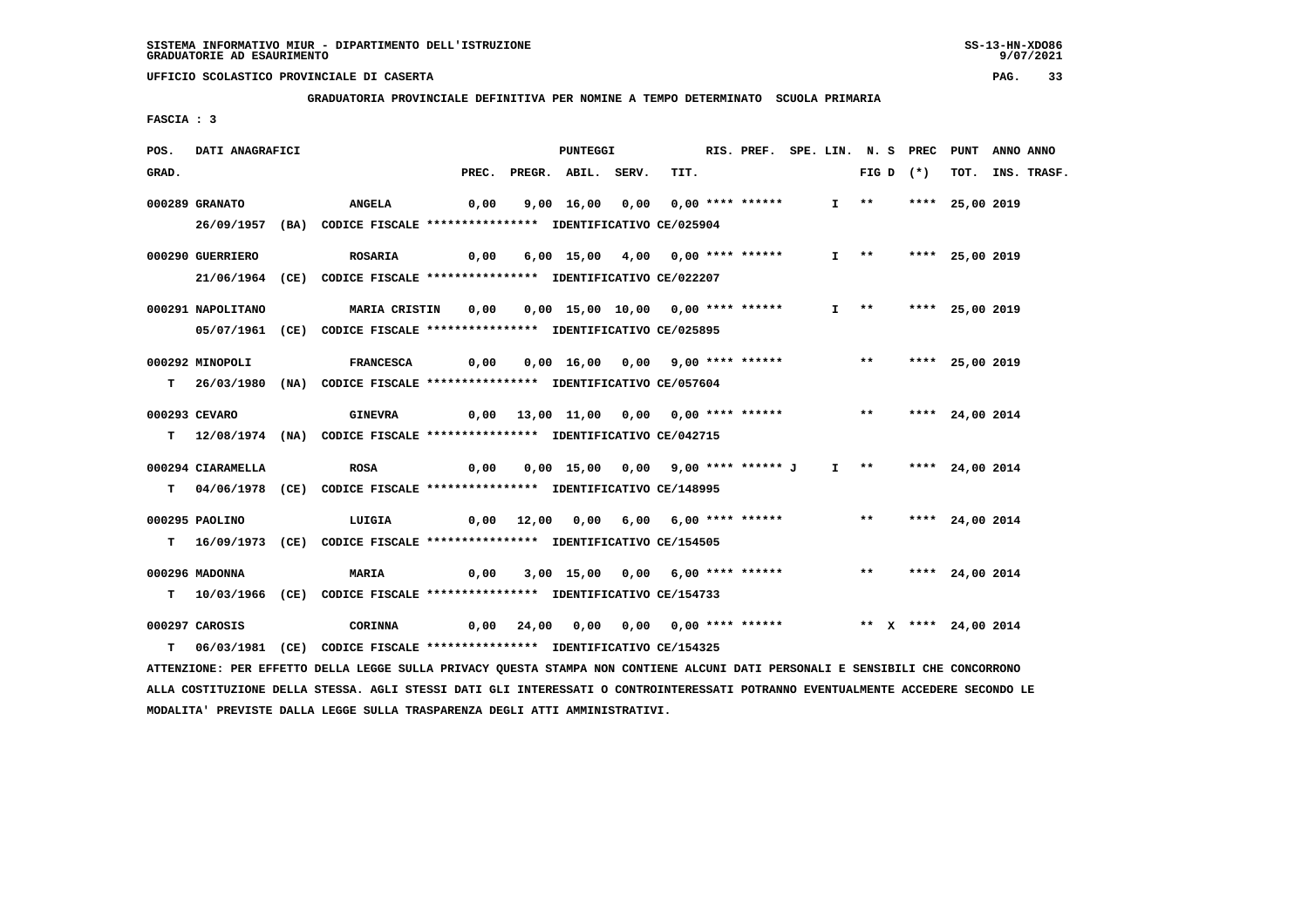**GRADUATORIA PROVINCIALE DEFINITIVA PER NOMINE A TEMPO DETERMINATO SCUOLA PRIMARIA**

 **FASCIA : 3**

| POS.         | DATI ANAGRAFICI  |      |                                                                                                                               |       | PUNTEGGI                           |      | RIS. PREF. SPE. LIN. N. S PREC PUNT |   |             |                           |                      | ANNO ANNO |             |
|--------------|------------------|------|-------------------------------------------------------------------------------------------------------------------------------|-------|------------------------------------|------|-------------------------------------|---|-------------|---------------------------|----------------------|-----------|-------------|
| GRAD.        |                  |      |                                                                                                                               | PREC. | PREGR. ABIL. SERV.                 | TIT. |                                     |   | FIG D $(*)$ |                           | тот.                 |           | INS. TRASF. |
|              | 000298 D'ORAZIO  |      | MADDALENA                                                                                                                     | 0,00  | $0,00$ 15,00 0,00 9,00 **** ****** |      |                                     |   | $***$       |                           | **** 24,00 2014      |           |             |
|              |                  |      | T 14/02/1980 (CE) CODICE FISCALE *************** IDENTIFICATIVO CE/056938                                                     |       |                                    |      |                                     |   |             |                           |                      |           |             |
|              |                  |      |                                                                                                                               |       |                                    |      |                                     |   | $***$       |                           |                      |           |             |
|              | 000299 TORROMEO  |      | ALESSANDRA<br>10/05/1960 (CE) CODICE FISCALE *************** IDENTIFICATIVO CE/145528                                         | 0,00  | 3,00 11,00 10,00 0,00 **** ******  |      |                                     |   |             |                           | **** 24,00 2014      |           |             |
|              |                  |      |                                                                                                                               |       |                                    |      |                                     |   |             |                           |                      |           |             |
|              | 000300 CARFORA   |      | <b>RITA</b>                                                                                                                   | 0,00  | 0,00 15,00 0,00 9,00 **** ******   |      |                                     |   | $***$       |                           | **** 24,00 2018      |           |             |
|              |                  |      | 22/05/1976 (CE) CODICE FISCALE *************** IDENTIFICATIVO CE/056865                                                       |       |                                    |      |                                     |   |             |                           |                      |           |             |
|              | 000301 MINCIONE  |      | <b>GIOVANNA</b>                                                                                                               | 0,00  | 8,00 16,00 0,00 0,00 **** ******   |      |                                     | F | $***$       |                           | **** 24,00 2019 2002 |           |             |
|              |                  |      | 14/10/1975 (CE) CODICE FISCALE *************** IDENTIFICATIVO CE/046333                                                       |       |                                    |      |                                     |   |             |                           |                      |           |             |
|              |                  |      |                                                                                                                               |       |                                    |      |                                     |   |             |                           |                      |           |             |
|              | 000302 COSCIA    |      | <b>ANGELA</b>                                                                                                                 | 0,00  |                                    |      |                                     |   | $***$       |                           | **** 24,00 2019 2019 |           |             |
|              |                  |      | T 14/07/1975 (CE) CODICE FISCALE **************** IDENTIFICATIVO CE/164877                                                    |       |                                    |      |                                     |   |             |                           |                      |           |             |
| 000303 DIANA |                  |      | NICOLINA                                                                                                                      | 0,00  | 22,00 0,00 2,00 0,00 **** ******   |      |                                     |   | $***$       |                           | **** 24,00 2019 2019 |           |             |
|              |                  |      | T 09/08/1965 (CE) CODICE FISCALE *************** IDENTIFICATIVO CE/164947                                                     |       |                                    |      |                                     |   |             |                           |                      |           |             |
|              |                  |      |                                                                                                                               |       |                                    |      |                                     |   |             |                           |                      |           |             |
|              | 000304 CENNAMO   |      | <b>MICHELA</b>                                                                                                                | 0,00  | 6,00 18,00 0,00 0,00 **** ******   |      |                                     |   |             | ** **** 24,00 2019 2019   |                      |           |             |
|              |                  |      | 20/05/1980 (NA) CODICE FISCALE *************** IDENTIFICATIVO CE/164941                                                       |       |                                    |      |                                     |   |             |                           |                      |           |             |
|              | 000305 CARBONE   |      | <b>MONICA</b>                                                                                                                 | 0,00  | 21,00 0,00 0,00 3,00 **** ******   |      |                                     |   | $***$       |                           | **** 24,00 2019 2019 |           |             |
|              |                  |      | T 13/01/1967 (CE) CODICE FISCALE *************** IDENTIFICATIVO CE/164702                                                     |       |                                    |      |                                     |   |             |                           |                      |           |             |
|              |                  |      |                                                                                                                               |       |                                    |      |                                     |   |             |                           |                      |           |             |
|              | 000306 MONTANARO |      | <b>TERESA ANGELA</b>                                                                                                          | 0,00  | 0,00 15,00 6,00 3,00 **** ******   |      |                                     |   |             | ** X **** 24,00 2019 2019 |                      |           |             |
|              | 02/09/1979       | (EE) | CODICE FISCALE **************** IDENTIFICATIVO CE/164850                                                                      |       |                                    |      |                                     |   |             |                           |                      |           |             |
|              |                  |      | ATTENZIONE: PER EFFETTO DELLA LEGGE SULLA PRIVACY QUESTA STAMPA NON CONTIENE ALCUNI DATI PERSONALI E SENSIBILI CHE CONCORRONO |       |                                    |      |                                     |   |             |                           |                      |           |             |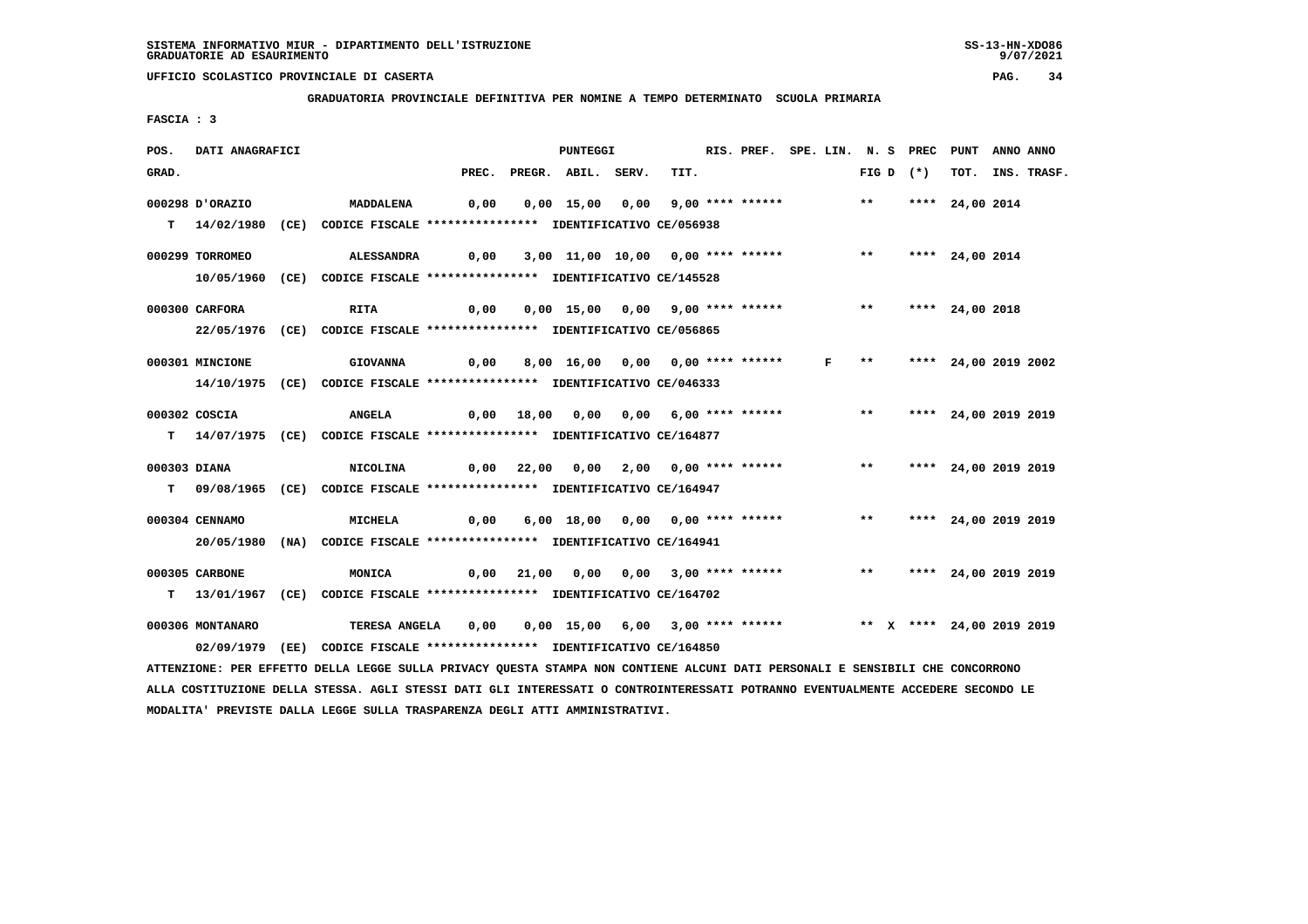**GRADUATORIA PROVINCIALE DEFINITIVA PER NOMINE A TEMPO DETERMINATO SCUOLA PRIMARIA**

 **FASCIA : 3**

| POS.  | DATI ANAGRAFICI    |                                                                                                                               |       |       | PUNTEGGI                                                      |      | RIS. PREF. SPE. LIN. N. S PREC |  |                             | PUNT                 | ANNO ANNO        |
|-------|--------------------|-------------------------------------------------------------------------------------------------------------------------------|-------|-------|---------------------------------------------------------------|------|--------------------------------|--|-----------------------------|----------------------|------------------|
| GRAD. |                    |                                                                                                                               | PREC. |       | PREGR. ABIL. SERV.                                            | TIT. |                                |  | FIG D $(*)$                 |                      | TOT. INS. TRASF. |
|       | 000307 GRANATA     | MARIACRISTINA                                                                                                                 | 0,00  |       | 18,00  0,00  0,00  6,00  ****  ******                         |      |                                |  | $***$                       | **** 24,00 2019 2019 |                  |
| T.    |                    | 20/01/1982 (CE) CODICE FISCALE **************** IDENTIFICATIVO CE/164826                                                      |       |       |                                                               |      |                                |  |                             |                      |                  |
|       |                    |                                                                                                                               |       |       |                                                               |      |                                |  |                             |                      |                  |
|       | 000308 CAROZZA     | <b>MICHELA</b>                                                                                                                | 0,00  | 24,00 | 0,00 0,00 0,00 **** ****** ** **                              |      |                                |  |                             | **** 24,00 2019 2019 |                  |
|       |                    | T 19/07/1981 (CE) CODICE FISCALE *************** IDENTIFICATIVO CE/164731                                                     |       |       |                                                               |      |                                |  |                             |                      |                  |
|       |                    |                                                                                                                               |       |       |                                                               |      |                                |  |                             |                      |                  |
|       | 000309 MIRAGLIA    | <b>GIUSEPPINA</b>                                                                                                             |       |       | 0,00 21,00 0,00 0,00 3,00 **** ******                         |      |                                |  | $I \quad * \quad$           | **** 24,00 2019 2019 |                  |
|       |                    | T 24/09/1970 (CE) CODICE FISCALE *************** IDENTIFICATIVO CE/164799                                                     |       |       |                                                               |      |                                |  |                             |                      |                  |
|       | 000310 MITRANO     | MARIA VINCENZ                                                                                                                 | 0,00  |       | 8,00 16,00 0,00 0,00 **** ******                              |      |                                |  | $I \rightarrow \star$       | **** 24,00 2019 2019 |                  |
|       |                    | 24/11/1967 (NA) CODICE FISCALE *************** IDENTIFICATIVO CE/164802                                                       |       |       |                                                               |      |                                |  |                             |                      |                  |
|       |                    |                                                                                                                               |       |       |                                                               |      |                                |  |                             |                      |                  |
|       | 000311 SPARAGO     | ADDOLORATA                                                                                                                    |       |       | 0,00 10,00 14,00 0,00 0,00 **** ******                        |      |                                |  | ** **** 24,00 2019          |                      |                  |
|       |                    | 09/02/1958 (CE) CODICE FISCALE **************** IDENTIFICATIVO CE/020491                                                      |       |       |                                                               |      |                                |  |                             |                      |                  |
|       | 000312 CARANGELO   | <b>MARIA</b>                                                                                                                  | 0,00  |       | 3,00 15,00 6,00 0,00 **** ******                              |      |                                |  | $I \longrightarrow$         | **** 24,00 2019      |                  |
|       |                    | 14/12/1968 (CE) CODICE FISCALE *************** IDENTIFICATIVO CE/042887                                                       |       |       |                                                               |      |                                |  |                             |                      |                  |
|       |                    |                                                                                                                               |       |       |                                                               |      |                                |  |                             |                      |                  |
|       | 000313 IANNACCONE  | <b>DIANA</b>                                                                                                                  |       |       | $0,00$ $10,00$ $13,00$ $0,00$ $0,00$ $***$ $***$ $***$        |      |                                |  |                             | **** 23,00 2004 2004 |                  |
|       |                    | 15/09/1978 (NA) CODICE FISCALE **************** IDENTIFICATIVO CE/049871                                                      |       |       |                                                               |      |                                |  |                             |                      |                  |
|       |                    |                                                                                                                               |       |       |                                                               |      |                                |  |                             |                      |                  |
|       | 000314 DI FRANCO   | <b>EMILIA</b>                                                                                                                 | 0,00  |       | 7,00 16,00 0,00 0,00 **** ******                              |      |                                |  | $I$ ** **** 23,00 2007 2003 |                      |                  |
|       |                    | 20/07/1967 (CE) CODICE FISCALE *************** IDENTIFICATIVO CE/048101                                                       |       |       |                                                               |      |                                |  |                             |                      |                  |
|       | 000315 MASTROIANNI | <b>MARIA</b>                                                                                                                  |       |       | 0,00 3,00 11,00 0,00 9,00 **** ****** *** *** **** 23,00 2014 |      |                                |  |                             |                      |                  |
| T.    |                    | 24/01/1964 (CE) CODICE FISCALE **************** IDENTIFICATIVO CE/027196                                                      |       |       |                                                               |      |                                |  |                             |                      |                  |
|       |                    | ATTENZIONE: PER EFFETTO DELLA LEGGE SULLA PRIVACY QUESTA STAMPA NON CONTIENE ALCUNI DATI PERSONALI E SENSIBILI CHE CONCORRONO |       |       |                                                               |      |                                |  |                             |                      |                  |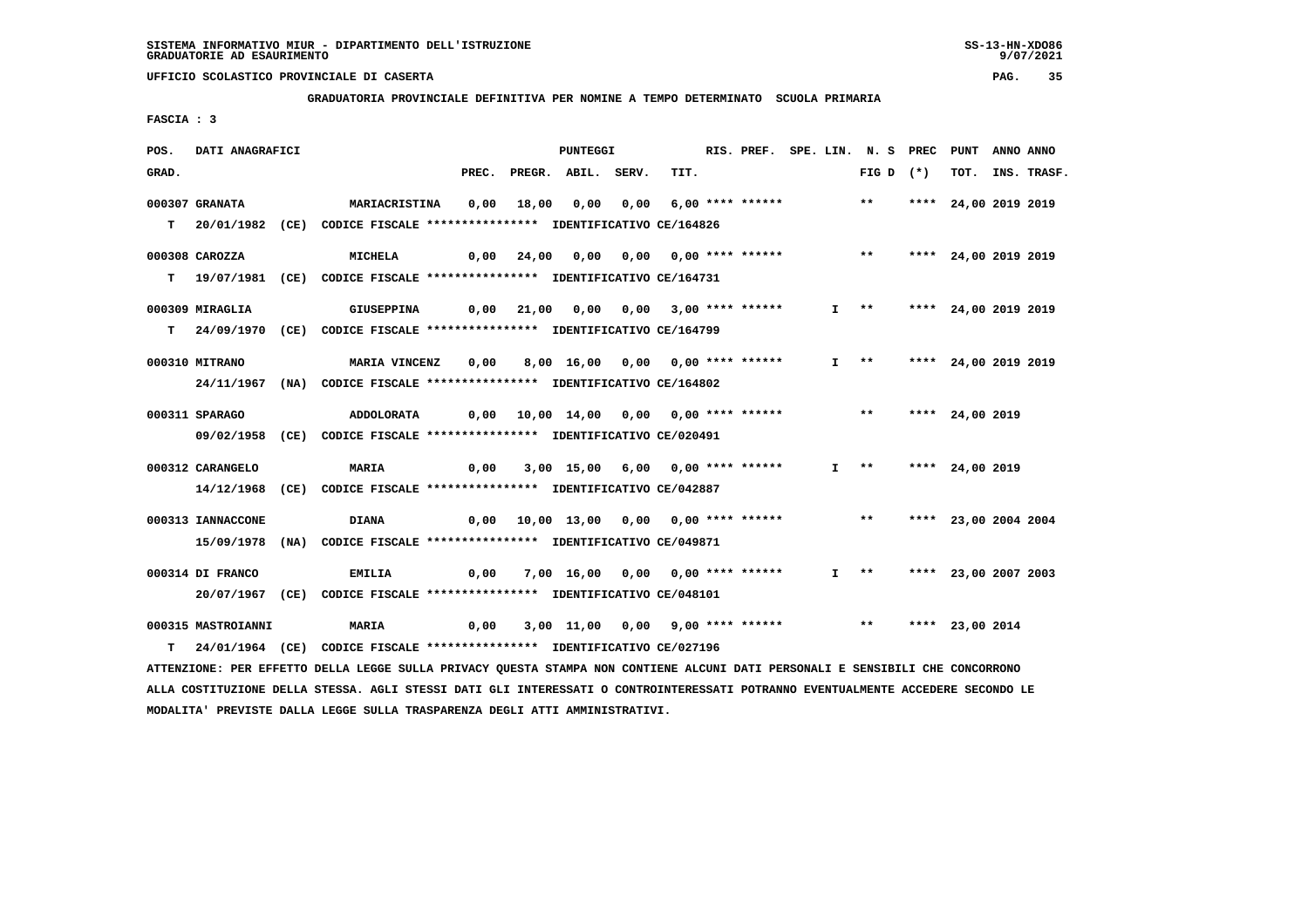**GRADUATORIA PROVINCIALE DEFINITIVA PER NOMINE A TEMPO DETERMINATO SCUOLA PRIMARIA**

 **FASCIA : 3**

| POS.         | DATI ANAGRAFICI     |                                                                                                                                 |                                                     | <b>PUNTEGGI</b>                                               |      | RIS. PREF. SPE. LIN. N. S PREC PUNT |  |                         |                 | ANNO ANNO |                  |
|--------------|---------------------|---------------------------------------------------------------------------------------------------------------------------------|-----------------------------------------------------|---------------------------------------------------------------|------|-------------------------------------|--|-------------------------|-----------------|-----------|------------------|
| GRAD.        |                     |                                                                                                                                 |                                                     | PREC. PREGR. ABIL. SERV.                                      | TIT. |                                     |  | FIG D $(*)$             |                 |           | TOT. INS. TRASF. |
|              | 000316 DI GIROLAMO  | <b>ELISABETTA</b>                                                                                                               | 0,00                                                | 9,00 11,00 0,00 3,00 **** ******               **             |      |                                     |  |                         | **** 23,00 2014 |           |                  |
|              |                     |                                                                                                                                 |                                                     |                                                               |      |                                     |  |                         |                 |           |                  |
| T.           |                     | 01/07/1978 (CE) CODICE FISCALE *************** IDENTIFICATIVO CE/153832                                                         |                                                     |                                                               |      |                                     |  |                         |                 |           |                  |
|              | 000317 RUGGIERO     | <b>ROSA</b>                                                                                                                     |                                                     | 0,00 11,00 0,00 12,00 0,00 **** ******                        |      |                                     |  | $***$                   | **** 23,00 2014 |           |                  |
|              |                     | T 24/08/1975 (BN) CODICE FISCALE **************** IDENTIFICATIVO CE/154259                                                      |                                                     |                                                               |      |                                     |  |                         |                 |           |                  |
|              |                     |                                                                                                                                 |                                                     |                                                               |      |                                     |  | ** **** 23,00 2014      |                 |           |                  |
|              | 000318 SANTABARBARA | <b>VINCENZA</b>                                                                                                                 |                                                     | 0,00 9,00 11,00 0,00 3,00 **** ******                         |      |                                     |  |                         |                 |           |                  |
|              |                     | 17/11/1971 (CE) CODICE FISCALE *************** IDENTIFICATIVO CE/153922                                                         |                                                     |                                                               |      |                                     |  |                         |                 |           |                  |
|              | 000319 FERRITTO     | <b>ELISABETTA</b>                                                                                                               | 0,00 11,00 0,00 12,00 0,00 **** ******           ** |                                                               |      |                                     |  |                         | **** 23,00 2014 |           |                  |
|              |                     | T 26/08/1976 (CE) CODICE FISCALE **************** IDENTIFICATIVO CE/154279                                                      |                                                     |                                                               |      |                                     |  |                         |                 |           |                  |
|              |                     |                                                                                                                                 |                                                     |                                                               |      |                                     |  |                         |                 |           |                  |
| 000320 RUSSO |                     | MADDALENA                                                                                                                       |                                                     | 0,00 13,00 0,00 10,00 0,00 **** ****** J ** **** 23,00 2014   |      |                                     |  |                         |                 |           |                  |
|              |                     | T 05/05/1975 (NA) CODICE FISCALE *************** IDENTIFICATIVO CE/147672                                                       |                                                     |                                                               |      |                                     |  |                         |                 |           |                  |
|              | 000321 GOLINO       | <b>GIUSEPPINA</b>                                                                                                               | 0,00 11,00 0,00 12,00 0,00 **** ******              |                                                               |      |                                     |  | ** **** 23,00 2014      |                 |           |                  |
|              |                     |                                                                                                                                 |                                                     |                                                               |      |                                     |  |                         |                 |           |                  |
|              |                     | T 11/04/1975 (CE) CODICE FISCALE **************** IDENTIFICATIVO CE/148578                                                      |                                                     |                                                               |      |                                     |  |                         |                 |           |                  |
| 000322 GRECO |                     | <b>ANNA</b>                                                                                                                     | 0,00                                                | 9,00 14,00 0,00 0,00 **** ****** J ** **** 23,00 2019 2019    |      |                                     |  |                         |                 |           |                  |
|              |                     | 26/01/1965 (NA) CODICE FISCALE *************** IDENTIFICATIVO CE/164838                                                         |                                                     |                                                               |      |                                     |  |                         |                 |           |                  |
|              |                     |                                                                                                                                 |                                                     |                                                               |      |                                     |  |                         |                 |           |                  |
|              | 000323 SCHAEFER     | CLAUDIA                                                                                                                         |                                                     | 0,00 3,00 14,00 0,00 6,00 **** ******                         |      |                                     |  | ** **** 23,00 2019 2019 |                 |           |                  |
|              |                     | T 07/05/1980 (CE) CODICE FISCALE *************** IDENTIFICATIVO CE/326455                                                       |                                                     |                                                               |      |                                     |  |                         |                 |           |                  |
| 000324 RUSSO |                     | <b>DORIANA</b>                                                                                                                  | 0,00                                                | 9,00 14,00 0,00 0,00 **** ****** *** *** **** 23,00 2019 2019 |      |                                     |  |                         |                 |           |                  |
|              |                     | 23/07/1976 (CE) CODICE FISCALE *************** IDENTIFICATIVO CE/164811                                                         |                                                     |                                                               |      |                                     |  |                         |                 |           |                  |
|              |                     | ATTENZIONE: PER EFFETTO DELLA LEGGE SULLA PRIVACY QUESTA STAMPA NON CONTIENE ALCUNI DATI PERSONALI E SENSIBILI CHE CONCORRONO   |                                                     |                                                               |      |                                     |  |                         |                 |           |                  |
|              |                     |                                                                                                                                 |                                                     |                                                               |      |                                     |  |                         |                 |           |                  |
|              |                     | ALLA COSTITUZIONE DELLA STESSA. AGLI STESSI DATI GLI INTERESSATI O CONTROINTERESSATI POTRANNO EVENTUALMENTE ACCEDERE SECONDO LE |                                                     |                                                               |      |                                     |  |                         |                 |           |                  |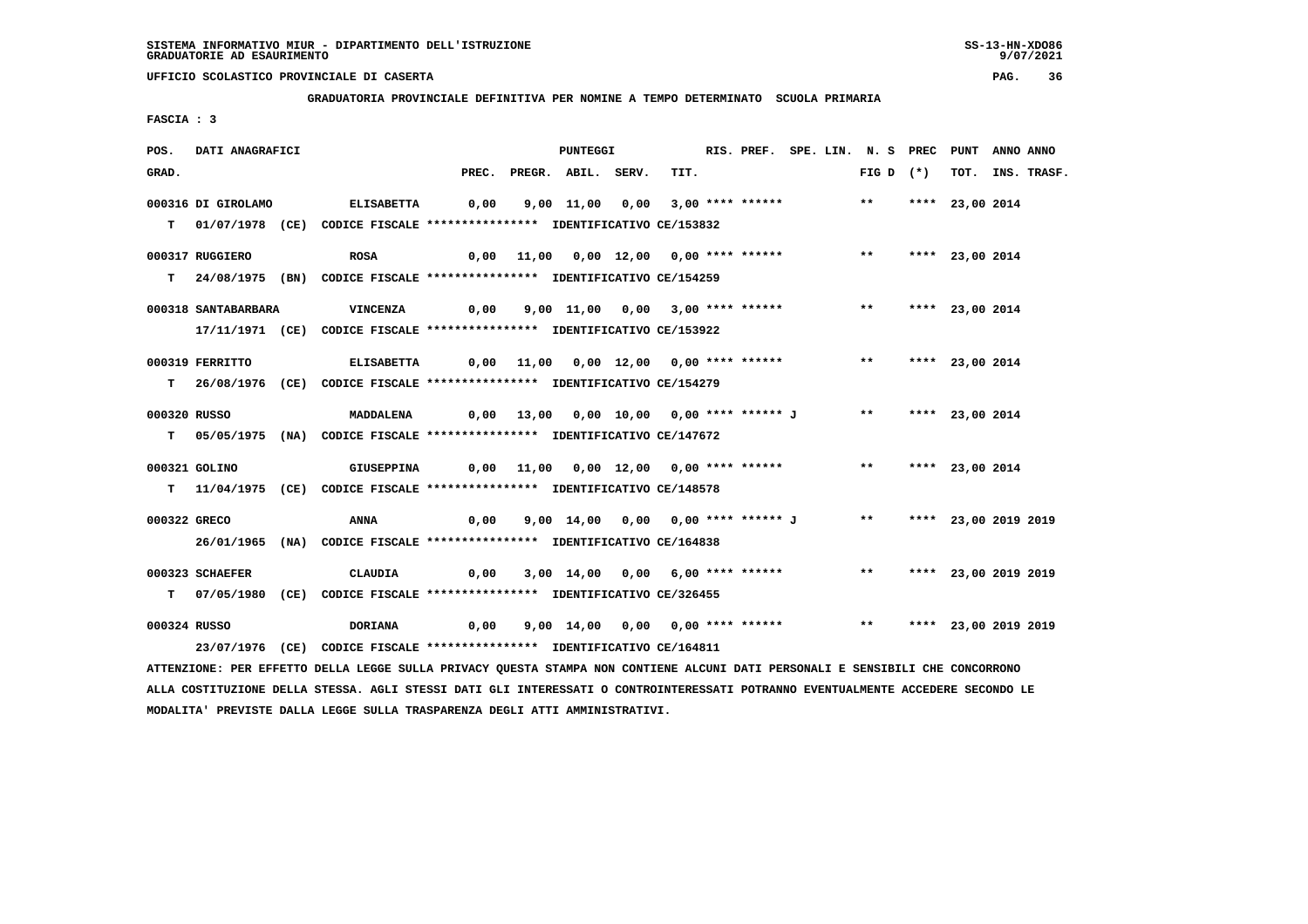**GRADUATORIA PROVINCIALE DEFINITIVA PER NOMINE A TEMPO DETERMINATO SCUOLA PRIMARIA**

 **FASCIA : 3**

| POS.         | DATI ANAGRAFICI    |                                                                                                                               |                                                                          | <b>PUNTEGGI</b>                                                             |      | RIS. PREF. SPE. LIN. N. S PREC PUNT ANNO ANNO |  |                        |  |                  |
|--------------|--------------------|-------------------------------------------------------------------------------------------------------------------------------|--------------------------------------------------------------------------|-----------------------------------------------------------------------------|------|-----------------------------------------------|--|------------------------|--|------------------|
| GRAD.        |                    |                                                                                                                               |                                                                          | PREC. PREGR. ABIL. SERV.                                                    | TIT. |                                               |  | $FIG D (*)$            |  | TOT. INS. TRASF. |
|              | 000325 GASPARRO    | <b>AGNESE</b>                                                                                                                 |                                                                          | 0,00 9,00 11,00 0,00 3,00 **** ******           **     **** 23,00 2019 2019 |      |                                               |  |                        |  |                  |
|              |                    | 23/06/1972 (NA) CODICE FISCALE *************** IDENTIFICATIVO CE/164792                                                       |                                                                          |                                                                             |      |                                               |  |                        |  |                  |
|              |                    |                                                                                                                               |                                                                          |                                                                             |      |                                               |  |                        |  |                  |
|              | 000326 VANORE      | CARMELA                                                                                                                       |                                                                          |                                                                             |      |                                               |  |                        |  |                  |
|              |                    | 12/10/1957 (CE) CODICE FISCALE *************** IDENTIFICATIVO CE/042638                                                       |                                                                          |                                                                             |      |                                               |  |                        |  |                  |
|              | 000327 MINCIONE    | TERESA                                                                                                                        | 0,00                                                                     | 6,00 16,00 0,00 0,00 **** ******                                            |      |                                               |  | $I$ ** **** 22,00 2002 |  |                  |
|              |                    | 19/10/1959 (CE) CODICE FISCALE *************** IDENTIFICATIVO CE/020826                                                       |                                                                          |                                                                             |      |                                               |  |                        |  |                  |
|              |                    |                                                                                                                               |                                                                          |                                                                             |      |                                               |  |                        |  |                  |
|              | 000328 PALMESE     | <b>AMALIA</b>                                                                                                                 | 0,00 6,00 16,00 0,00 0,00 **** ******                                    |                                                                             |      |                                               |  | $I$ ** **** 22,00 2002 |  |                  |
|              |                    | 05/05/1977 (CE) CODICE FISCALE *************** IDENTIFICATIVO CE/043151                                                       |                                                                          |                                                                             |      |                                               |  |                        |  |                  |
| 000329 MELE  |                    | <b>ANTONIETTA</b>                                                                                                             | 0,00  6,00 16,00  0,00  0,00 **** ******    I **   ****  22,00 2005 2005 |                                                                             |      |                                               |  |                        |  |                  |
|              |                    | 16/04/1967 (CE) CODICE FISCALE *************** IDENTIFICATIVO CE/053402                                                       |                                                                          |                                                                             |      |                                               |  |                        |  |                  |
|              |                    |                                                                                                                               |                                                                          |                                                                             |      |                                               |  |                        |  |                  |
|              | 000330 GUERRIERO   | PALMIRA LUISA     0,00    0,00   14,00    8,00    0,00  **** *****        I    **       ****   22,00  2007                    |                                                                          |                                                                             |      |                                               |  |                        |  |                  |
|              |                    | 11/06/1965 (CH) CODICE FISCALE *************** IDENTIFICATIVO CE/048174                                                       |                                                                          |                                                                             |      |                                               |  |                        |  |                  |
|              | 000331 GALASSO     | <b>ELIDE</b>                                                                                                                  |                                                                          | 0,00 9,00 13,00 0,00 0,00 **** ****** *** *** **** 22,00 2014               |      |                                               |  |                        |  |                  |
|              |                    | T 29/05/1978 (CE) CODICE FISCALE **************** IDENTIFICATIVO CE/154713                                                    |                                                                          |                                                                             |      |                                               |  |                        |  |                  |
|              |                    |                                                                                                                               |                                                                          |                                                                             |      |                                               |  |                        |  |                  |
| 000332 ZULLO |                    | <b>ANTONELLA</b>                                                                                                              |                                                                          | 0,00 13,00 0,00 0,00 9,00 **** ******                                       |      |                                               |  | ** **** 22,00 2014     |  |                  |
|              |                    | T 02/06/1979 (NA) CODICE FISCALE **************** IDENTIFICATIVO CE/163070                                                    |                                                                          |                                                                             |      |                                               |  |                        |  |                  |
|              | 000333 TARTAGLIONE |                                                                                                                               |                                                                          |                                                                             |      |                                               |  |                        |  |                  |
|              |                    | T 26/11/1976 (CE) CODICE FISCALE **************** IDENTIFICATIVO CE/150337                                                    |                                                                          |                                                                             |      |                                               |  |                        |  |                  |
|              |                    | ATTENZIONE: PER EFFETTO DELLA LEGGE SULLA PRIVACY QUESTA STAMPA NON CONTIENE ALCUNI DATI PERSONALI E SENSIBILI CHE CONCORRONO |                                                                          |                                                                             |      |                                               |  |                        |  |                  |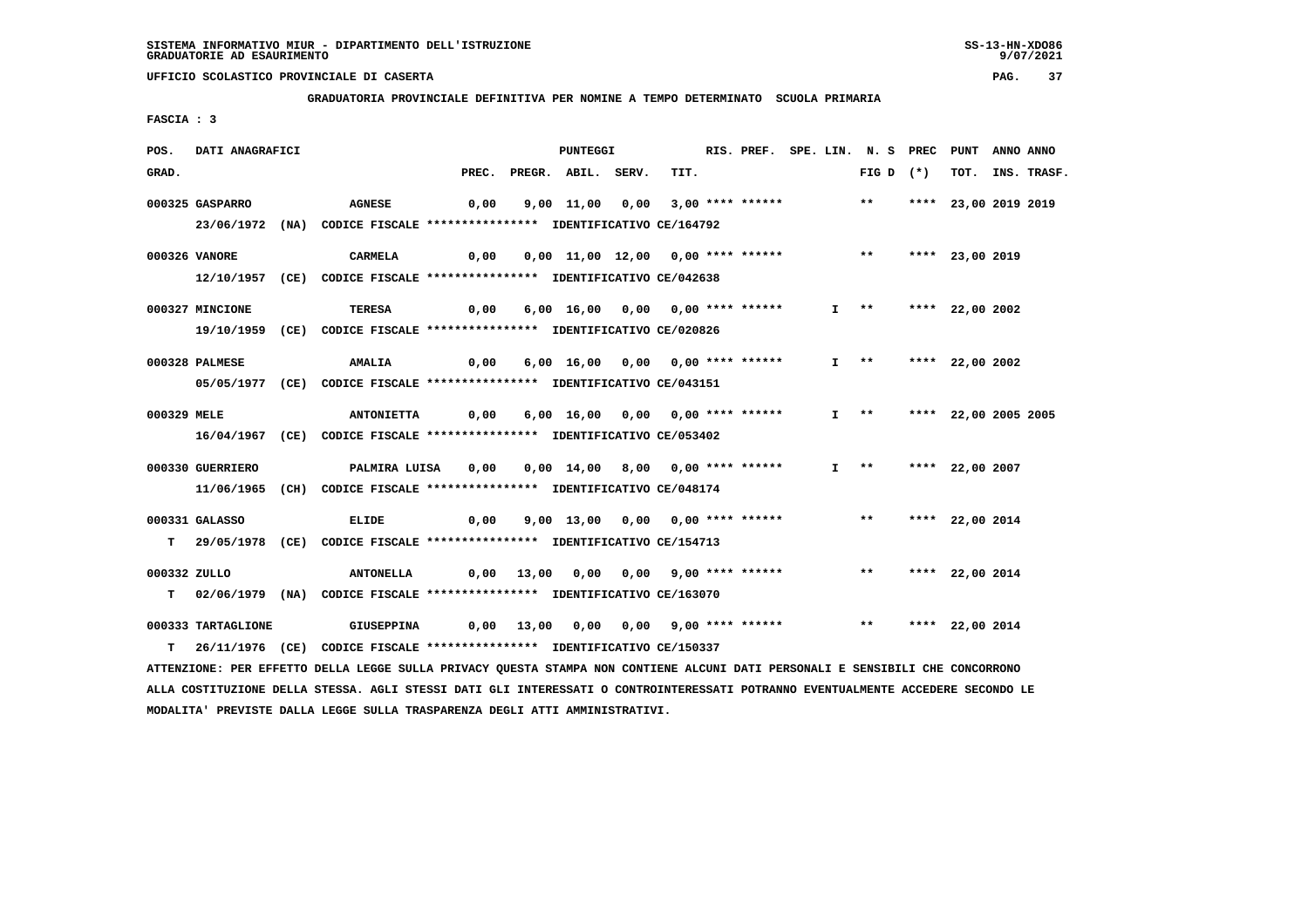**GRADUATORIA PROVINCIALE DEFINITIVA PER NOMINE A TEMPO DETERMINATO SCUOLA PRIMARIA**

 **FASCIA : 3**

| POS.  | DATI ANAGRAFICI    |                                                                                                                                 |      | <b>PUNTEGGI</b>                                                        |      | RIS. PREF. SPE. LIN. N. S PREC PUNT |  |       |             |                          | ANNO ANNO |                  |
|-------|--------------------|---------------------------------------------------------------------------------------------------------------------------------|------|------------------------------------------------------------------------|------|-------------------------------------|--|-------|-------------|--------------------------|-----------|------------------|
| GRAD. |                    |                                                                                                                                 |      | PREC. PREGR. ABIL. SERV.                                               | TIT. |                                     |  |       | $FIG D (*)$ |                          |           | TOT. INS. TRASF. |
|       | 000334 ESPOSITO    | <b>MICHELINA</b>                                                                                                                | 0,00 | 3,00 16,00 0,00 3,00 **** ******                                       |      |                                     |  |       |             | I ** **** 22,00 2014     |           |                  |
|       |                    | T 23/05/1973 (CE) CODICE FISCALE *************** IDENTIFICATIVO CE/146709                                                       |      |                                                                        |      |                                     |  |       |             |                          |           |                  |
|       |                    |                                                                                                                                 |      |                                                                        |      |                                     |  |       |             |                          |           |                  |
|       | 000335 SCHIAVONE   | <b>ASSUNTA</b>                                                                                                                  |      | 0,00 16,00 0,00 6,00 0,00 **** ****** *** **                           |      |                                     |  |       |             | **** 22,00 2014          |           |                  |
|       |                    | T 23/08/1972 (NA) CODICE FISCALE **************** IDENTIFICATIVO CE/149495                                                      |      |                                                                        |      |                                     |  |       |             |                          |           |                  |
|       |                    |                                                                                                                                 |      |                                                                        |      |                                     |  |       |             |                          |           |                  |
|       | 000336 TARTAGLIONE | <b>ROSSANA</b>                                                                                                                  |      | 0,00 6,00 16,00 0,00 0,00 **** ******                                  |      |                                     |  |       |             | ** **** 22,00 2014       |           |                  |
|       |                    | T 02/09/1975 (CE) CODICE FISCALE **************** IDENTIFICATIVO CE/148409                                                      |      |                                                                        |      |                                     |  |       |             |                          |           |                  |
|       | 000337 MARTUCCI    | TIZIANA                                                                                                                         | 0,00 | 3,00 16,00 0,00 3,00 **** ******                                       |      |                                     |  | $***$ |             | **** 22,00 2014          |           |                  |
|       |                    | T 24/12/1971 (NA) CODICE FISCALE **************** IDENTIFICATIVO CE/154702                                                      |      |                                                                        |      |                                     |  |       |             |                          |           |                  |
|       |                    |                                                                                                                                 |      |                                                                        |      |                                     |  |       |             |                          |           |                  |
|       | 000338 GAROFALO    | <b>GIOVANNA</b>                                                                                                                 | 0,00 |                                                                        |      |                                     |  |       |             | ** **** 22,00 2018       |           |                  |
|       |                    | 30/06/1980 (NA) CODICE FISCALE **************** IDENTIFICATIVO CE/048035                                                        |      |                                                                        |      |                                     |  |       |             |                          |           |                  |
|       | 000339 MEROLA      | <b>ANGELA</b>                                                                                                                   | 0,00 | 7,00 15,00 0,00 0,00 **** ******           **     **** 22,00 2019 2019 |      |                                     |  |       |             |                          |           |                  |
|       |                    |                                                                                                                                 |      |                                                                        |      |                                     |  |       |             |                          |           |                  |
|       |                    | 01/02/1963 (CE) CODICE FISCALE *************** IDENTIFICATIVO CE/164859                                                         |      |                                                                        |      |                                     |  |       |             |                          |           |                  |
|       | 000340 NIOLA       | <b>CLARA</b>                                                                                                                    | 0,00 | 3,00 16,00 0,00 3,00 **** ******                                       |      |                                     |  |       |             | $I$ ** X **** 22,00 2019 |           |                  |
|       |                    | 13/05/1975 (NA) CODICE FISCALE *************** IDENTIFICATIVO CE/043143                                                         |      |                                                                        |      |                                     |  |       |             |                          |           |                  |
|       |                    |                                                                                                                                 |      |                                                                        |      |                                     |  |       |             |                          |           |                  |
|       | 000341 ZAMPELLA    | <b>DANIELA</b>                                                                                                                  |      | 0,00 6,00 16,00 0,00 0,00 **** ******                                  |      |                                     |  |       |             | $I$ ** **** 22,00 2019   |           |                  |
|       |                    | 21/10/1970 (CE) CODICE FISCALE *************** IDENTIFICATIVO CE/050172                                                         |      |                                                                        |      |                                     |  |       |             |                          |           |                  |
|       | 000342 CROCCO      | <b>MARIA MICHELA</b>                                                                                                            | 0,00 | 0,00 14,00 4,00 3,00 **** ****** *** **** 21,00 2007 2007              |      |                                     |  |       |             |                          |           |                  |
|       |                    | 26/11/1978 (CE) CODICE FISCALE *************** IDENTIFICATIVO CE/056801                                                         |      |                                                                        |      |                                     |  |       |             |                          |           |                  |
|       |                    | ATTENZIONE: PER EFFETTO DELLA LEGGE SULLA PRIVACY OUESTA STAMPA NON CONTIENE ALCUNI DATI PERSONALI E SENSIBILI CHE CONCORRONO   |      |                                                                        |      |                                     |  |       |             |                          |           |                  |
|       |                    | ALLA COSTITUZIONE DELLA STESSA. AGLI STESSI DATI GLI INTERESSATI O CONTROINTERESSATI POTRANNO EVENTUALMENTE ACCEDERE SECONDO LE |      |                                                                        |      |                                     |  |       |             |                          |           |                  |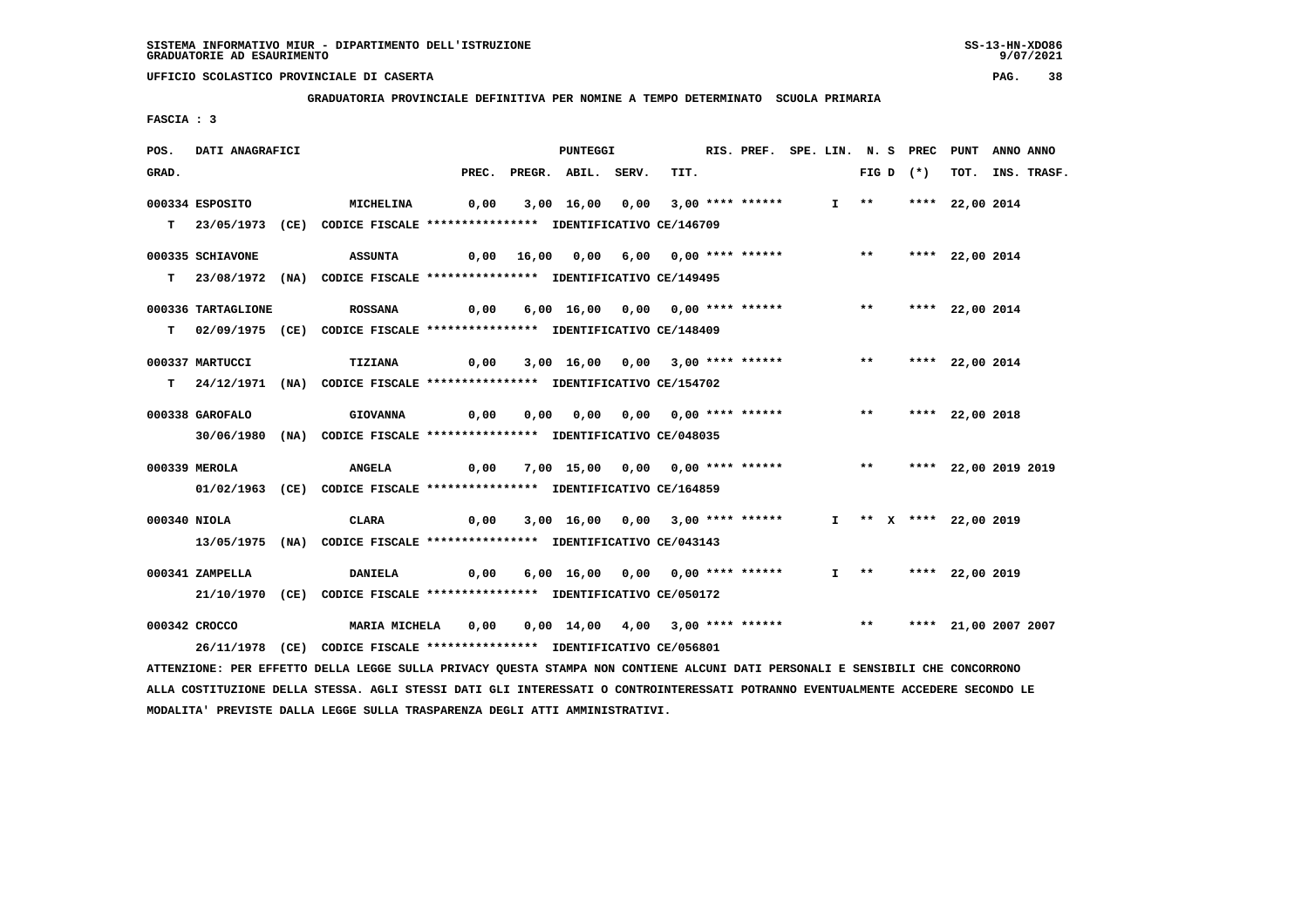**GRADUATORIA PROVINCIALE DEFINITIVA PER NOMINE A TEMPO DETERMINATO SCUOLA PRIMARIA**

 **FASCIA : 3**

| POS.  | DATI ANAGRAFICI    |                                                                                                                               |                                                               | <b>PUNTEGGI</b>                                                                    |  | RIS. PREF. SPE. LIN. N. S PREC PUNT |  |                        |  | ANNO ANNO |                  |
|-------|--------------------|-------------------------------------------------------------------------------------------------------------------------------|---------------------------------------------------------------|------------------------------------------------------------------------------------|--|-------------------------------------|--|------------------------|--|-----------|------------------|
| GRAD. |                    |                                                                                                                               |                                                               | PREC. PREGR. ABIL. SERV.                                                           |  | TIT.                                |  | FIG D $(*)$            |  |           | TOT. INS. TRASF. |
|       | 000343 INGANNATO   | <b>VIVIANA</b>                                                                                                                |                                                               | 0,00 12,00 0,00 0,00 9,00 **** ******           **     **** 21,00 2014             |  |                                     |  |                        |  |           |                  |
|       |                    | T 27/01/1983 (CE) CODICE FISCALE **************** IDENTIFICATIVO CE/149135                                                    |                                                               |                                                                                    |  |                                     |  |                        |  |           |                  |
|       |                    |                                                                                                                               |                                                               |                                                                                    |  |                                     |  |                        |  |           |                  |
|       | 000344 DI SARNO    | <b>VINCENZA</b>                                                                                                               | 0,00 21,00 0,00 0,00 0,00 **** ******                         |                                                                                    |  |                                     |  | $1$ ** **** 21,00 2014 |  |           |                  |
|       |                    | T 11/07/1980 (NA) CODICE FISCALE *************** IDENTIFICATIVO CE/053873                                                     |                                                               |                                                                                    |  |                                     |  |                        |  |           |                  |
|       | 000345 MASSARO     | LUISA                                                                                                                         |                                                               | 0,00 10,00 11,00 0,00 0,00 **** ****** *** *** **** 21,00 2014                     |  |                                     |  |                        |  |           |                  |
|       |                    | 15/12/1968 (CE) CODICE FISCALE *************** IDENTIFICATIVO CE/154557                                                       |                                                               |                                                                                    |  |                                     |  |                        |  |           |                  |
|       |                    |                                                                                                                               |                                                               |                                                                                    |  |                                     |  |                        |  |           |                  |
|       | 000346 BOTTIGLIERI | CARMELINA                                                                                                                     | 0,00 4,00 17,00 0,00 0,00 **** ****** *** *** **** 21,00 2014 |                                                                                    |  |                                     |  |                        |  |           |                  |
|       |                    | T 25/10/1964 (SA) CODICE FISCALE **************** IDENTIFICATIVO CE/154738                                                    |                                                               |                                                                                    |  |                                     |  |                        |  |           |                  |
|       |                    |                                                                                                                               |                                                               |                                                                                    |  |                                     |  |                        |  |           |                  |
|       | 000347 BIANCO      | <b>SIMONA</b>                                                                                                                 |                                                               | 0,00 15,00 0,00 6,00 0,00 **** ****** *** *** **** 21,00 2014                      |  |                                     |  |                        |  |           |                  |
|       |                    | T 05/05/1974 (CE) CODICE FISCALE *************** IDENTIFICATIVO CE/147243                                                     |                                                               |                                                                                    |  |                                     |  |                        |  |           |                  |
|       | 000348 D'ORSI      | <b>DORIANA</b>                                                                                                                |                                                               |                                                                                    |  |                                     |  |                        |  |           |                  |
|       |                    | T 20/10/1983 (CE) CODICE FISCALE **************** IDENTIFICATIVO CE/151163                                                    |                                                               |                                                                                    |  |                                     |  |                        |  |           |                  |
|       |                    |                                                                                                                               |                                                               |                                                                                    |  |                                     |  |                        |  |           |                  |
|       | 000349 SAULLE      | MIRIAM                                                                                                                        |                                                               | 0,00  0,00  12,00  0,00  9,00  ****  ******    **        ***    ***    21,00  2014 |  |                                     |  |                        |  |           |                  |
|       |                    | T 13/04/1978 (NA) CODICE FISCALE **************** IDENTIFICATIVO CE/154555                                                    |                                                               |                                                                                    |  |                                     |  |                        |  |           |                  |
|       |                    |                                                                                                                               |                                                               |                                                                                    |  |                                     |  |                        |  |           |                  |
|       | 000350 BISCARDI    | <b>ELVIRA</b>                                                                                                                 |                                                               | 0,00 9,00 12,00 0,00 0,00 **** ******                                              |  |                                     |  | ** **** 21,00 2014     |  |           |                  |
|       |                    | T 27/03/1974 (CE) CODICE FISCALE **************** IDENTIFICATIVO CE/156385                                                    |                                                               |                                                                                    |  |                                     |  |                        |  |           |                  |
|       | 000351 DELLA TORRE | GABRIELLA             0,00      6,00   15,00    0,00    0,00  ****  ****        F     **       ****    21,00  2019  2002      |                                                               |                                                                                    |  |                                     |  |                        |  |           |                  |
|       |                    | 24/03/1967 (CE) CODICE FISCALE *************** IDENTIFICATIVO CE/042676                                                       |                                                               |                                                                                    |  |                                     |  |                        |  |           |                  |
|       |                    | ATTENZIONE: PER EFFETTO DELLA LEGGE SULLA PRIVACY QUESTA STAMPA NON CONTIENE ALCUNI DATI PERSONALI E SENSIBILI CHE CONCORRONO |                                                               |                                                                                    |  |                                     |  |                        |  |           |                  |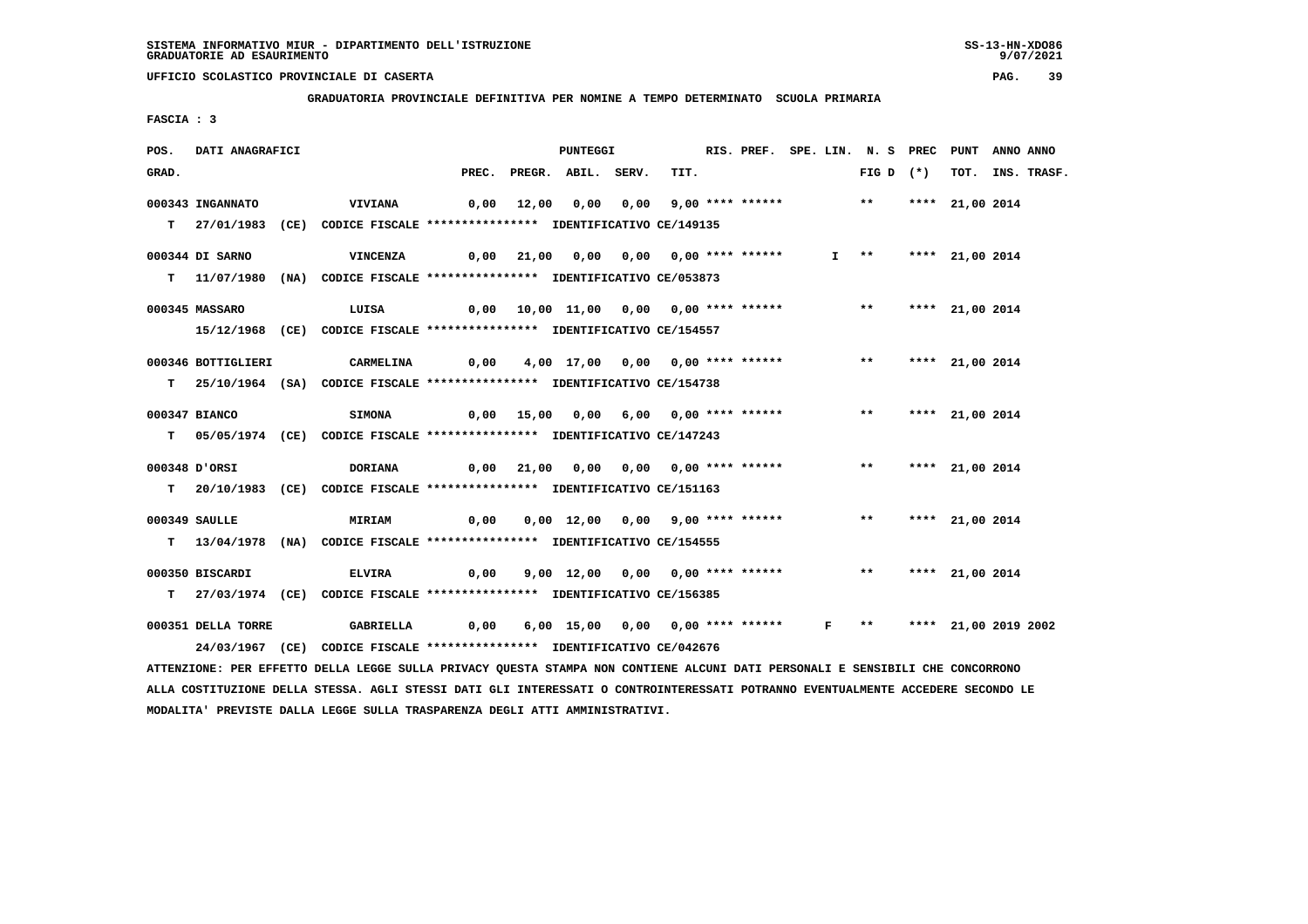**GRADUATORIA PROVINCIALE DEFINITIVA PER NOMINE A TEMPO DETERMINATO SCUOLA PRIMARIA**

 **FASCIA : 3**

| POS.  | DATI ANAGRAFICI  |                                                                           |      | PUNTEGGI                                                          |      | RIS. PREF. SPE. LIN. N. S PREC |  |       |             | PUNT                        | ANNO ANNO        |
|-------|------------------|---------------------------------------------------------------------------|------|-------------------------------------------------------------------|------|--------------------------------|--|-------|-------------|-----------------------------|------------------|
| GRAD. |                  |                                                                           |      | PREC. PREGR. ABIL. SERV.                                          | TIT. |                                |  |       | FIG D $(*)$ |                             | TOT. INS. TRASF. |
|       | 000352 CAMMUSO   | MARIA GIOVANN                                                             | 0,00 | 3,00 15,00 0,00 3,00 **** ******                                  |      |                                |  |       |             | $F$ ** **** 21,00 2019 2005 |                  |
|       |                  | 18/06/1974 (CE) CODICE FISCALE *************** IDENTIFICATIVO CE/053805   |      |                                                                   |      |                                |  |       |             |                             |                  |
|       | 000353 ANTONELLI | MADDALENA                                                                 |      | 0,00 3,00 16,00 2,00 0,00 **** ****** F ** X **** 21,00 2019 2005 |      |                                |  |       |             |                             |                  |
|       |                  | 01/06/1966 (CE) CODICE FISCALE *************** IDENTIFICATIVO CE/053454   |      |                                                                   |      |                                |  |       |             |                             |                  |
|       | 000354 ESPOSITO  | <b>ANGELO</b>                                                             |      | 0,00 21,00 0,00 0,00 0,00 **** ****** *** **                      |      |                                |  |       |             | **** 21,00 2019 2019        |                  |
|       |                  | 04/01/1972 (CE) CODICE FISCALE *************** IDENTIFICATIVO CE/164742   |      |                                                                   |      |                                |  |       |             |                             |                  |
|       | 000355 DELL'ARIA | <b>NICOLETTA</b>                                                          | 0,00 | 6,00 15,00 0,00 0,00 **** ****** *** **                           |      |                                |  |       |             | **** 21,00 2019 2019        |                  |
|       |                  | 21/03/1968 (NA) CODICE FISCALE *************** IDENTIFICATIVO CE/164848   |      |                                                                   |      |                                |  |       |             |                             |                  |
|       | 000356 ROTONDO   | ADELE                                                                     | 0,00 | 6,00 15,00 0,00 0,00 **** ****** *** **                           |      |                                |  |       |             | **** 21,00 2019             |                  |
|       |                  | 09/08/1966 (CE) CODICE FISCALE *************** IDENTIFICATIVO CE/043878   |      |                                                                   |      |                                |  |       |             |                             |                  |
|       | 000357 MEZZACAPO | MICHELA                                                                   | 0,00 | 6,00 15,00 0,00 0,00 **** ******                                  |      |                                |  |       |             | $I$ ** **** 21,00 2019      |                  |
|       |                  | 04/07/1974 (CE) CODICE FISCALE *************** IDENTIFICATIVO CE/044203   |      |                                                                   |      |                                |  |       |             |                             |                  |
|       | 000358 CASELLA   | <b>MARTA</b><br>$\sim$ 0,00                                               |      | 3,00 18,00 0,00 0,00 **** ******                                  |      |                                |  |       |             | $I$ ** X **** 21,00 2019    |                  |
|       |                  | 06/11/1978 (CE) CODICE FISCALE *************** IDENTIFICATIVO CE/056927   |      |                                                                   |      |                                |  |       |             |                             |                  |
|       |                  |                                                                           |      |                                                                   |      |                                |  |       |             |                             |                  |
|       | 000359 VERDE     | LUIGI                                                                     | 0,00 | 6,00 14,00 0,00 0,00 **** ****** *** *** **** 20,00 2014          |      |                                |  |       |             |                             |                  |
|       |                  | 23/03/1961 (CE) CODICE FISCALE *************** IDENTIFICATIVO CE/154635   |      |                                                                   |      |                                |  |       |             |                             |                  |
|       | 000360 RUSSO     | <b>MARILU</b>                                                             |      | 0,00 18,00 0,00 2,00 0,00 **** ******                             |      |                                |  | $***$ |             | **** 20,00 2014             |                  |
|       |                  | T 16/04/1982 (CE) CODICE FISCALE *************** IDENTIFICATIVO CE/149328 |      |                                                                   |      |                                |  |       |             |                             |                  |

 **ATTENZIONE: PER EFFETTO DELLA LEGGE SULLA PRIVACY QUESTA STAMPA NON CONTIENE ALCUNI DATI PERSONALI E SENSIBILI CHE CONCORRONO ALLA COSTITUZIONE DELLA STESSA. AGLI STESSI DATI GLI INTERESSATI O CONTROINTERESSATI POTRANNO EVENTUALMENTE ACCEDERE SECONDO LE MODALITA' PREVISTE DALLA LEGGE SULLA TRASPARENZA DEGLI ATTI AMMINISTRATIVI.**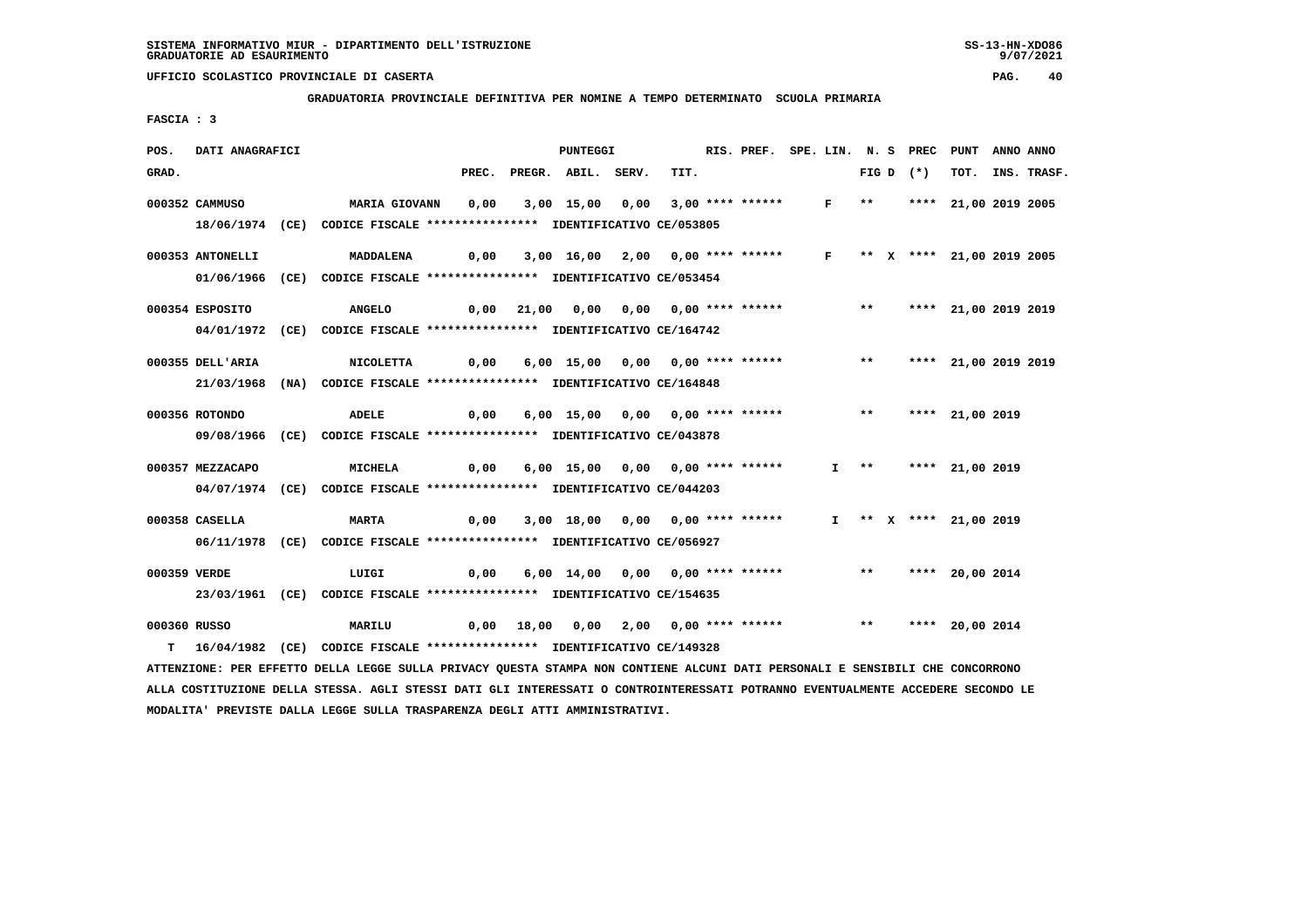**GRADUATORIA PROVINCIALE DEFINITIVA PER NOMINE A TEMPO DETERMINATO SCUOLA PRIMARIA**

 **FASCIA : 3**

| POS.  | DATI ANAGRAFICI   |                                                                                                                                 |      |            | <b>PUNTEGGI</b>                                                            |      | RIS. PREF. SPE. LIN. N. S PREC PUNT |  |       |             |                         | ANNO ANNO |                  |
|-------|-------------------|---------------------------------------------------------------------------------------------------------------------------------|------|------------|----------------------------------------------------------------------------|------|-------------------------------------|--|-------|-------------|-------------------------|-----------|------------------|
| GRAD. |                   |                                                                                                                                 |      |            | PREC. PREGR. ABIL. SERV.                                                   | TIT. |                                     |  |       | FIG D $(*)$ |                         |           | TOT. INS. TRASF. |
|       | 000361 GRAVANTE   | <b>ANTONIETTA</b>                                                                                                               |      | 0,00 12,00 |                                                                            |      |                                     |  |       |             |                         |           |                  |
|       |                   |                                                                                                                                 |      |            |                                                                            |      |                                     |  |       |             |                         |           |                  |
|       |                   | T 09/09/1974 (EE) CODICE FISCALE *************** IDENTIFICATIVO CE/154600                                                       |      |            |                                                                            |      |                                     |  |       |             |                         |           |                  |
|       | 000362 SIMEONE    | <b>ANGELA</b>                                                                                                                   | 0,00 |            | 0,00 11,00 6,00 3,00 **** ****** *** ** ** ** *** 20,00 2014               |      |                                     |  |       |             |                         |           |                  |
|       |                   | T 11/07/1977 (CE) CODICE FISCALE *************** IDENTIFICATIVO CE/145754                                                       |      |            |                                                                            |      |                                     |  |       |             |                         |           |                  |
|       | 000363 SANTILLO   | LUCIA                                                                                                                           |      |            | 0,00 3,00 17,00 0,00 0,00 **** ******                                      |      |                                     |  |       |             | ** **** 20,00 2014      |           |                  |
|       |                   |                                                                                                                                 |      |            |                                                                            |      |                                     |  |       |             |                         |           |                  |
|       |                   | T 28/07/1978 (CE) CODICE FISCALE *************** IDENTIFICATIVO CE/056962                                                       |      |            |                                                                            |      |                                     |  |       |             |                         |           |                  |
|       | 000364 MASSIMO    | TERESA                                                                                                                          |      |            | 0,00 14,00 0,00 0,00 6,00 **** ******                                      |      |                                     |  | $***$ |             | **** 20,00 2014         |           |                  |
|       |                   | T 23/02/1976 (NA) CODICE FISCALE **************** IDENTIFICATIVO CE/153148                                                      |      |            |                                                                            |      |                                     |  |       |             |                         |           |                  |
|       |                   |                                                                                                                                 |      |            |                                                                            |      |                                     |  |       |             |                         |           |                  |
|       | 000365 D'ANGELO   | <b>MARIA ANTONIE</b>                                                                                                            | 0,00 |            | 3,00 15,00 2,00 0,00 **** ******                                           |      |                                     |  |       |             | ** **** 20,00 2014      |           |                  |
|       |                   | 09/06/1962 (CE) CODICE FISCALE *************** IDENTIFICATIVO CE/026081                                                         |      |            |                                                                            |      |                                     |  |       |             |                         |           |                  |
|       | 000366 BENCIVENGA | <b>TERESAMARIA</b>                                                                                                              | 0,00 |            | 0,00 16,00 4,00 0,00 **** ****** *** *** **** 20,00 2014                   |      |                                     |  |       |             |                         |           |                  |
|       |                   |                                                                                                                                 |      |            |                                                                            |      |                                     |  |       |             |                         |           |                  |
|       |                   | T 01/03/1971 (NA) CODICE FISCALE **************** IDENTIFICATIVO CE/154623                                                      |      |            |                                                                            |      |                                     |  |       |             |                         |           |                  |
|       | 000367 MELONE     | <b>MARIA</b>                                                                                                                    | 0,00 |            | 0,00 14,00 0,00 6,00 **** ****** F ** X **** 20,00 2019 2007               |      |                                     |  |       |             |                         |           |                  |
|       |                   | 24/05/1966 (CE) CODICE FISCALE *************** IDENTIFICATIVO CE/057584                                                         |      |            |                                                                            |      |                                     |  |       |             |                         |           |                  |
|       |                   |                                                                                                                                 |      |            |                                                                            |      |                                     |  |       |             |                         |           |                  |
|       | 000368 CASOLARO   | <b>MARIA</b>                                                                                                                    |      |            | 0,00 11,00 0,00 0,00 9,00 **** ******                                      |      |                                     |  |       |             | ** **** 20,00 2019 2019 |           |                  |
|       |                   | T 23/08/1976 (NA) CODICE FISCALE *************** IDENTIFICATIVO CE/164958                                                       |      |            |                                                                            |      |                                     |  |       |             |                         |           |                  |
|       | 000369 CAIAZZO    | <b>PINA</b>                                                                                                                     | 0,00 |            | 5,00 15,00 0,00 0,00 **** ******               **     **** 20,00 2019 2019 |      |                                     |  |       |             |                         |           |                  |
|       |                   | 25/06/1975 (CE) CODICE FISCALE *************** IDENTIFICATIVO CE/164875                                                         |      |            |                                                                            |      |                                     |  |       |             |                         |           |                  |
|       |                   | ATTENZIONE: PER EFFETTO DELLA LEGGE SULLA PRIVACY QUESTA STAMPA NON CONTIENE ALCUNI DATI PERSONALI E SENSIBILI CHE CONCORRONO   |      |            |                                                                            |      |                                     |  |       |             |                         |           |                  |
|       |                   | ALLA COSTITUZIONE DELLA STESSA. AGLI STESSI DATI GLI INTERESSATI O CONTROINTERESSATI POTRANNO EVENTUALMENTE ACCEDERE SECONDO LE |      |            |                                                                            |      |                                     |  |       |             |                         |           |                  |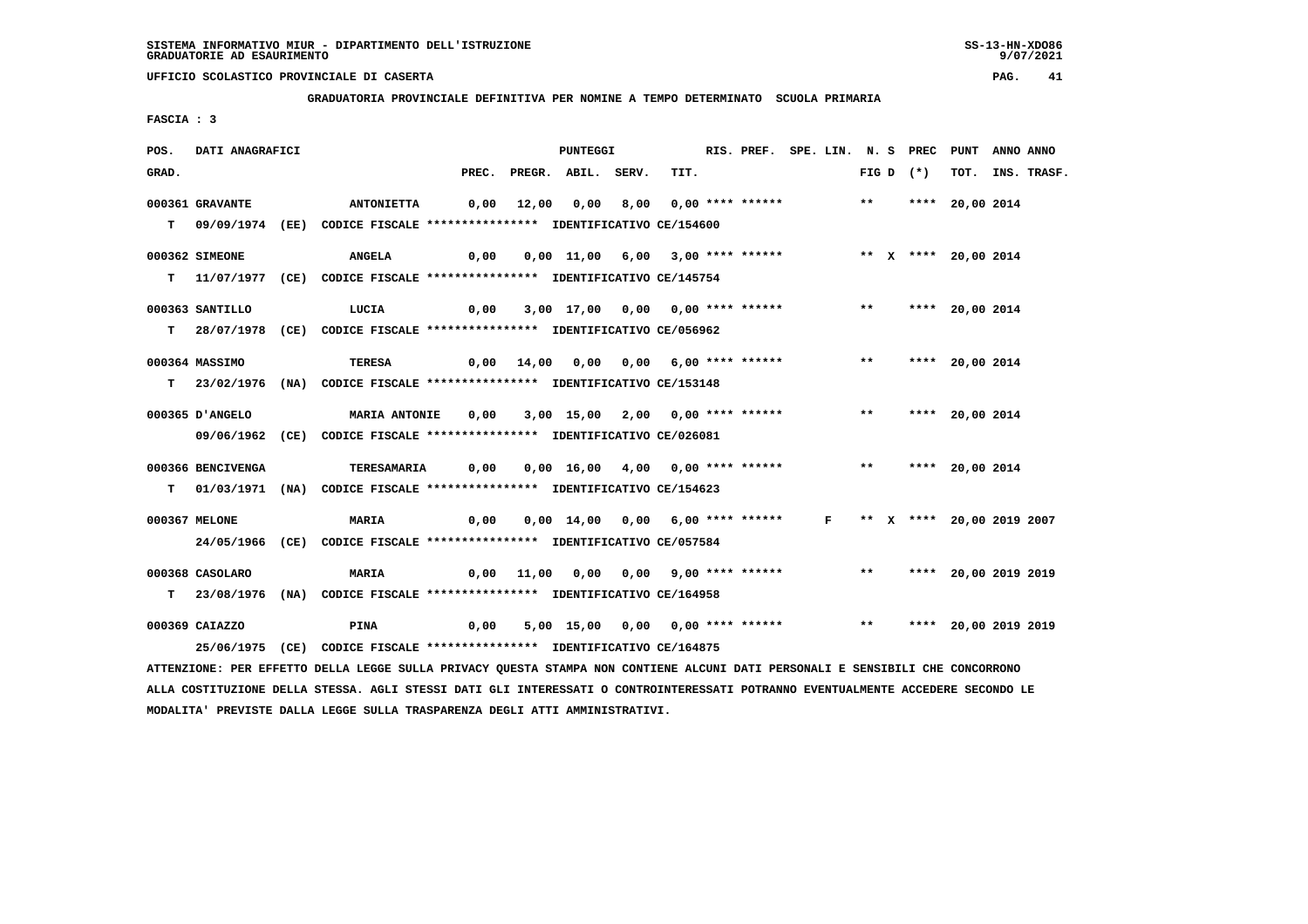**GRADUATORIA PROVINCIALE DEFINITIVA PER NOMINE A TEMPO DETERMINATO SCUOLA PRIMARIA**

 **FASCIA : 3**

| POS.        | DATI ANAGRAFICI     |                                                                                                                               |       |       | <b>PUNTEGGI</b>                                             |                                  | RIS. PREF. SPE. LIN. N. S PREC |  |                      | PUNT                 | ANNO ANNO |             |
|-------------|---------------------|-------------------------------------------------------------------------------------------------------------------------------|-------|-------|-------------------------------------------------------------|----------------------------------|--------------------------------|--|----------------------|----------------------|-----------|-------------|
| GRAD.       |                     |                                                                                                                               | PREC. |       | PREGR. ABIL. SERV.                                          | TIT.                             |                                |  | FIG D $(*)$          | тот.                 |           | INS. TRASF. |
|             | 000370 DICHIARA     | <b>ANNAMARIA</b>                                                                                                              | 0,00  | 20,00 |                                                             | 0,00 0,00 0,00 **** ****** ** ** |                                |  |                      | **** 20,00 2019 2019 |           |             |
| т           |                     | 01/07/1981 (MI) CODICE FISCALE *************** IDENTIFICATIVO CE/164870                                                       |       |       |                                                             |                                  |                                |  |                      |                      |           |             |
|             | 000371 TUFANO       | <b>IRENE</b>                                                                                                                  | 0,00  | 17,00 |                                                             | 0,00 0,00 3,00 **** ****** ** ** |                                |  |                      | **** 20,00 2019 2019 |           |             |
|             |                     | T 08/08/1982 (NA) CODICE FISCALE *************** IDENTIFICATIVO CE/164656                                                     |       |       |                                                             |                                  |                                |  |                      |                      |           |             |
|             | 000372 ABBRACCIO    | <b>LUCIA ANTONEL</b>                                                                                                          | 0,00  |       | 6,00 14,00 0,00 0,00 **** ******                            |                                  |                                |  | $I \quad * \quad$    | **** 20,00 2019 2019 |           |             |
|             |                     | 04/08/1977 (CE) CODICE FISCALE *************** IDENTIFICATIVO CE/164696                                                       |       |       |                                                             |                                  |                                |  |                      |                      |           |             |
|             | 000373 DE MERCATO   | <b>MARIA ROSARIA</b>                                                                                                          | 0,00  |       | 5,00 15,00 0,00 0,00 **** ****** F **                       |                                  |                                |  |                      | **** 20,00 2019 2019 |           |             |
|             |                     | 11/05/1955 (NA) CODICE FISCALE *************** IDENTIFICATIVO CE/164782                                                       |       |       |                                                             |                                  |                                |  |                      |                      |           |             |
| 000374 LAMA |                     | <b>PAOLA</b>                                                                                                                  | 0,00  |       | 6,00 14,00 0,00 0,00 **** ****** J                          |                                  |                                |  | I ** **** 20,00 2019 |                      |           |             |
|             |                     | 24/03/1976 (RM) CODICE FISCALE **************** IDENTIFICATIVO CE/022558                                                      |       |       |                                                             |                                  |                                |  |                      |                      |           |             |
|             | 000375 GIANNATTASIO | <b>ANTONELLA</b>                                                                                                              | 0,00  |       | 6,00 14,00 0,00 0,00 **** ******                            |                                  |                                |  | $I \longrightarrow$  | **** 20,00 2019      |           |             |
|             |                     | 08/10/1963 (CL) CODICE FISCALE *************** IDENTIFICATIVO CE/043764                                                       |       |       |                                                             |                                  |                                |  |                      |                      |           |             |
|             | 000376 MUNNO        | <b>MARIA ROSANNA</b>                                                                                                          | 0,00  |       | 3,00 16,00 0,00 0,00 **** ****** ** **                      |                                  |                                |  |                      | **** 19,00 2000      |           |             |
|             |                     | 25/09/1964 (CE) CODICE FISCALE *************** IDENTIFICATIVO CE/020480                                                       |       |       |                                                             |                                  |                                |  |                      |                      |           |             |
|             | 000377 MARRANDINO   | <b>MARIA</b>                                                                                                                  | 0,00  |       | 3,00 16,00 0,00 0,00 **** ******                            |                                  |                                |  | I ** **** 19,00 2002 |                      |           |             |
|             |                     | 08/05/1966 (CE) CODICE FISCALE *************** IDENTIFICATIVO CE/044735                                                       |       |       |                                                             |                                  |                                |  |                      |                      |           |             |
|             | 000378 PANNONE      | <b>ANNARITA</b>                                                                                                               |       |       | $0,00$ 13,00 0,00 6,00 0,00 **** ****** *** **** 19,00 2014 |                                  |                                |  |                      |                      |           |             |
| т           |                     | 22/04/1976 (NA) CODICE FISCALE **************** IDENTIFICATIVO CE/150664                                                      |       |       |                                                             |                                  |                                |  |                      |                      |           |             |
|             |                     | ATTENZIONE: PER EFFETTO DELLA LEGGE SULLA PRIVACY QUESTA STAMPA NON CONTIENE ALCUNI DATI PERSONALI E SENSIBILI CHE CONCORRONO |       |       |                                                             |                                  |                                |  |                      |                      |           |             |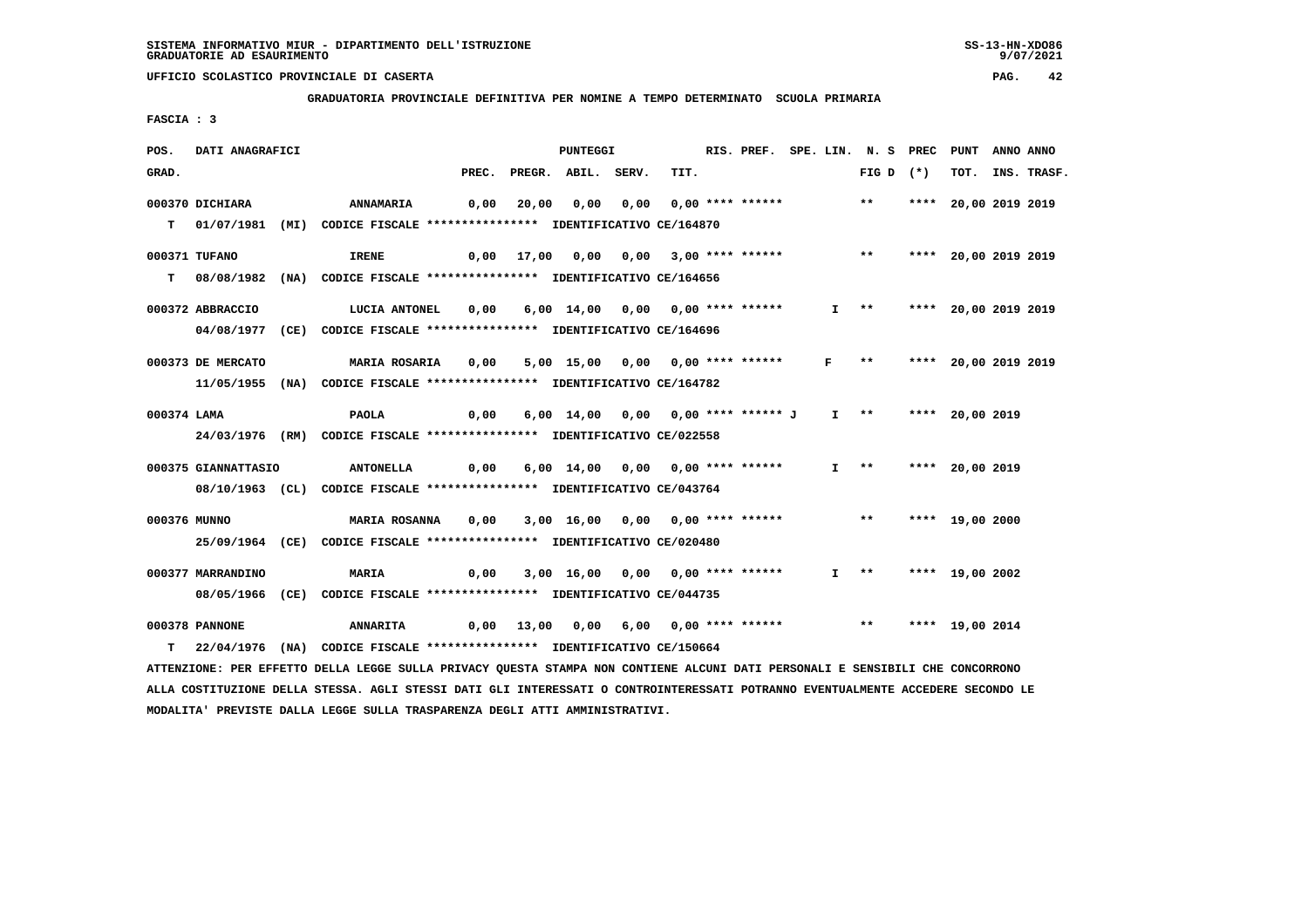**GRADUATORIA PROVINCIALE DEFINITIVA PER NOMINE A TEMPO DETERMINATO SCUOLA PRIMARIA**

 **FASCIA : 3**

| POS.         | DATI ANAGRAFICI      |                                                                                                                               |       | PUNTEGGI                                                          |      | RIS. PREF. SPE. LIN. N. S PREC PUNT |  |  |             |                           | ANNO ANNO |                  |
|--------------|----------------------|-------------------------------------------------------------------------------------------------------------------------------|-------|-------------------------------------------------------------------|------|-------------------------------------|--|--|-------------|---------------------------|-----------|------------------|
| GRAD.        |                      |                                                                                                                               | PREC. | PREGR. ABIL. SERV.                                                | TIT. |                                     |  |  | FIG D $(*)$ |                           |           | TOT. INS. TRASF. |
|              | 000379 MIRABELLI     | <b>FABIO</b>                                                                                                                  |       | 0,00 19,00 0,00 0,00 0,00 **** ****** *** **                      |      |                                     |  |  |             | **** 19,00 2014           |           |                  |
|              |                      |                                                                                                                               |       |                                                                   |      |                                     |  |  |             |                           |           |                  |
|              |                      | T 03/01/1973 (NA) CODICE FISCALE **************** IDENTIFICATIVO CE/148918                                                    |       |                                                                   |      |                                     |  |  |             |                           |           |                  |
|              | 000380 FATTORE       | <b>GIOVANNA</b>                                                                                                               | 0,00  | 0,00 13,00 0,00 6,00 **** ****** *** **                           |      |                                     |  |  |             | **** 19,00 2014           |           |                  |
|              |                      | T 27/03/1971 (NA) CODICE FISCALE *************** IDENTIFICATIVO CE/154535                                                     |       |                                                                   |      |                                     |  |  |             |                           |           |                  |
|              |                      |                                                                                                                               |       |                                                                   |      |                                     |  |  |             |                           |           |                  |
|              | 000381 DE CRISTOFARO | <b>ANTONIETTA</b>                                                                                                             | 0,00  | 3,00 16,00 0,00 0,00 **** ****** *** *** **** 19,00 2014          |      |                                     |  |  |             |                           |           |                  |
|              |                      | T 24/02/1973 (NA) CODICE FISCALE **************** IDENTIFICATIVO CE/146749                                                    |       |                                                                   |      |                                     |  |  |             |                           |           |                  |
|              |                      |                                                                                                                               |       |                                                                   |      |                                     |  |  |             |                           |           |                  |
|              | 000382 CAPACCHIONE   | <b>MARIA</b>                                                                                                                  | 0,00  | 0,00 15,00 4,00 0,00 **** ****** F ** **** 19,00 2018             |      |                                     |  |  |             |                           |           |                  |
|              |                      | 07/08/1963 (NA) CODICE FISCALE *************** IDENTIFICATIVO CE/026209                                                       |       |                                                                   |      |                                     |  |  |             |                           |           |                  |
|              | 000383 BUOMPANE      | <b>MARGHERITA</b>                                                                                                             | 0,00  | 0,00 14,00 2,00 3,00 **** ******                                  |      |                                     |  |  |             | I ** **** 19,00 2019 2019 |           |                  |
|              |                      | 05/01/1978 (CE) CODICE FISCALE *************** IDENTIFICATIVO CE/164957                                                       |       |                                                                   |      |                                     |  |  |             |                           |           |                  |
|              |                      |                                                                                                                               |       |                                                                   |      |                                     |  |  |             |                           |           |                  |
|              | 000384 MARCIANO      | LUCIA                                                                                                                         | 0,00  | 8,00 11,00 0,00 0,00 **** ****** *** ** ** X **** 19,00 2019 2019 |      |                                     |  |  |             |                           |           |                  |
|              |                      | T 12/11/1981 (EE) CODICE FISCALE **************** IDENTIFICATIVO CE/164710                                                    |       |                                                                   |      |                                     |  |  |             |                           |           |                  |
|              |                      |                                                                                                                               |       |                                                                   |      |                                     |  |  |             |                           |           |                  |
| 000385 CAUTO |                      | GIULIA                                                                                                                        | 0,00  | 0,00 16,00 0,00 3,00 **** ******                                  |      |                                     |  |  |             | I ** **** 19,00 2019      |           |                  |
|              |                      | 24/12/1960 (CE) CODICE FISCALE *************** IDENTIFICATIVO CE/026226                                                       |       |                                                                   |      |                                     |  |  |             |                           |           |                  |
|              | 000386 FORMATI       | <b>ANTONIETTA</b>                                                                                                             | 0,00  | 3,00 15,00 0,00 0,00 **** ******                                  |      |                                     |  |  |             | $I$ ** X **** 18,00 2000  |           |                  |
|              |                      | 07/06/1968 (CE) CODICE FISCALE *************** IDENTIFICATIVO CE/022842                                                       |       |                                                                   |      |                                     |  |  |             |                           |           |                  |
|              |                      |                                                                                                                               |       |                                                                   |      |                                     |  |  |             |                           |           |                  |
|              | 000387 D'ANTONIO     | <b>TERESA</b>                                                                                                                 | 0,00  | 3,00 15,00 0,00 0,00 **** ******                                  |      |                                     |  |  |             | $I$ ** **** 18,00 2002    |           |                  |
|              | 05/01/1960           | (VT) CODICE FISCALE **************** IDENTIFICATIVO CE/045453                                                                 |       |                                                                   |      |                                     |  |  |             |                           |           |                  |
|              |                      | ATTENZIONE: PER EFFETTO DELLA LEGGE SULLA PRIVACY QUESTA STAMPA NON CONTIENE ALCUNI DATI PERSONALI E SENSIBILI CHE CONCORRONO |       |                                                                   |      |                                     |  |  |             |                           |           |                  |
|              |                      |                                                                                                                               |       |                                                                   |      |                                     |  |  |             |                           |           |                  |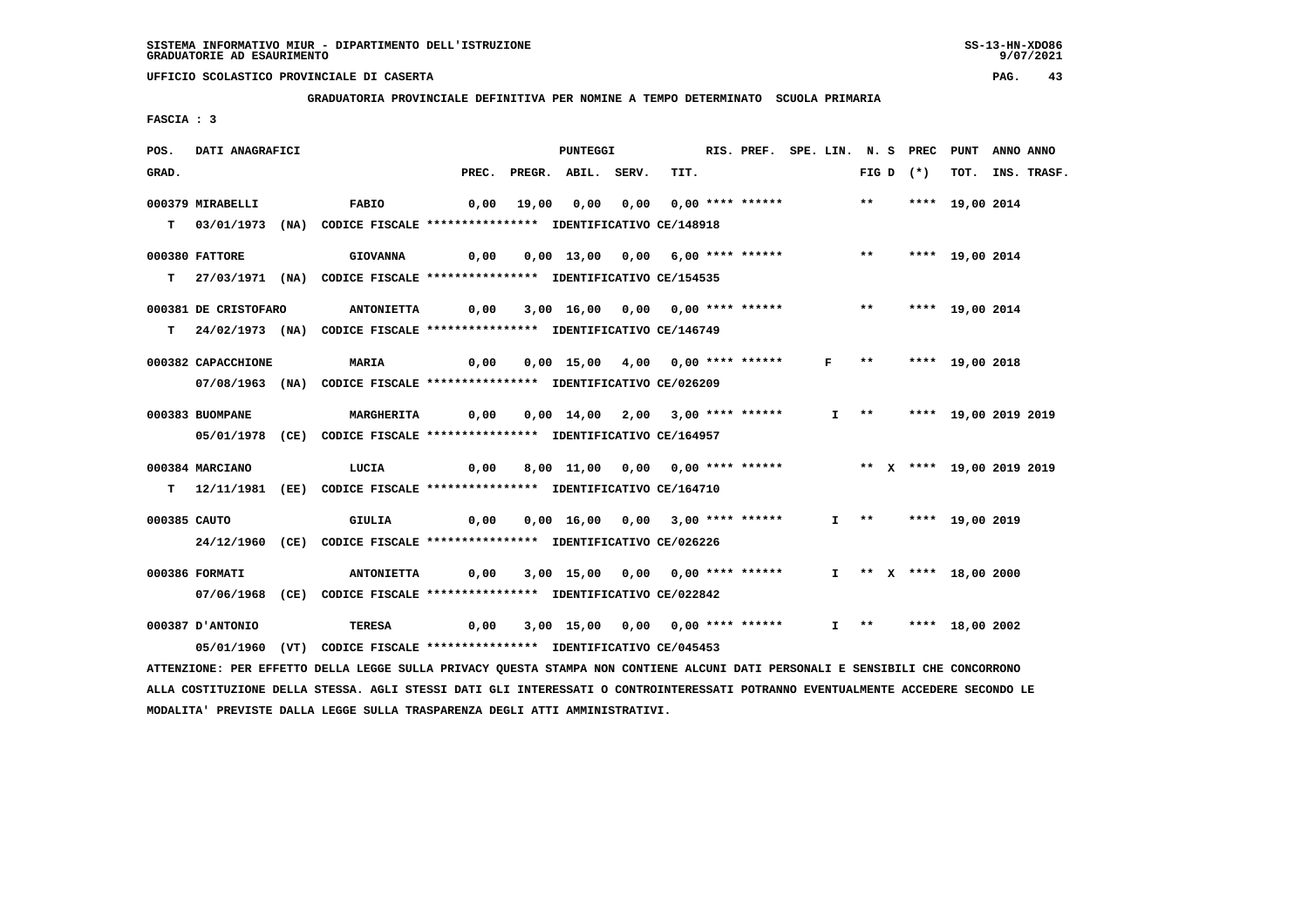**GRADUATORIA PROVINCIALE DEFINITIVA PER NOMINE A TEMPO DETERMINATO SCUOLA PRIMARIA**

 **FASCIA : 3**

| POS.         | DATI ANAGRAFICI  |                                                                                                                               |                                                                            | PUNTEGGI                                                   |      |  |  | RIS. PREF. SPE. LIN. N. S PREC PUNT |                 | ANNO ANNO |                  |
|--------------|------------------|-------------------------------------------------------------------------------------------------------------------------------|----------------------------------------------------------------------------|------------------------------------------------------------|------|--|--|-------------------------------------|-----------------|-----------|------------------|
| GRAD.        |                  |                                                                                                                               | PREC.                                                                      | PREGR. ABIL. SERV.                                         | TIT. |  |  | $FIGD (*)$                          |                 |           | TOT. INS. TRASF. |
| 000388 FURIO |                  | <b>EXECUTE ROSARIA</b>                                                                                                        |                                                                            | 0,00 3,00 15,00 0,00 0,00 **** ****** 1 ** **** 18,00 2002 |      |  |  |                                     |                 |           |                  |
|              |                  |                                                                                                                               |                                                                            |                                                            |      |  |  |                                     |                 |           |                  |
|              |                  | 08/02/1965 (CE) CODICE FISCALE *************** IDENTIFICATIVO CE/043241                                                       |                                                                            |                                                            |      |  |  |                                     |                 |           |                  |
|              | 000389 CORETTI   | <b>MARIANNA</b>                                                                                                               |                                                                            |                                                            |      |  |  |                                     |                 |           |                  |
|              |                  | 20/06/1966 (CE) CODICE FISCALE *************** IDENTIFICATIVO CE/056754                                                       |                                                                            |                                                            |      |  |  |                                     |                 |           |                  |
|              |                  |                                                                                                                               |                                                                            |                                                            |      |  |  |                                     |                 |           |                  |
|              | 000390 MARIANO   | <b>ELISABETTA</b>                                                                                                             | 0,00                                                                       | 3,00 15,00 0,00 0,00 **** ****** 1 ** **** 18,00 2007 2016 |      |  |  |                                     |                 |           |                  |
|              |                  | 22/10/1977 (AV) CODICE FISCALE *************** IDENTIFICATIVO CE/154754                                                       |                                                                            |                                                            |      |  |  |                                     |                 |           |                  |
|              | 000391 AGLIONE   |                                                                                                                               | ANTONELLA 0,00 3,00 15,00 0,00 0,00 **** ****** J I ** **** 18,00 2014     |                                                            |      |  |  |                                     |                 |           |                  |
|              |                  | 04/05/1973 (CE) CODICE FISCALE *************** IDENTIFICATIVO CE/044465                                                       |                                                                            |                                                            |      |  |  |                                     |                 |           |                  |
|              |                  |                                                                                                                               |                                                                            |                                                            |      |  |  |                                     |                 |           |                  |
|              | 000392 MARCUCCIO | ANNA                                                                                                                          | 0,00 18,00 0,00 0,00 0,00 **** ******     **  **** 18,00 2014              |                                                            |      |  |  |                                     |                 |           |                  |
|              |                  | T 03/03/1983 (CE) CODICE FISCALE **************** IDENTIFICATIVO CE/154287                                                    |                                                                            |                                                            |      |  |  |                                     |                 |           |                  |
|              |                  |                                                                                                                               |                                                                            |                                                            |      |  |  |                                     |                 |           |                  |
| 000393 NASTO |                  | <b>GIUSEPPA</b>                                                                                                               |                                                                            | 0,00 15,00 0,00 0,00 3,00 **** ****** *** **               |      |  |  |                                     | **** 18,00 2014 |           |                  |
|              |                  | T 31/08/1982 (CE) CODICE FISCALE *************** IDENTIFICATIVO CE/149486                                                     |                                                                            |                                                            |      |  |  |                                     |                 |           |                  |
|              | 000394 AIELLO    | <b>ANTONIETTA</b>                                                                                                             | 0,00 18,00 0,00 0,00 0,00 **** ******               **     **** 18,00 2014 |                                                            |      |  |  |                                     |                 |           |                  |
|              |                  | T 17/04/1978 (CE) CODICE FISCALE *************** IDENTIFICATIVO CE/150722                                                     |                                                                            |                                                            |      |  |  |                                     |                 |           |                  |
|              |                  |                                                                                                                               |                                                                            |                                                            |      |  |  |                                     |                 |           |                  |
|              | 000395 MATTIELLO | <b>MARIA</b>                                                                                                                  |                                                                            | 0,00 18,00 0,00 0,00 0,00 **** ****** *** **** 18,00 2014  |      |  |  |                                     |                 |           |                  |
|              |                  | T 16/09/1975 (CE) CODICE FISCALE *************** IDENTIFICATIVO CE/154364                                                     |                                                                            |                                                            |      |  |  |                                     |                 |           |                  |
|              |                  |                                                                                                                               |                                                                            |                                                            |      |  |  |                                     |                 |           |                  |
|              | 000396 DALTERIO  | CARMELINA        0,00  4,00 11,00  3,00  0,00 **** ******      **   **** 18,00 2014                                           |                                                                            |                                                            |      |  |  |                                     |                 |           |                  |
|              |                  | T 24/04/1960 (CE) CODICE FISCALE **************** IDENTIFICATIVO CE/154699                                                    |                                                                            |                                                            |      |  |  |                                     |                 |           |                  |
|              |                  | ATTENZIONE: PER EFFETTO DELLA LEGGE SULLA PRIVACY QUESTA STAMPA NON CONTIENE ALCUNI DATI PERSONALI E SENSIBILI CHE CONCORRONO |                                                                            |                                                            |      |  |  |                                     |                 |           |                  |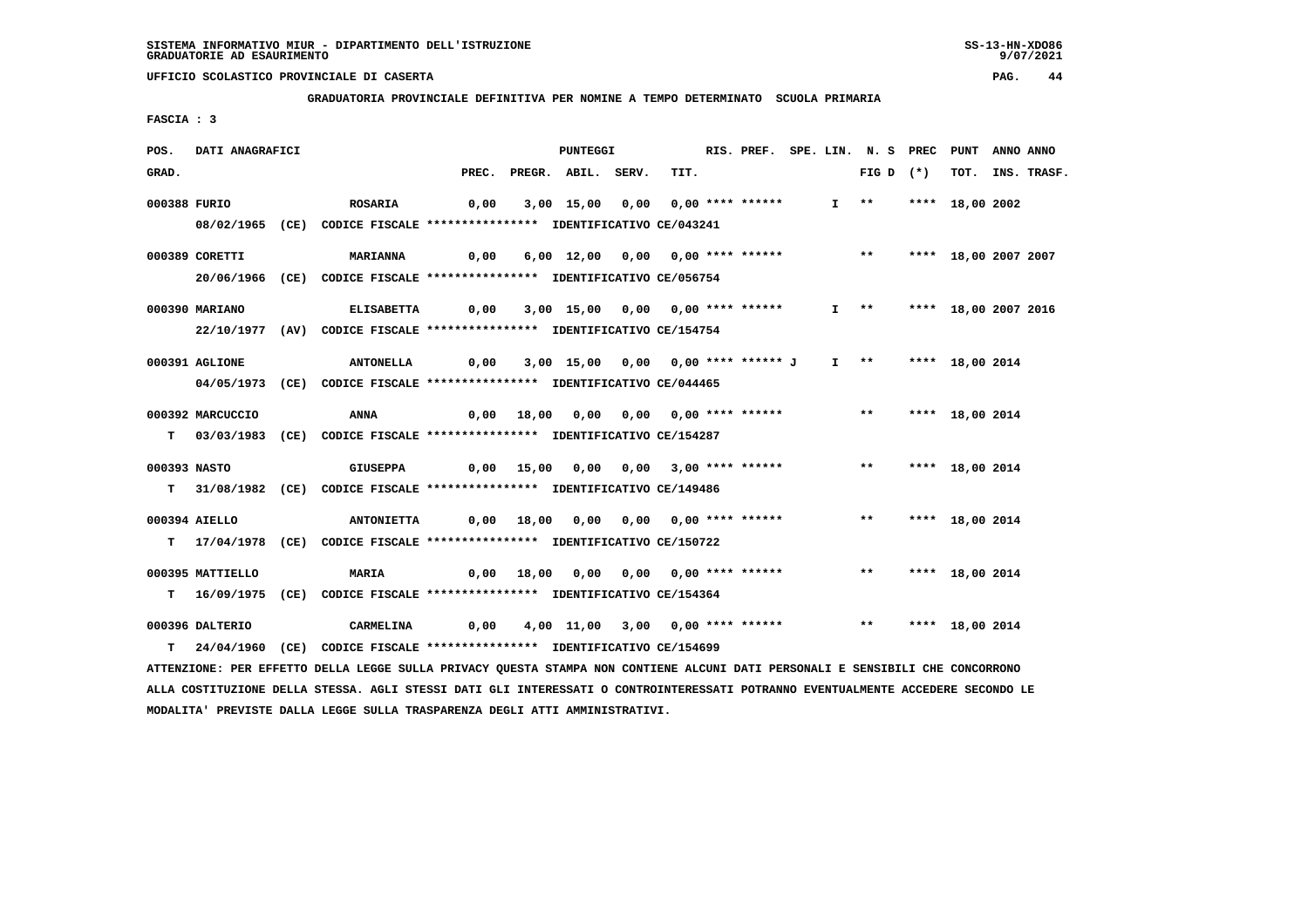**GRADUATORIA PROVINCIALE DEFINITIVA PER NOMINE A TEMPO DETERMINATO SCUOLA PRIMARIA**

 **FASCIA : 3**

| POS.        | DATI ANAGRAFICI  |                                                                                                                               |       | PUNTEGGI                                                                    |      | RIS. PREF. SPE. LIN. N. S PREC PUNT |  |                     |             |                             | ANNO ANNO |             |
|-------------|------------------|-------------------------------------------------------------------------------------------------------------------------------|-------|-----------------------------------------------------------------------------|------|-------------------------------------|--|---------------------|-------------|-----------------------------|-----------|-------------|
| GRAD.       |                  |                                                                                                                               | PREC. | PREGR. ABIL. SERV.                                                          | TIT. |                                     |  |                     | $FIG D (*)$ | тот.                        |           | INS. TRASF. |
|             | 000397 TOSELLI   | <b>ADRIANA</b>                                                                                                                | 0,00  | 0,00 15,00 0,00 3,00 **** ****** *** *** **** 18,00 2019 2007               |      |                                     |  |                     |             |                             |           |             |
|             |                  |                                                                                                                               |       |                                                                             |      |                                     |  |                     |             |                             |           |             |
|             |                  | 03/01/1979 (CE) CODICE FISCALE *************** IDENTIFICATIVO CE/057109                                                       |       |                                                                             |      |                                     |  |                     |             |                             |           |             |
|             | 000398 CECERE    | LUIGI                                                                                                                         | 0,00  | 12,00  0,00  0,00  6,00  ****  ******                                       |      |                                     |  |                     |             | I ** **** 18,00 2019 2019   |           |             |
|             |                  | T  10/11/1982 (NA) CODICE FISCALE **************** IDENTIFICATIVO CE/164963                                                   |       |                                                                             |      |                                     |  |                     |             |                             |           |             |
|             |                  |                                                                                                                               |       |                                                                             |      |                                     |  |                     |             |                             |           |             |
| 000399 PAPA |                  | <b>PASQUALINA</b>                                                                                                             | 0,00  | 3,00 15,00 0,00 0,00 **** ******                                            |      |                                     |  |                     |             | I ** X **** 18,00 2019 2019 |           |             |
|             |                  | 26/04/1976 (CE) CODICE FISCALE *************** IDENTIFICATIVO CE/164890                                                       |       |                                                                             |      |                                     |  |                     |             |                             |           |             |
|             |                  |                                                                                                                               |       |                                                                             |      |                                     |  |                     |             |                             |           |             |
|             | 000400 ARGANESE  | <b>ANGELINA</b>                                                                                                               | 0,00  | 0,00 15,00 0,00 3,00 **** ****** *** *** **** 18,00 2019 2019               |      |                                     |  |                     |             |                             |           |             |
|             |                  | 25/06/1966 (BN) CODICE FISCALE *************** IDENTIFICATIVO CE/164860                                                       |       |                                                                             |      |                                     |  |                     |             |                             |           |             |
|             |                  |                                                                                                                               |       |                                                                             |      |                                     |  |                     |             |                             |           |             |
|             | 000401 DI CAPRIO | <b>MARIA CARMELA</b>                                                                                                          |       | 0,00 15,00 0,00 0,00 3,00 **** ******           **     **** 18,00 2019 2019 |      |                                     |  |                     |             |                             |           |             |
|             |                  | T 29/10/1960 (CE) CODICE FISCALE *************** IDENTIFICATIVO CE/164868                                                     |       |                                                                             |      |                                     |  |                     |             |                             |           |             |
|             | 000402 PEZZELLA  | <b>STEFANO</b>                                                                                                                | 0,00  | 3,00 15,00 0,00 0,00 **** ******                                            |      |                                     |  | $I \longrightarrow$ |             | **** 18,00 2019 2019        |           |             |
|             |                  | 14/03/1976 (NA) CODICE FISCALE *************** IDENTIFICATIVO CE/164995                                                       |       |                                                                             |      |                                     |  |                     |             |                             |           |             |
|             |                  |                                                                                                                               |       |                                                                             |      |                                     |  |                     |             |                             |           |             |
|             | 000403 PARISI    | <b>ANTONELLA</b>                                                                                                              |       | 0,00 18,00 0,00 0,00 0,00 **** ****** *** **                                |      |                                     |  |                     |             | **** 18,00 2019 2019        |           |             |
|             |                  | T 17/01/1983 (CE) CODICE FISCALE *************** IDENTIFICATIVO CE/164919                                                     |       |                                                                             |      |                                     |  |                     |             |                             |           |             |
|             |                  |                                                                                                                               |       |                                                                             |      |                                     |  |                     |             |                             |           |             |
|             | 000404 RICCIARDI | GIUSEPPINA                                                                                                                    |       |                                                                             |      |                                     |  |                     |             |                             |           |             |
|             |                  | T 23/12/1977 (CE) CODICE FISCALE **************** IDENTIFICATIVO CE/164673                                                    |       |                                                                             |      |                                     |  |                     |             |                             |           |             |
|             | 000405 PELLINO   | MARIA GRAZIA 0,00 3,00 15,00 0,00 0,00 **** ****** J I ** ***** 18,00 2019                                                    |       |                                                                             |      |                                     |  |                     |             |                             |           |             |
|             |                  |                                                                                                                               |       |                                                                             |      |                                     |  |                     |             |                             |           |             |
|             |                  | 09/01/1977 (CE) CODICE FISCALE *************** IDENTIFICATIVO CE/021548                                                       |       |                                                                             |      |                                     |  |                     |             |                             |           |             |
|             |                  | ATTENZIONE: PER EFFETTO DELLA LEGGE SULLA PRIVACY QUESTA STAMPA NON CONTIENE ALCUNI DATI PERSONALI E SENSIBILI CHE CONCORRONO |       |                                                                             |      |                                     |  |                     |             |                             |           |             |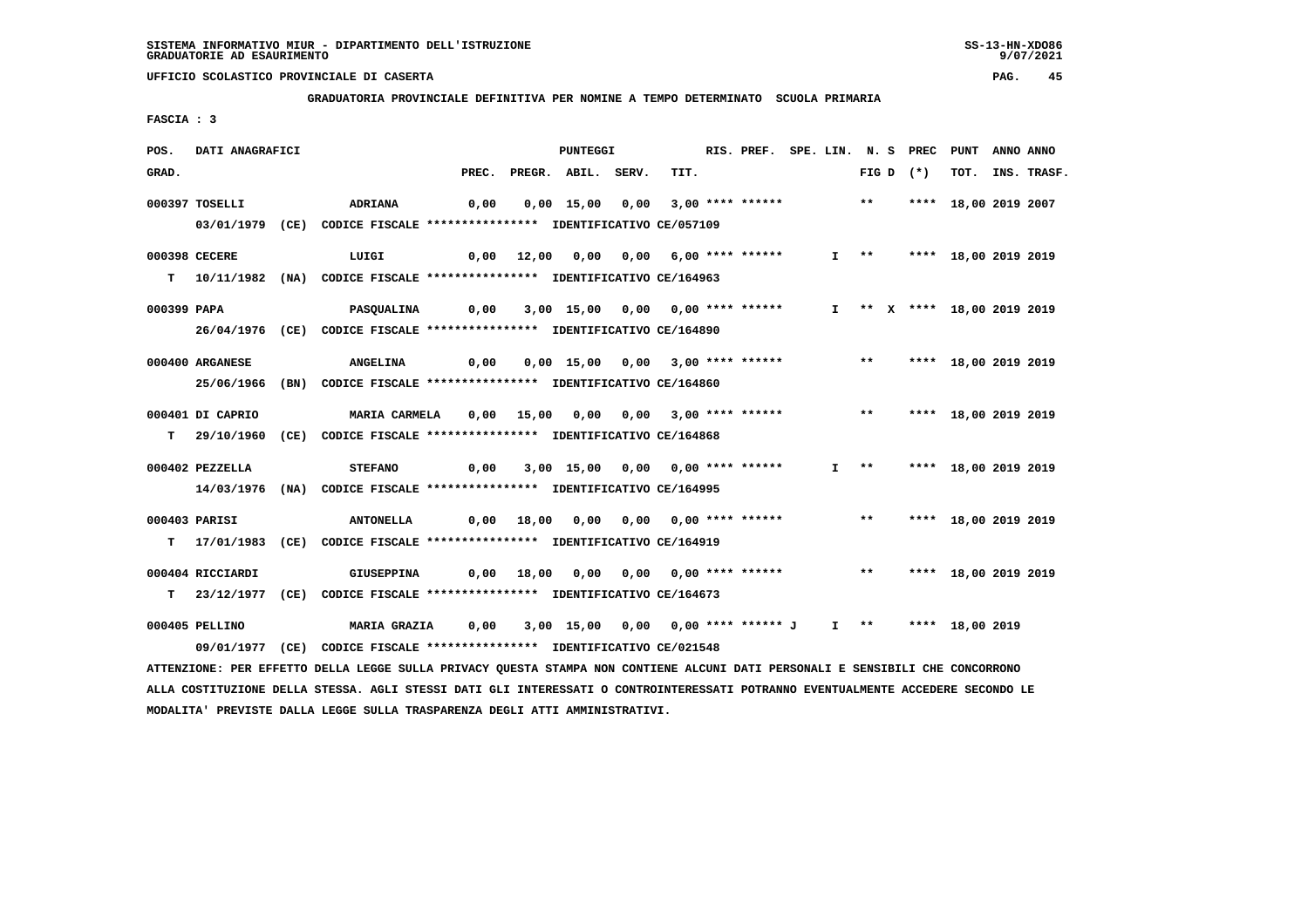**GRADUATORIA PROVINCIALE DEFINITIVA PER NOMINE A TEMPO DETERMINATO SCUOLA PRIMARIA**

 **FASCIA : 3**

| POS.  | DATI ANAGRAFICI    |                                                                                                                               |      | PUNTEGGI                                                      |      | RIS. PREF. SPE. LIN. N. S PREC PUNT |  |  |             |                      | ANNO ANNO |                  |
|-------|--------------------|-------------------------------------------------------------------------------------------------------------------------------|------|---------------------------------------------------------------|------|-------------------------------------|--|--|-------------|----------------------|-----------|------------------|
| GRAD. |                    |                                                                                                                               |      | PREC. PREGR. ABIL. SERV.                                      | TIT. |                                     |  |  | FIG D $(*)$ |                      |           | TOT. INS. TRASF. |
|       | 000406 DI VIRGILIO | <b>ELENA</b>                                                                                                                  | 0,00 |                                                               |      |                                     |  |  |             |                      |           |                  |
|       |                    |                                                                                                                               |      |                                                               |      |                                     |  |  |             |                      |           |                  |
|       |                    | 10/08/1959 (CE) CODICE FISCALE *************** IDENTIFICATIVO CE/025517                                                       |      |                                                               |      |                                     |  |  |             |                      |           |                  |
|       | 000407 BASILE      | <b>LUCIANA</b>                                                                                                                | 0,00 | 5,00 13,00 0,00 0,00 **** ****** *** **                       |      |                                     |  |  |             | **** 18,00 2019      |           |                  |
|       |                    | 21/05/1967 (NA) CODICE FISCALE *************** IDENTIFICATIVO CE/022985                                                       |      |                                                               |      |                                     |  |  |             |                      |           |                  |
|       |                    |                                                                                                                               |      |                                                               |      |                                     |  |  |             |                      |           |                  |
|       | 000408 VENDITTI    | CAROLINA                                                                                                                      | 0,00 | 3,00 15,00 0,00 0,00 **** ****** J ** **** 18,00 2019         |      |                                     |  |  |             |                      |           |                  |
|       |                    | 22/08/1974 (NA) CODICE FISCALE *************** IDENTIFICATIVO CE/048783                                                       |      |                                                               |      |                                     |  |  |             |                      |           |                  |
|       |                    |                                                                                                                               |      |                                                               |      |                                     |  |  |             |                      |           |                  |
|       | 000409 VENTRIGLIA  | ALESSANDRA                                                                                                                    |      | $0,00$ $3,00$ $15,00$ $0,00$ $0,00$ $***$ **** ******         |      |                                     |  |  |             | I ** **** 18,00 2019 |           |                  |
|       |                    | 09/11/1962 (CE) CODICE FISCALE *************** IDENTIFICATIVO CE/044295                                                       |      |                                                               |      |                                     |  |  |             |                      |           |                  |
|       |                    |                                                                                                                               |      |                                                               |      |                                     |  |  |             |                      |           |                  |
|       | 000410 VESSELLA    | MARIALUISA                                                                                                                    | 0,00 | 0,00 16,00 2,00 0,00 **** ******                              |      |                                     |  |  |             | I ** **** 18,00 2019 |           |                  |
|       |                    | 10/11/1959 (CE) CODICE FISCALE *************** IDENTIFICATIVO CE/045530                                                       |      |                                                               |      |                                     |  |  |             |                      |           |                  |
|       |                    |                                                                                                                               |      |                                                               |      |                                     |  |  |             |                      |           |                  |
|       | 000411 DELLA CORTE | <b>GEMMA</b>                                                                                                                  | 0,00 | 3,00 14,00 0,00 0,00 **** ****** *** *** **** 17,00 2000      |      |                                     |  |  |             |                      |           |                  |
|       |                    | 25/12/1972 (CE) CODICE FISCALE *************** IDENTIFICATIVO CE/024953                                                       |      |                                                               |      |                                     |  |  |             |                      |           |                  |
|       | 000412 VALENTINO   | <b>MARILENA</b>                                                                                                               |      | 0,00 6,00 11,00 0,00 0,00 **** ****** *** *** **** 17,00 2002 |      |                                     |  |  |             |                      |           |                  |
|       |                    |                                                                                                                               |      |                                                               |      |                                     |  |  |             |                      |           |                  |
|       |                    | 20/10/1971 (CE) CODICE FISCALE *************** IDENTIFICATIVO CE/042619                                                       |      |                                                               |      |                                     |  |  |             |                      |           |                  |
|       | 000413 FABOZZO     | ANNA                                                                                                                          | 0,00 | 0,00 14,00 0,00 3,00 **** ****** *** *** **** 17,00 2003      |      |                                     |  |  |             |                      |           |                  |
|       |                    | T 06/09/1979 (CE) CODICE FISCALE **************** IDENTIFICATIVO CE/164815                                                    |      |                                                               |      |                                     |  |  |             |                      |           |                  |
|       |                    |                                                                                                                               |      |                                                               |      |                                     |  |  |             |                      |           |                  |
|       | 000414 MATTEI      | <b>FILOMENA</b>                                                                                                               | 0,00 | 0,00 15,00 2,00 0,00 **** ****** *** *** **** 17,00 2014 2007 |      |                                     |  |  |             |                      |           |                  |
|       |                    | 08/01/1972 (CE) CODICE FISCALE *************** IDENTIFICATIVO CE/057537                                                       |      |                                                               |      |                                     |  |  |             |                      |           |                  |
|       |                    | ATTENZIONE: PER EFFETTO DELLA LEGGE SULLA PRIVACY QUESTA STAMPA NON CONTIENE ALCUNI DATI PERSONALI E SENSIBILI CHE CONCORRONO |      |                                                               |      |                                     |  |  |             |                      |           |                  |
|       |                    |                                                                                                                               |      |                                                               |      |                                     |  |  |             |                      |           |                  |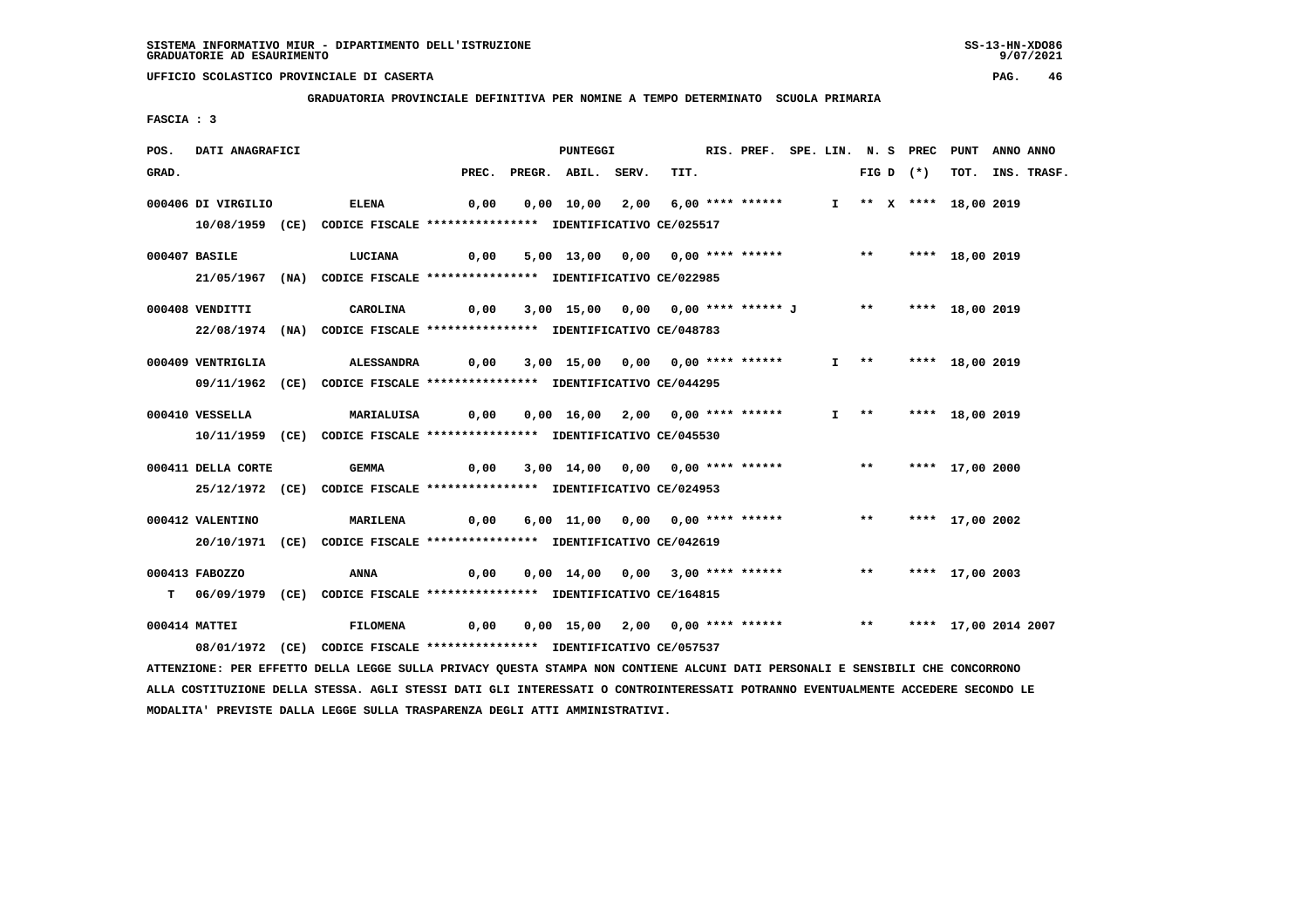**GRADUATORIA PROVINCIALE DEFINITIVA PER NOMINE A TEMPO DETERMINATO SCUOLA PRIMARIA**

 **FASCIA : 3**

| POS.  | DATI ANAGRAFICI     |                                                                            |                                                                                                                               |       | PUNTEGGI                                             |                            | RIS. PREF. SPE. LIN. N. S PREC PUNT |  |                       |                      | ANNO ANNO |             |
|-------|---------------------|----------------------------------------------------------------------------|-------------------------------------------------------------------------------------------------------------------------------|-------|------------------------------------------------------|----------------------------|-------------------------------------|--|-----------------------|----------------------|-----------|-------------|
| GRAD. |                     |                                                                            | PREC.                                                                                                                         |       | PREGR. ABIL. SERV.                                   | TIT.                       |                                     |  | $FIG D (*)$           | тот.                 |           | INS. TRASF. |
|       | 000415 NIOLA        | CARLA                                                                      | 0,00                                                                                                                          | 15,00 |                                                      | 0,00 2,00 0,00 **** ****** |                                     |  | $***$                 | **** 17,00 2014      |           |             |
|       |                     |                                                                            |                                                                                                                               |       |                                                      |                            |                                     |  |                       |                      |           |             |
| т     |                     | 10/04/1981 (NA) CODICE FISCALE *************** IDENTIFICATIVO CE/150884    |                                                                                                                               |       |                                                      |                            |                                     |  |                       |                      |           |             |
|       | 000416 FERRARA      | <b>ENZA</b>                                                                |                                                                                                                               |       | $0,00$ 11,00 0,00 0,00 6,00 **** ******              |                            |                                     |  | $***$                 | **** 17,00 2014      |           |             |
|       |                     | T 11/06/1974 (NA) CODICE FISCALE *************** IDENTIFICATIVO CE/164460  |                                                                                                                               |       |                                                      |                            |                                     |  |                       |                      |           |             |
|       | 000417 MEZZACAPO    | <b>STEFANIA</b>                                                            |                                                                                                                               |       | $0,00$ $14,00$ $0,00$ $0,00$ $3,00$ $***$ **** ***** |                            |                                     |  |                       | ** **** 17,00 2014   |           |             |
|       |                     |                                                                            |                                                                                                                               |       |                                                      |                            |                                     |  |                       |                      |           |             |
|       |                     | T 11/07/1981 (CE) CODICE FISCALE **************** IDENTIFICATIVO CE/151879 |                                                                                                                               |       |                                                      |                            |                                     |  |                       |                      |           |             |
|       | 000418 DE CANDITIIS | <b>PAOLA</b>                                                               | 0,00                                                                                                                          |       | 3,00 11,00 0,00 3,00 **** ****** J                   |                            |                                     |  | $***$                 | **** 17,00 2014      |           |             |
|       |                     | T 01/04/1974 (CE) CODICE FISCALE **************** IDENTIFICATIVO CE/154691 |                                                                                                                               |       |                                                      |                            |                                     |  |                       |                      |           |             |
|       |                     |                                                                            |                                                                                                                               |       |                                                      |                            |                                     |  |                       |                      |           |             |
|       | 000419 MARCANTONIO  | <b>ENNIO</b>                                                               |                                                                                                                               |       | $0,00$ 17,00 0,00 0,00 0,00 **** ******              |                            |                                     |  | $***$                 | **** 17,00 2014      |           |             |
|       |                     | T 26/02/1972 (IS) CODICE FISCALE **************** IDENTIFICATIVO CE/148267 |                                                                                                                               |       |                                                      |                            |                                     |  |                       |                      |           |             |
|       | 000420 GUIDA        | <b>ENRICO</b>                                                              |                                                                                                                               |       | 0,00 17,00 0,00 0,00 0,00 **** ******                |                            |                                     |  | $\star\star$          | **** 17,00 2014      |           |             |
|       |                     |                                                                            |                                                                                                                               |       |                                                      |                            |                                     |  |                       |                      |           |             |
|       |                     | T 18/04/1969 (CE) CODICE FISCALE **************** IDENTIFICATIVO CE/151247 |                                                                                                                               |       |                                                      |                            |                                     |  |                       |                      |           |             |
|       | 000421 COSTAGLIOLA  | <b>MARIA</b>                                                               | 0,00                                                                                                                          |       | 2,00 15,00 0,00 0,00 **** ******                     |                            |                                     |  | $I \quad * \quad$     | **** 17,00 2019 2007 |           |             |
|       |                     | 26/07/1969 (NA) CODICE FISCALE *************** IDENTIFICATIVO CE/056874    |                                                                                                                               |       |                                                      |                            |                                     |  |                       |                      |           |             |
|       |                     |                                                                            |                                                                                                                               |       |                                                      |                            |                                     |  |                       |                      |           |             |
|       | 000422 ANZALONE     | <b>STEFANIA</b>                                                            | 0,00                                                                                                                          |       | 3,00 14,00 0,00 0,00 **** ******                     |                            |                                     |  | $I \rightarrow \star$ | **** 17,00 2019 2007 |           |             |
|       |                     | 08/06/1973 (NA) CODICE FISCALE **************** IDENTIFICATIVO CE/057481   |                                                                                                                               |       |                                                      |                            |                                     |  |                       |                      |           |             |
|       | 000423 FINELLI      | <b>NICOLETTA</b>                                                           | 0,00                                                                                                                          |       | 3,00 14,00 0,00 0,00 **** ******                     |                            |                                     |  | $\star \star$         | **** 17,00 2019 2007 |           |             |
|       |                     | 09/02/1975 (CE) CODICE FISCALE *************** IDENTIFICATIVO CE/056637    |                                                                                                                               |       |                                                      |                            |                                     |  |                       |                      |           |             |
|       |                     |                                                                            |                                                                                                                               |       |                                                      |                            |                                     |  |                       |                      |           |             |
|       |                     |                                                                            | ATTENZIONE: PER EFFETTO DELLA LEGGE SULLA PRIVACY QUESTA STAMPA NON CONTIENE ALCUNI DATI PERSONALI E SENSIBILI CHE CONCORRONO |       |                                                      |                            |                                     |  |                       |                      |           |             |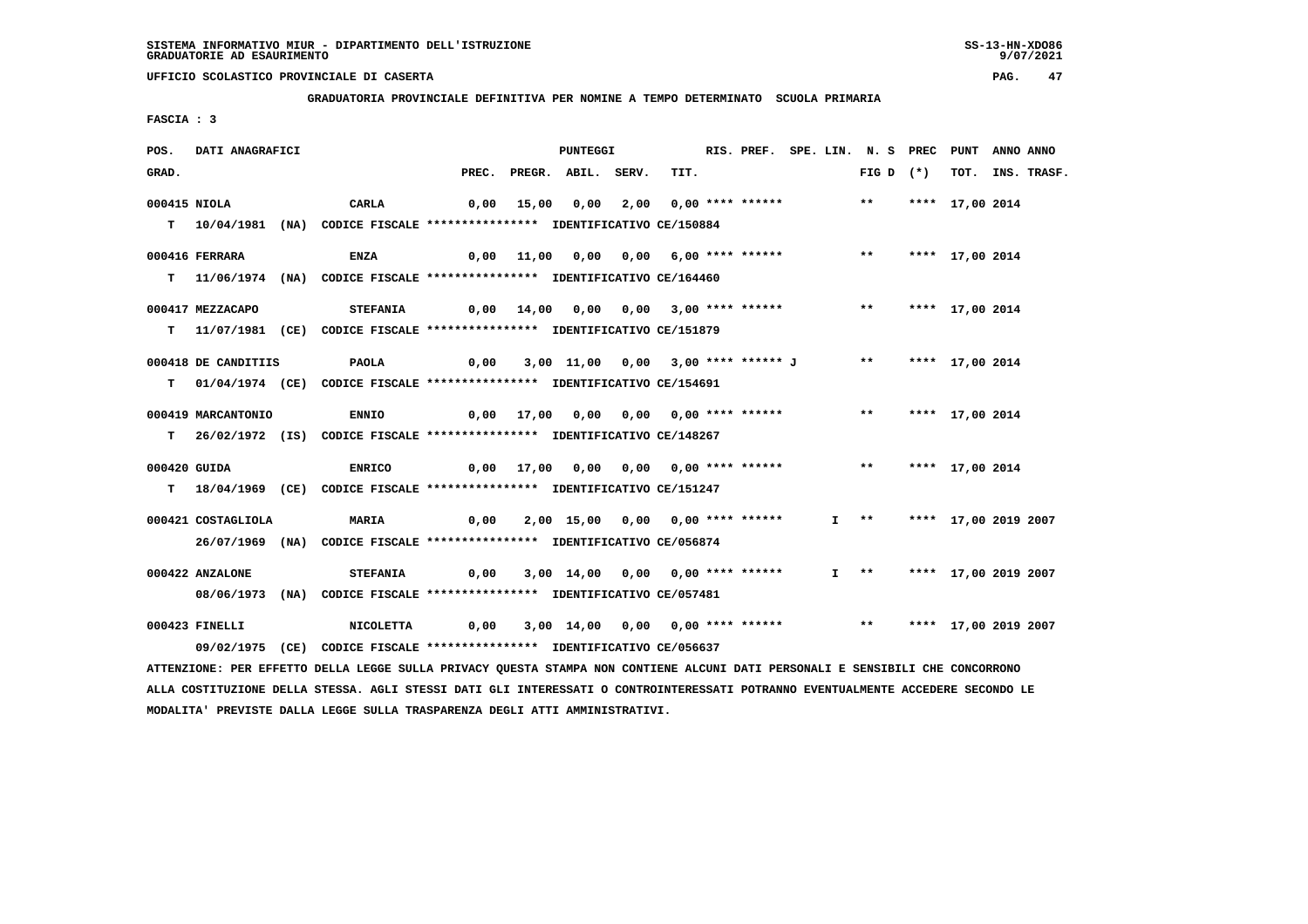**GRADUATORIA PROVINCIALE DEFINITIVA PER NOMINE A TEMPO DETERMINATO SCUOLA PRIMARIA**

 **FASCIA : 3**

| POS.         | DATI ANAGRAFICI  |                                                                                                                               |                                       | PUNTEGGI                                                                    |      | RIS. PREF. SPE. LIN. N. S PREC PUNT |  |       |                           |                      | ANNO ANNO |                  |
|--------------|------------------|-------------------------------------------------------------------------------------------------------------------------------|---------------------------------------|-----------------------------------------------------------------------------|------|-------------------------------------|--|-------|---------------------------|----------------------|-----------|------------------|
| GRAD.        |                  |                                                                                                                               | PREC.                                 | PREGR. ABIL. SERV.                                                          | TIT. |                                     |  |       | FIG D $(*)$               |                      |           | TOT. INS. TRASF. |
|              | 000424 FRANCO    | <b>ANNALISE</b>                                                                                                               | 0,00                                  | 17,00 0,00 0,00 0,00 **** ****** ** **                                      |      |                                     |  |       |                           | **** 17,00 2019 2019 |           |                  |
|              |                  |                                                                                                                               |                                       |                                                                             |      |                                     |  |       |                           |                      |           |                  |
|              |                  | T 20/02/1977 (PA) CODICE FISCALE *************** IDENTIFICATIVO CE/164763                                                     |                                       |                                                                             |      |                                     |  |       |                           |                      |           |                  |
|              | 000425 ERBINO    | LUCIA                                                                                                                         | 0,00                                  |                                                                             |      |                                     |  |       |                           |                      |           |                  |
|              |                  | T 26/10/1971 (EE) CODICE FISCALE *************** IDENTIFICATIVO CE/164970                                                     |                                       |                                                                             |      |                                     |  |       |                           |                      |           |                  |
|              |                  |                                                                                                                               |                                       |                                                                             |      |                                     |  |       |                           |                      |           |                  |
|              | 000426 SGAMBATO  | LUISA                                                                                                                         |                                       |                                                                             |      |                                     |  |       |                           |                      |           |                  |
|              |                  | 30/01/1983 (CE) CODICE FISCALE *************** IDENTIFICATIVO CE/164769                                                       |                                       |                                                                             |      |                                     |  |       |                           |                      |           |                  |
|              |                  |                                                                                                                               |                                       |                                                                             |      |                                     |  |       |                           |                      |           |                  |
|              | 000427 LOMBARDO  | ORSOLINA                                                                                                                      |                                       | 0,00 11,00 0,00 6,00 0,00 **** ******                                       |      |                                     |  |       | ** X **** 17,00 2019 2019 |                      |           |                  |
|              |                  | T 25/10/1970 (CE) CODICE FISCALE *************** IDENTIFICATIVO CE/164933                                                     |                                       |                                                                             |      |                                     |  |       |                           |                      |           |                  |
|              |                  |                                                                                                                               |                                       |                                                                             |      |                                     |  |       |                           |                      |           |                  |
|              | 000428 GLORIA    | TERESA                                                                                                                        |                                       | 0,00 17,00 0,00 0,00 0,00 **** ******           **     **** 17,00 2019 2019 |      |                                     |  |       |                           |                      |           |                  |
|              |                  | T 23/02/1984 (NA) CODICE FISCALE **************** IDENTIFICATIVO CE/164821                                                    |                                       |                                                                             |      |                                     |  |       |                           |                      |           |                  |
|              | 000429 FORTUNATO | <b>MARIA ANNA</b>                                                                                                             | 0,00 17,00 0,00 0,00 0,00 **** ****** |                                                                             |      |                                     |  | $***$ |                           | **** 17,00 2019 2019 |           |                  |
|              |                  | T 16/05/1983 (CE) CODICE FISCALE **************** IDENTIFICATIVO CE/164761                                                    |                                       |                                                                             |      |                                     |  |       |                           |                      |           |                  |
|              |                  |                                                                                                                               |                                       |                                                                             |      |                                     |  |       |                           |                      |           |                  |
| 000430 GALLO |                  | <b>MARIANNA</b>                                                                                                               | 0,00                                  | 6,00 11,00 0,00 0,00 **** ****** *** **                                     |      |                                     |  |       |                           | **** 17,00 2019 2019 |           |                  |
|              |                  | T 02/04/1974 (NA) CODICE FISCALE *************** IDENTIFICATIVO CE/164789                                                     |                                       |                                                                             |      |                                     |  |       |                           |                      |           |                  |
|              |                  |                                                                                                                               |                                       |                                                                             |      |                                     |  |       |                           |                      |           |                  |
| 000431 CONTI |                  | <b>ANTONELLA</b>                                                                                                              | 0,00                                  | 0,00 11,00 0,00 6,00 **** ******                                            |      |                                     |  |       | ** **** 17,00 2019 2019   |                      |           |                  |
|              |                  | 06/11/1970 (CE) CODICE FISCALE *************** IDENTIFICATIVO CE/164856                                                       |                                       |                                                                             |      |                                     |  |       |                           |                      |           |                  |
|              |                  |                                                                                                                               |                                       |                                                                             |      |                                     |  |       |                           |                      |           |                  |
|              | 000432 CERALDI   | <b>ANGELA</b>                                                                                                                 | 0,00                                  | 0,00 15,00 2,00 0,00 **** ****** *** *** **** 17,00 2019                    |      |                                     |  |       |                           |                      |           |                  |
|              | 25/03/1968 (EE)  | CODICE FISCALE **************** IDENTIFICATIVO CE/056369                                                                      |                                       |                                                                             |      |                                     |  |       |                           |                      |           |                  |
|              |                  | ATTENZIONE: PER EFFETTO DELLA LEGGE SULLA PRIVACY QUESTA STAMPA NON CONTIENE ALCUNI DATI PERSONALI E SENSIBILI CHE CONCORRONO |                                       |                                                                             |      |                                     |  |       |                           |                      |           |                  |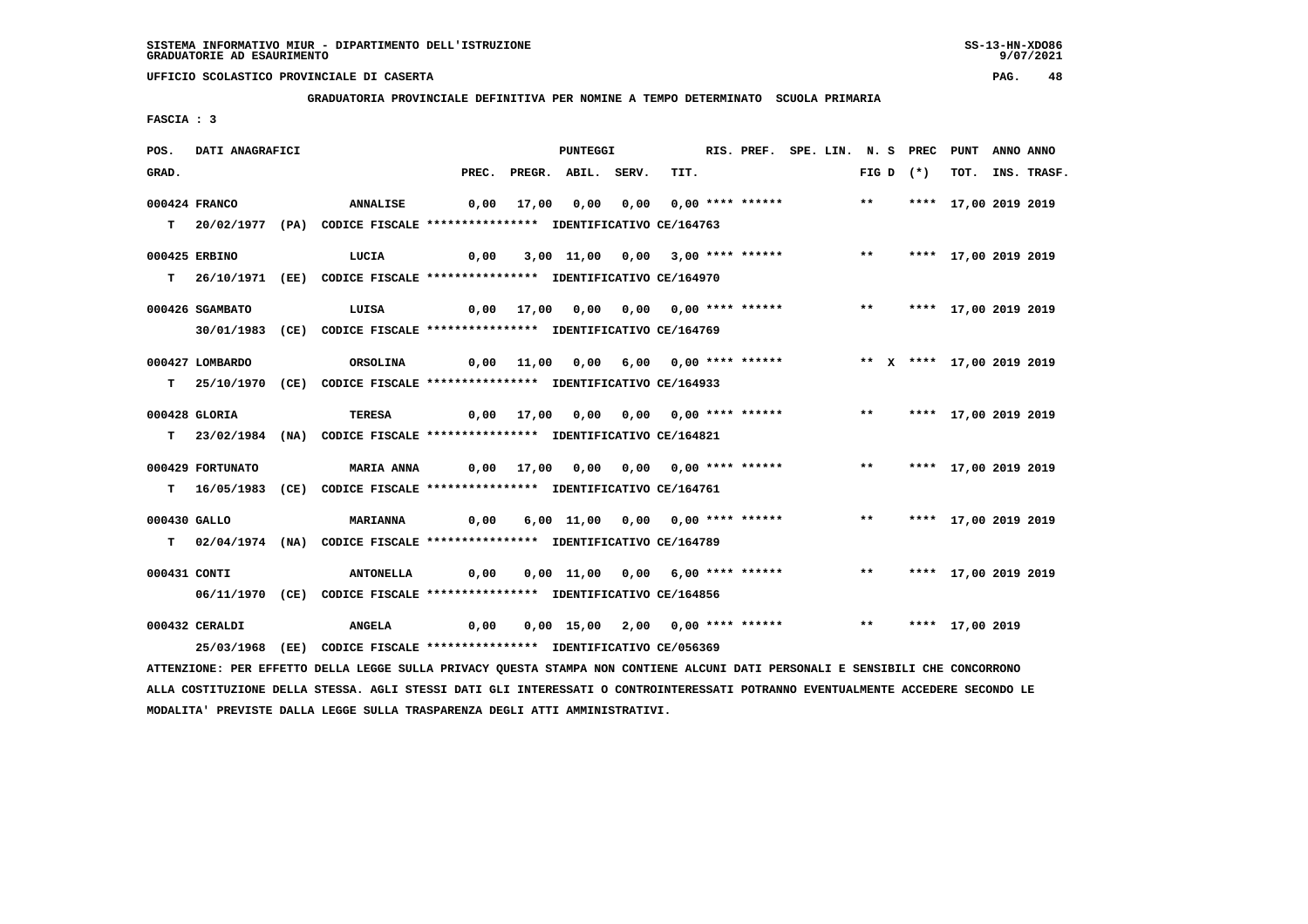**GRADUATORIA PROVINCIALE DEFINITIVA PER NOMINE A TEMPO DETERMINATO SCUOLA PRIMARIA**

 **FASCIA : 3**

| POS.  | DATI ANAGRAFICI    |                                                                                                                               |       | <b>PUNTEGGI</b>                                                            |  | RIS. PREF. SPE. LIN. N. S PREC PUNT ANNO ANNO |  |             |  |                  |
|-------|--------------------|-------------------------------------------------------------------------------------------------------------------------------|-------|----------------------------------------------------------------------------|--|-----------------------------------------------|--|-------------|--|------------------|
| GRAD. |                    |                                                                                                                               | PREC. | PREGR. ABIL. SERV.                                                         |  | TIT.                                          |  | FIG D $(*)$ |  | TOT. INS. TRASF. |
|       | 000433 SANTILLO    | <b>TERESA</b>                                                                                                                 | 0,00  | 0,00 15,00 2,00 0,00 **** ******             **     **** 17,00 2019        |  |                                               |  |             |  |                  |
|       |                    | 14/10/1964 (CE) CODICE FISCALE *************** IDENTIFICATIVO CE/021244                                                       |       |                                                                            |  |                                               |  |             |  |                  |
|       |                    |                                                                                                                               |       |                                                                            |  |                                               |  |             |  |                  |
|       | 000434 ANASTASIO   |                                                                                                                               |       |                                                                            |  |                                               |  |             |  |                  |
|       |                    | 10/11/1961 (CE) CODICE FISCALE *************** IDENTIFICATIVO CE/021022                                                       |       |                                                                            |  |                                               |  |             |  |                  |
|       | 000435 PACELLI     | <b>MARIA CRISTIN 0,00</b>                                                                                                     |       | 0,00 17,00 0,00 0,00 **** ****** F ** **** 17,00 2019                      |  |                                               |  |             |  |                  |
|       |                    | 19/05/1972 (CE) CODICE FISCALE *************** IDENTIFICATIVO CE/025658                                                       |       |                                                                            |  |                                               |  |             |  |                  |
|       | 000436 PIGNATARO   | BRIGIDA                                                                                                                       |       | 0,00 3,00 14,00 0,00 0,00 **** ******               **     **** 17,00 2019 |  |                                               |  |             |  |                  |
|       |                    |                                                                                                                               |       |                                                                            |  |                                               |  |             |  |                  |
|       |                    | 03/11/1961 (CE) CODICE FISCALE *************** IDENTIFICATIVO CE/020096                                                       |       |                                                                            |  |                                               |  |             |  |                  |
|       | 000437 CAMMISA     | <b>MARIA</b>                                                                                                                  |       | 0,00 0,00 16,00 0,00 0,00 **** ****** *** **** 16,00 2014                  |  |                                               |  |             |  |                  |
|       |                    | T 13/02/1980 (NA) CODICE FISCALE **************** IDENTIFICATIVO CE/056299                                                    |       |                                                                            |  |                                               |  |             |  |                  |
|       |                    |                                                                                                                               |       |                                                                            |  |                                               |  |             |  |                  |
|       | 000438 IANNICIELLO |                                                                                                                               |       |                                                                            |  |                                               |  |             |  |                  |
|       |                    | T 09/12/1970 (NA) CODICE FISCALE *************** IDENTIFICATIVO CE/151873                                                     |       |                                                                            |  |                                               |  |             |  |                  |
|       | 000439 PAGANO      | <b>EUGENIA</b>                                                                                                                |       | 0,00 16,00 0,00 0,00 0,00 **** ******               ** *   **** 16,00 2014 |  |                                               |  |             |  |                  |
|       |                    | T 04/05/1980 (CE) CODICE FISCALE **************** IDENTIFICATIVO CE/150021                                                    |       |                                                                            |  |                                               |  |             |  |                  |
|       |                    |                                                                                                                               |       |                                                                            |  |                                               |  |             |  |                  |
|       | 000440 IANNIELLO   | <b>AGNESE RITA</b>                                                                                                            |       | 0,00  0,00  16,00  0,00  0,00  ****  ****** J  I  **  ****  16,00  2014    |  |                                               |  |             |  |                  |
|       |                    | 02/06/1979 (CE) CODICE FISCALE *************** IDENTIFICATIVO CE/048073                                                       |       |                                                                            |  |                                               |  |             |  |                  |
|       | 000441 VALERIANI   | MARIA GIUSEPP 0,00 0,00 11,00 2,00 3,00 **** ****** K *** **** 16,00 2014                                                     |       |                                                                            |  |                                               |  |             |  |                  |
|       |                    | T 12/02/1968 (EE) CODICE FISCALE **************** IDENTIFICATIVO CE/146595                                                    |       |                                                                            |  |                                               |  |             |  |                  |
|       |                    | ATTENZIONE: PER EFFETTO DELLA LEGGE SULLA PRIVACY QUESTA STAMPA NON CONTIENE ALCUNI DATI PERSONALI E SENSIBILI CHE CONCORRONO |       |                                                                            |  |                                               |  |             |  |                  |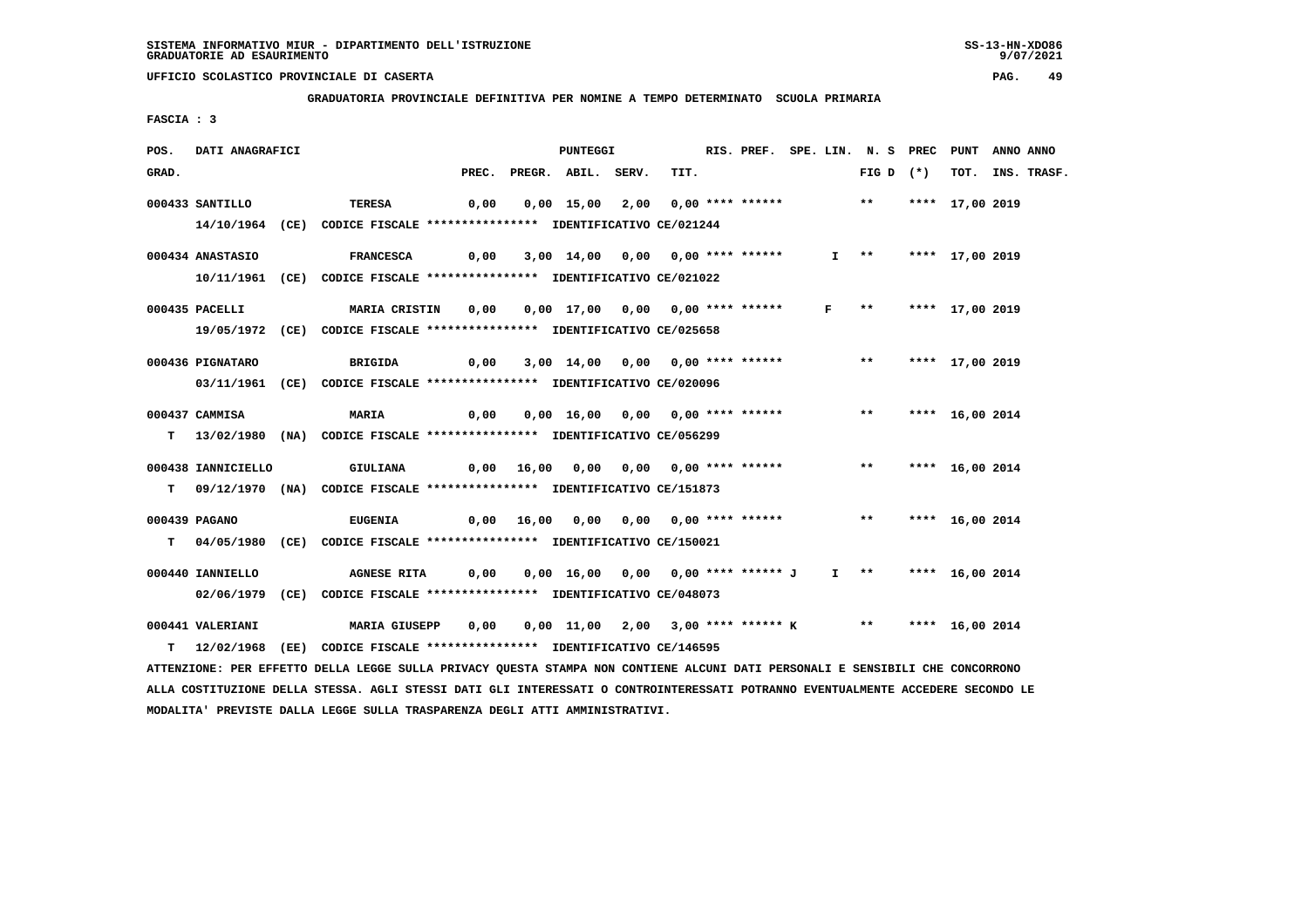**GRADUATORIA PROVINCIALE DEFINITIVA PER NOMINE A TEMPO DETERMINATO SCUOLA PRIMARIA**

 **FASCIA : 3**

| POS.  | DATI ANAGRAFICI    |                                                                                                                               |       | PUNTEGGI                                |      | RIS. PREF. SPE. LIN. N. S PREC |   |                       |             | PUNT                      | ANNO ANNO        |
|-------|--------------------|-------------------------------------------------------------------------------------------------------------------------------|-------|-----------------------------------------|------|--------------------------------|---|-----------------------|-------------|---------------------------|------------------|
| GRAD. |                    |                                                                                                                               | PREC. | PREGR. ABIL. SERV.                      | TIT. |                                |   |                       | FIG D $(*)$ |                           | TOT. INS. TRASF. |
|       | 000442 DESANTIS    | <b>EMILIA</b>                                                                                                                 |       | 0,00 12,00 0,00 4,00 0,00 **** ******   |      |                                |   | $***$                 |             | **** 16,00 2014           |                  |
|       |                    |                                                                                                                               |       |                                         |      |                                |   |                       |             |                           |                  |
|       |                    | T 23/06/1967 (CE) CODICE FISCALE **************** IDENTIFICATIVO CE/148568                                                    |       |                                         |      |                                |   |                       |             |                           |                  |
|       | 000443 CAPUANO     | GIUSEPPE                                                                                                                      | 0,00  | 0,00 16,00 0,00 0,00 **** ******        |      |                                |   | $\star \star$         |             | **** 16,00 2019 2019      |                  |
|       |                    | 10/07/1956 (GE) CODICE FISCALE *************** IDENTIFICATIVO CE/164690                                                       |       |                                         |      |                                |   |                       |             |                           |                  |
|       |                    |                                                                                                                               |       |                                         |      |                                |   |                       |             |                           |                  |
|       | 000444 VERDICCHIO  | VALERIA                                                                                                                       | 0,00  | 0,00 16,00 0,00 0,00 **** ******        |      |                                |   | $F \rightarrow \star$ |             | **** 16,00 2019           |                  |
|       |                    | 07/01/1977 (CE) CODICE FISCALE *************** IDENTIFICATIVO CE/045040                                                       |       |                                         |      |                                |   |                       |             |                           |                  |
|       | 000445 GRIECO      | KATIA                                                                                                                         | 0,00  | 0,00 16,00 0,00 0,00 **** ******        |      |                                |   |                       |             | I ** **** 16,00 2019      |                  |
|       |                    | 02/12/1978 (MI) CODICE FISCALE *************** IDENTIFICATIVO CE/044138                                                       |       |                                         |      |                                |   |                       |             |                           |                  |
|       |                    |                                                                                                                               |       |                                         |      |                                |   |                       |             |                           |                  |
|       | 000446 MASTROIANNI | <b>MADDALENA</b>                                                                                                              | 0,00  | 0,00 15,00 0,00 0,00 **** ******        |      |                                |   | $***$                 |             | **** 15,00 2000           |                  |
|       |                    | 20/01/1961 (CE) CODICE FISCALE *************** IDENTIFICATIVO CE/027155                                                       |       |                                         |      |                                |   |                       |             |                           |                  |
|       | 000447 ROSANO      | <b>MANUELA</b>                                                                                                                | 0,00  | 0,00 15,00 0,00 0,00 **** ******        |      |                                |   | $I \rightarrow \star$ |             | **** 15,00 2003 2003      |                  |
|       |                    | 24/06/1978 (NA) CODICE FISCALE *************** IDENTIFICATIVO CE/048354                                                       |       |                                         |      |                                |   |                       |             |                           |                  |
|       |                    |                                                                                                                               |       |                                         |      |                                |   |                       |             |                           |                  |
|       | 000448 PALMIERO    | TERESA                                                                                                                        | 0,00  | 0,00 15,00 0,00 0,00 **** ******        |      |                                |   |                       |             | I ** **** 15,00 2007 2007 |                  |
|       |                    | 26/09/1977 (NA) CODICE FISCALE *************** IDENTIFICATIVO CE/056667                                                       |       |                                         |      |                                |   |                       |             |                           |                  |
|       |                    |                                                                                                                               |       |                                         |      |                                |   | $***$                 |             |                           |                  |
|       | 000449 DELLA CORTE | NICOLETTA                                                                                                                     | 0,00  | 3,00 12,00 0,00 0,00 **** ******        |      |                                | F |                       |             | **** 15,00 2007           |                  |
|       |                    | 03/10/1963 (CE) CODICE FISCALE **************** IDENTIFICATIVO CE/044096                                                      |       |                                         |      |                                |   |                       |             |                           |                  |
|       | 000450 DIANA       | ELISA                                                                                                                         |       | $0,00$ 15,00 0,00 0,00 0,00 **** ****** |      |                                |   |                       |             | ** X **** 15,00 2014      |                  |
| т     |                    | 30/07/1981 (CE) CODICE FISCALE **************** IDENTIFICATIVO CE/163730                                                      |       |                                         |      |                                |   |                       |             |                           |                  |
|       |                    | ATTENZIONE: PER EFFETTO DELLA LEGGE SULLA PRIVACY QUESTA STAMPA NON CONTIENE ALCUNI DATI PERSONALI E SENSIBILI CHE CONCORRONO |       |                                         |      |                                |   |                       |             |                           |                  |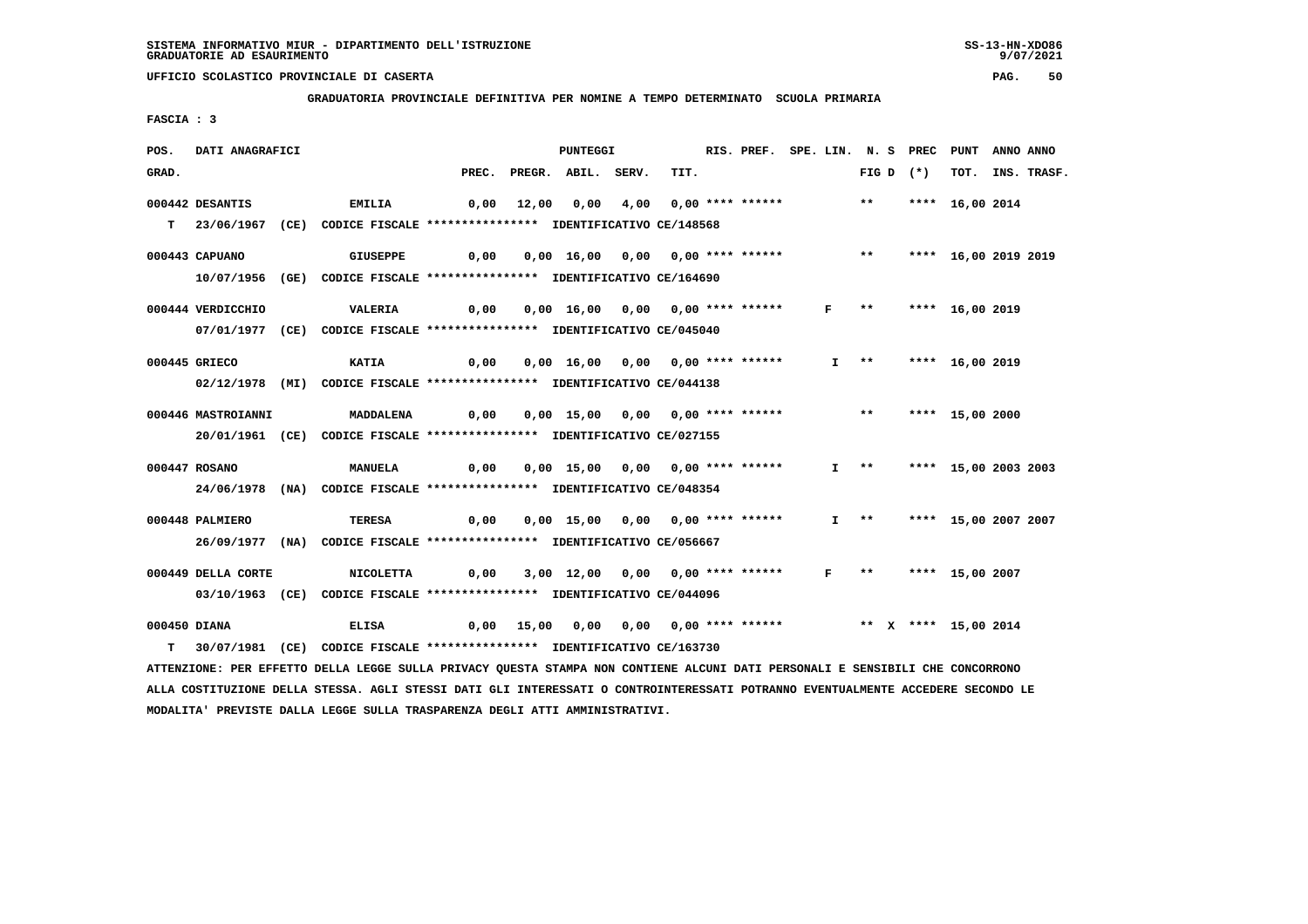**GRADUATORIA PROVINCIALE DEFINITIVA PER NOMINE A TEMPO DETERMINATO SCUOLA PRIMARIA**

 **FASCIA : 3**

| POS.  | DATI ANAGRAFICI     |                                                                            |      | <b>PUNTEGGI</b>                                       |      |  |  | RIS. PREF. SPE. LIN. N. S PREC PUNT |                 | ANNO ANNO |                  |
|-------|---------------------|----------------------------------------------------------------------------|------|-------------------------------------------------------|------|--|--|-------------------------------------|-----------------|-----------|------------------|
| GRAD. |                     |                                                                            |      | PREC. PREGR. ABIL. SERV.                              | TIT. |  |  | FIG D $(*)$                         |                 |           | TOT. INS. TRASF. |
|       | 000451 ORTUCCI      | TERESA                                                                     | 0,00 | 0,00 15,00 0,00 0,00 **** ****** ** **                |      |  |  |                                     | **** 15,00 2014 |           |                  |
|       |                     | T 29/05/1955 (CE) CODICE FISCALE **************** IDENTIFICATIVO CE/048195 |      |                                                       |      |  |  |                                     |                 |           |                  |
|       | 000452 MAZZONE      | MICHELA                                                                    |      |                                                       |      |  |  | ** **** 15,00 2014                  |                 |           |                  |
|       |                     | T 01/10/1983 (LT) CODICE FISCALE *************** IDENTIFICATIVO CE/146632  |      |                                                       |      |  |  |                                     |                 |           |                  |
|       | 000453 GRAVANO      | <b>LOREDANA</b>                                                            |      |                                                       |      |  |  | ** **** 15,00 2014                  |                 |           |                  |
|       |                     | T 19/01/1984 (LT) CODICE FISCALE **************** IDENTIFICATIVO CE/163042 |      |                                                       |      |  |  |                                     |                 |           |                  |
|       | 000454 DI DOMENICO  | <b>ANTONIETTA</b>                                                          |      | 0,00 15,00 0,00 0,00 0,00 **** ******           **    |      |  |  |                                     | **** 15,00 2014 |           |                  |
|       |                     | T 02/04/1983 (CE) CODICE FISCALE *************** IDENTIFICATIVO CE/150731  |      |                                                       |      |  |  |                                     |                 |           |                  |
|       | 000455 FIORILLO     | <b>MARIA</b>                                                               |      | 0,00 15,00 0,00 0,00 0,00 **** ******                 |      |  |  | $\star\star$                        | **** 15,00 2014 |           |                  |
|       |                     | T 18/11/1971 (CE) CODICE FISCALE **************** IDENTIFICATIVO CE/145896 |      |                                                       |      |  |  |                                     |                 |           |                  |
|       | 000456 MARTUCCI     | <b>MARIA</b>                                                               | 0,00 | 0,00 15,00 0,00 0,00 **** ****** J ** **** 15,00 2014 |      |  |  |                                     |                 |           |                  |
|       |                     | T 23/09/1965 (CE) CODICE FISCALE **************** IDENTIFICATIVO CE/160279 |      |                                                       |      |  |  |                                     |                 |           |                  |
|       | 000457 CASTELLO     | MARIA ILARIA      0,00   15,00   0,00   0,00   0,00  **** ******           |      |                                                       |      |  |  | ** **** 15,00 2014                  |                 |           |                  |
|       |                     | T 24/01/1983 (CE) CODICE FISCALE **************** IDENTIFICATIVO CE/154294 |      |                                                       |      |  |  |                                     |                 |           |                  |
|       | 000458 CANTIELLO    | TERESA                                                                     |      | 0,00 15,00 0,00 0,00 0,00 **** ****** ** **           |      |  |  |                                     | **** 15,00 2014 |           |                  |
|       |                     | 09/08/1982 (CE) CODICE FISCALE *************** IDENTIFICATIVO CE/151361    |      |                                                       |      |  |  |                                     |                 |           |                  |
|       | 000459 PASQUARIELLO | <b>FILOMENA</b>                                                            |      | 0,00 15,00 0,00 0,00 0,00 **** ******                 |      |  |  | $***$                               | **** 15,00 2014 |           |                  |
|       |                     | T 26/04/1981 (CE) CODICE FISCALE **************** IDENTIFICATIVO CE/151341 |      |                                                       |      |  |  |                                     |                 |           |                  |

 **ATTENZIONE: PER EFFETTO DELLA LEGGE SULLA PRIVACY QUESTA STAMPA NON CONTIENE ALCUNI DATI PERSONALI E SENSIBILI CHE CONCORRONO ALLA COSTITUZIONE DELLA STESSA. AGLI STESSI DATI GLI INTERESSATI O CONTROINTERESSATI POTRANNO EVENTUALMENTE ACCEDERE SECONDO LE MODALITA' PREVISTE DALLA LEGGE SULLA TRASPARENZA DEGLI ATTI AMMINISTRATIVI.**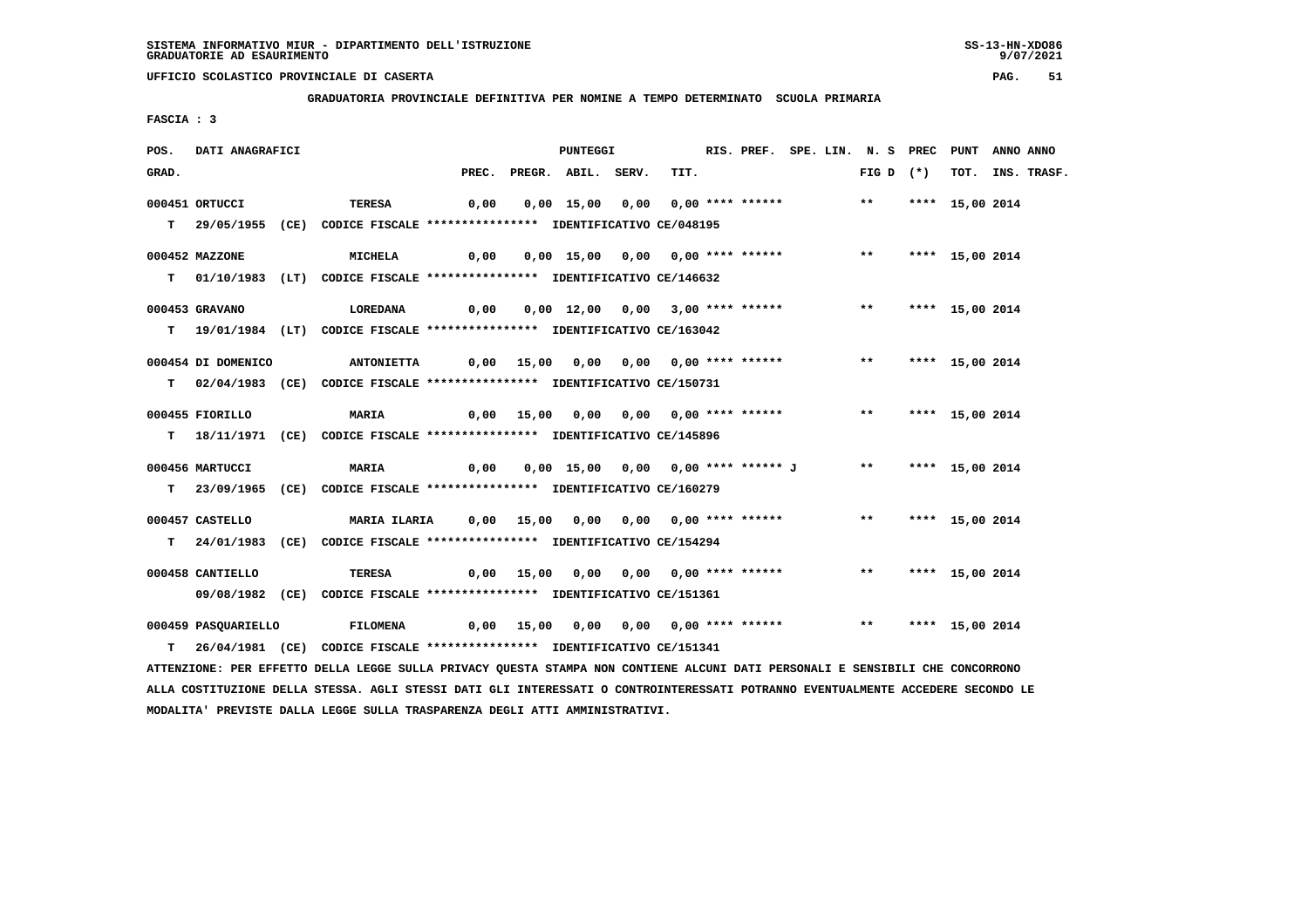**GRADUATORIA PROVINCIALE DEFINITIVA PER NOMINE A TEMPO DETERMINATO SCUOLA PRIMARIA**

 **FASCIA : 3**

| POS.         | DATI ANAGRAFICI    |                                                                                                                               |       |      | PUNTEGGI                                                  |                                                | RIS. PREF. SPE. LIN. N. S PREC PUNT |  |                      |                      | ANNO ANNO |                  |
|--------------|--------------------|-------------------------------------------------------------------------------------------------------------------------------|-------|------|-----------------------------------------------------------|------------------------------------------------|-------------------------------------|--|----------------------|----------------------|-----------|------------------|
| GRAD.        |                    |                                                                                                                               | PREC. |      | PREGR. ABIL. SERV.                                        | TIT.                                           |                                     |  | $FIG D (*)$          |                      |           | TOT. INS. TRASF. |
|              | 000460 GUARINO     | <b>STELLA</b>                                                                                                                 | 0,00  |      | 0,00 15,00 0,00 0,00 **** ****** 1 ** **** 15,00 2014     |                                                |                                     |  |                      |                      |           |                  |
|              |                    |                                                                                                                               |       |      |                                                           |                                                |                                     |  |                      |                      |           |                  |
|              |                    | 21/10/1976 (CE) CODICE FISCALE *************** IDENTIFICATIVO CE/043468                                                       |       |      |                                                           |                                                |                                     |  |                      |                      |           |                  |
|              | 000461 GOLINO      | <b>ANNA MARIA</b>                                                                                                             | 0,00  | 0,00 |                                                           | 0,00 0,00 0,00 **** ****** *** **** 15,00 2014 |                                     |  |                      |                      |           |                  |
|              |                    | T 25/05/1968 (CE) CODICE FISCALE *************** IDENTIFICATIVO CE/043822                                                     |       |      |                                                           |                                                |                                     |  |                      |                      |           |                  |
|              |                    |                                                                                                                               |       |      |                                                           |                                                |                                     |  |                      |                      |           |                  |
|              | 000462 PAGLIARO    | <b>MARIA TERESA</b>                                                                                                           | 0,00  |      | 0,00 15,00 0,00 0,00 **** ****** F ** **** 15,00 2014     |                                                |                                     |  |                      |                      |           |                  |
|              |                    | 10/03/1964 (CE) CODICE FISCALE *************** IDENTIFICATIVO CE/020064                                                       |       |      |                                                           |                                                |                                     |  |                      |                      |           |                  |
| 000463 RUSSO |                    | PIERINA                                                                                                                       |       |      | 0,00 15,00 0,00 0,00 **** ****** *** *** **** 15,00 2014  |                                                |                                     |  |                      |                      |           |                  |
|              |                    |                                                                                                                               | 0,00  |      |                                                           |                                                |                                     |  |                      |                      |           |                  |
|              |                    | T 08/09/1959 (CE) CODICE FISCALE *************** IDENTIFICATIVO CE/149336                                                     |       |      |                                                           |                                                |                                     |  |                      |                      |           |                  |
|              | 000464 DI CECIO    | <b>GIUSEPPE</b>                                                                                                               | 0,00  |      | 0,00 0,00 12,00 3,00 **** ****** *** **** 15,00 2019 2019 |                                                |                                     |  |                      |                      |           |                  |
|              |                    | T 08/10/1973 (CE) CODICE FISCALE *************** IDENTIFICATIVO CE/164991                                                     |       |      |                                                           |                                                |                                     |  |                      |                      |           |                  |
|              |                    |                                                                                                                               |       |      |                                                           |                                                |                                     |  |                      |                      |           |                  |
|              | 000465 VERRENGIA   | <b>ANNARITA</b>                                                                                                               |       |      | 0,00 15,00 0,00 0,00 0,00 **** ****** J **                |                                                |                                     |  |                      | **** 15,00 2019 2019 |           |                  |
|              |                    | T 08/11/1982 (LT) CODICE FISCALE *************** IDENTIFICATIVO CE/164683                                                     |       |      |                                                           |                                                |                                     |  |                      |                      |           |                  |
|              |                    |                                                                                                                               |       |      |                                                           |                                                |                                     |  |                      |                      |           |                  |
|              | 000466 CORRADO     | <b>ORSOLA</b>                                                                                                                 |       |      |                                                           |                                                |                                     |  |                      |                      |           |                  |
|              |                    | T 28/03/1977 (NA) CODICE FISCALE *************** IDENTIFICATIVO CE/164873                                                     |       |      |                                                           |                                                |                                     |  |                      |                      |           |                  |
|              | 000467 DE LUCIA    | CLEMENTINA                                                                                                                    | 0,00  |      | 0,00 15,00 0,00 0,00 **** ******                          |                                                |                                     |  | I ** **** 15,00 2019 |                      |           |                  |
|              |                    | 20/11/1978 (CE) CODICE FISCALE *************** IDENTIFICATIVO CE/044133                                                       |       |      |                                                           |                                                |                                     |  |                      |                      |           |                  |
|              |                    |                                                                                                                               |       |      |                                                           |                                                |                                     |  |                      |                      |           |                  |
|              | 000468 DI DOMENICO | <b>FILOMENA</b>                                                                                                               | 0,00  |      |                                                           |                                                |                                     |  |                      |                      |           |                  |
|              |                    | 14/05/1968 (CE) CODICE FISCALE *************** IDENTIFICATIVO CE/025499                                                       |       |      |                                                           |                                                |                                     |  |                      |                      |           |                  |
|              |                    | ATTENZIONE: PER EFFETTO DELLA LEGGE SULLA PRIVACY QUESTA STAMPA NON CONTIENE ALCUNI DATI PERSONALI E SENSIBILI CHE CONCORRONO |       |      |                                                           |                                                |                                     |  |                      |                      |           |                  |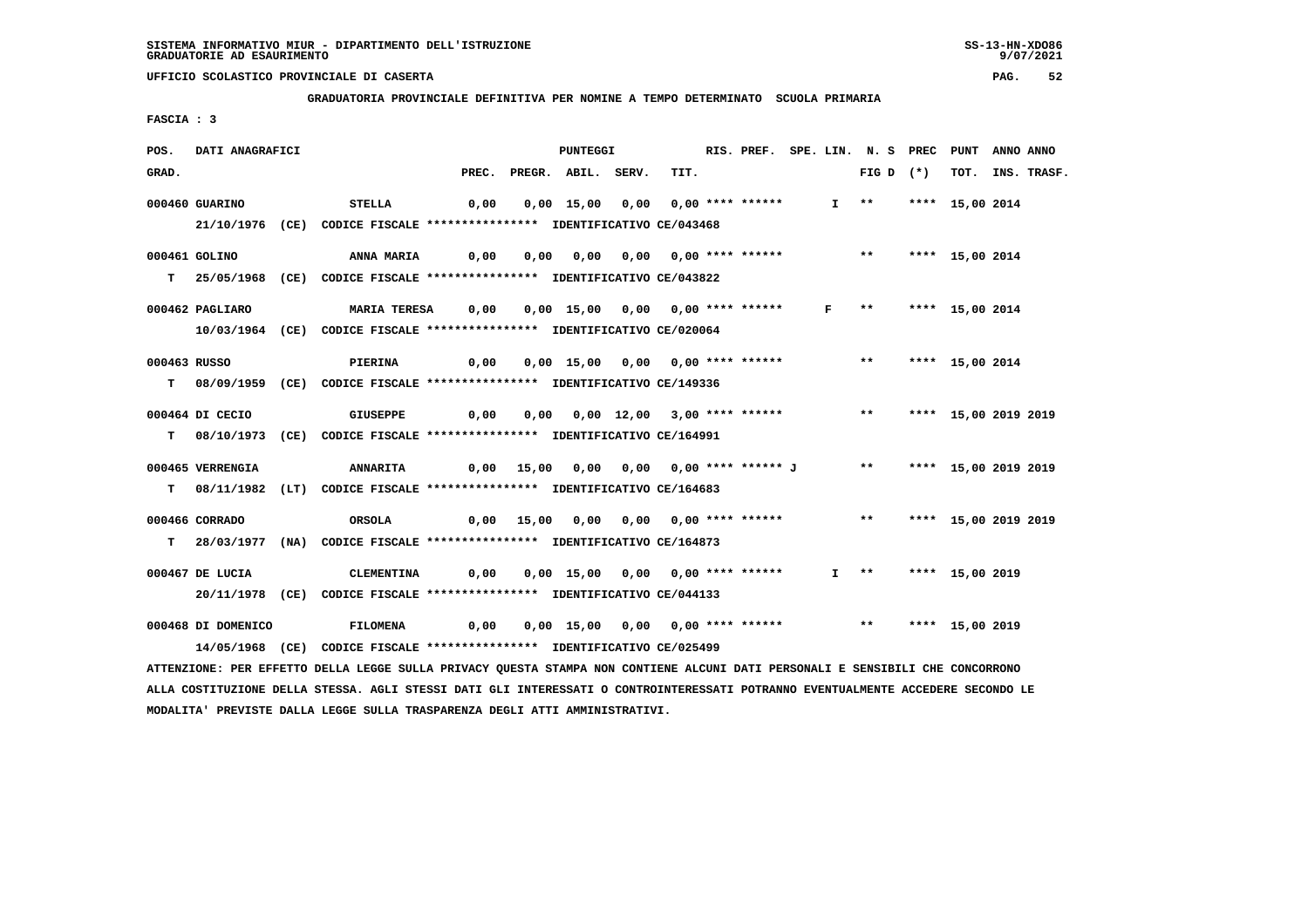**GRADUATORIA PROVINCIALE DEFINITIVA PER NOMINE A TEMPO DETERMINATO SCUOLA PRIMARIA**

 **FASCIA : 3**

| POS.         | DATI ANAGRAFICI    |                                                                                                                               |       | PUNTEGGI                                                            |      | RIS. PREF. SPE. LIN. N. S PREC PUNT |                             |                       |             |                        | ANNO ANNO |                  |
|--------------|--------------------|-------------------------------------------------------------------------------------------------------------------------------|-------|---------------------------------------------------------------------|------|-------------------------------------|-----------------------------|-----------------------|-------------|------------------------|-----------|------------------|
| GRAD.        |                    |                                                                                                                               | PREC. | PREGR. ABIL. SERV.                                                  | TIT. |                                     |                             |                       | FIG D $(*)$ |                        |           | TOT. INS. TRASF. |
| 000469 LALLO |                    | <b>ANNUNZIATA</b>                                                                                                             | 0,00  | 0,00 15,00 0,00 0,00 **** ******                                    |      |                                     |                             | $I \rightarrow \star$ |             | **** 15,00 2019        |           |                  |
|              |                    |                                                                                                                               |       |                                                                     |      |                                     |                             |                       |             |                        |           |                  |
|              |                    | 26/06/1962 (CE) CODICE FISCALE *************** IDENTIFICATIVO CE/023101                                                       |       |                                                                     |      |                                     |                             |                       |             |                        |           |                  |
|              | 000470 CAIMANO     | <b>MIRELLA</b>                                                                                                                | 0,00  | 0,00 15,00 0,00 0,00 **** ******                                    |      |                                     | $F \rightarrow \star \star$ |                       |             | **** 15,00 2019        |           |                  |
|              |                    | 28/06/1973 (CE) CODICE FISCALE *************** IDENTIFICATIVO CE/025095                                                       |       |                                                                     |      |                                     |                             |                       |             |                        |           |                  |
|              |                    |                                                                                                                               |       |                                                                     |      |                                     |                             |                       |             |                        |           |                  |
| 000471 SARNO |                    | IOVITA                                                                                                                        | 0,00  | 0,00 15,00 0,00 0,00 **** ******             **     **** 15,00 2019 |      |                                     |                             |                       |             |                        |           |                  |
|              |                    | 09/02/1965 (CE) CODICE FISCALE *************** IDENTIFICATIVO CE/021816                                                       |       |                                                                     |      |                                     |                             |                       |             |                        |           |                  |
|              | 000472 DI STRAVOLA | MARIA ANTONIA 0,00 3,00 12,00 0,00 0,00 **** ****** *** **** 15,00 2019                                                       |       |                                                                     |      |                                     |                             |                       |             |                        |           |                  |
|              |                    |                                                                                                                               |       |                                                                     |      |                                     |                             |                       |             |                        |           |                  |
|              |                    | 10/03/1962 (CE) CODICE FISCALE *************** IDENTIFICATIVO CE/021166                                                       |       |                                                                     |      |                                     |                             |                       |             |                        |           |                  |
|              | 000473 MUSONE      | <b>ROSANNA</b>                                                                                                                | 0,00  | 0,00 14,00 0,00 0,00 **** ******                                    |      |                                     |                             |                       |             | ** X **** 14,00 2000   |           |                  |
|              |                    | 06/11/1960 (CE) CODICE FISCALE *************** IDENTIFICATIVO CE/023539                                                       |       |                                                                     |      |                                     |                             |                       |             |                        |           |                  |
|              |                    |                                                                                                                               |       |                                                                     |      |                                     |                             |                       |             |                        |           |                  |
|              | 000474 RICCIO      | TOMMASINA                                                                                                                     | 0,00  | 0,00 14,00 0,00 0,00 **** ******                                    |      |                                     |                             |                       |             | $1$ ** **** 14,00 2002 |           |                  |
|              |                    | 18/12/1975 (CE) CODICE FISCALE *************** IDENTIFICATIVO CE/046587                                                       |       |                                                                     |      |                                     |                             |                       |             |                        |           |                  |
| 000475 VANO  |                    | <b>ROSA</b>                                                                                                                   | 0,00  | 0,00 14,00  0,00  0,00 **** ******      **  x **** 14,00 2007 2007  |      |                                     |                             |                       |             |                        |           |                  |
|              |                    |                                                                                                                               |       |                                                                     |      |                                     |                             |                       |             |                        |           |                  |
|              |                    | 09/11/1957 (CE) CODICE FISCALE *************** IDENTIFICATIVO CE/057124                                                       |       |                                                                     |      |                                     |                             |                       |             |                        |           |                  |
|              | 000476 MASSARO     | <b>ANTONELLA</b>                                                                                                              | 0,00  | 3,00 11,00 0,00 0,00 **** ******                                    |      |                                     |                             | $***$                 |             | **** 14,00 2014        |           |                  |
|              |                    | T 11/06/1972 (CE) CODICE FISCALE *************** IDENTIFICATIVO CE/045380                                                     |       |                                                                     |      |                                     |                             |                       |             |                        |           |                  |
|              |                    |                                                                                                                               |       |                                                                     |      |                                     |                             |                       |             |                        |           |                  |
|              | 000477 SILVESTRO   | ANNA                                                                                                                          | 0,00  | 3,00 11,00 0,00 0,00 **** ******                                    |      |                                     |                             |                       |             | ** **** 14,00 2014     |           |                  |
|              |                    | T 20/12/1966 (NA) CODICE FISCALE **************** IDENTIFICATIVO CE/140089                                                    |       |                                                                     |      |                                     |                             |                       |             |                        |           |                  |
|              |                    | ATTENZIONE: PER EFFETTO DELLA LEGGE SULLA PRIVACY QUESTA STAMPA NON CONTIENE ALCUNI DATI PERSONALI E SENSIBILI CHE CONCORRONO |       |                                                                     |      |                                     |                             |                       |             |                        |           |                  |
|              |                    |                                                                                                                               |       |                                                                     |      |                                     |                             |                       |             |                        |           |                  |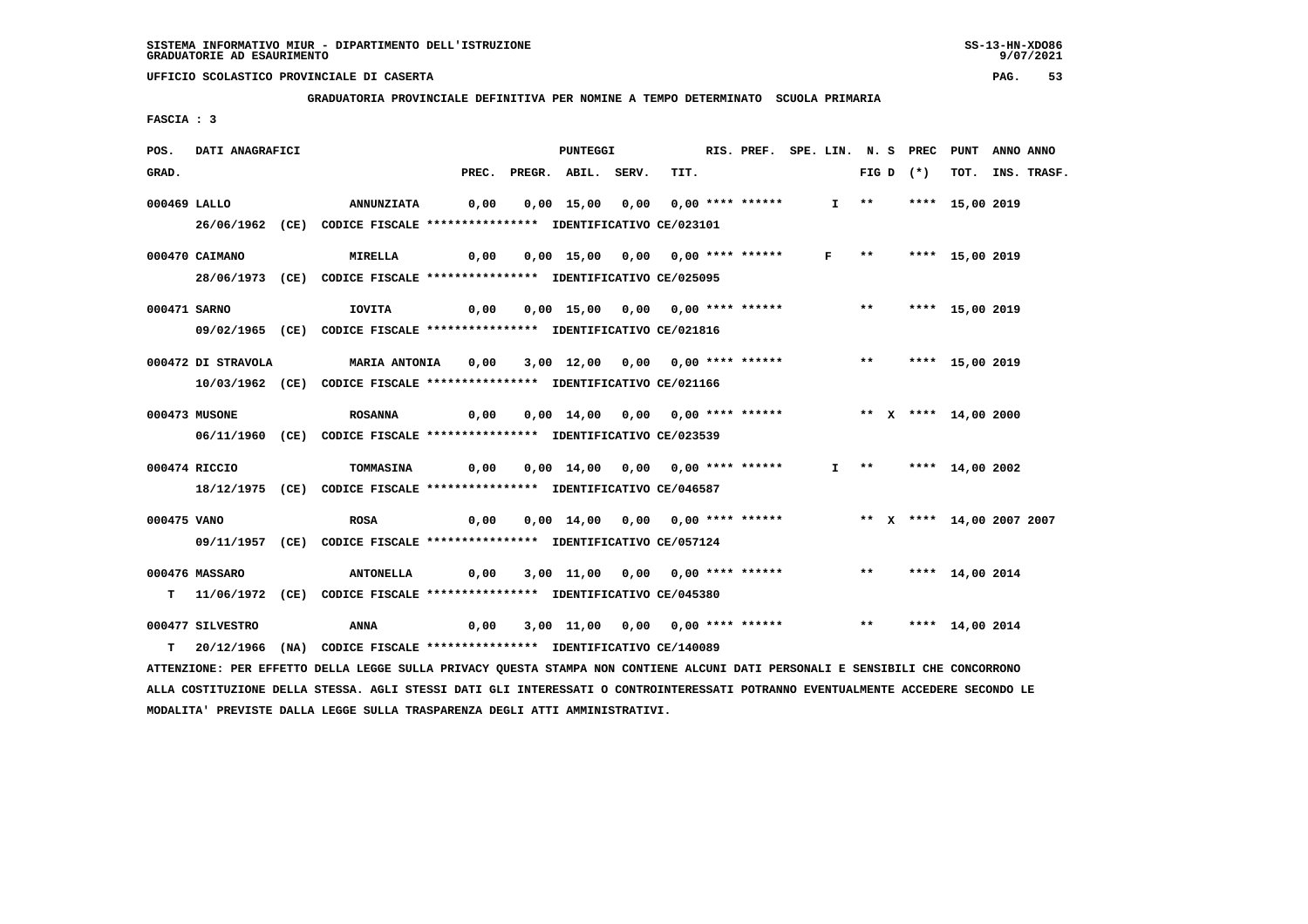**GRADUATORIA PROVINCIALE DEFINITIVA PER NOMINE A TEMPO DETERMINATO SCUOLA PRIMARIA**

 **FASCIA : 3**

| POS.  | DATI ANAGRAFICI     |                                                                                                                               |      | PUNTEGGI                                                                 |      | RIS. PREF. SPE. LIN. N. S PREC PUNT ANNO ANNO |  |  |            |                    |                  |
|-------|---------------------|-------------------------------------------------------------------------------------------------------------------------------|------|--------------------------------------------------------------------------|------|-----------------------------------------------|--|--|------------|--------------------|------------------|
| GRAD. |                     |                                                                                                                               |      | PREC. PREGR. ABIL. SERV.                                                 | TIT. |                                               |  |  | $FIGD (*)$ |                    | TOT. INS. TRASF. |
|       | 000478 VIGLIOTTA    | MARIA ROSARIA 0,00 0,00 12,00 2,00 0,00 **** ****** *** **** 14,00 2014                                                       |      |                                                                          |      |                                               |  |  |            |                    |                  |
|       |                     |                                                                                                                               |      |                                                                          |      |                                               |  |  |            |                    |                  |
|       |                     | T 28/08/1976 (CE) CODICE FISCALE *************** IDENTIFICATIVO CE/146448                                                     |      |                                                                          |      |                                               |  |  |            |                    |                  |
|       | 000479 PIATTO       | <b>MARIA</b>                                                                                                                  | 0,00 | 3,00 11,00 0,00 0,00 **** ****** *** *** **** 14,00 2014                 |      |                                               |  |  |            |                    |                  |
|       |                     | T 13/10/1975 (NA) CODICE FISCALE *************** IDENTIFICATIVO CE/154127                                                     |      |                                                                          |      |                                               |  |  |            |                    |                  |
|       |                     |                                                                                                                               |      | 0,00 14,00 0,00 0,00 0,00 **** ****** *** **** 14,00 2014                |      |                                               |  |  |            |                    |                  |
|       | 000480 PASCALE      | <b>ROSANNA</b>                                                                                                                |      |                                                                          |      |                                               |  |  |            |                    |                  |
|       |                     | T 01/04/1973 (CE) CODICE FISCALE *************** IDENTIFICATIVO CE/148596                                                     |      |                                                                          |      |                                               |  |  |            |                    |                  |
|       | 000481 PERROTTA     | FILOMENA                                                                                                                      |      | 0,00 14,00 0,00 0,00 0,00 **** ******                                    |      |                                               |  |  |            | ** **** 14,00 2014 |                  |
|       |                     | T 01/09/1970 (CE) CODICE FISCALE **************** IDENTIFICATIVO CE/156576                                                    |      |                                                                          |      |                                               |  |  |            |                    |                  |
|       |                     |                                                                                                                               |      |                                                                          |      |                                               |  |  |            |                    |                  |
|       | 000482 FRONDELLA    | <b>GIOVANNA</b>                                                                                                               |      | 0,00 14,00 0,00 0,00 0,00 **** ******             **     **** 14,00 2014 |      |                                               |  |  |            |                    |                  |
|       |                     | T 02/07/1963 (CE) CODICE FISCALE *************** IDENTIFICATIVO CE/145597                                                     |      |                                                                          |      |                                               |  |  |            |                    |                  |
|       |                     |                                                                                                                               |      |                                                                          |      |                                               |  |  |            |                    |                  |
|       | 000483 CECERE       | <b>MARIA MIRIANA</b>                                                                                                          | 0,00 | 0,00 14,00 0,00 0,00 **** ****** *** **** 14,00 2014                     |      |                                               |  |  |            |                    |                  |
|       |                     | T 30/06/1983 (CE) CODICE FISCALE *************** IDENTIFICATIVO CE/165000                                                     |      |                                                                          |      |                                               |  |  |            |                    |                  |
|       | 000484 FIORILLO     | ANGELA ANTONI 0,00 14,00 0,00 0,00 0,00 **** ******                                                                           |      |                                                                          |      |                                               |  |  |            | ** **** 14,00 2014 |                  |
|       |                     | T 06/02/1979 (CE) CODICE FISCALE *************** IDENTIFICATIVO CE/145941                                                     |      |                                                                          |      |                                               |  |  |            |                    |                  |
|       |                     |                                                                                                                               |      |                                                                          |      |                                               |  |  |            |                    |                  |
|       | 000485 MARTUCCIELLO | <b>MIMMA</b>                                                                                                                  |      | 0,00 14,00 0,00 0,00 0,00 **** ****** * *** * **** 14,00 2014            |      |                                               |  |  |            |                    |                  |
|       |                     | T 17/11/1977 (NA) CODICE FISCALE *************** IDENTIFICATIVO CE/154524                                                     |      |                                                                          |      |                                               |  |  |            |                    |                  |
|       | 000486 DI NUZZO     | CARMELA                                                                                                                       | 0,00 | 0,00 11,00 0,00 3,00 **** ****** *** *** **** 14,00 2014                 |      |                                               |  |  |            |                    |                  |
|       |                     | T 15/05/1983 (CE) CODICE FISCALE *************** IDENTIFICATIVO CE/158232                                                     |      |                                                                          |      |                                               |  |  |            |                    |                  |
|       |                     |                                                                                                                               |      |                                                                          |      |                                               |  |  |            |                    |                  |
|       |                     | ATTENZIONE: PER EFFETTO DELLA LEGGE SULLA PRIVACY QUESTA STAMPA NON CONTIENE ALCUNI DATI PERSONALI E SENSIBILI CHE CONCORRONO |      |                                                                          |      |                                               |  |  |            |                    |                  |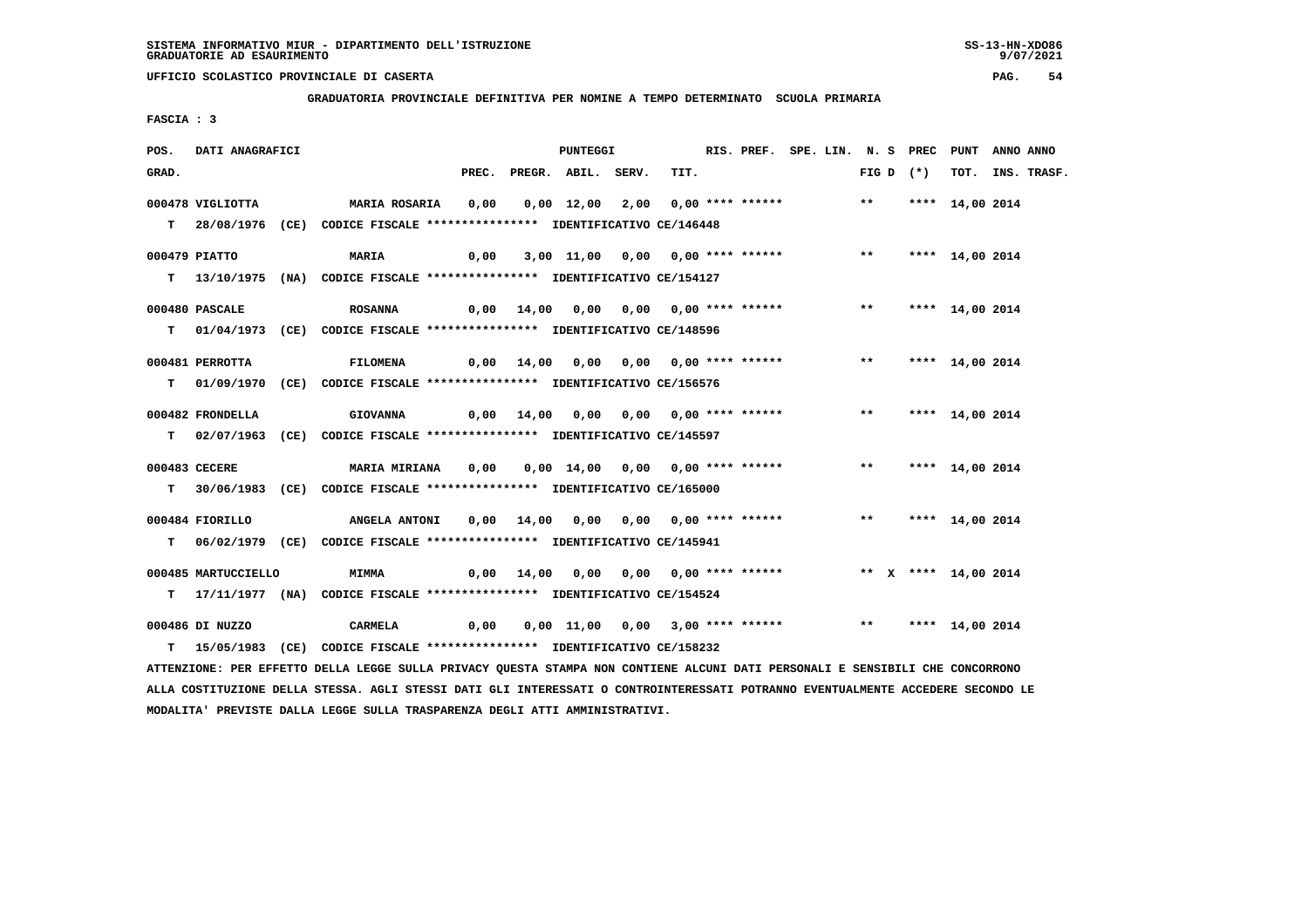**GRADUATORIA PROVINCIALE DEFINITIVA PER NOMINE A TEMPO DETERMINATO SCUOLA PRIMARIA**

 **FASCIA : 3**

| POS.         | DATI ANAGRAFICI |                                                                            |                                       | PUNTEGGI                                        |      |  |  | RIS. PREF. SPE. LIN. N. S PREC PUNT |                      | ANNO ANNO |                  |
|--------------|-----------------|----------------------------------------------------------------------------|---------------------------------------|-------------------------------------------------|------|--|--|-------------------------------------|----------------------|-----------|------------------|
| GRAD.        |                 |                                                                            |                                       | PREC. PREGR. ABIL. SERV.                        | TIT. |  |  | FIG D $(*)$                         |                      |           | TOT. INS. TRASF. |
| 000487 MARRA |                 | <b>GIOVANNA</b>                                                            | 0,00                                  | 14,00 0,00 0,00 0,00 **** ****** *** **         |      |  |  |                                     | **** 14,00 2014      |           |                  |
|              |                 | T 02/01/1977 (EE) CODICE FISCALE *************** IDENTIFICATIVO CE/148586  |                                       |                                                 |      |  |  |                                     |                      |           |                  |
|              |                 |                                                                            |                                       |                                                 |      |  |  |                                     |                      |           |                  |
|              | 000488 PAPALE   | <b>DIANA</b>                                                               | 0,00                                  | 0,00 14,00 0,00 0,00 **** ******                |      |  |  | ** **** 14,00 2014                  |                      |           |                  |
|              |                 | 22/01/1975 (CE) CODICE FISCALE *************** IDENTIFICATIVO CE/045370    |                                       |                                                 |      |  |  |                                     |                      |           |                  |
|              | 000489 SAVINO   | <b>FRANCA</b>                                                              | 0,00                                  | 0,00 11,00 0,00 3,00 **** ****** JKL         ** |      |  |  |                                     | **** 14,00 2014      |           |                  |
|              |                 |                                                                            |                                       |                                                 |      |  |  |                                     |                      |           |                  |
|              |                 | T 12/09/1973 (CE) CODICE FISCALE *************** IDENTIFICATIVO CE/155327  |                                       |                                                 |      |  |  |                                     |                      |           |                  |
|              | 000490 MARINO   | ADDOLORATA                                                                 | 0,00                                  | 1,00 11,00 2,00 0,00 **** ******                |      |  |  | ** **** 14,00 2014                  |                      |           |                  |
|              |                 | T 07/06/1973 (CE) CODICE FISCALE **************** IDENTIFICATIVO CE/154258 |                                       |                                                 |      |  |  |                                     |                      |           |                  |
|              |                 |                                                                            |                                       |                                                 |      |  |  |                                     |                      |           |                  |
|              | 000491 CRISCI   | <b>MARIA</b>                                                               |                                       | 0,00 14,00 0,00 0,00 0,00 **** ******           |      |  |  | $***$                               | **** 14,00 2014      |           |                  |
|              |                 | T 02/02/1973 (CE) CODICE FISCALE *************** IDENTIFICATIVO CE/056727  |                                       |                                                 |      |  |  |                                     |                      |           |                  |
|              |                 |                                                                            |                                       |                                                 |      |  |  |                                     |                      |           |                  |
|              | 000492 MAROTTA  | <b>ASSUNTA</b>                                                             | 0,00                                  |                                                 |      |  |  | ** **** 14,00 2014                  |                      |           |                  |
|              |                 | T 05/05/1971 (CE) CODICE FISCALE **************** IDENTIFICATIVO CE/044691 |                                       |                                                 |      |  |  |                                     |                      |           |                  |
|              | 000493 CALIFRI  | <b>ANTONELLA</b>                                                           | 0,00 14,00 0,00 0,00 0,00 **** ****** |                                                 |      |  |  | ** **** 14,00 2014                  |                      |           |                  |
|              |                 | T 15/02/1967 (AV) CODICE FISCALE **************** IDENTIFICATIVO CE/149881 |                                       |                                                 |      |  |  |                                     |                      |           |                  |
|              |                 |                                                                            |                                       |                                                 |      |  |  |                                     |                      |           |                  |
|              | 000494 RENNELLA | <b>ANGELA</b>                                                              | 0,00                                  | 0,00 13,00 1,00 0,00 **** ****** *** **         |      |  |  |                                     | **** 14,00 2019 2007 |           |                  |
|              |                 | 24/04/1978 (LT) CODICE FISCALE *************** IDENTIFICATIVO CE/055662    |                                       |                                                 |      |  |  |                                     |                      |           |                  |
|              |                 |                                                                            |                                       |                                                 |      |  |  |                                     |                      |           |                  |
|              | 000495 MENALE   | <b>ASSUNTA</b>                                                             |                                       |                                                 |      |  |  |                                     |                      |           |                  |
|              |                 | T 11/01/1980 (NA) CODICE FISCALE *************** IDENTIFICATIVO CE/164756  |                                       |                                                 |      |  |  |                                     |                      |           |                  |

 **ATTENZIONE: PER EFFETTO DELLA LEGGE SULLA PRIVACY QUESTA STAMPA NON CONTIENE ALCUNI DATI PERSONALI E SENSIBILI CHE CONCORRONO ALLA COSTITUZIONE DELLA STESSA. AGLI STESSI DATI GLI INTERESSATI O CONTROINTERESSATI POTRANNO EVENTUALMENTE ACCEDERE SECONDO LE MODALITA' PREVISTE DALLA LEGGE SULLA TRASPARENZA DEGLI ATTI AMMINISTRATIVI.**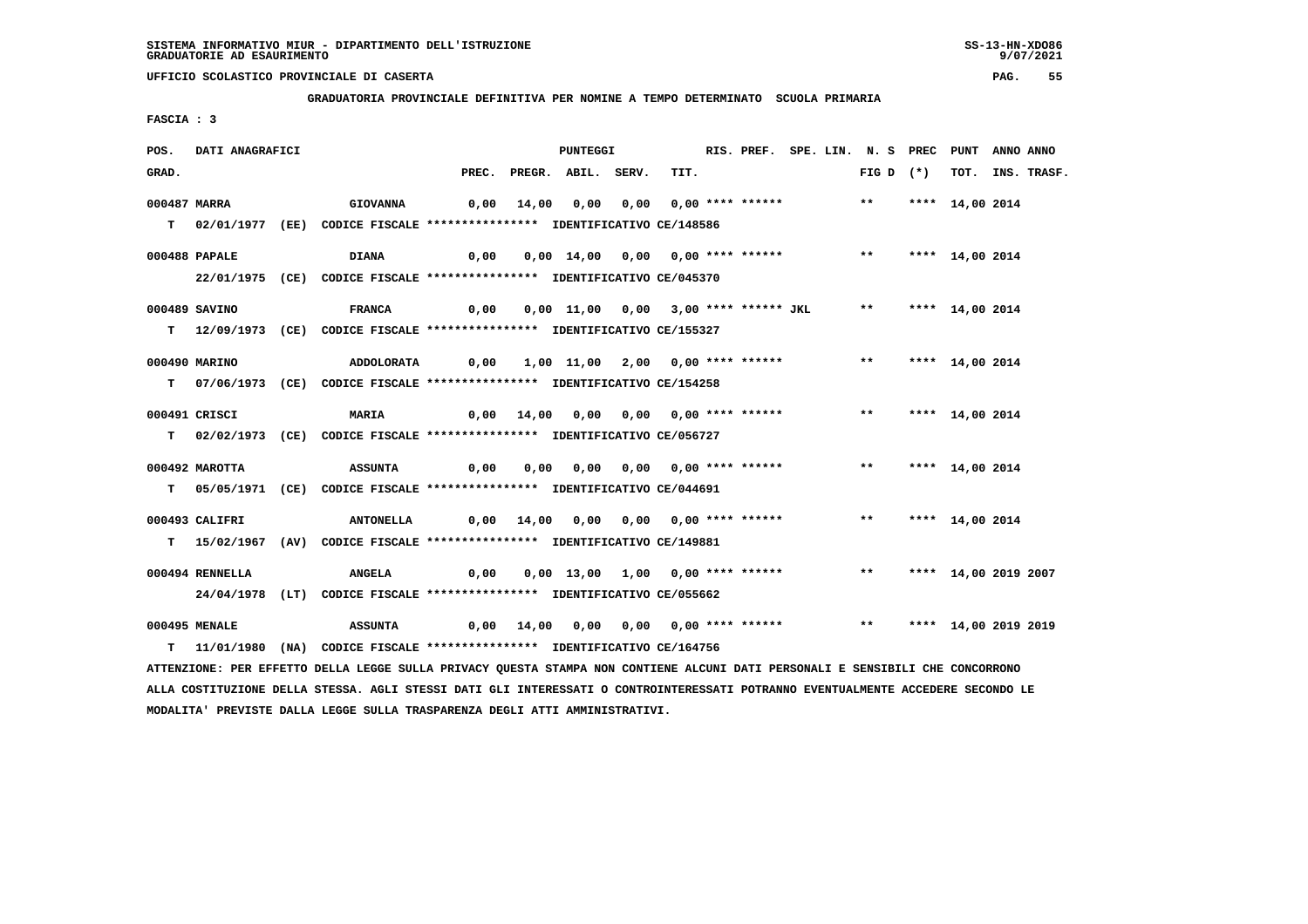**GRADUATORIA PROVINCIALE DEFINITIVA PER NOMINE A TEMPO DETERMINATO SCUOLA PRIMARIA**

 **FASCIA : 3**

| POS.         | DATI ANAGRAFICI     |                                                                                                                               |                                                                                  | PUNTEGGI                                                            |      | RIS. PREF. SPE. LIN. N. S PREC PUNT |  |                        |                 | ANNO ANNO        |
|--------------|---------------------|-------------------------------------------------------------------------------------------------------------------------------|----------------------------------------------------------------------------------|---------------------------------------------------------------------|------|-------------------------------------|--|------------------------|-----------------|------------------|
| GRAD.        |                     |                                                                                                                               |                                                                                  | PREC. PREGR. ABIL. SERV.                                            | TIT. |                                     |  | FIG D $(*)$            |                 | TOT. INS. TRASF. |
| 000496 TEOLI |                     | <b>EMILIANA</b>                                                                                                               |                                                                                  | 0,00 11,00 0,00 0,00 3,00 **** ****** **** *** **** 14,00 2019 2019 |      |                                     |  |                        |                 |                  |
|              |                     |                                                                                                                               |                                                                                  |                                                                     |      |                                     |  |                        |                 |                  |
|              |                     | T  23/10/1974 (FR) CODICE FISCALE *************** IDENTIFICATIVO CE/164732                                                    |                                                                                  |                                                                     |      |                                     |  |                        |                 |                  |
|              | 000497 D'ADDIO      | <b>ANGELINA</b>                                                                                                               | 0,00                                                                             | 0,00 14,00 0,00 0,00 **** ******                                    |      |                                     |  | $I$ ** **** 14,00 2019 |                 |                  |
|              |                     | 06/10/1972 (CE) CODICE FISCALE *************** IDENTIFICATIVO CE/042569                                                       |                                                                                  |                                                                     |      |                                     |  |                        |                 |                  |
|              |                     |                                                                                                                               |                                                                                  |                                                                     |      |                                     |  |                        |                 |                  |
|              | 000498 PICCOLO      | <b>MARIA</b>                                                                                                                  | 0,00                                                                             | 0,00 14,00 0,00 0,00 **** ****** *** **                             |      |                                     |  |                        | **** 14,00 2019 |                  |
|              |                     | T 25/03/1983 (CE) CODICE FISCALE *************** IDENTIFICATIVO CE/164998                                                     |                                                                                  |                                                                     |      |                                     |  |                        |                 |                  |
|              | 000499 GIANNANTONIO | ALESSANDRA                                                                                                                    | 0,00  0,00  14,00  0,00  0,00  ****  ******    **    ***    ***    14,00    2019 |                                                                     |      |                                     |  |                        |                 |                  |
|              |                     | 19/08/1970 (NA) CODICE FISCALE *************** IDENTIFICATIVO CE/043127                                                       |                                                                                  |                                                                     |      |                                     |  |                        |                 |                  |
|              |                     |                                                                                                                               |                                                                                  |                                                                     |      |                                     |  |                        |                 |                  |
|              | 000500 MARINIELLO   | <b>BARBARA</b>                                                                                                                |                                                                                  |                                                                     |      |                                     |  | I ** **** 14,00 2019   |                 |                  |
|              |                     | 27/10/1974 (CE) CODICE FISCALE *************** IDENTIFICATIVO CE/044309                                                       |                                                                                  |                                                                     |      |                                     |  |                        |                 |                  |
|              |                     |                                                                                                                               |                                                                                  |                                                                     |      |                                     |  |                        |                 |                  |
|              | 000501 PISANTI      | <b>ROSA</b>                                                                                                                   | $\sim$ 0,00                                                                      | 0,00 13,00 0,00 0,00 **** ******    **    *** 13,00 2007            |      |                                     |  |                        |                 |                  |
|              |                     | 25/05/1966 (CE) CODICE FISCALE *************** IDENTIFICATIVO CE/046644                                                       |                                                                                  |                                                                     |      |                                     |  |                        |                 |                  |
|              | 000502 DI MATTEO    | GIUSEPPINA                                                                                                                    |                                                                                  |                                                                     |      |                                     |  | $I \rightarrow \star$  | **** 13,00 2007 |                  |
|              |                     | 08/02/1973 (CE) CODICE FISCALE *************** IDENTIFICATIVO CE/023592                                                       |                                                                                  |                                                                     |      |                                     |  |                        |                 |                  |
|              |                     |                                                                                                                               |                                                                                  |                                                                     |      |                                     |  |                        |                 |                  |
|              | 000503 MICILLO      | <b>GIOVANNA</b>                                                                                                               | 0,00                                                                             | 0,00 13,00 0,00 0,00 **** ******                                    |      |                                     |  | ** **** 13,00 2014     |                 |                  |
|              |                     | T 24/06/1980 (NA) CODICE FISCALE **************** IDENTIFICATIVO CE/147089                                                    |                                                                                  |                                                                     |      |                                     |  |                        |                 |                  |
|              |                     |                                                                                                                               |                                                                                  |                                                                     |      |                                     |  |                        |                 |                  |
| 000504 SORBO |                     | TERESA                                                                                                                        | 0,00 13,00 0,00 0,00 0,00 **** ******               **       **** 13,00 2014     |                                                                     |      |                                     |  |                        |                 |                  |
|              |                     | T 26/06/1969 (CE) CODICE FISCALE *************** IDENTIFICATIVO CE/154500                                                     |                                                                                  |                                                                     |      |                                     |  |                        |                 |                  |
|              |                     | ATTENZIONE: PER EFFETTO DELLA LEGGE SULLA PRIVACY QUESTA STAMPA NON CONTIENE ALCUNI DATI PERSONALI E SENSIBILI CHE CONCORRONO |                                                                                  |                                                                     |      |                                     |  |                        |                 |                  |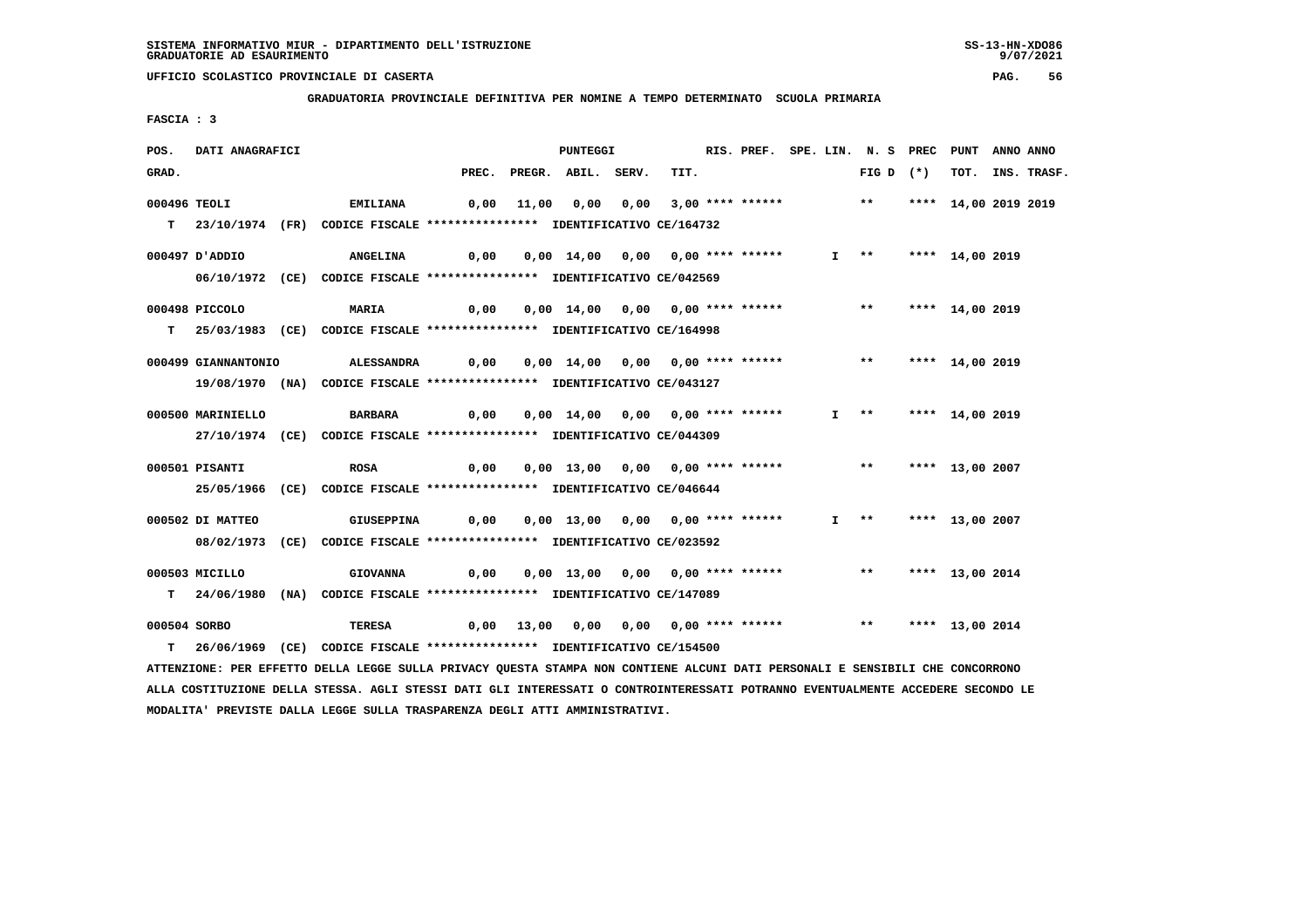**GRADUATORIA PROVINCIALE DEFINITIVA PER NOMINE A TEMPO DETERMINATO SCUOLA PRIMARIA**

 **FASCIA : 3**

| POS.        | DATI ANAGRAFICI    |                                                                                                                               |                                                                                     | <b>PUNTEGGI</b>                                                            |      | RIS. PREF. SPE. LIN. N. S PREC PUNT ANNO ANNO |  |  |             |                    |                  |
|-------------|--------------------|-------------------------------------------------------------------------------------------------------------------------------|-------------------------------------------------------------------------------------|----------------------------------------------------------------------------|------|-----------------------------------------------|--|--|-------------|--------------------|------------------|
| GRAD.       |                    |                                                                                                                               |                                                                                     | PREC. PREGR. ABIL. SERV.                                                   | TIT. |                                               |  |  | FIG D $(*)$ |                    | TOT. INS. TRASF. |
|             | 000505 VASSALLO    | <b>ARIANNA</b>                                                                                                                |                                                                                     |                                                                            |      |                                               |  |  |             |                    |                  |
|             |                    | T 19/11/1981 (CE) CODICE FISCALE **************** IDENTIFICATIVO CE/145570                                                    |                                                                                     |                                                                            |      |                                               |  |  |             |                    |                  |
|             |                    |                                                                                                                               |                                                                                     |                                                                            |      |                                               |  |  |             |                    |                  |
|             | 000506 MARINO      | <b>ANTONIETTA</b>                                                                                                             | 0,00  0,00  11,00  2,00  0,00  ****  ******    **         ***    ***    13,00  2014 |                                                                            |      |                                               |  |  |             |                    |                  |
|             |                    | T 04/01/1975 (CE) CODICE FISCALE *************** IDENTIFICATIVO CE/150737                                                     |                                                                                     |                                                                            |      |                                               |  |  |             |                    |                  |
|             | 000507 MASIELLO    | LUISA                                                                                                                         | 0,00                                                                                | 0,00 11,00 2,00 0,00 **** ******             **     **** 13,00 2014        |      |                                               |  |  |             |                    |                  |
|             |                    | T 13/12/1973 (IS) CODICE FISCALE **************** IDENTIFICATIVO CE/155160                                                    |                                                                                     |                                                                            |      |                                               |  |  |             |                    |                  |
|             |                    |                                                                                                                               |                                                                                     |                                                                            |      |                                               |  |  |             |                    |                  |
| 000508 NOTO |                    | MARCELLA                                                                                                                      | 0,00 13,00 0,00 0,00 0,00 **** ******               **       **** 13,00 2014        |                                                                            |      |                                               |  |  |             |                    |                  |
|             |                    | T 04/11/1983 (NA) CODICE FISCALE **************** IDENTIFICATIVO CE/150238                                                    |                                                                                     |                                                                            |      |                                               |  |  |             |                    |                  |
|             | 000509 PERRONE     | TERESA                                                                                                                        |                                                                                     | 0,00 13,00 0,00 0,00 0,00 **** ******               **     **** 13,00 2014 |      |                                               |  |  |             |                    |                  |
|             |                    | T 27/02/1977 (CE) CODICE FISCALE *************** IDENTIFICATIVO CE/154684                                                     |                                                                                     |                                                                            |      |                                               |  |  |             |                    |                  |
|             |                    |                                                                                                                               |                                                                                     |                                                                            |      |                                               |  |  |             |                    |                  |
|             | 000510 DE MEIS     | <b>TIZIANA</b>                                                                                                                |                                                                                     |                                                                            |      |                                               |  |  |             |                    |                  |
|             |                    | 18/11/1974 (CE) CODICE FISCALE *************** IDENTIFICATIVO CE/045200                                                       |                                                                                     |                                                                            |      |                                               |  |  |             |                    |                  |
|             | 000511 TARTAGLIONE | <b>CONCETTA</b>                                                                                                               | 0,00  0,00  13,00  0,00  0,00  ****  ******            **      ****    13,00  2014  |                                                                            |      |                                               |  |  |             |                    |                  |
|             |                    | T 22/09/1981 (CE) CODICE FISCALE **************** IDENTIFICATIVO CE/154453                                                    |                                                                                     |                                                                            |      |                                               |  |  |             |                    |                  |
|             |                    |                                                                                                                               |                                                                                     |                                                                            |      |                                               |  |  |             |                    |                  |
|             | 000512 SORRENTINO  | <b>MICHELINA</b>                                                                                                              |                                                                                     |                                                                            |      |                                               |  |  |             | ** **** 13,00 2014 |                  |
|             |                    | 10/03/1974 (CE) CODICE FISCALE *************** IDENTIFICATIVO CE/154652                                                       |                                                                                     |                                                                            |      |                                               |  |  |             |                    |                  |
|             | 000513 CARDELLA    |                                                                                                                               |                                                                                     |                                                                            |      |                                               |  |  |             |                    |                  |
|             |                    | T 09/08/1969 (NA) CODICE FISCALE *************** IDENTIFICATIVO CE/152468                                                     |                                                                                     |                                                                            |      |                                               |  |  |             |                    |                  |
|             |                    | ATTENZIONE: PER EFFETTO DELLA LEGGE SULLA PRIVACY QUESTA STAMPA NON CONTIENE ALCUNI DATI PERSONALI E SENSIBILI CHE CONCORRONO |                                                                                     |                                                                            |      |                                               |  |  |             |                    |                  |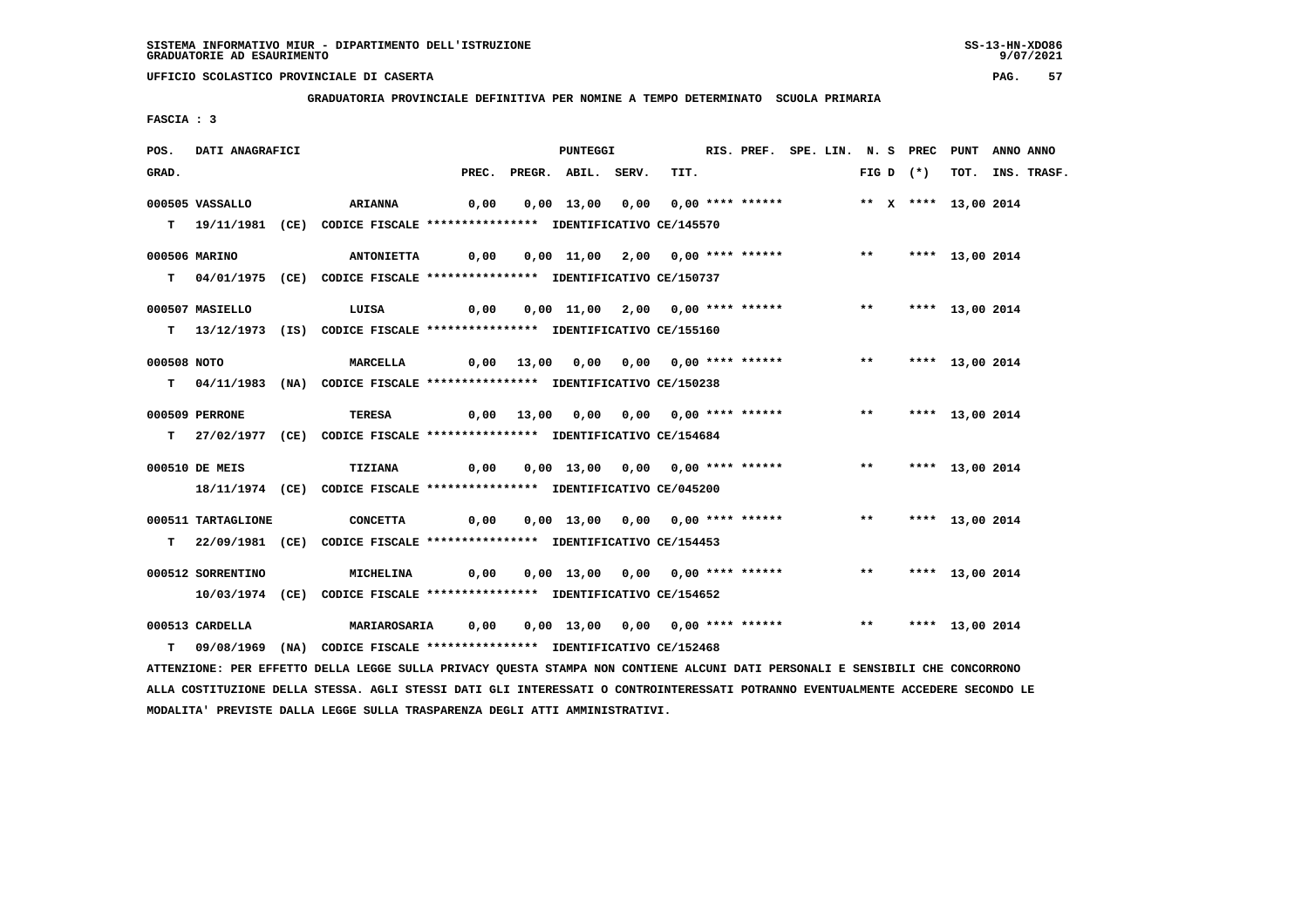**GRADUATORIA PROVINCIALE DEFINITIVA PER NOMINE A TEMPO DETERMINATO SCUOLA PRIMARIA**

 **FASCIA : 3**

| POS.         | DATI ANAGRAFICI       |                                                                                                                               |      | PUNTEGGI                                                                    |      | RIS. PREF. SPE. LIN. N. S PREC PUNT ANNO ANNO |  |            |                      |                  |
|--------------|-----------------------|-------------------------------------------------------------------------------------------------------------------------------|------|-----------------------------------------------------------------------------|------|-----------------------------------------------|--|------------|----------------------|------------------|
| GRAD.        |                       |                                                                                                                               |      | PREC. PREGR. ABIL. SERV.                                                    | TIT. |                                               |  | $FIGD (*)$ |                      | TOT. INS. TRASF. |
|              | 000514 MONTELLA GAIOT | VINCENZINA                                                                                                                    | 0,00 | 0,00 11,00 2,00 0,00 **** ****** *** **                                     |      |                                               |  |            | **** 13,00 2019 2019 |                  |
|              |                       |                                                                                                                               |      |                                                                             |      |                                               |  |            |                      |                  |
|              |                       | T 07/08/1970 (EE) CODICE FISCALE *************** IDENTIFICATIVO CE/164851                                                     |      |                                                                             |      |                                               |  |            |                      |                  |
|              | 000515 TIRINO         | CLEMENTINA                                                                                                                    | 0,00 | 0,00 13,00 0,00 0,00 **** ******             **       **** 13,00 2019 2019  |      |                                               |  |            |                      |                  |
|              |                       | T 10/12/1983 (BN) CODICE FISCALE *************** IDENTIFICATIVO CE/164652                                                     |      |                                                                             |      |                                               |  |            |                      |                  |
|              |                       |                                                                                                                               |      |                                                                             |      |                                               |  |            |                      |                  |
|              | 000516 CAPASSO        | <b>MARIAROSARIA</b>                                                                                                           |      |                                                                             |      |                                               |  |            |                      |                  |
|              |                       | T 27/04/1980 (CE) CODICE FISCALE *************** IDENTIFICATIVO CE/164662                                                     |      |                                                                             |      |                                               |  |            |                      |                  |
|              | 000517 PENDOLINO      | <b>ANTONIETTA</b>                                                                                                             |      | 0,00 13,00 0,00 0,00 0,00 **** ******           **     **** 13,00 2019 2019 |      |                                               |  |            |                      |                  |
|              |                       | T 29/03/1979 (CE) CODICE FISCALE *************** IDENTIFICATIVO CE/164964                                                     |      |                                                                             |      |                                               |  |            |                      |                  |
|              |                       |                                                                                                                               |      |                                                                             |      |                                               |  |            |                      |                  |
| 000518 IENCO |                       | <b>ASSUNTA</b>                                                                                                                |      | 0,00  0,00  13,00  0,00  0,00  ****  ******  FI  **  ****  13,00  2019      |      |                                               |  |            |                      |                  |
|              |                       | 26/10/1959 (CE) CODICE FISCALE *************** IDENTIFICATIVO CE/044084                                                       |      |                                                                             |      |                                               |  |            |                      |                  |
|              |                       |                                                                                                                               |      |                                                                             |      |                                               |  |            |                      |                  |
|              | 000519 CANZANO        | <b>CONCETTA</b>                                                                                                               | 0,00 | 0,00 13,00 0,00 0,00 **** ****** ** **                                      |      |                                               |  |            | **** 13,00 2019      |                  |
|              |                       | 05/11/1966 (SA) CODICE FISCALE *************** IDENTIFICATIVO CE/024849                                                       |      |                                                                             |      |                                               |  |            |                      |                  |
|              | 000520 PECCHIA        | CONSIGLIA                                                                                                                     | 0,00 | 0,00 13,00 0,00 0,00 **** ****** *** *** **** 13,00 2019                    |      |                                               |  |            |                      |                  |
|              |                       | 25/01/1964 (CE) CODICE FISCALE *************** IDENTIFICATIVO CE/045961                                                       |      |                                                                             |      |                                               |  |            |                      |                  |
|              |                       |                                                                                                                               |      |                                                                             |      |                                               |  |            |                      |                  |
|              | 000521 D'ARIENZO      | DORA                                                                                                                          |      | 0,00 12,00 0,00 0,00 0,00 **** ****** J ** **** 12,00 2014                  |      |                                               |  |            |                      |                  |
|              |                       | T 18/08/1980 (LT) CODICE FISCALE *************** IDENTIFICATIVO CE/154439                                                     |      |                                                                             |      |                                               |  |            |                      |                  |
|              |                       |                                                                                                                               |      |                                                                             |      |                                               |  |            |                      |                  |
|              | 000522 DALTERIO       | CECILIA                                                                                                                       |      | 0,00 0,00 12,00 0,00 0,00 **** ****** *** *** **** 12,00 2014               |      |                                               |  |            |                      |                  |
|              |                       | T 06/01/1970 (CE) CODICE FISCALE *************** IDENTIFICATIVO CE/154698                                                     |      |                                                                             |      |                                               |  |            |                      |                  |
|              |                       | ATTENZIONE: PER EFFETTO DELLA LEGGE SULLA PRIVACY QUESTA STAMPA NON CONTIENE ALCUNI DATI PERSONALI E SENSIBILI CHE CONCORRONO |      |                                                                             |      |                                               |  |            |                      |                  |

 **ALLA COSTITUZIONE DELLA STESSA. AGLI STESSI DATI GLI INTERESSATI O CONTROINTERESSATI POTRANNO EVENTUALMENTE ACCEDERE SECONDO LE**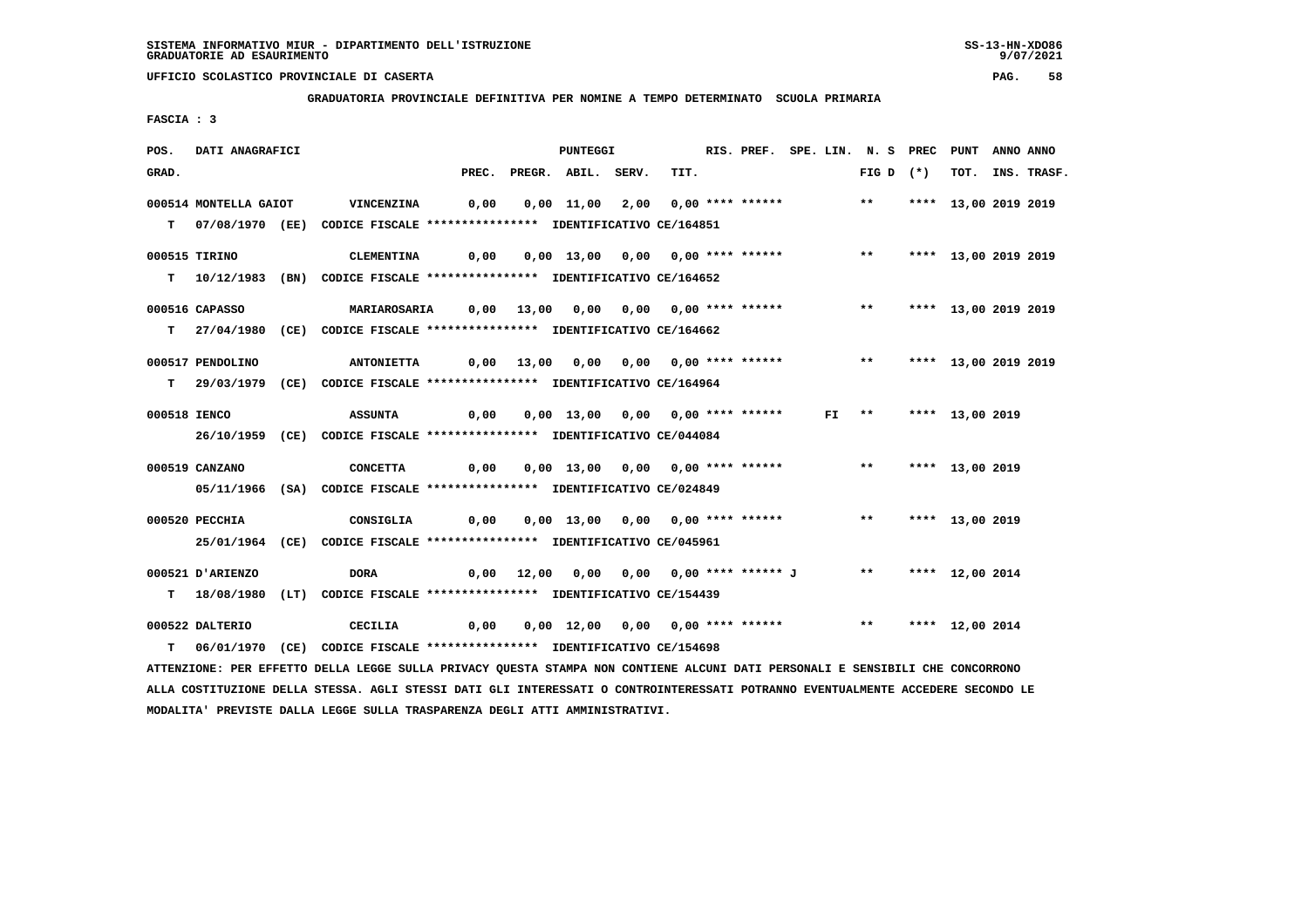**GRADUATORIA PROVINCIALE DEFINITIVA PER NOMINE A TEMPO DETERMINATO SCUOLA PRIMARIA**

 **FASCIA : 3**

| POS.  | DATI ANAGRAFICI   |                                                                                                                                 |      | <b>PUNTEGGI</b>                         |                           |  |  | RIS. PREF. SPE. LIN. N. S PREC PUNT |                 | ANNO ANNO |                  |
|-------|-------------------|---------------------------------------------------------------------------------------------------------------------------------|------|-----------------------------------------|---------------------------|--|--|-------------------------------------|-----------------|-----------|------------------|
| GRAD. |                   |                                                                                                                                 |      | PREC. PREGR. ABIL. SERV.                | TIT.                      |  |  | FIG D $(*)$                         |                 |           | TOT. INS. TRASF. |
|       | 000523 SAVINELLI  | ORSOLA                                                                                                                          | 0,00 | $0,00$ 12,00 0,00 0,00 **** ******      |                           |  |  | $***$                               | **** 12,00 2014 |           |                  |
|       |                   | T 24/10/1962 (CE) CODICE FISCALE *************** IDENTIFICATIVO CE/154639                                                       |      |                                         |                           |  |  |                                     |                 |           |                  |
|       |                   |                                                                                                                                 |      |                                         |                           |  |  |                                     |                 |           |                  |
|       | 000524 MAZZARELLA | LUIGIA                                                                                                                          | 0,00 | 0,00 12,00 0,00 0,00 **** ******        |                           |  |  | $***$                               | **** 12,00 2014 |           |                  |
|       |                   | T 01/10/1956 (CE) CODICE FISCALE **************** IDENTIFICATIVO CE/164283                                                      |      |                                         |                           |  |  |                                     |                 |           |                  |
|       |                   |                                                                                                                                 |      |                                         |                           |  |  |                                     |                 |           |                  |
|       | 000525 MUSONE     | <b>GIUSEPPE</b>                                                                                                                 |      | 0,00 12,00 0,00 0,00 0,00 **** ******   |                           |  |  | ** **** 12,00 2014                  |                 |           |                  |
|       |                   | T 06/07/1967 (CE) CODICE FISCALE **************** IDENTIFICATIVO CE/162263                                                      |      |                                         |                           |  |  |                                     |                 |           |                  |
|       |                   |                                                                                                                                 |      |                                         |                           |  |  | $***$                               |                 |           |                  |
|       | 000526 CALAFATO   | <b>DANIELA</b>                                                                                                                  | 0,00 | 12,00 0,00                              | $0,00$ $0,00$ **** ****** |  |  |                                     | **** 12,00 2014 |           |                  |
|       |                   | T 21/09/1982 (NA) CODICE FISCALE **************** IDENTIFICATIVO CE/153826                                                      |      |                                         |                           |  |  |                                     |                 |           |                  |
|       | 000527 GRAUSO     | <b>ROSA</b>                                                                                                                     | 0,00 | 0,00 12,00 0,00 0,00 **** ******        |                           |  |  | $***$                               | **** 12,00 2014 |           |                  |
|       |                   | T 05/11/1980 (CE) CODICE FISCALE *************** IDENTIFICATIVO CE/145546                                                       |      |                                         |                           |  |  |                                     |                 |           |                  |
|       |                   |                                                                                                                                 |      |                                         |                           |  |  |                                     |                 |           |                  |
|       | 000528 BORRATA    | MARIA ROSARIA     0,00    12,00    0,00    0,00    0,00   ****  ******                                                          |      |                                         |                           |  |  | ** **** 12,00 2014                  |                 |           |                  |
|       |                   | T 03/05/1978 (CE) CODICE FISCALE **************** IDENTIFICATIVO CE/046466                                                      |      |                                         |                           |  |  |                                     |                 |           |                  |
|       |                   |                                                                                                                                 |      |                                         |                           |  |  |                                     |                 |           |                  |
|       | 000529 NOVELLI    | GIUSEPPINA                                                                                                                      | 0,00 | 0,00 12,00 0,00 0,00 **** ******        |                           |  |  | $I \rightarrow \star$               | **** 12,00 2014 |           |                  |
|       |                   | T 07/03/1965 (CE) CODICE FISCALE **************** IDENTIFICATIVO CE/048199                                                      |      |                                         |                           |  |  |                                     |                 |           |                  |
|       | 000530 PALMIERO   | <b>FEDERICA</b>                                                                                                                 |      | 0,00 12,00 0,00 0,00 0,00 **** ******   |                           |  |  | ** **** 12,00 2019 2019             |                 |           |                  |
|       |                   |                                                                                                                                 |      |                                         |                           |  |  |                                     |                 |           |                  |
| т     |                   | 01/08/1980 (CE) CODICE FISCALE *************** IDENTIFICATIVO CE/164812                                                         |      |                                         |                           |  |  |                                     |                 |           |                  |
|       | 000531 SIGNORELLI | <b>ANTONIETTA</b>                                                                                                               |      | $0,00$ 12,00 0,00 0,00 0,00 **** ****** |                           |  |  | I ** **** 12,00 2019 2019           |                 |           |                  |
| т     |                   | 09/04/1975 (LT) CODICE FISCALE **************** IDENTIFICATIVO CE/164771                                                        |      |                                         |                           |  |  |                                     |                 |           |                  |
|       |                   | ATTENZIONE: PER EFFETTO DELLA LEGGE SULLA PRIVACY QUESTA STAMPA NON CONTIENE ALCUNI DATI PERSONALI E SENSIBILI CHE CONCORRONO   |      |                                         |                           |  |  |                                     |                 |           |                  |
|       |                   | ALLA COSTITUZIONE DELLA STESSA. AGLI STESSI DATI GLI INTERESSATI O CONTROINTERESSATI POTRANNO EVENTUALMENTE ACCEDERE SECONDO LE |      |                                         |                           |  |  |                                     |                 |           |                  |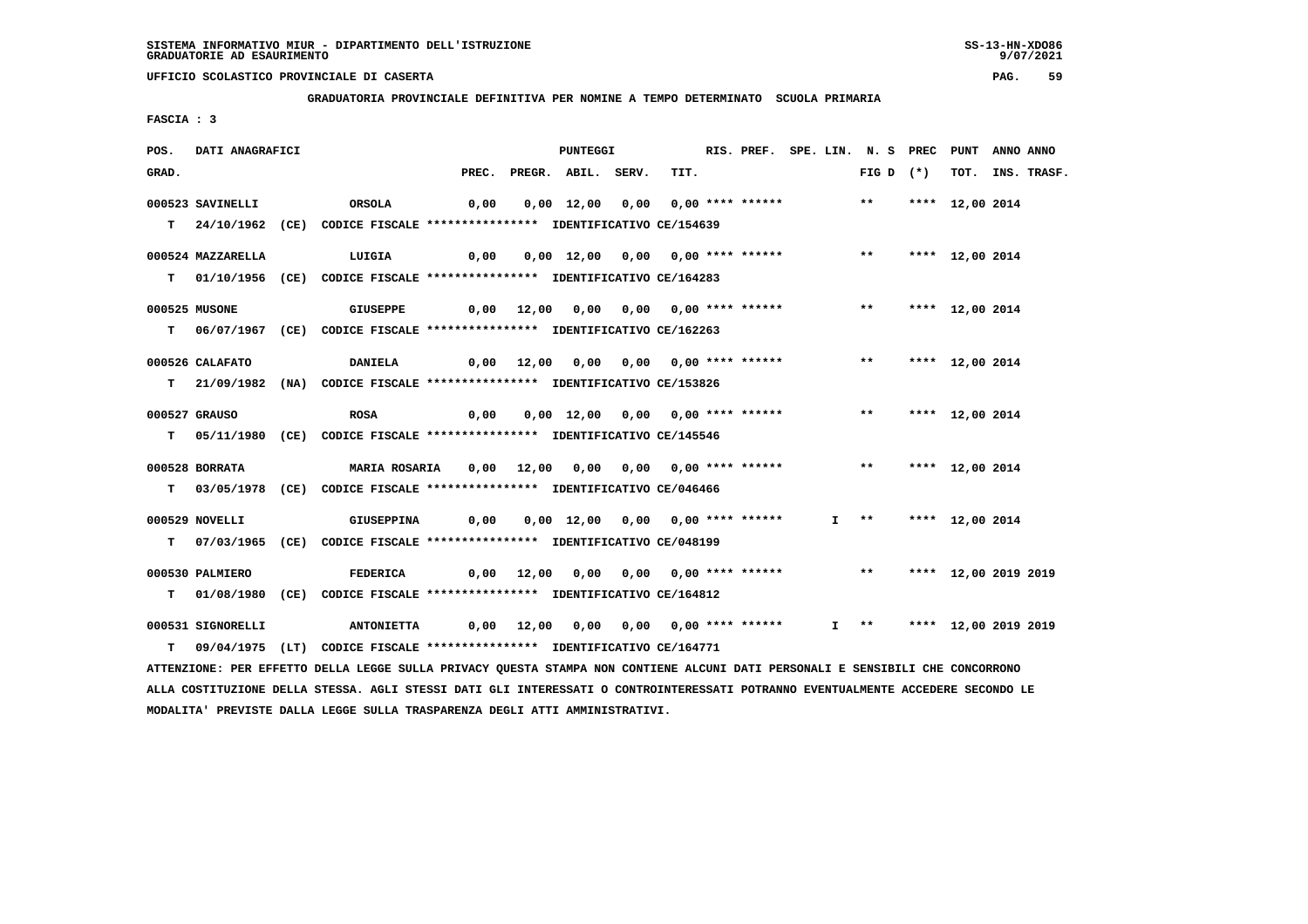**GRADUATORIA PROVINCIALE DEFINITIVA PER NOMINE A TEMPO DETERMINATO SCUOLA PRIMARIA**

 **FASCIA : 3**

| POS.        | DATI ANAGRAFICI    |                                                                              |      | PUNTEGGI                                           |  |      |  | RIS. PREF. SPE. LIN. N. S PREC PUNT |                      | ANNO ANNO |                  |
|-------------|--------------------|------------------------------------------------------------------------------|------|----------------------------------------------------|--|------|--|-------------------------------------|----------------------|-----------|------------------|
| GRAD.       |                    |                                                                              |      | PREC. PREGR. ABIL. SERV.                           |  | TIT. |  | FIG D $(*)$                         |                      |           | TOT. INS. TRASF. |
|             | 000532 DELLA VOLPE | TERESA                                                                       | 0,00 | 12,00 0,00 0,00 0,00 **** ****** ** **             |  |      |  |                                     | **** 12,00 2019 2019 |           |                  |
|             |                    | T 06/02/1978 (CE) CODICE FISCALE *************** IDENTIFICATIVO CE/164830    |      |                                                    |  |      |  |                                     |                      |           |                  |
|             | 000533 GIULIANO    |                                                                              |      |                                                    |  |      |  |                                     |                      |           |                  |
|             |                    | T 02/05/1974 (CE) CODICE FISCALE **************** IDENTIFICATIVO CE/164819   |      |                                                    |  |      |  |                                     |                      |           |                  |
|             | 000534 D'AIELLO    | CAROLINA          0,00     0,00    12,00     0,00     0,00    ****    ****** |      |                                                    |  |      |  | $I$ ** **** 12,00 2019              |                      |           |                  |
|             |                    | 29/04/1973 (CE) CODICE FISCALE *************** IDENTIFICATIVO CE/042757      |      |                                                    |  |      |  |                                     |                      |           |                  |
|             | 000535 CRISPINO    | ISABELLA                                                                     | 0,00 | 0,00 11,00 0,00 0,00 **** ****** *** **            |  |      |  |                                     | **** 11,00 2014      |           |                  |
|             |                    | T 29/11/1962 (NA) CODICE FISCALE *************** IDENTIFICATIVO CE/154455    |      |                                                    |  |      |  |                                     |                      |           |                  |
| 000536 IZZO |                    |                                                                              |      |                                                    |  |      |  |                                     | **** 11,00 2014      |           |                  |
|             |                    | T 13/05/1963 (CE) CODICE FISCALE **************** IDENTIFICATIVO CE/154304   |      |                                                    |  |      |  |                                     |                      |           |                  |
|             | 000537 MARTINO     | ERSILIA                                                                      |      | 0,00 11,00 0,00 0,00 0,00 **** ****** *** **       |  |      |  |                                     | **** 11,00 2014      |           |                  |
|             |                    | T 11/02/1982 (CE) CODICE FISCALE **************** IDENTIFICATIVO CE/154331   |      |                                                    |  |      |  |                                     |                      |           |                  |
|             | 000538 DE FELICE   | <b>ERMELINDA</b>                                                             |      | 0,00 11,00 0,00 0,00 0,00 **** ******           ** |  |      |  |                                     | **** 11,00 2014      |           |                  |
|             |                    | T 13/08/1971 (CE) CODICE FISCALE *************** IDENTIFICATIVO CE/147603    |      |                                                    |  |      |  |                                     |                      |           |                  |
|             | 000539 PERILLO     | CATERINA                                                                     |      | $0,00$ 11,00 0,00 0,00 0,00 **** ******            |  |      |  | $***$                               | **** 11,00 2014      |           |                  |
|             |                    | 22/09/1968 (CE) CODICE FISCALE *************** IDENTIFICATIVO CE/150959      |      |                                                    |  |      |  |                                     |                      |           |                  |
|             | 000540 CICALA      | <b>MARIA GRAZIA</b>                                                          | 0,00 | 0,00 11,00 0,00 0,00 **** ****** *** **            |  |      |  |                                     | **** 11,00 2014      |           |                  |
|             |                    | T 29/09/1974 (CE) CODICE FISCALE *************** IDENTIFICATIVO CE/149086    |      |                                                    |  |      |  |                                     |                      |           |                  |

 **ATTENZIONE: PER EFFETTO DELLA LEGGE SULLA PRIVACY QUESTA STAMPA NON CONTIENE ALCUNI DATI PERSONALI E SENSIBILI CHE CONCORRONO ALLA COSTITUZIONE DELLA STESSA. AGLI STESSI DATI GLI INTERESSATI O CONTROINTERESSATI POTRANNO EVENTUALMENTE ACCEDERE SECONDO LE MODALITA' PREVISTE DALLA LEGGE SULLA TRASPARENZA DEGLI ATTI AMMINISTRATIVI.**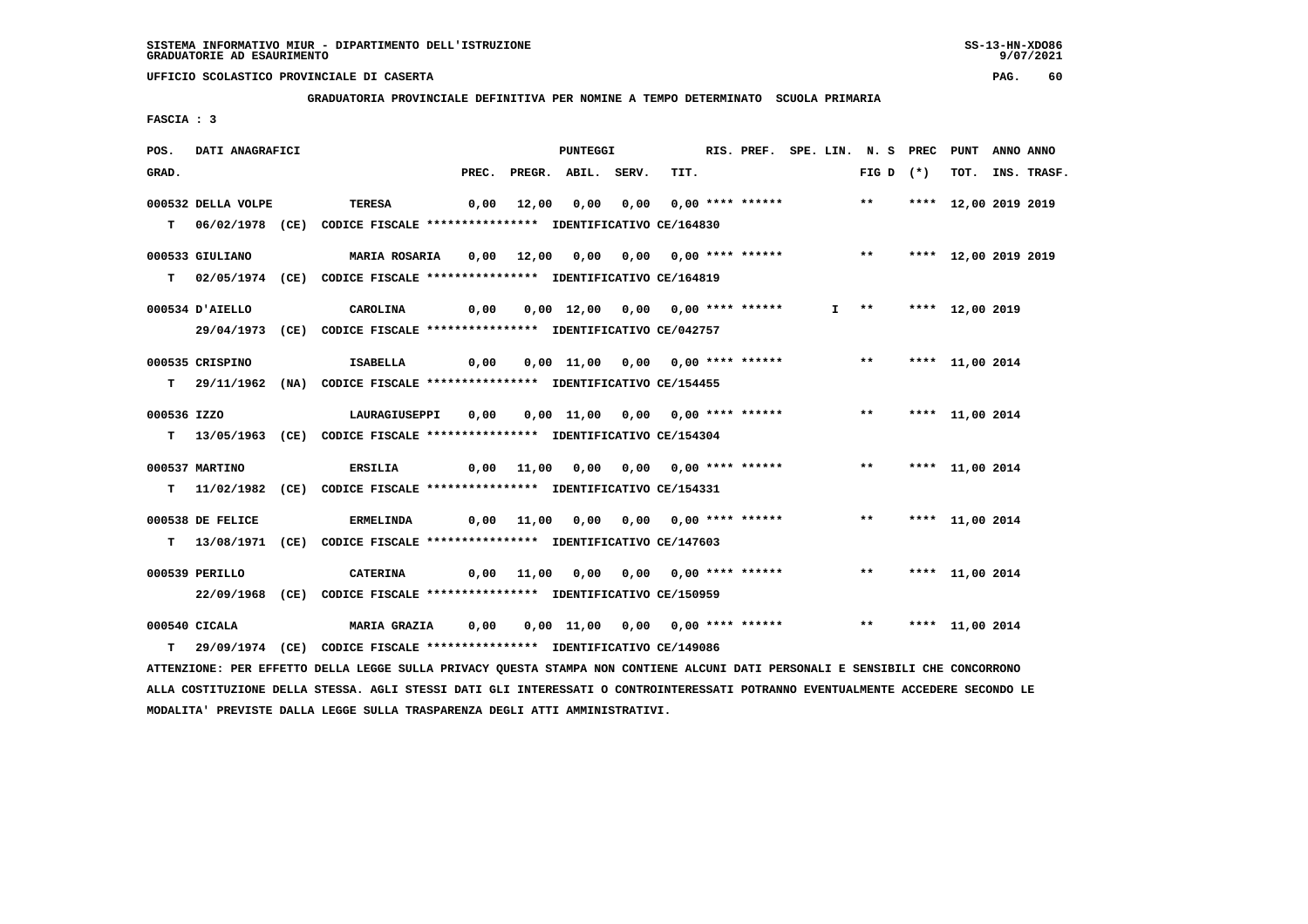**GRADUATORIA PROVINCIALE DEFINITIVA PER NOMINE A TEMPO DETERMINATO SCUOLA PRIMARIA**

 **FASCIA : 3**

| POS.         | DATI ANAGRAFICI | <b>PUNTEGGI</b>                                                                                                               |                                                                             |  |                                                                         |  |      |  |  | RIS. PREF. SPE. LIN. N. S PREC PUNT ANNO ANNO |                 |                  |
|--------------|-----------------|-------------------------------------------------------------------------------------------------------------------------------|-----------------------------------------------------------------------------|--|-------------------------------------------------------------------------|--|------|--|--|-----------------------------------------------|-----------------|------------------|
| GRAD.        |                 |                                                                                                                               |                                                                             |  | PREC. PREGR. ABIL. SERV.                                                |  | TIT. |  |  | FIG D $(*)$                                   |                 | TOT. INS. TRASF. |
| 000541 IZZO  |                 | CLARA                                                                                                                         | 0,00                                                                        |  | 0,00 11,00 0,00 0,00 **** ******               **       **** 11,00 2014 |  |      |  |  |                                               |                 |                  |
|              |                 | T 18/04/1967 (CE) CODICE FISCALE *************** IDENTIFICATIVO CE/154750                                                     |                                                                             |  |                                                                         |  |      |  |  |                                               |                 |                  |
|              | 000542 ESPOSITO | VITTORIA                                                                                                                      | 0,00 11,00 0,00 0,00 0,00 **** ******     **  **** 11,00 2014               |  |                                                                         |  |      |  |  |                                               |                 |                  |
|              |                 | T 09/10/1981 (CE) CODICE FISCALE *************** IDENTIFICATIVO CE/154441                                                     |                                                                             |  |                                                                         |  |      |  |  |                                               |                 |                  |
|              | 000543 FIORILLO | <b>GENNARINA</b>                                                                                                              | 0,00                                                                        |  | 0,00 11,00 0,00 0,00 **** ****** *** **** 11,00 2014                    |  |      |  |  |                                               |                 |                  |
|              |                 | T 19/04/1980 (CE) CODICE FISCALE *************** IDENTIFICATIVO CE/154128                                                     |                                                                             |  |                                                                         |  |      |  |  |                                               |                 |                  |
|              | 000544 PEZONE   | CARMELA                                                                                                                       | 0,00 11,00 0,00 0,00 0,00 **** ******               **       *** 11,00 2014 |  |                                                                         |  |      |  |  |                                               |                 |                  |
|              |                 | T 07/12/1977 (CE) CODICE FISCALE *************** IDENTIFICATIVO CE/147094                                                     |                                                                             |  |                                                                         |  |      |  |  |                                               |                 |                  |
|              | 000545 PIERRI   | <b>MARIA</b>                                                                                                                  |                                                                             |  |                                                                         |  |      |  |  |                                               |                 |                  |
|              |                 | T 07/02/1977 (CE) CODICE FISCALE *************** IDENTIFICATIVO CE/157507                                                     |                                                                             |  |                                                                         |  |      |  |  |                                               |                 |                  |
| 000546 DIANA |                 |                                                                                                                               |                                                                             |  |                                                                         |  |      |  |  |                                               | **** 11,00 2014 |                  |
|              |                 | T 28/06/1975 (NA) CODICE FISCALE *************** IDENTIFICATIVO CE/150671                                                     |                                                                             |  |                                                                         |  |      |  |  |                                               |                 |                  |
| 000547 DORSO |                 | <b>SALVATORE</b>                                                                                                              |                                                                             |  | 0,00 11,00 0,00 0,00 0,00 **** ******           **                      |  |      |  |  |                                               | **** 11,00 2014 |                  |
|              |                 | T 28/04/1975 (CE) CODICE FISCALE *************** IDENTIFICATIVO CE/154052                                                     |                                                                             |  |                                                                         |  |      |  |  |                                               |                 |                  |
|              | 000548 D'ETTORE | ORESTE                                                                                                                        | 0,00                                                                        |  | 0,00 11,00 0,00 0,00 **** ****** *** **** 11,00 2014                    |  |      |  |  |                                               |                 |                  |
|              |                 | T 18/02/1975 (NA) CODICE FISCALE **************** IDENTIFICATIVO CE/147407                                                    |                                                                             |  |                                                                         |  |      |  |  |                                               |                 |                  |
| 000549 IORIO |                 | ANTONELLA        0,00  11,00  0,00  0,00  0,00 ****    *******      **  ****  11,00 2014                                      |                                                                             |  |                                                                         |  |      |  |  |                                               |                 |                  |
|              |                 | T 31/01/1973 (CE) CODICE FISCALE *************** IDENTIFICATIVO CE/153954                                                     |                                                                             |  |                                                                         |  |      |  |  |                                               |                 |                  |
|              |                 | ATTENZIONE: PER EFFETTO DELLA LEGGE SULLA PRIVACY QUESTA STAMPA NON CONTIENE ALCUNI DATI PERSONALI E SENSIBILI CHE CONCORRONO |                                                                             |  |                                                                         |  |      |  |  |                                               |                 |                  |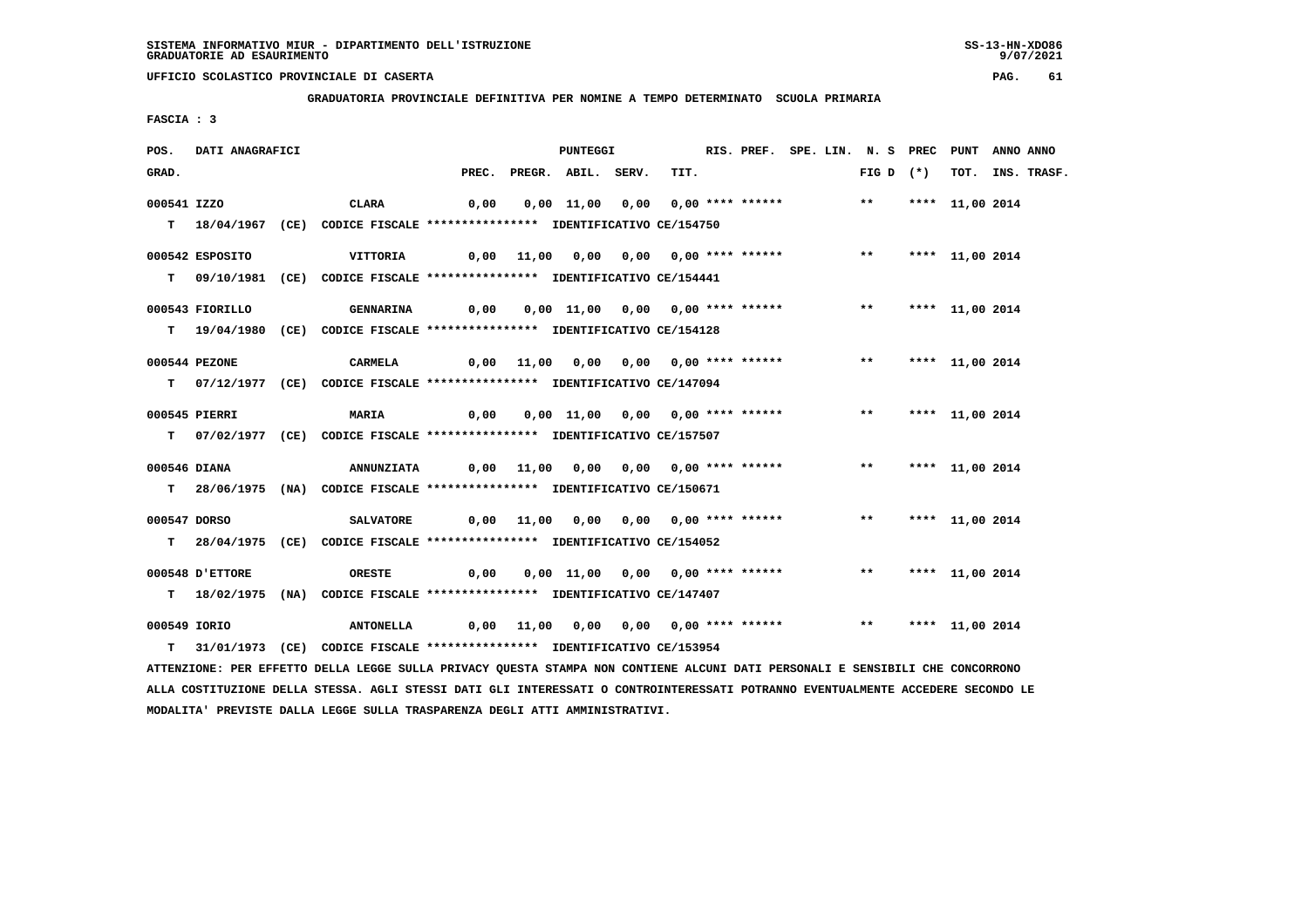**GRADUATORIA PROVINCIALE DEFINITIVA PER NOMINE A TEMPO DETERMINATO SCUOLA PRIMARIA**

 **FASCIA : 3**

| POS.                                                                                                                          | DATI ANAGRAFICI  |  |                                                                                                                                 |       |      |                                       | <b>PUNTEGGI</b> |      |  | RIS. PREF. SPE. LIN. N. S PREC PUNT |  |  |                           |      |                         | ANNO ANNO      |                  |
|-------------------------------------------------------------------------------------------------------------------------------|------------------|--|---------------------------------------------------------------------------------------------------------------------------------|-------|------|---------------------------------------|-----------------|------|--|-------------------------------------|--|--|---------------------------|------|-------------------------|----------------|------------------|
| GRAD.                                                                                                                         |                  |  |                                                                                                                                 | PREC. |      | PREGR. ABIL. SERV.                    |                 | TIT. |  |                                     |  |  | FIG D $(*)$               |      |                         |                | TOT. INS. TRASF. |
| 000550 PALMA                                                                                                                  |                  |  | <b>CATERINA</b>                                                                                                                 | 0,00  |      | $0,00$ 11,00 0,00 0,00 **** ******    |                 |      |  |                                     |  |  | $***$                     |      | **** 11,00 2014         |                |                  |
|                                                                                                                               |                  |  | T 29/07/1959 (CE) CODICE FISCALE *************** IDENTIFICATIVO CE/156997                                                       |       |      |                                       |                 |      |  |                                     |  |  |                           |      |                         |                |                  |
|                                                                                                                               |                  |  |                                                                                                                                 |       |      |                                       |                 |      |  |                                     |  |  |                           |      |                         |                |                  |
|                                                                                                                               | 000551 OLIVIERO  |  | FILIPPO                                                                                                                         | 0,00  |      | 0,00 11,00 0,00 0,00 **** ******      |                 |      |  |                                     |  |  | ** X **** 11,00 2019 2019 |      |                         |                |                  |
|                                                                                                                               |                  |  | T 20/01/1968 (CE) CODICE FISCALE **************** IDENTIFICATIVO CE/164836                                                      |       |      |                                       |                 |      |  |                                     |  |  |                           |      |                         |                |                  |
|                                                                                                                               |                  |  |                                                                                                                                 |       |      |                                       |                 |      |  |                                     |  |  |                           |      |                         |                |                  |
|                                                                                                                               | 000552 ERRICO    |  | VINCENZA                                                                                                                        | 0,00  |      | 0,00 11,00 0,00 0,00 **** ******      |                 |      |  |                                     |  |  |                           |      | ** **** 11,00 2019 2019 |                |                  |
|                                                                                                                               |                  |  | T 08/11/1973 (NA) CODICE FISCALE *************** IDENTIFICATIVO CE/164739                                                       |       |      |                                       |                 |      |  |                                     |  |  |                           |      |                         |                |                  |
|                                                                                                                               | 000553 COCCORESE |  | <b>ALESSIA</b>                                                                                                                  | 0,00  |      | 0,00 11,00 0,00 0,00 **** ******      |                 |      |  |                                     |  |  | $***$                     |      | **** 11,00 2019 2019    |                |                  |
|                                                                                                                               |                  |  | T 29/03/1982 (NA) CODICE FISCALE **************** IDENTIFICATIVO CE/164973                                                      |       |      |                                       |                 |      |  |                                     |  |  |                           |      |                         |                |                  |
|                                                                                                                               |                  |  |                                                                                                                                 |       |      |                                       |                 |      |  |                                     |  |  |                           |      |                         |                |                  |
|                                                                                                                               | 000554 CAIAZZO   |  | <b>ELVIRA</b>                                                                                                                   |       |      | 0,00 11,00 0,00 0,00 0,00 **** ****** |                 |      |  |                                     |  |  | $***$                     |      | **** 11,00 2019 2019    |                |                  |
|                                                                                                                               |                  |  | T 11/06/1970 (CE) CODICE FISCALE *************** IDENTIFICATIVO CE/164779                                                       |       |      |                                       |                 |      |  |                                     |  |  |                           |      |                         |                |                  |
|                                                                                                                               |                  |  |                                                                                                                                 |       |      |                                       |                 |      |  |                                     |  |  |                           |      |                         |                |                  |
| 000555 PAONE                                                                                                                  |                  |  | <b>DANIELA</b>                                                                                                                  | 0,00  |      |                                       |                 |      |  |                                     |  |  | $***$                     |      | **** 11,00 2019 2019    |                |                  |
|                                                                                                                               |                  |  | T 13/06/1963 (NA) CODICE FISCALE *************** IDENTIFICATIVO CE/164892                                                       |       |      |                                       |                 |      |  |                                     |  |  |                           |      |                         |                |                  |
|                                                                                                                               | 000556 FOLGIERI  |  | <b>MARINA</b>                                                                                                                   | 0,00  |      | 0,00 6,00 0,00 0,00 **** ******       |                 |      |  |                                     |  |  | $I \rightarrow \star$     | **** |                         | 6,00 2007      |                  |
|                                                                                                                               |                  |  | S 14/06/1986 (CE) CODICE FISCALE **************** IDENTIFICATIVO CE/056174                                                      |       |      |                                       |                 |      |  |                                     |  |  |                           |      |                         |                |                  |
|                                                                                                                               |                  |  |                                                                                                                                 |       |      |                                       |                 |      |  |                                     |  |  |                           |      |                         |                |                  |
|                                                                                                                               | 000557 BENEDETTO |  | <b>ANTONIETTA</b>                                                                                                               | 0,00  | 6,00 | 0,00                                  |                 |      |  |                                     |  |  | $***$                     | **** |                         | 6,00 2019 2019 |                  |
| T.                                                                                                                            |                  |  | 30/03/1963 (NA) CODICE FISCALE **************** IDENTIFICATIVO CE/164922                                                        |       |      |                                       |                 |      |  |                                     |  |  |                           |      |                         |                |                  |
|                                                                                                                               |                  |  |                                                                                                                                 |       |      |                                       |                 |      |  |                                     |  |  | $***$                     | **** |                         |                |                  |
| 000558 SPANO                                                                                                                  |                  |  | ANNA                                                                                                                            | 0,00  | 0,00 |                                       |                 |      |  |                                     |  |  |                           |      |                         | 0,00 2014      |                  |
| T.                                                                                                                            |                  |  | 23/08/1962 (CE) CODICE FISCALE *************** IDENTIFICATIVO CE/149936                                                         |       |      |                                       |                 |      |  |                                     |  |  |                           |      |                         |                |                  |
| ATTENZIONE: PER EFFETTO DELLA LEGGE SULLA PRIVACY QUESTA STAMPA NON CONTIENE ALCUNI DATI PERSONALI E SENSIBILI CHE CONCORRONO |                  |  |                                                                                                                                 |       |      |                                       |                 |      |  |                                     |  |  |                           |      |                         |                |                  |
|                                                                                                                               |                  |  | ALLA COSTITUZIONE DELLA STESSA. AGLI STESSI DATI GLI INTERESSATI O CONTROINTERESSATI POTRANNO EVENTUALMENTE ACCEDERE SECONDO LE |       |      |                                       |                 |      |  |                                     |  |  |                           |      |                         |                |                  |